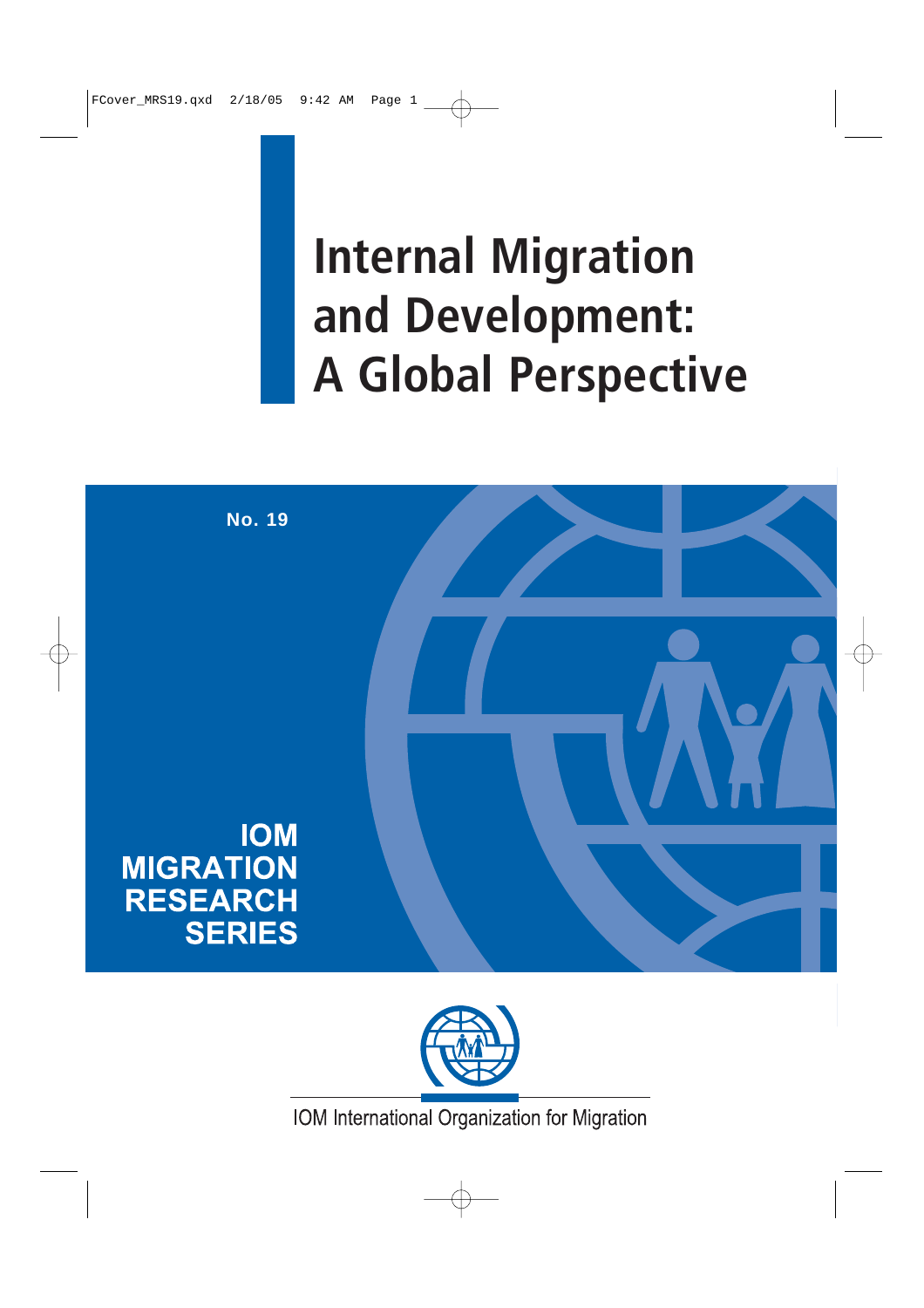Opinions expressed in this document are those of the authors and do not necessarily reflect the views of IOM.

IOM is committed to the principle that humane and orderly migration benefits migrants and society. As an intergovernmental body, IOM acts with its partners in the international community to: assist in meeting the operational challenges of migration; advance understanding of migration issues; encourage social and economic development through migration; and uphold the human dignity and well-being of migrants.

Publisher: International Organization for Migration 17 route des Morillons 1211 Geneva 19 Switzerland Tel: +41.22.717 91 11 Fax: +41.22.798 61 50 E-mail: hq@iom.int Internet: http://www.iom.int

\_\_\_\_\_\_\_\_\_\_\_\_\_\_\_

\_\_\_\_\_\_\_\_\_\_\_\_\_\_\_\_\_\_

\_\_\_\_\_\_\_\_\_\_\_\_\_\_\_\_\_\_

ISSN 1607-338X © 2005 International Organization for Migration (IOM)

All rights reserved. No part of this publication may be reproduced, stored in a retrieval system, or transmitted in any form or by any means, electronic, mechanical, photocopying, recording, or otherwise without the prior written permission of the publisher.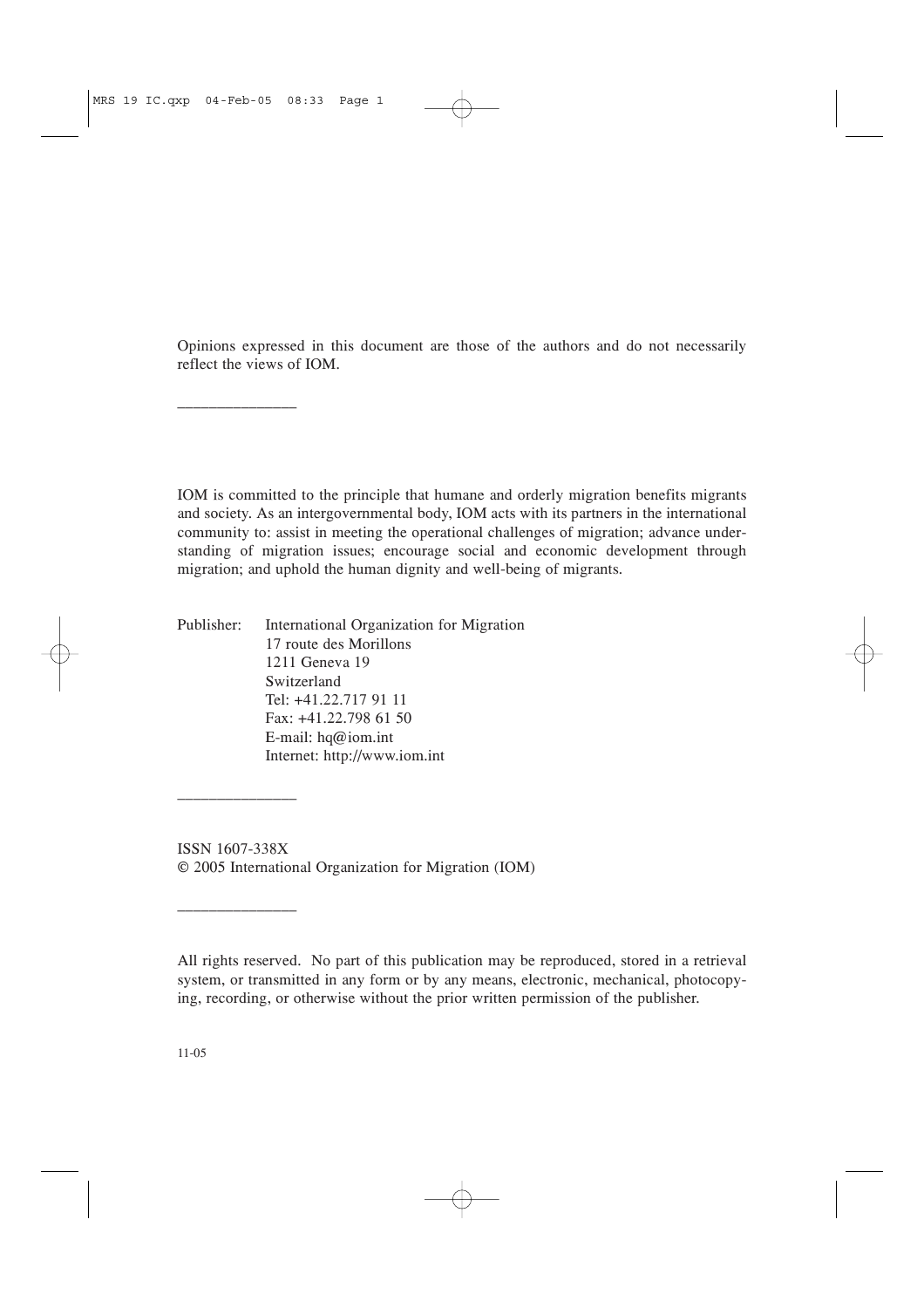## **Internal Migration and Development: A Global Perspective**

Prepared for IOM by

Priya Deshingkar and Sven Grimm

Overseas Development Institute

February 2005



IOM International Organization for Migration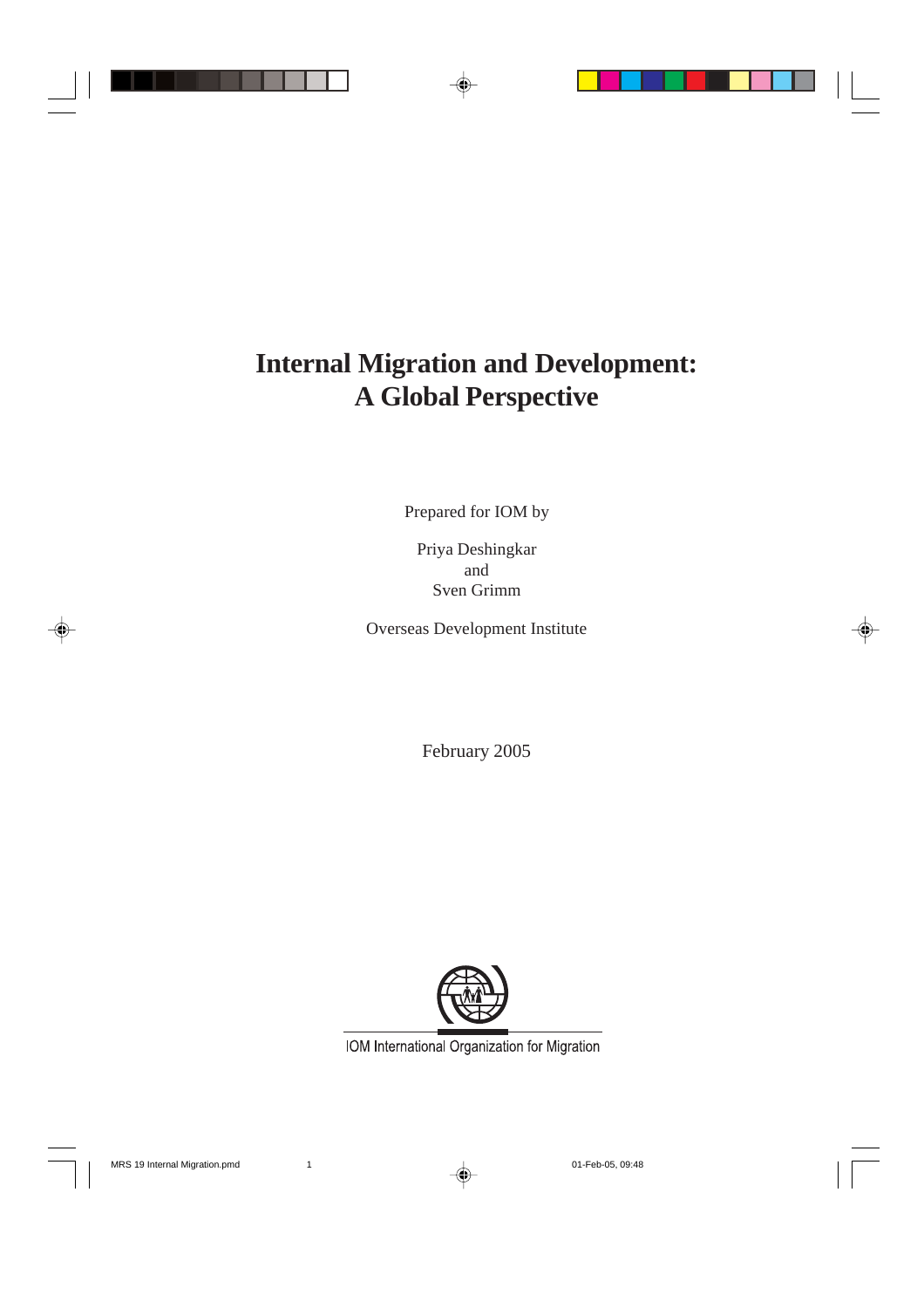## **ACKNOWLEDGEMENTS**

This paper was commissioned jointly by the Urban and Rural Change Team and the Migration Team within the Policy Division of the British Government's Department for International Development. The views expressed in this paper are the sole responsibility of the authors and do not reflect the official position of DFID. Priya Deshingkar and Sven Grimm are Research Fellows at the Overseas Development Institute, London.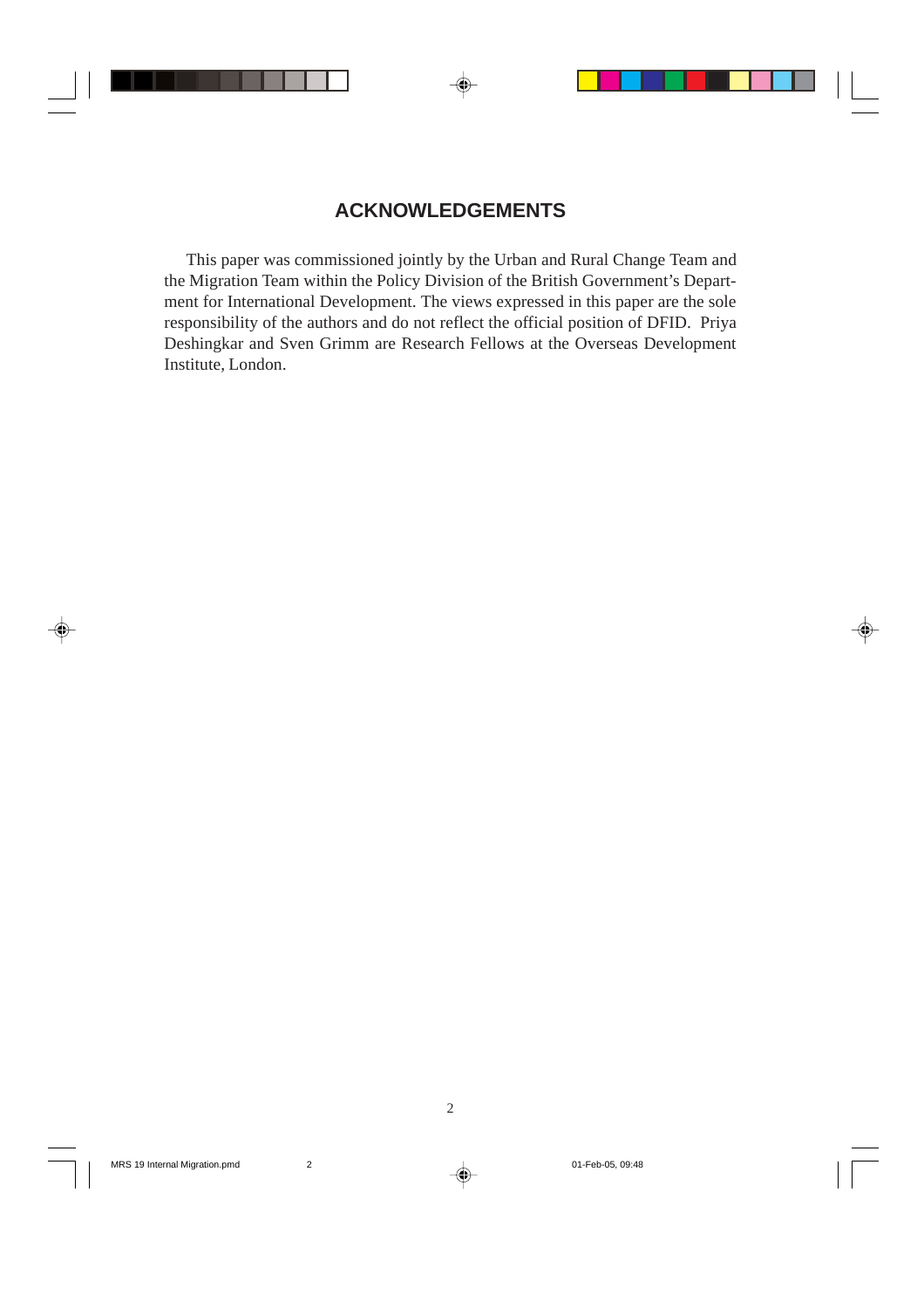## **TABLE OF CONTENTS**

| <b>Executive Summary</b> |                                           |                                                                | 5  |  |
|--------------------------|-------------------------------------------|----------------------------------------------------------------|----|--|
| <b>Introduction</b>      |                                           |                                                                |    |  |
|                          |                                           | 1. Broad Patterns of Migration                                 | 10 |  |
|                          | 1.1                                       | More people migrate internally in many countries               | 10 |  |
|                          | 1.2                                       | How broad patterns differ by region                            | 10 |  |
|                          |                                           | 1.3 Spatial patterns                                           | 14 |  |
|                          | 1.4                                       | The duration of migration                                      | 18 |  |
|                          | 1.5                                       | Commuting                                                      | 20 |  |
|                          |                                           | 2. Who Migrates?                                               | 22 |  |
|                          | 2.1                                       | Female migration                                               | 22 |  |
|                          | $2.2\,$                                   | Segmentation of migrant labour markets                         | 24 |  |
|                          | 2.3                                       | Segmentation by ethnic group                                   | 25 |  |
|                          | 2.4                                       | Age profile of migrants                                        | 25 |  |
|                          | $2.5^{\circ}$                             | Do the poorest migrate?                                        | 26 |  |
|                          | 2.6                                       | Do educated people migrate more?                               | 27 |  |
|                          | 3. The inadequacy of quantitative surveys |                                                                | 29 |  |
|                          | 3.1                                       | Inability to capture part-time occupations and                 |    |  |
|                          |                                           | unregistered migrants                                          | 29 |  |
|                          | 3.2                                       | Serious underestimation of mobility                            | 30 |  |
|                          | 3.3                                       | Missing rural-rural migration                                  | 31 |  |
|                          |                                           | 4. The Causes of Migration                                     | 32 |  |
|                          | 4.1                                       | The "push": mostly declining opportunities in agriculture      | 32 |  |
|                          | 4.2                                       | The "pull": often new opportunities in urban-based industry    |    |  |
|                          |                                           | and services                                                   | 34 |  |
|                          |                                           | 5. The Impacts of Migration                                    | 39 |  |
|                          | 5.1                                       | Effects of outmigration on local labour availability           | 39 |  |
|                          | 5.2                                       | The impacts on family structure                                | 39 |  |
|                          | 5.3                                       | Migration as a livelihood strategy                             | 40 |  |
|                          | 5.4                                       | <b>Remittance flows</b>                                        | 41 |  |
|                          | 5.5                                       | Migration as a driver of economic growth and poverty reduction | 42 |  |
|                          | 5.6                                       | Investment by migrants and returnees in sending areas          | 44 |  |
|                          | 5.7                                       | Migration and inequality                                       | 44 |  |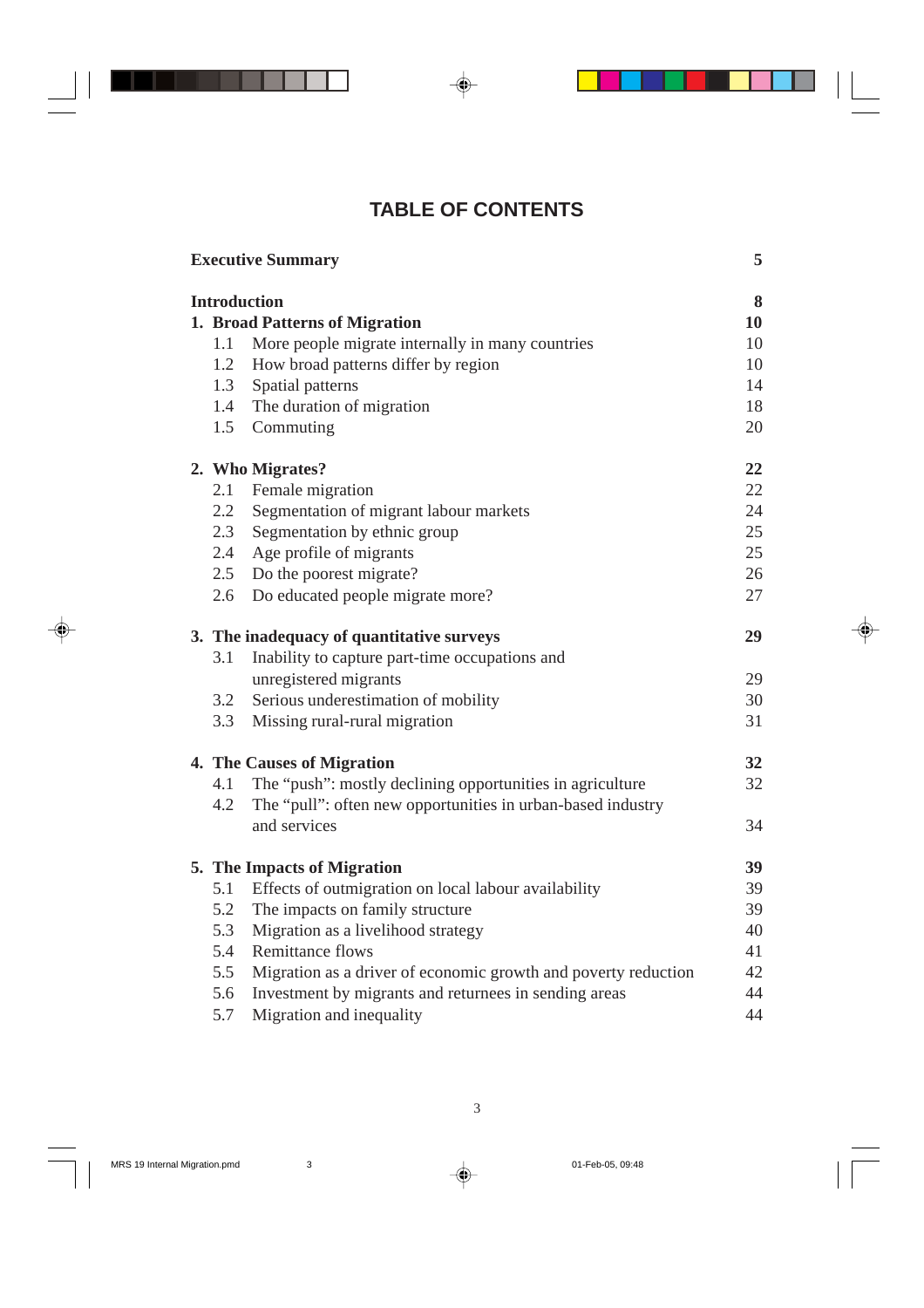|                 | 6. The Government and Elite View of Migration |                                                                       | 46 |
|-----------------|-----------------------------------------------|-----------------------------------------------------------------------|----|
|                 | 6.1                                           | South Africa and Ethiopia                                             | 46 |
|                 | 6.2                                           | China                                                                 | 46 |
|                 | 6.3                                           | India                                                                 | 47 |
|                 |                                               | 7. The Vulnerability of Migrants                                      | 48 |
|                 | 7.1                                           | Higher costs in the destination                                       | 48 |
|                 | 7.2                                           | The need for migrant support programmes                               | 49 |
|                 | 7.3                                           | A few success stories of migrant support                              | 49 |
|                 | 8. Conclusions and Implications for Policy    |                                                                       | 51 |
|                 | 8.1                                           | Improve data on internal migration                                    | 51 |
|                 | 8.2                                           | Migrant support                                                       | 52 |
|                 | 8.3                                           | Developing ways of maintaining social and financial links             |    |
|                 |                                               | with sending areas                                                    | 54 |
| <b>Endnotes</b> |                                               |                                                                       | 55 |
|                 |                                               | <b>Appendix: Migration streams in some villages of Madhya Pradesh</b> |    |
|                 |                                               | and Andhra Pradesh                                                    | 57 |
|                 | <b>References</b>                             |                                                                       | 69 |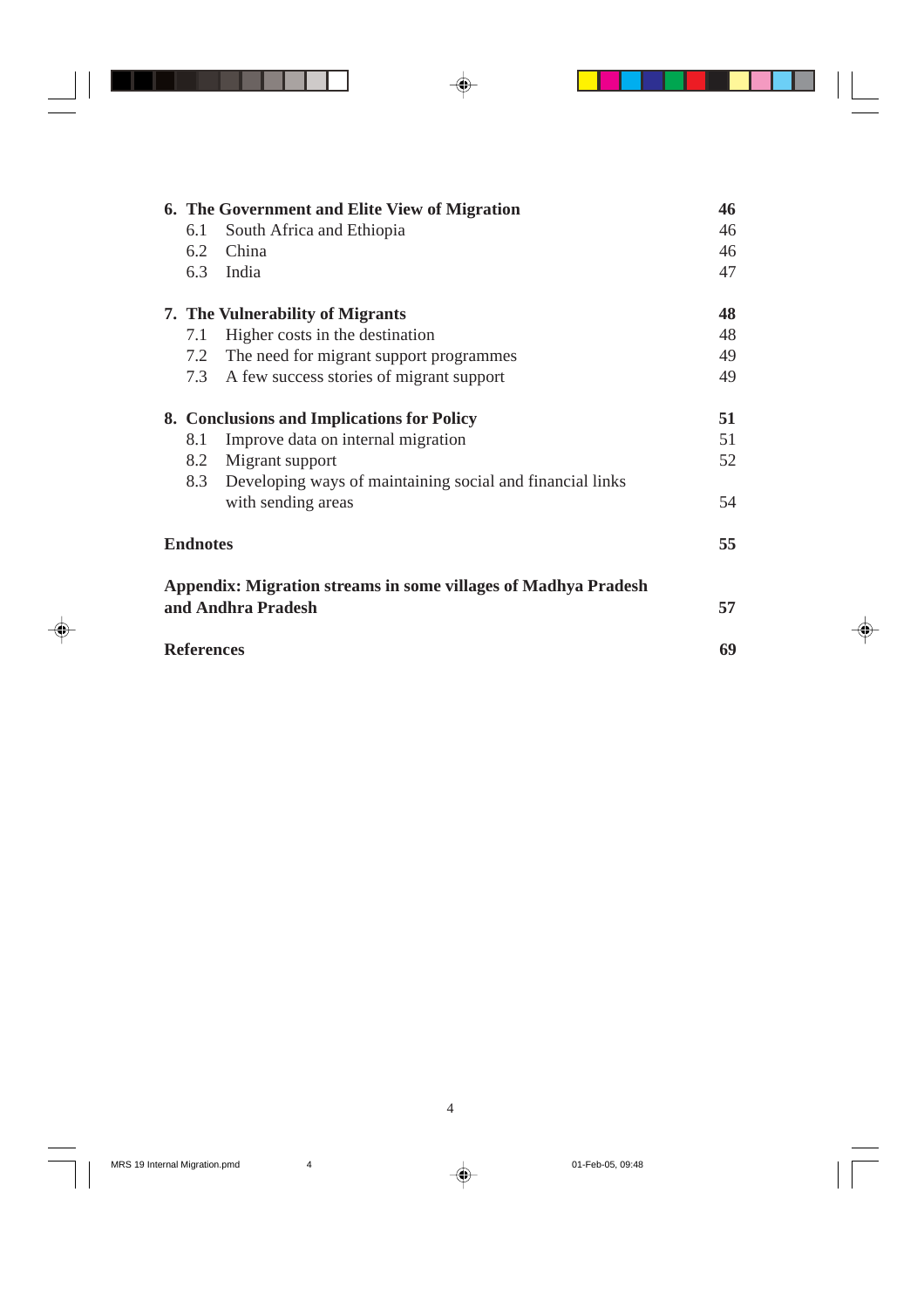## **EXECUTIVE SUMMARY**

In this overview paper, basic questions related to voluntary internal migration are revisited with a view to adding some of the substantial new field evidence that has emerged in recent years and setting out the policy implications of these findings. The paper addresses internal voluntary migration for paid work. It includes both permanent and temporary migration as well as rural-rural, rural-urban, urban-rural and urban-urban migration. However it does not include forced removal and relocation of people under development and social engineering programmes, trafficking and slavery or displacement by war and civil unrest. It does not discuss nomadic livelihood systems, transhumant graziers or migratory fishing communities, although some of the generic arguments will apply to them too.

With a few exceptions, the evidence suggests that internal population movements are *growing*. Probably the three most significant recent changes in the pattern of internal population movement in recent years are:

- The **feminization** of migration;
- The emergence of more **accumulative** kinds of migration which can contribute to the reduction of poverty;
- The increase in temporary migration, especially **commuting**.

Evidence suggests that internal migration can play an important role in poverty reduction and economic development; internal migration should therefore not be controlled or actively discouraged. Policy should instead concern itself with ways of maximizing the potential benefits of migration to the individual concerned and society at large. While there have been few formal efforts to estimate the economic contribution of migrant labour, it is evident that many developing countries would probably not have had the roads, buildings, manufacturing and trade centres that they have today had it not been for migration. By not acknowledging the vast role played by migrant labour in driving agricultural and industrial growth, governments escape the responsibility of providing basic services to millions of poor people who are currently bearing the costs of moving labour to locations where it is needed most.

The paper has paid special attention to a number of village studies that have used multidisciplinary approaches as these are better at capturing **temporary movements** that seem to characterize much of the migration of today. A fresh review of the literature on internal migration is also timely because of the rapidly changing economic, social and natural resource context faced by the world's poor as economic opportunities expand in some areas, especially through urbanization, manufacturing and com-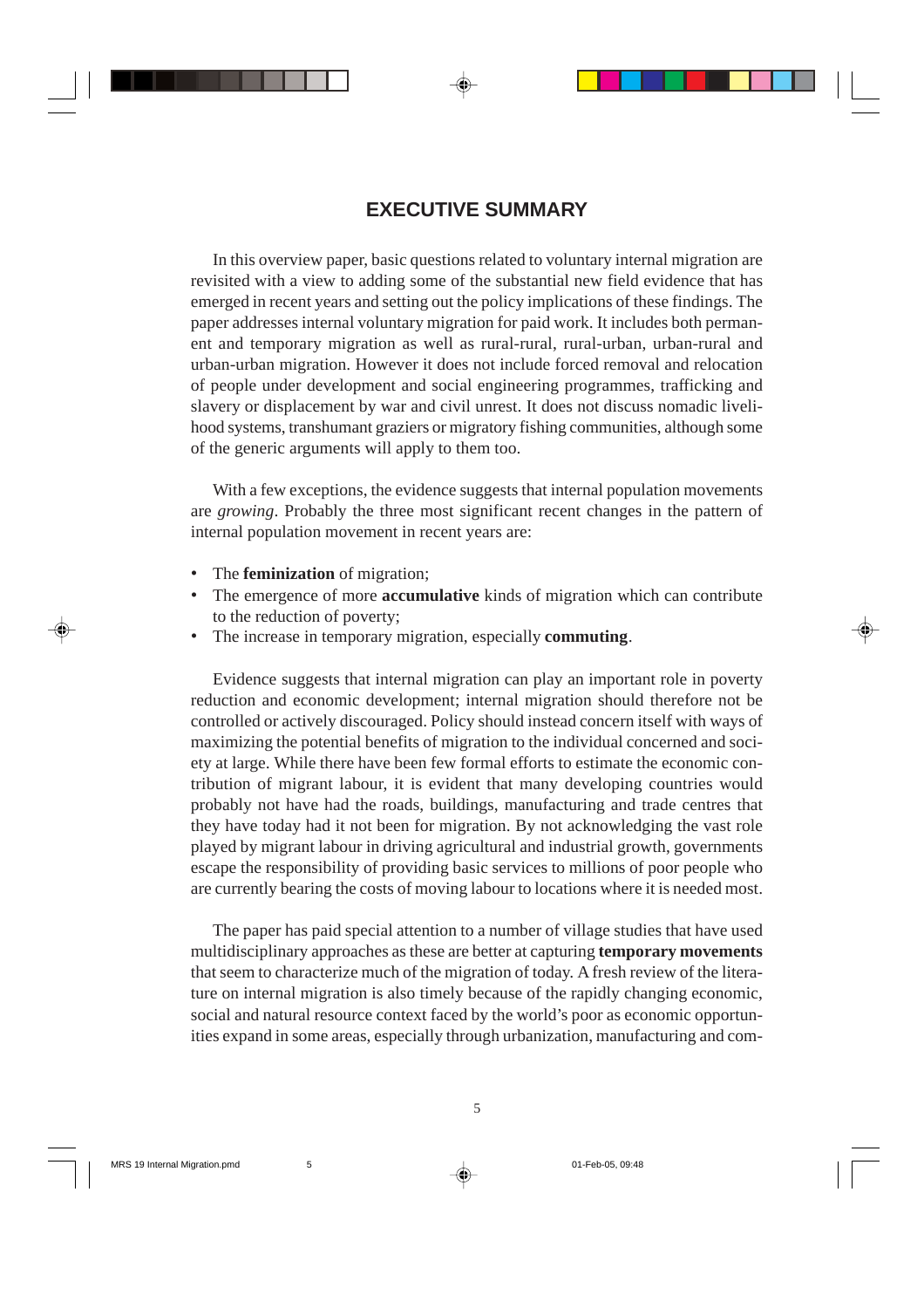mercial farming and increasing rural-urban wage differentials, and shrink in others, especially in overpopulated drought prone areas where environmental, technical, land size and investment limits have been reached. Globalization is an important force in both the expansion and contraction of economic opportunities that drive migration.

Migration is an important livelihood strategy for poor groups across the world and not just a response to shocks. Despite overwhelming evidence that internal migration can lead to the accumulation of household wealth as well as positive changes in both sending and receiving areas, it continues to be viewed as an economically, socially and politically destabilizing process by policy makers, bureaucrats, academics and even NGOs. One reason is that migration is an administrative and legislative nightmare: it crosses physical and departmental boundaries confusing rigid institutions that are not used to cooperating with each other. Another reason is that many researchers and NGOs continue to take an old-fashioned position that migration through intermediaries for work in the informal sector cannot be anything but exploitative and impoverishing; they are thereby further perpetuating myths about the causes and effects of migration.

A linked problem is the inability of official statistics to fully capture migratory patterns. National censuses and other occupational surveys tend to be concerned with full-time and legal occupations. Very few record part-time and seasonal occupations especially those that are in the informal sector. A large and growing number of multidisciplinary micro-studies demonstrate that temporary migration and commuting are increasing and that most of the work is outside the formal sector.

Negative government attitudes combined with ignorance created by inadequate data sets has led to the widespread neglect of migration as an important force in economic development. Not only that; several countries have actively discouraged migration through restrictions on population movement and employment. Consequently, migrants often have no access to civic amenities or government poverty reduction programmes en route or in their destinations, and they become vulnerable to harassment. A particularly vulnerable group of migrants – whose lives already more often than not are characterized by difficult and unsafe conditions – are girls and women who are exposed to the danger of sexual harassment. While legislation does exist in some countries to protect migrant workers rights, it is routinely disregarded due to the lack of political interest. In addition, the occupations pursued by migrant workers in the informal economy are declared illegal; this fuels rent-seeking and corruption and also curtails economic activity.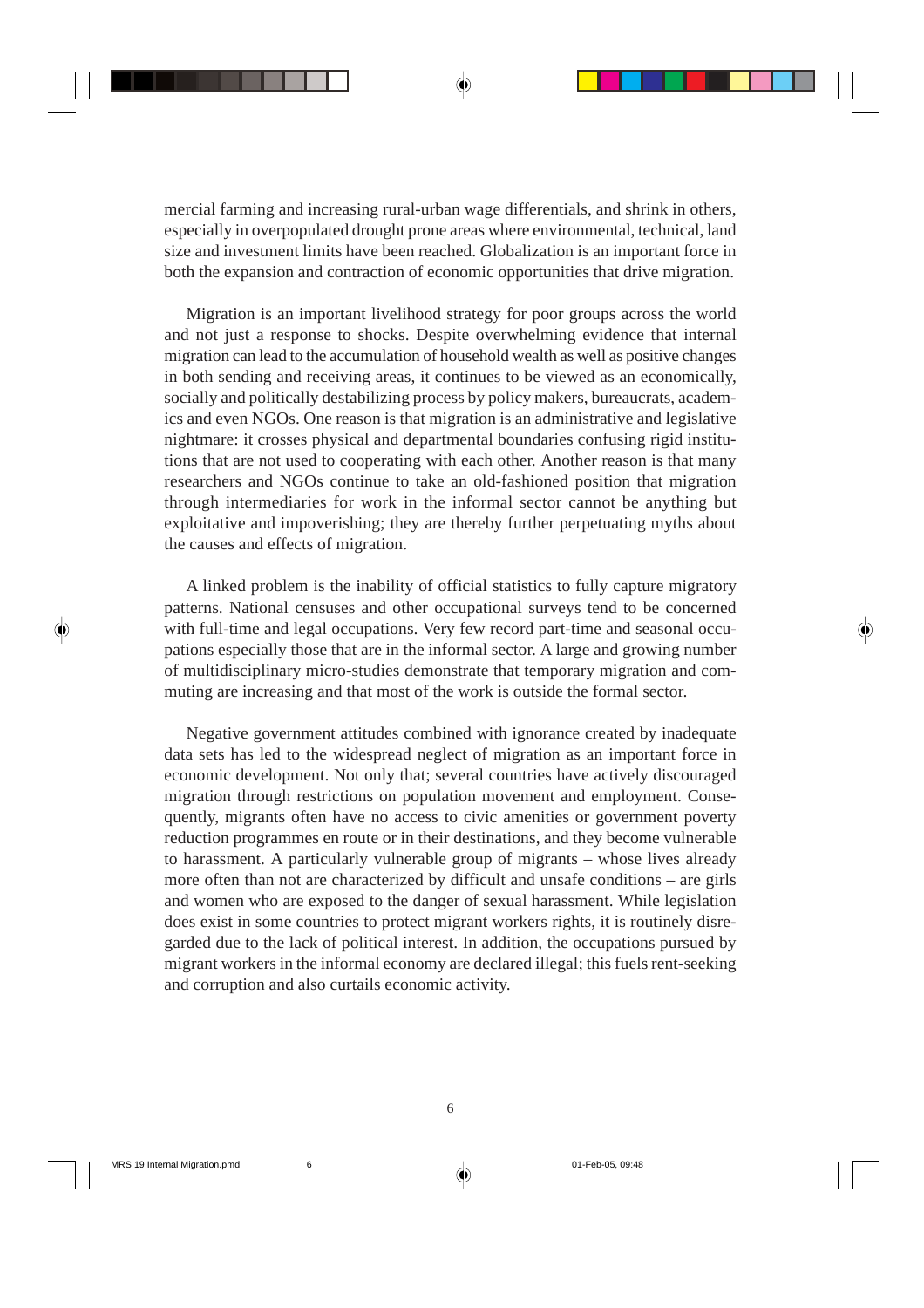Urgent policy attention is needed in the areas of:

- Improving our understanding of migration patterns through more appropriate methods of **data collection***.*
- Better **support for migrants** in accessing services especially those related to adequate shelter, health, education, water, food, insurance and wages.
- Developing ways of maintaining **social and financial links** with sending areas.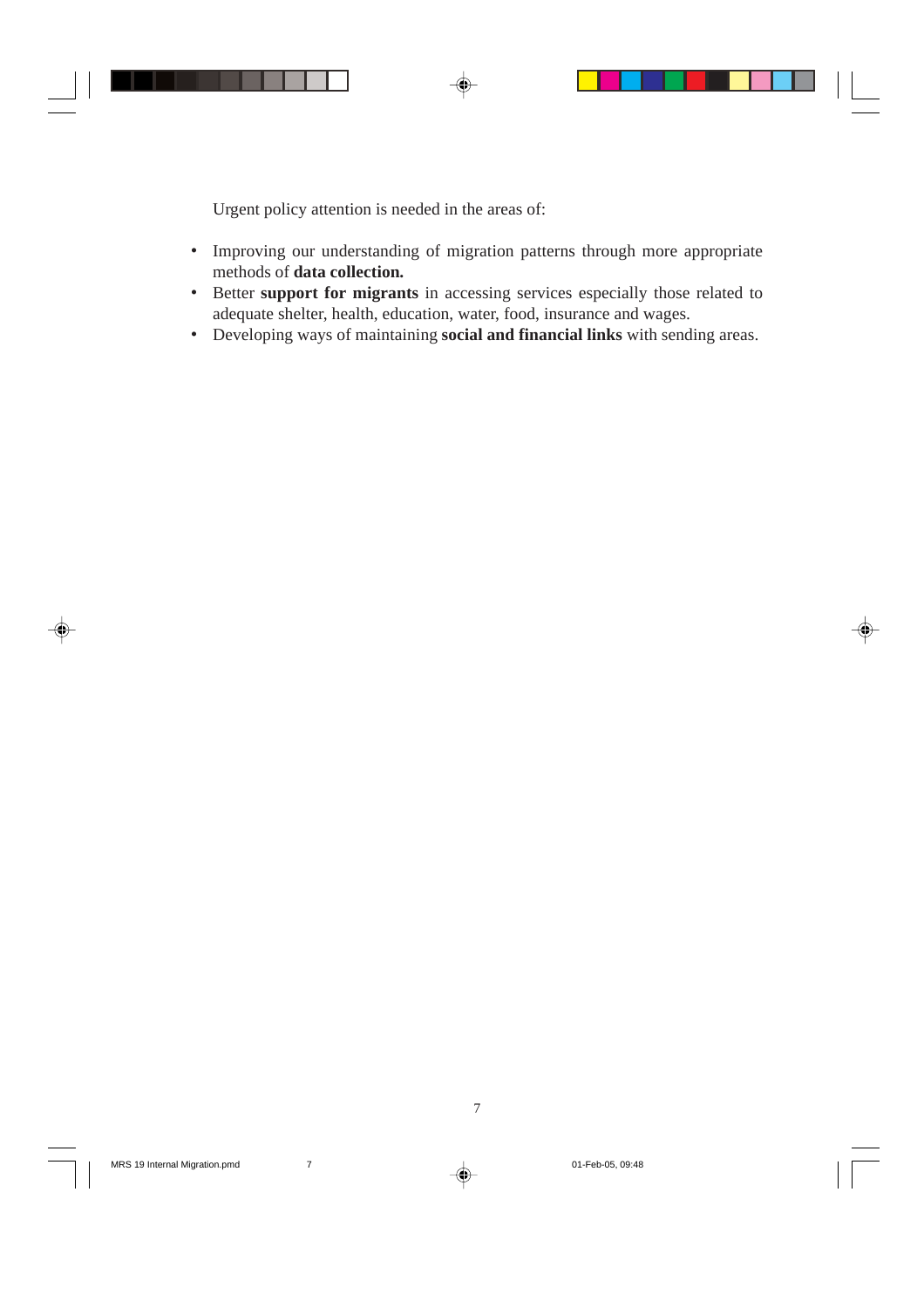## **INTRODUCTION**

Poverty and physical mobility have always been interrelated. While international migration has received more attention in recent debates on migration, internal migration is far more significant in terms of the numbers of people involved and perhaps even the quantum of remittances and poverty reduction potential of these.

Migration has become an important livelihood strategy for many poor groups across the world. While it is no panacea for the poor it can bring many benefits and this is being recognized in some policy and research circles. For example, a recent Club du Sahel report states unequivocally "Population mobility is a necessary condition of sustainable development and poverty alleviation in West Africa. Any policy, programme or action which tend to restrain mobility or to provide incentives for people to stay on their land would, in the long run, lead to unmanageable situations." Similarly for Asia, based on secondary data from Bangladesh, China, Viet Nam and the Philippines, Anh (2003) concludes that migration is a driver of growth and an important route out of poverty with significant positive impacts on people's livelihoods and well-being. Anh argues that attempts to control mobility will be counterproductive. Afsar (2003) also argues that migration has reduced poverty directly and indirectly in Bangladesh as remittances have expanded the area under cultivation and rural labour markets by making land available for tenancy. Ping (2003) draws attention to the huge contribution of migrant labour to overall development in China and says "without migrants there would be no Beijing, Shanghai, Guangzhou or Shenzhen". The potential of migration is also attracting attention in Latin America: Andersson (2002) argues that rural-urban migration can bring many benefits to Bolivia where the low population density, poverty and mountainous terrain make it expensive and difficult to provide services in rural areas.

With a few exceptions, the evidence suggests that internal population movements are increasing. The classic push and pull forces that resulted in people from poor regions migrating to richer rural and urban locations still exist and may even be accentuated with rising population pressure and deteriorating land and water availability. But many new patterns have also emerged including urbanization and manufacturing in Asia; increased occupational diversification and mobility in response to macroeconomic reforms in sub-Saharan Africa and more circulation within urban areas in Latin America. But a qualifying note is in order here: the notion of "internal" migration is not always a fitting concept for migratory movement. The borders of today's countries often cut across original abodes and paths traversed by ethnic groups. This is particularly true of Africa (the Fulani in West Africa, the Sotho in South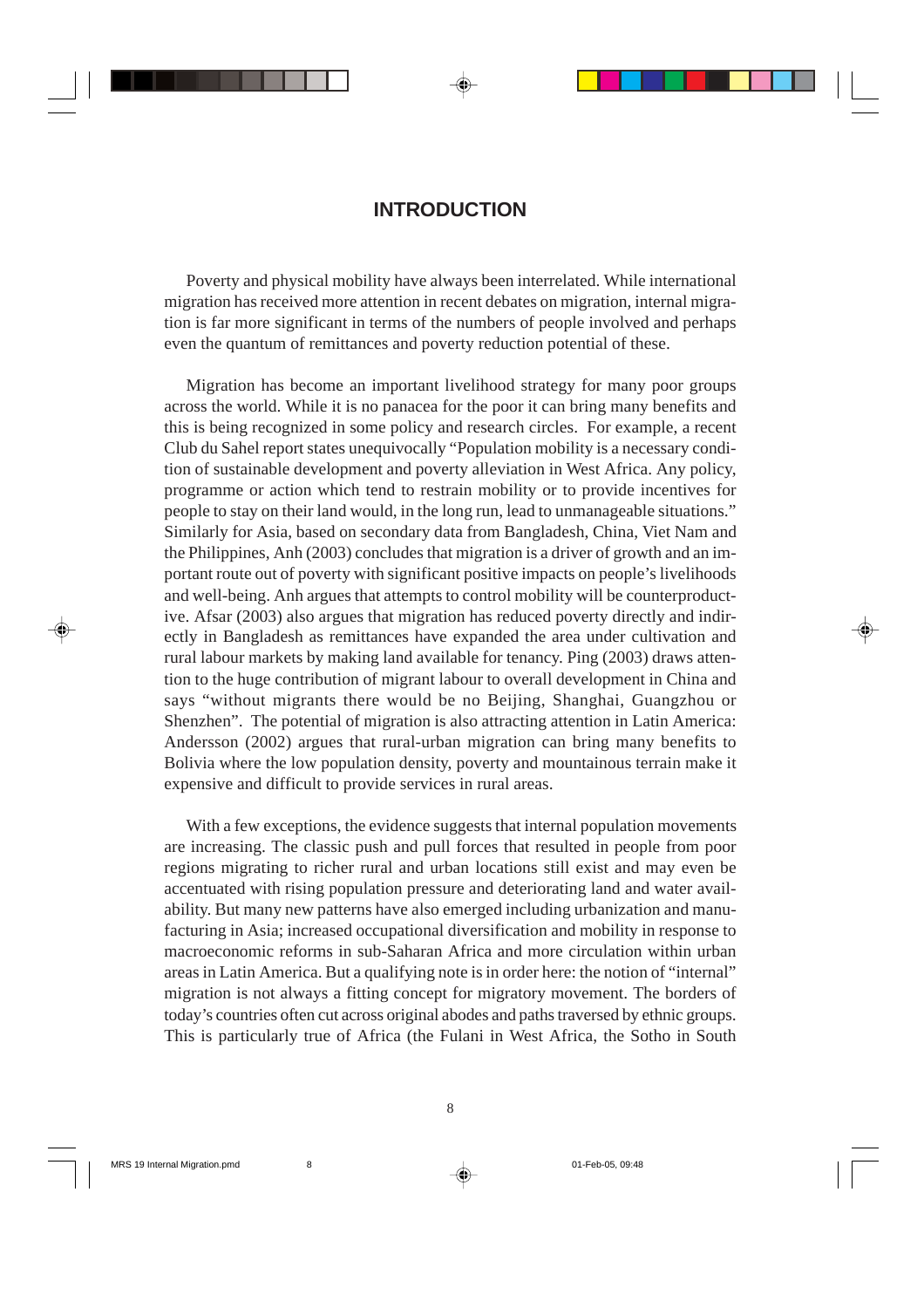Africa, Ewe between Ghana and Togo, Mandingo throughout West Africa, etc.) but also South Asia (Punjabis, Bengalis) and Europe (ethnic Hungarians spread across Slovakia and Romania) where there have been subdivisions in the last century.

Equally problematic is the term "voluntary". It is doubtful whether migrants who move from areas which do not guarantee their livelihood consider their departure as being "voluntary". The same applies to migration for sex work: the exploitation inherent in it suggests that labelling it as voluntary underplays the suffering and negative aspects of it.

The overall message of this paper is that internal migration can play an important role in poverty reduction and it should not be controlled. We stress that even when migration is accumulative the costs of migration remain high. By underplaying or ignoring the vast contribution that migrant labour makes to the economy, governments escape the responsibility of providing them with adequate living conditions, minimum wages and freedom from exploitation and harassment.

The paper starts with Chapter 1 which contains a discussion of the broad patterns of migration by region, direction of movement, duration and demographic characteristics. Chapter 2 discusses "Who Migrates" in terms of gender, segment of the labour market, ethnic group, age profile, financial means and education. Chapter 3 discusses the inadequacy of official data sets in understanding migration. This is followed by Chapter 4 which analyses the causes of migration, including a discussion of the more recent developments. Urbanization and the role of the urban informal sector are discussed in detail. A distinction is made between accumulative and distress migration. Chapter 5 presents an assessment of the impacts of migration on the sending areas and receiving areas by different social group. The effects of migration on individuals and their families as well as overall development and poverty reduction are discussed. Chapter 6 shows how government and elite perceptions have remained negative and have led to policies to discourage migration. Chapter 7 contains a description of the hardships faced by migrants and finally Chapter 8 lists the areas where urgent policy attention is needed such as data collection, migrant support programmes, and improving financial and social links with sending areas.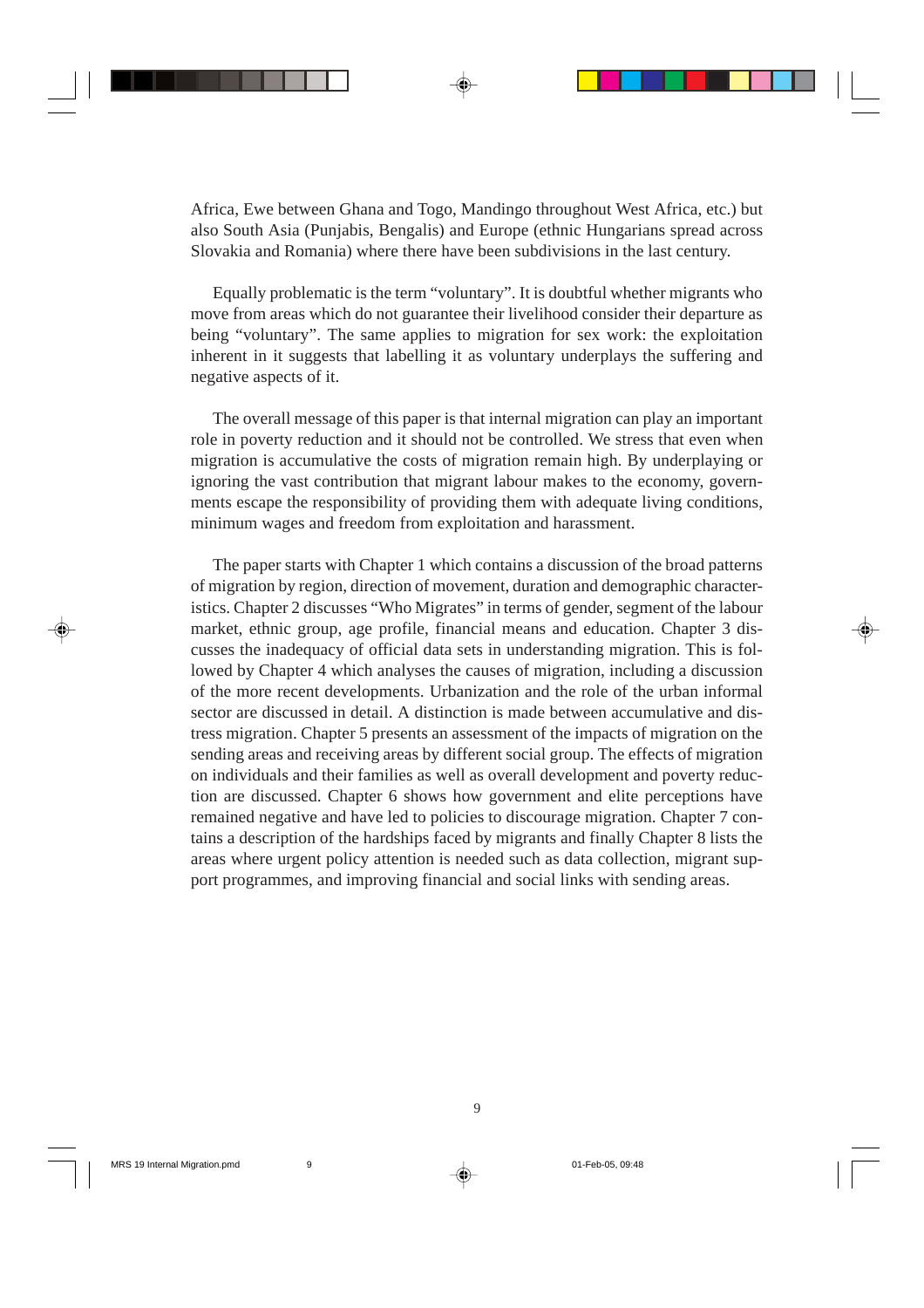## **1. BROAD PATTERNS OF MIGRATION**

#### **1.1 More people migrate internally in many countries**

Internal migration is important almost everywhere and in some countries is far greater than international migration. Close to 120 million people were estimated to migrate internally in China in 2001 against a mere 458,000 people migrating internationally for work (Ping, 2003). In Viet Nam roughly 4.3 million people migrated internally in the five years before the 1999 census whereas the number of international migrants was fewer than 300,000 (Anh et al., 2003). In India too, internal migration numbers run into millions while international migration is only a fraction of this (Srivastava and Sasikumar, 2003). There are references to the importance of internal labour migration and remittances in many other countries, including Bangladesh (Afsar, 2003); Pakistan (Gazdar, 2003); Cambodia (ADB, 2001); Viet Nam (Anh et al., 2003, Government of Viet Nam, 2003); Lao PDR (Acharya, 2003); Mongolia (Tsogtsaikhan, 2003); Ethiopia (RESAL, 1999); sub-Saharan Africa (Bryceson et al., 2003); Lesotho, Maldives and Papua New Guinea (Jerve, 2001).

## **1.2 How broad patterns differ by region**

Mobility seems to have increased almost everywhere but much of this is unrecognized by policy mainly due to the inadequacy of official statistics as we show in a later section. Migrants and commuters remain invisible and therefore unreached by policy. Migration patterns vary tremendously even within a small area but some broad patterns can be distinguished. To a large extent these depend on regional development trajectories. Some of the main drivers of migration are mentioned here briefly but explored in more detail in later sections.

## **1.2.1 South-East and East Asia**

In South-East and East Asia, urbanization and an **expansion of manufacturing**, especially for export, have led to enormous increases in both short- and long-term migration. Sheng (1986) for instance maintains that the population of some cities grows by 10 per cent during the dry season owing to temporary migration. Numerous studies conducted by Hugo in Indonesia from the 1970s onwards show an increase in circular migration and commuting from rural to urban areas (Hugo, 2003). A longitudinal study of 37 villages in Java carried out over the period 1967-91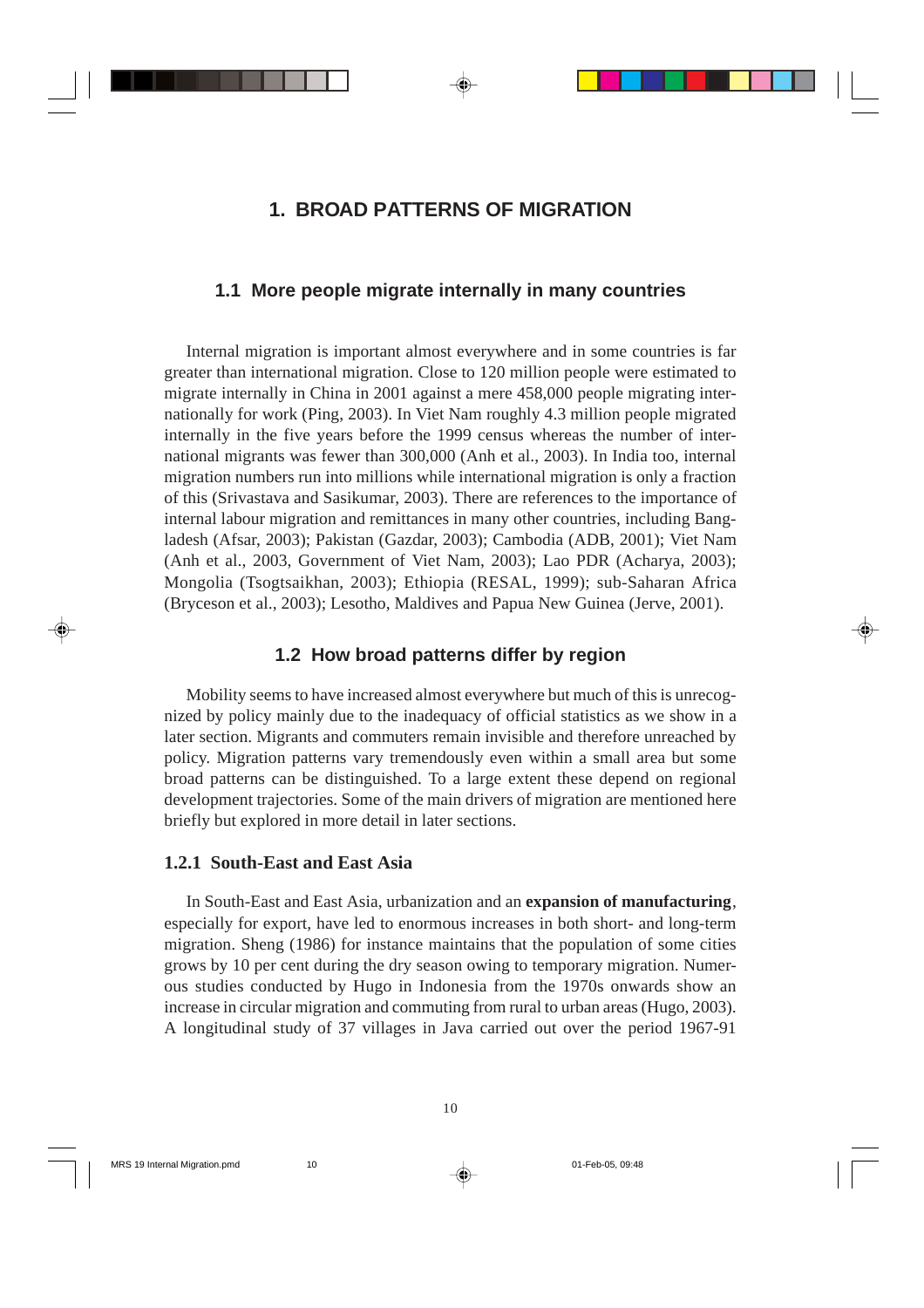(Collier et al., 1993) concluded that most of the landless rural families in Java have at least one person who is working outside of the village, and in a factory or service job.

China is a special case where a number of changes have occurred simultaneously, all creating more movement of people. These include market liberalization and the spread of export-oriented manufacturing and the lifting of employment and movement controls (Ping, 2003; Zhao, 2003). This has been greatly aided by relatively good road networks, communication technology and export market links that have emerged as many countries have opened up their economies. In Viet Nam for example temporary migration of labourers, traders and carpenters from rural areas to urban areas such as Ha Giang and Hanoi has increased perceptibly (Government of Viet Nam, 2003; IIED, 2004). There is also much rural-rural migration from low agricultural productivity areas to high-value cropping areas (Winkels, 2004). Cambodia has also witnessed a sharp increase in migration recently as more young girls and women migrate to urban areas to work in garment factories, as domestic helpers, beer girls and sex workers (ADB, 2001; Acharya, 2003).<sup>1</sup>

|--|

| South-East and East Asia     | Marked increase in short- and long-distance<br>migration including commuting driven by an<br>increase in manufacturing; urbanization and<br>relaxing of movement restrictions.                                                                                                              |
|------------------------------|---------------------------------------------------------------------------------------------------------------------------------------------------------------------------------------------------------------------------------------------------------------------------------------------|
| South Asia                   | Very mixed pattern with continuing high levels<br>of rural-rural migration where agriculturally<br>poor areas send workers to irrigated areas.<br>Rural-urban migration is increasing. Agro-<br>processing and manufacturing have become<br>more important recently in attracting migrants. |
| Sub-Saharan Africa           | Increases in mobility due to occupational<br>diversification post-SAPs and return to rural<br>areas with urban decline and post conflict.                                                                                                                                                   |
| Middle East and North Africa | Public sector downsizing and resulting<br>occupational diversification.                                                                                                                                                                                                                     |
| South Africa                 | Removal of population movement restrictions<br>and good transport networks creating<br>suburban commuters.                                                                                                                                                                                  |
| Latin America                | Urban deconcentration movements from urban<br>centres to the periphery.                                                                                                                                                                                                                     |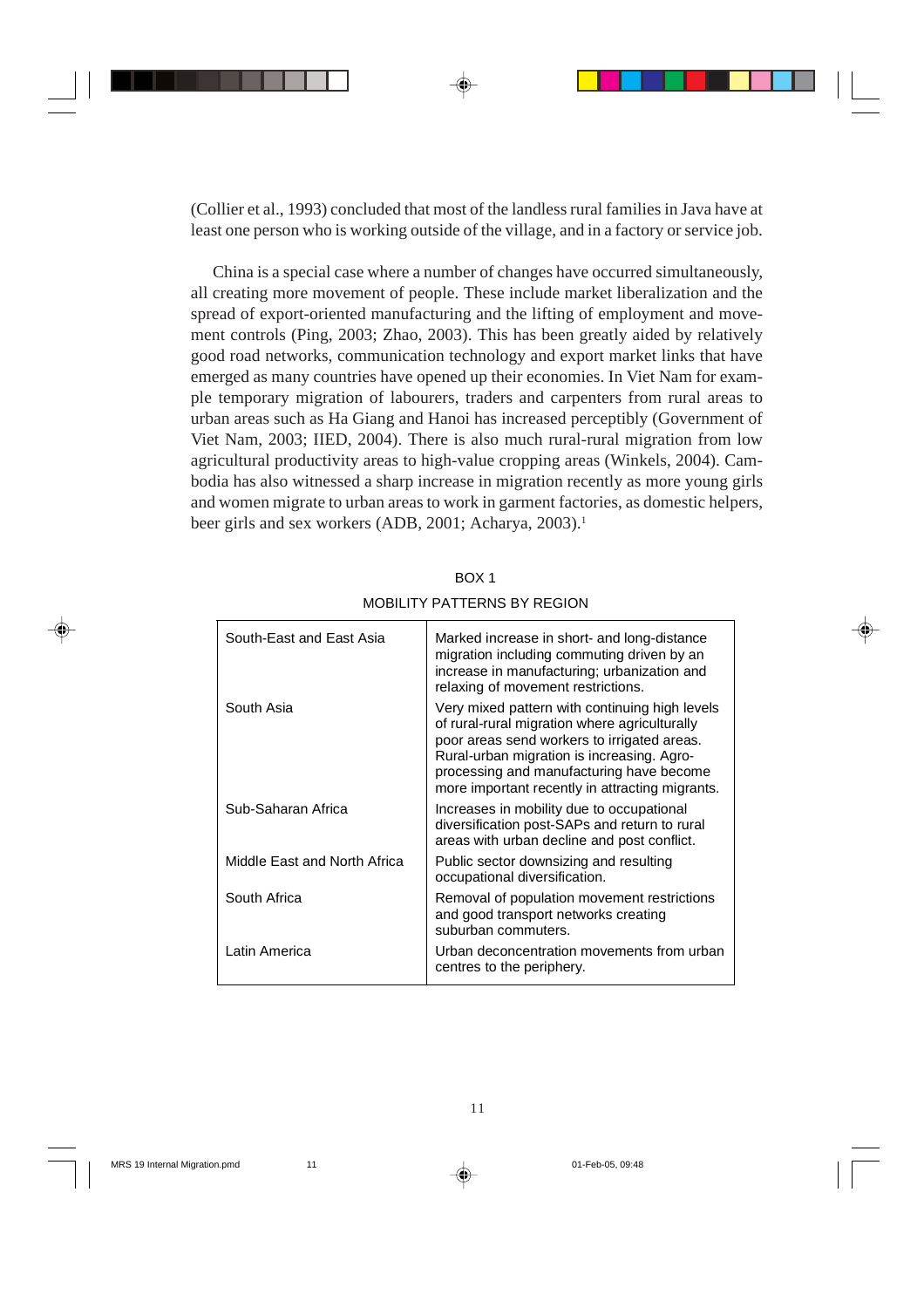#### **1.2.2 South Asia**

In India where rural-rural movements from poor areas to rich areas have been the dominant form of migration, there has been a sharp increase in rural-urban migration in recent years (Dev and Evenson, 2003; Srivastava and Bhattacharyya, 2003) as more young men travel to work in **construction and urban services** in the expanding informal sector. For example studies in areas of Bihar that have experienced a doubling of outmigration rates since the 1970s show that migration is now mainly to urban areas and not to the traditional destinations in irrigated Punjab where work availability has declined (Karan, 2003).

At the same time worsening **population pressure and environmental limits** have also created a new exodus of people (often entire families) from drought-prone and environmentally fragile areas that form nearly two-thirds of the country (see for instance Mamgain, 2003 on Uttaranchal and Wandschneider and Mishra, 2003 on Orissa). Falling **agricultural commodity prices** has been a recent trigger (Deshingkar, 2004a), a subject that we explore more fully in Chapter 4.1.5. In Pakistan recent increases in internal migration are associated with urbanization (Gazdar, 2003). The country already has a history of agricultural migration from arid areas to irrigated regions, particularly in the province of Sindh and in southern Punjab. In Bangladesh, migration to urban areas has been increasing for a while, first to the urban informal sector and more recently to **garment** manufacturing units (Afsar, 2003).

While official statistics may even suggest a decline in migration rates (see Chapter 3) a number of **village studies**<sup>2</sup>  **show that mobility has increased** tremendously, especially short-term migration and commuting. For example Rogaly et al. (2002) observe that in excess of 500,000 tribals, Muslims and lower caste people migrate seasonally from five districts in West Bengal to the rice-growing areas of the state. Another study of Bolangir in Orissa estimates that nearly 60,000 people migrated during the drought of 2001 from that district alone (Wandschneider and Mishra, 2003). Deshingkar and Start (2003) found that more than half the households in four out of six study villages in Madhya Pradesh had migrating members. The proportion was as high as 75 per cent in the most remote and hilly village with infertile soils. In Andhra Pradesh, while average migration rates were lower, the most remote and unirrigated village had 78 per cent of the households with migrating members. Yet policy remains curiously ill-informed and ill-equipped to help people take advantage of more diverse livelihoods.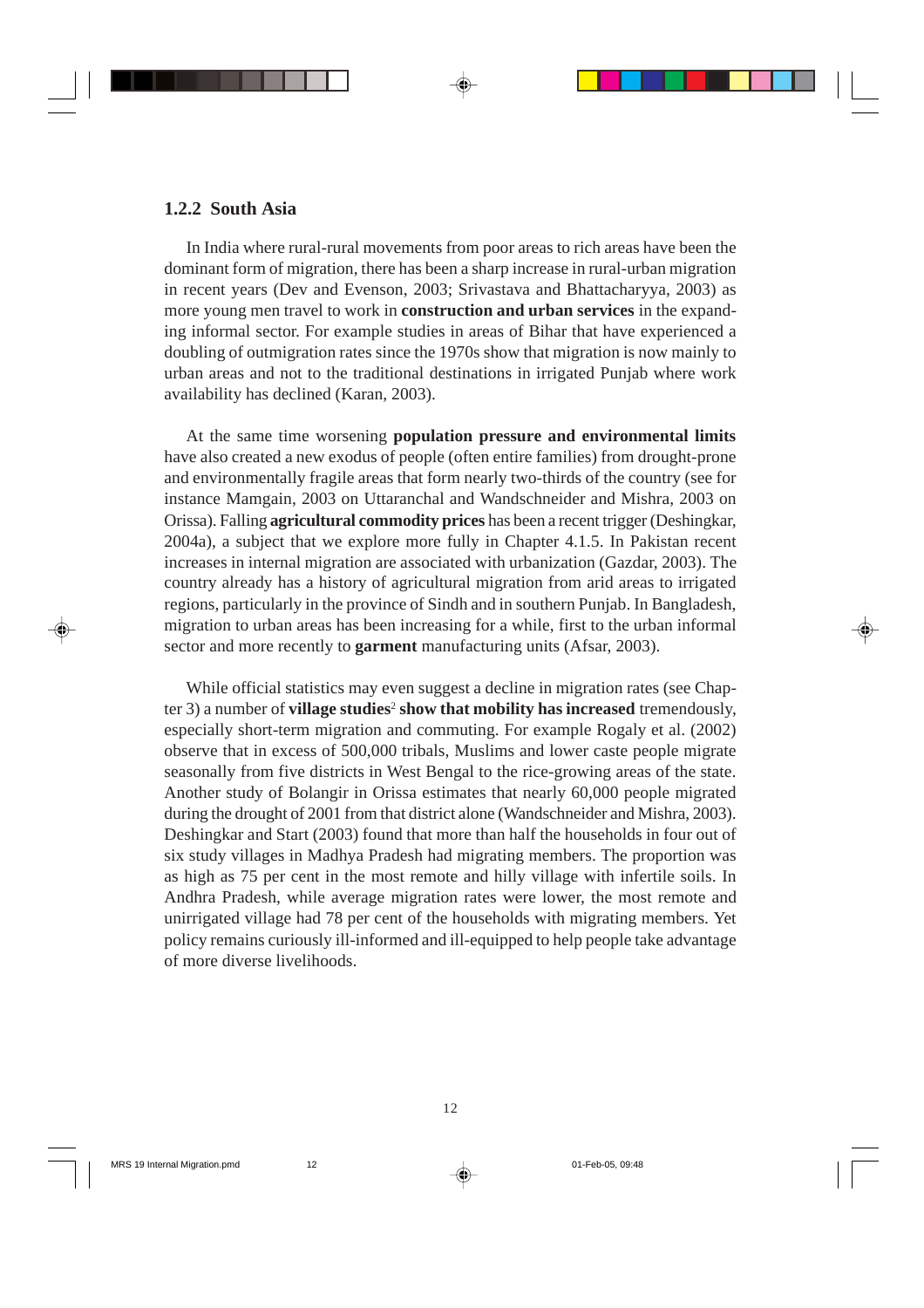## **1.2.3 Sub-Saharan Africa**

An estimated 50-80 per cent of rural households have at least one migrant member (DFID, 2004). While making generalizations about levels of internal migration is difficult on the basis of a handful of case studies there are indications that **structural adjustment** programmes have increased mobility as people have diversified occupational portfolios, many of which involve travelling to nearby trade centres (see synthesis by Bryceson (1999) of various country studies conducted under the Deagrarianization and Rural Employment project (DARE) and also the Sustainable Livelihoods, Access and Mobility project (SLAM), Bryceson et al., 2003). In the SLAM study sample only 18 per cent of household heads in Uganda and 24 per cent in Zimbabwe were born in the location where they lived. However it must also be borne in mind that many SSA countries had pronounced circular migration systems during the colonial period (personal communication, Bryceson). A Ghana participatory poverty assessment (PPA) $^3$  also found that 52 per cent of the respondents were migrants, having previously lived somewhere else. It is probable that internal migration increased in the 1980s (Bryceson, 1999).4

But there are exceptions: A case study of Zimbabwe conducted by Bryceson and Mbara (2003) showed that **rural-urban mobility** has declined for two reasons: (1) men's and women's fears of spreading AIDS making many prefer that reproductive couples live together rather than in split rural-urban families, and (2) the drastic increases in oil prices which made it financially impossible for people to carry on with their same levels of mobility. Zimbabwe had circular rural-urban migration embedded in its history since the early colonial period.

Increases in mobility have been noted in South Africa following the lifting of **restrictive** legislation ("pass-laws") at the end of Apartheid. In 1993, 32.6 per cent of rural African households in South Africa contained (labour) migrant household members; in 1999, the figure had risen to 35.8 per cent (Posel, 2003). The region with the highest share of migrants was Gauteng: 40 per cent of its population were born outside the province, 35 per cent in other regions of South Africa. One fifth of Gauteng's population had moved within the last five years, most of them coming from other provinces (SAMP, 2004). Recent survey data from the Development Bank of South Africa (DBSA) suggest that migration, in the sense of population movement away from communities of origin and into new localities, has become the rule and not the exception for most of the rural population of South Africa's coastal provinces. Infrastructure delivery appears to be driving migration processes to a considerable extent, and migration needs to be seen against this background (Cross, 2001).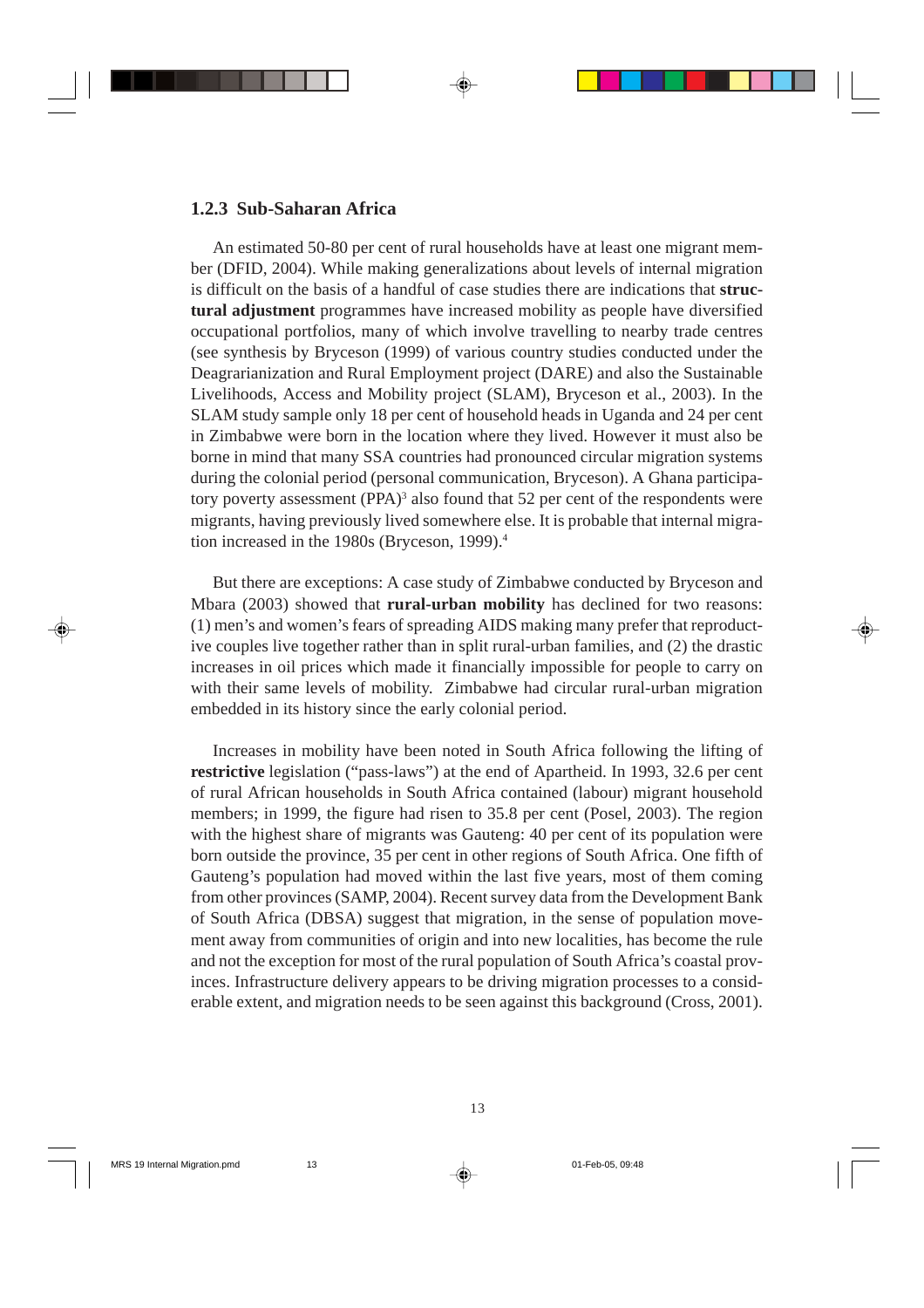In Ethiopia, too, mobility has increased as population movement controls have been relaxed or removed. Movements are to a few in-migrating areas which have large, often irrigated, farms (RESAL, 1999).

## **1.2.4 Middle East and North Africa**

In the Middle East and North Africa (MENA) region migration has increased with public sector downsizing (Al-Ali, 2004) and the resulting occupational diversification (see also Chapter 4.1.5 for more on this topic); this causality is also seen in a number of sub-Saharan countries as discussed above. It is very likely that the trend towards public sector downsizing will continue in many countries and this raises important questions on how efforts of households to diversify can be supported through say an employment policy that is not focused on one sector alone.

## **1.2.5 Latin America**

Latin American countries that had witnessed high levels of rural-urban migration with rapid urbanization before the 1970s are now undergoing a different process of economic and social change with new patterns of mobility. Migration between urban centres, especially **intra-metropolitan migration** has become an important form of internal population movement with effects on the role of cities and the process of urban deconcentration. The impacts of this are not yet fully understood (Cerruti and Bertoncello, 2003) and require further study.

## **1.3 Spatial patterns**

There are broadly four kinds of migration streams: rural-urban, rural-rural, urbanrural, and urban-urban. Often all are present in a country – and some times even within the same village – at any one time (see Appendix for examples from India). But the wealth status and overall asset base of migrants can differ substantially between different kinds of streams necessitating different kinds of interventions.

### **1.3.1 Rural-Rural migration**

In many poor countries **rural-rural migration still dominates** with labourers from poorer regions travelling to the agriculturally prosperous, often irrigated, areas which have more work. In India for instance rural-rural migration accounted for roughly 62 per cent of all movements in 1999-2000 according to National Sample Survey data (Srivastava and Bhattacharyya, 2003). Workers from backward states like Bihar, Uttar Pradesh, Orissa and Rajasthan routinely travel to the developed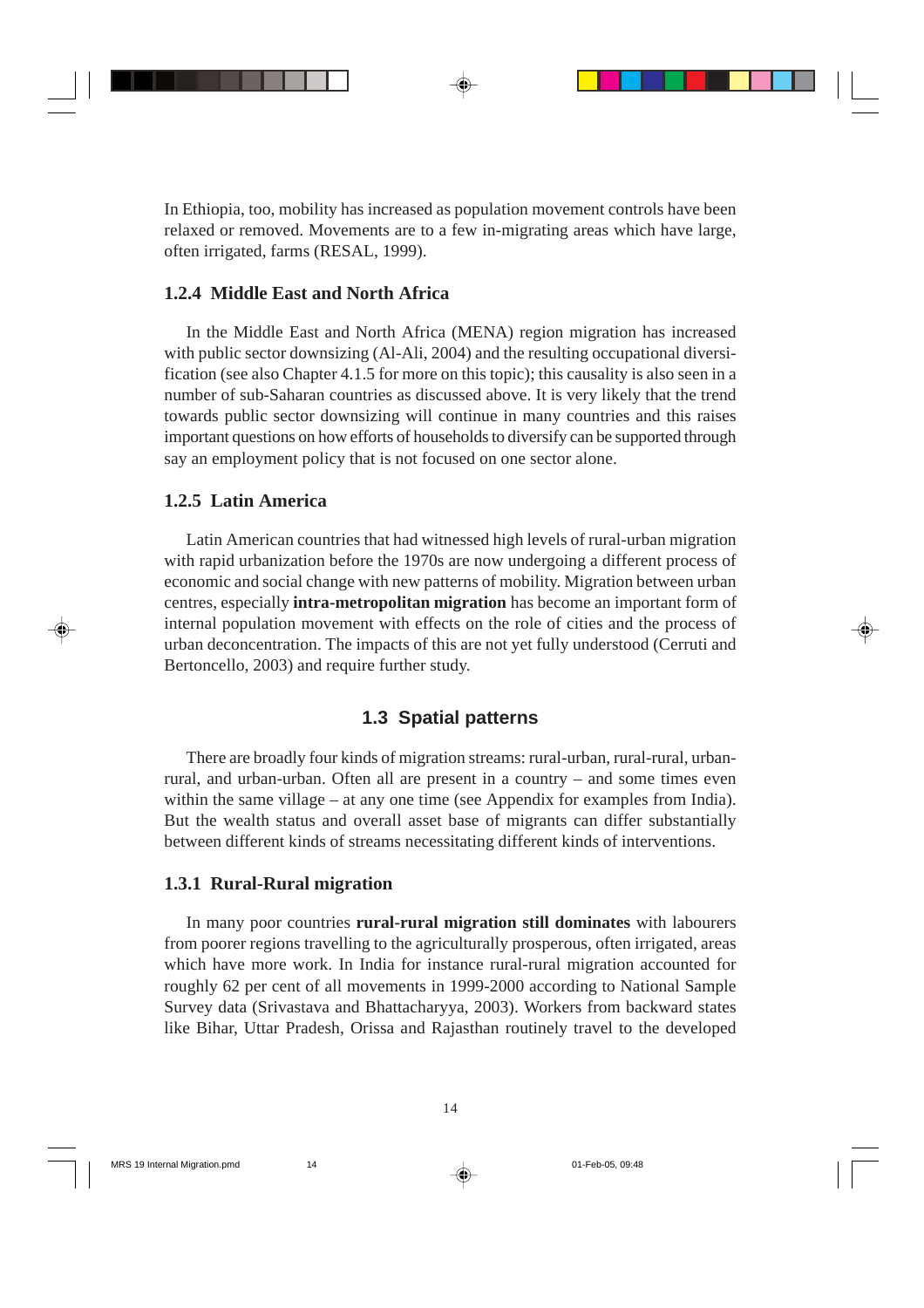green revolution states of Maharashtra, Punjab and Gujarat for the transplant and harvesting season. Likewise in Nepal rural-rural migration from poor mountain areas to the agriculturally prosperous plains accounts for 68 per cent of the total population movement and rural-urban for only 25 per cent (Bal Kumar, 2003) despite the country's image of being an exporter of *Ghurkha* workers where mountain dwellers go to the plains to work as drivers, security guards and so on. In Viet Nam, 37 per cent of the population movement captured by the 1999 census was rural-rural and 26 per cent was urban-urban (Skeldon, 2003a). Work on coffee plantations was until recently an important destination for the poor from the uplands (Winkels, 2004).

Migration for groundnut cultivation in Senegal is one example of rural-rural migration in sub-Saharan Africa. This case also illustrates the limits of the notion "internal migration"; the subregion has to be seen as a unit in this case, with migrant workers (*navétanes*) also coming from the **subregion**, along the Senegal River including workers from Mali. Malian migrants, Burkinabé and Northern Ivorians are also a major labour force for plantation agriculture (cacao and coffee) in the Côte d'Ivoire. A study of the Amhara region of the Ethiopian Highlands also found that rural-rural migration was more common than rural-urban migration but it had a generational pattern, with the young preferring to go to urban areas (Devereux, Nd.).

Rural-rural migration is **typically undertaken by poorer** groups with little education and other assets as it requires lower investments. Due to the scattered nature of the destinations and remoteness of sending areas, this is the least regulated of all kinds of migration. It is also the least visible because such migration is usually missed by official surveys. Even in India where a multitude of laws exist to protect migrant workers against underpayment and other kinds of exploitation, many do not apply to rural-rural migration and even those that do are difficult to implement. There is a strong case for devising support programmes that cater especially to the needs of rural-rural migrants.

### **1.3.2 Rural-Urban migration**

Although still not the main form of migration in many developing countries, rural-urban migration is **rapidly gaining in importance** especially in the urbanizing economies of Asia as rural-urban wage differentials grow and the returns from migration increase. For example, in Bangladesh two-thirds of all migration from rural areas is to urban areas and is increasing very rapidly (Afsar, 2003). In China too rural-urban migration has overtaken other kinds of movements and has increased massively in recent years for reasons mentioned previously (Zhao, 2003). In Thai-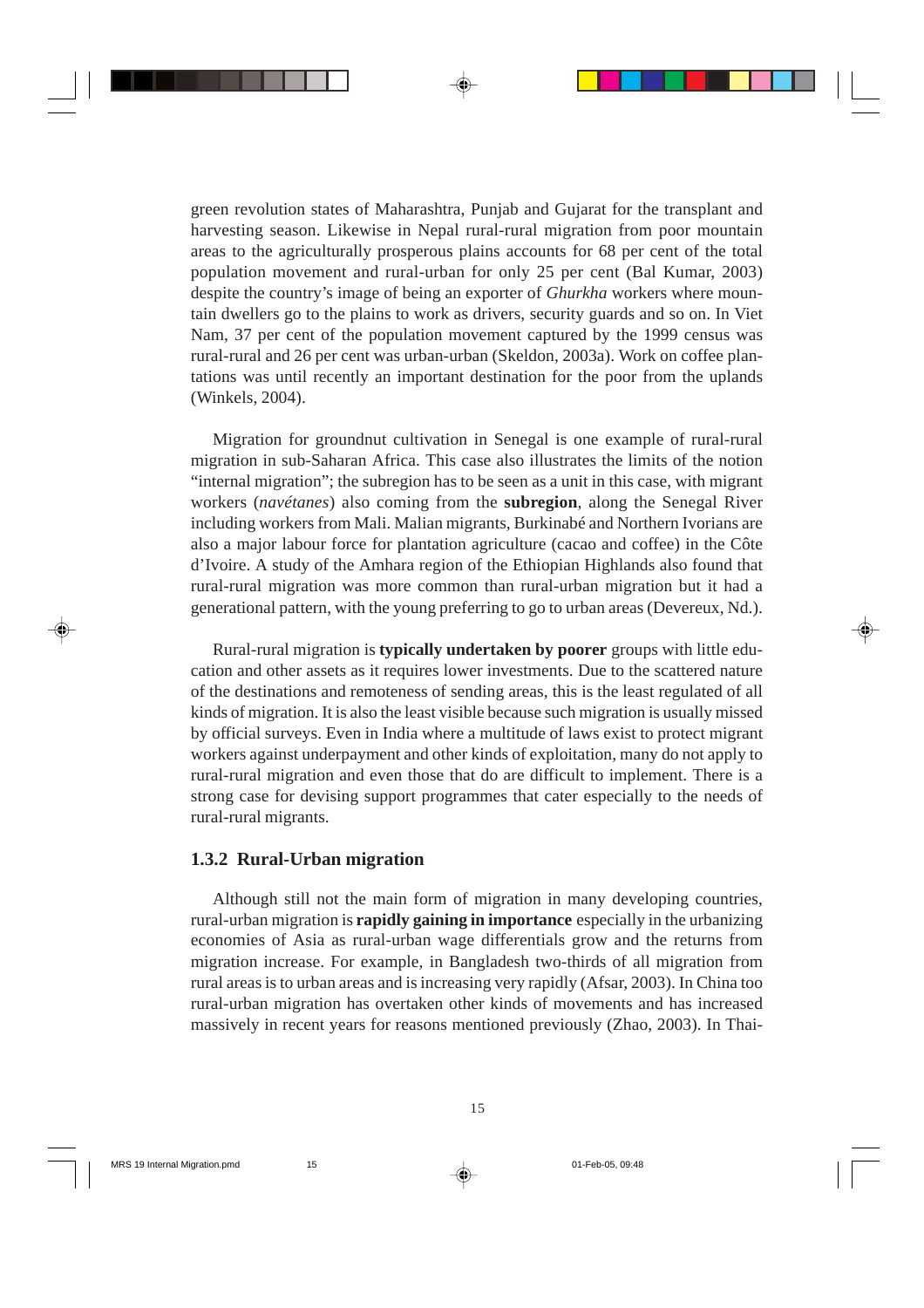land, as in other countries in South-East Asia, rural-rural migration has been decreasing, while the share of rural-urban migration has been increasing (Guest, 2003). Even in poorer South-East Asian countries such as the Lao People's Democratic Republic and Cambodia rural-urban migration of labour has been on the increase in recent years due to urbanization and industrialization (Acharya, 2003).

Much of this migration is **long-distance** to the larger cities and manufacturing centres (e.g. Guangdong). But there are also smaller moves, typically undertaken by **poorer people, to smaller towns** and conglomerations of non-farm activity. For example the Ha Giang PPA (Government of Viet Nam, 2003) notes that several thousand temporary migrants come from nearby rural provinces to work as freelance labourers (construction, building), small trades, and carpenters.

It is with respect to rural-urban migration that positive impacts are potentially the greatest especially where urban incomes are higher. In Cambodia for instance the wage difference between agricultural work and unskilled work in Phnom Penh is very large: workers in paddy fields earn 4,000 riels (roughly US\$ 1) per day while the prevailing wage rate for unskilled/semi-skilled workers in the city is 6,000-10,000 riels (Pon and Acharya, 2001). Garment factories, pay at least US\$ 45 a month; with overtime payments, most such workers are able to net US\$ 60-75 per month (Sok et al.*,* 2001). Even where urban incomes are not much higher than rural areas urban work may be available more **regularly** compared to rural work which is often tied to the crop season.

But the current policy climate in several countries continues to curtail this important route to poverty reduction and economic development especially through regulations on population movements and limitations on informal sector activities, subjects that we return to in Chapter 6.

### **1.3.3 Urban-Rural migration**

Urban-rural movement can occur when people retire back to their villages or as in sub-Saharan Africa in the 1980s and 1990s with retrenchment under structural adjustment programmes especially in the case of Uganda and Zambia (cf. Potts, 1995; Tacoli, 2001). A crucial factor for this movement seems to have been **access to land** in both the city and rural areas.

A majority of urban-rural migrants are **returnees**. This trend has been noted especially in recent writings on Africa: in a study of Mambwe villages of Zambia (Pottier, 1988) it was seen that former migrants were returning to their villages in the late 1970s as the copperbelt economy went into decline. Figures from the Ghana Statis-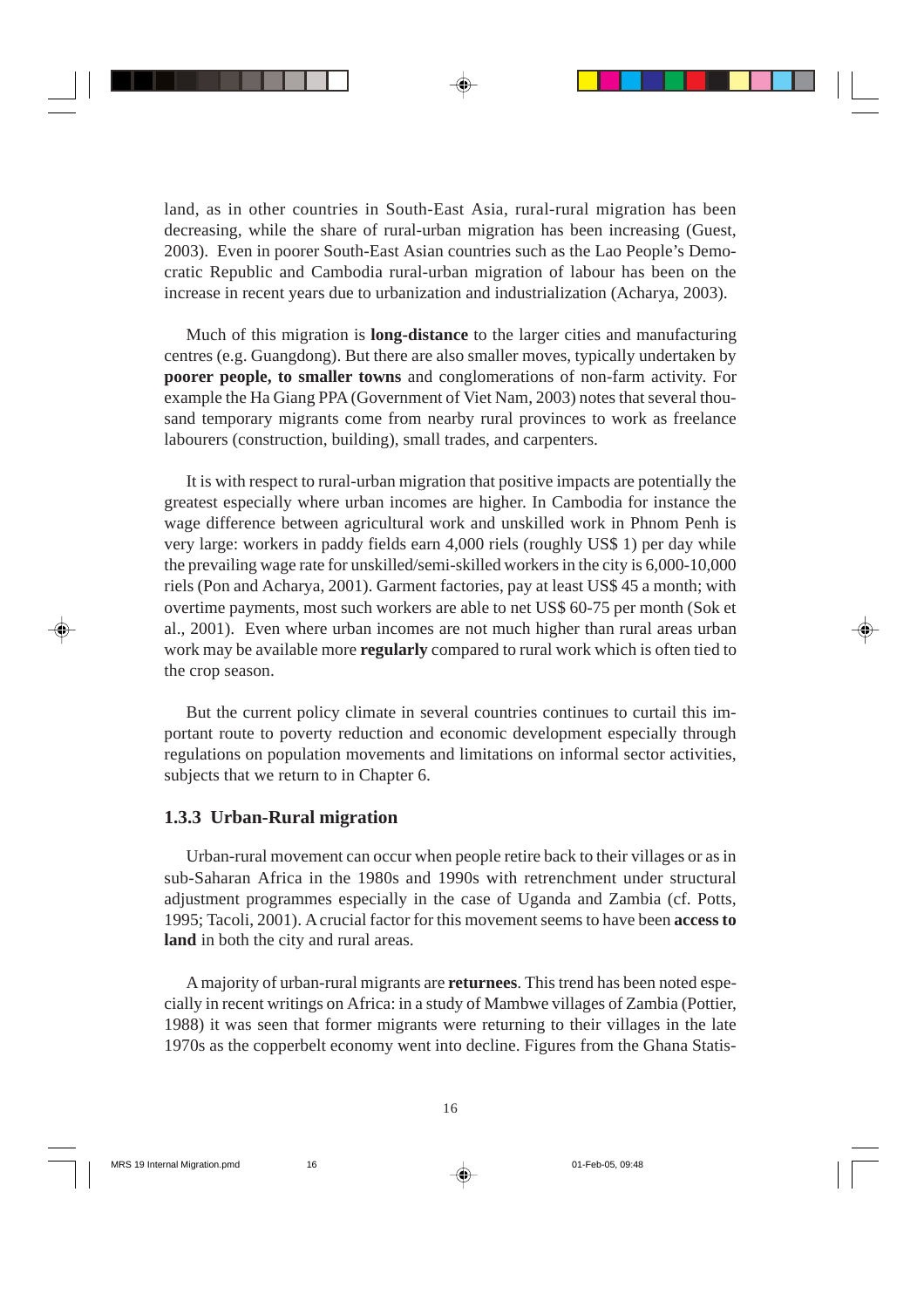tical Service (2000) indicate that about 35 per cent of migratory moves were urbanrural, 32 per cent were rural-rural and almost a quarter (23%) was urban-urban (Ghana Living Standards Survey, 2000). In Nigeria retrenchment of workers in both the public and private sectors in the 1980s is thought to have increased return migration. In the Nigeria country study under the DARE project 20 per cent of the *Osumenyi* households sampled had male return migrants and 15 per cent had female return migrants. Bigsten and Kayizzi-Magerwa (1992 in Potts, 1995) note return migration from Kampala, Uganda as urban living standards dropped in the 1970s and 80s. In Tanzania also return migration was documented from large urban centres due to the impacts of structural adjustment (Mbonile, 1995 in Potts, 1995). In Ethiopia, over half a million men were demobilized from the army in the early 1990s after the end of the civil war. Many had been taken from their villages as youths, and a proportion of them gained skills useful for non-agrarian pursuits. It is estimated that about half of them returned to rural areas (Bryceson, 1999). In both Zimbabwe and Mozambique there was significant out-migration from cities in post-war periods (Potts, forthcoming). Post-conflict return migration in Mozambique in the early 1990s was considerably slowed down by unsafe access to farming land due to land mines. However Bryceson argues that return migration may not be that important outside Southern Africa where the circular migration system was historically strongest. This is because second generation migrants rarely have the option of "returning". Certainly this is the case in East Africa's large cities. Return migration patterns of the 1970s and 1980s may be entirely different to what prevails at present, due to the generational factor (personal communication, Bryceson).

Return migration has also been documented in other countries and the reasons are rather different in each (see Box 2). For instance according to one estimate a third of Chinese migrants go back to their native homes (Murphy, 1999) because they rarely find permanent white collar jobs on which they can retire. Using recent household survey data in China, Zhao (2001) shows that an average returnee is older, more educated, more likely to be married with a spouse who is never a migrant, indicating that both push and pull factors affect the return decision. Return migration was marked in Thailand and Indonesia after the financial crisis (Guest, 2003). In a study of Bangladeshi migrants Kuhn (2003 in Garrett and Shyamali, 2004) found that at the end of a 12-year period, 62 per cent of those who had migrated from one village in 1982-84 had returned, generally because they had "ended" their time of remitting income or to care for elderly parents.

Returning migrants may **bring back a range of skills** which can benefit their home areas enormously. A few unsuccessful attempts have been made to create conducive conditions for return migrants. This is an area for further policy attention.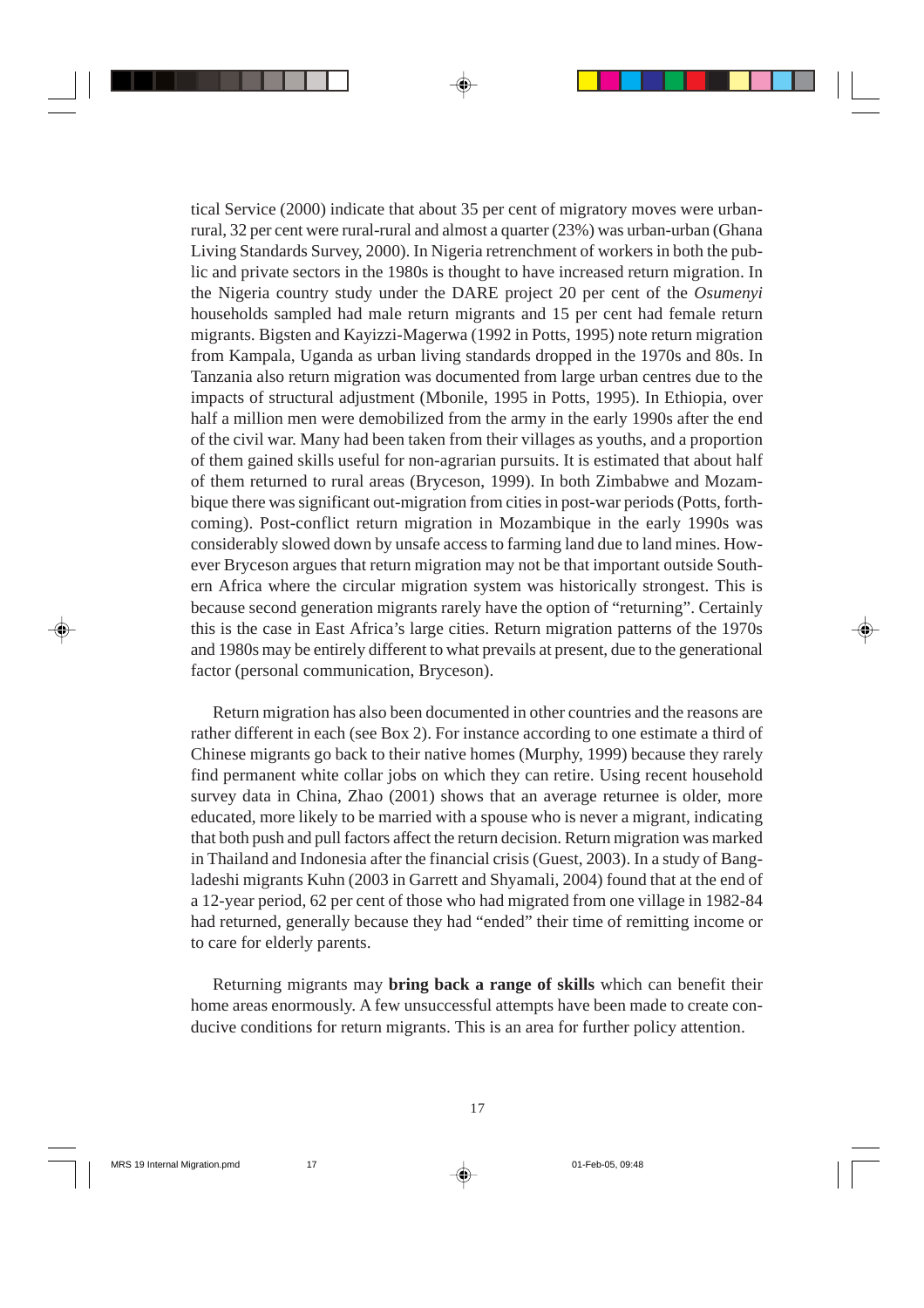#### WHY PEOPLE RETURN TO THEIR VILLAGES

- In South-East Asia the effects of the financial crisis created return migration flows.
- In Bangladesh migrants return from the city after they have "ended" their time of remitting income or to care for elderly parents.
- A third of Chinese migrants go back to their native homes.
- Retrenched public and private sector workers in Nigeria went back to rural areas.
- Nearly half a million men who were demobilized from the Ethiopian army returned to rural areas.

#### **1.3.4 Urban-Urban migration**

Urban-urban migration is the predominant form of spatial movement in **Latin America** which has increased steadily since the 1980s. In Mexico, for example, between 1987 and 1992, 50 per cent of interstate movements (excluding intra-metropolitan movements) had urban areas as origin and destination and between 1995 and 2000, 70 per cent of all municipal movements took place between urban areas. In Brazil, 61 per cent of all the inter-municipal movements occurred between 1981 and 1991 were between cities (all figures from Cerruti and Bertoncello, 2003). Due to the size of metropolitan agglomerations in Latin America, a large fraction of migration takes place between small administrative divisions within the same metropolises such as Mexico City metropolitan area, Santiago and Lima. This type of migration flow usually takes place from the centre to the periphery and has implications for urban deconcentration which require further study.

## **1.4 The duration of migration**

Much of the literature on internal migration has focused on permanent migration primarily because official statistics focus on permanent relocation. Micro-studies or village level studies are better at capturing a wide range of possibilities in the spectrum between commuting, very short-term migration, seasonal migration, long-term migration and permanent migration. In general, **poorer people move shorter distances** because of their limited resources, skills, networks and market intelligence. For example the SLAM project (Bryceson et al., 2003) showed that mobility patterns are highly differentiated according to levels of income and the size and type of settlement in which they reside.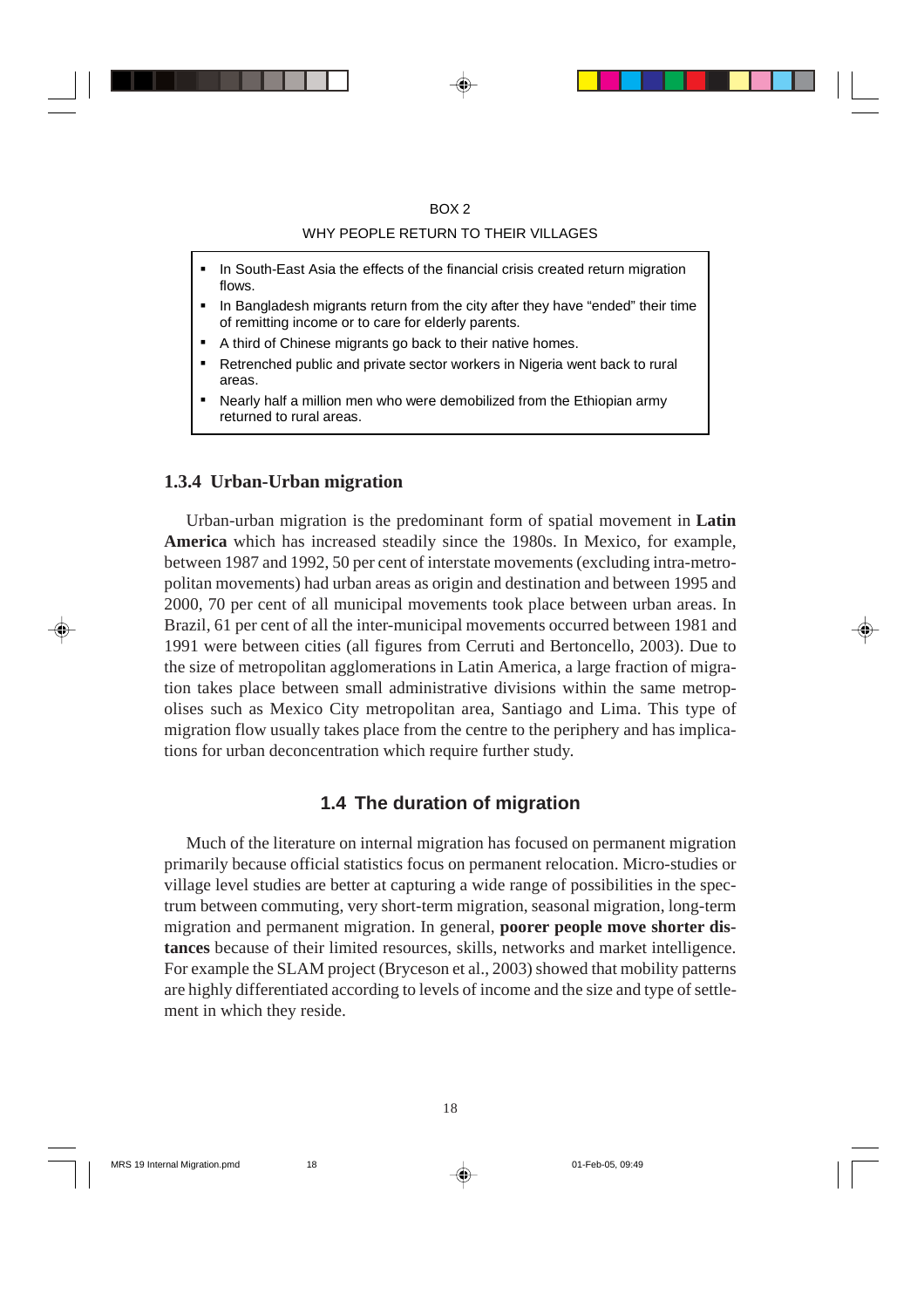There is plenty of evidence of increasing temporary movements (see Box 3). In China temporary migrants, many of who comprise the "**floating population**" outnumber registered migrants by approximately four to one (Guest, 2003). Liu and Chan (2001) note that non-*Hukou* migration has greatly increased in the post-reform period. These migrants tend to concentrate in coastal regions and cities, peripheries of cities and construction sites and factories.

In South-East Asia temporary migration is increasingly important particularly in movement to large cities (Guest, 2003). In Thailand, temporary moves, which include both seasonal movement and other forms of short-term moves, have been estimated to account for one-third of all migration with durations of one month or more (Guest, 2003). Similar trends have been noted in Indonesia in various studies by Hugo. An IIED study in the Red River Delta region of Viet Nam while noting an increase in long distance migration also notes the high levels of short distance temporary migration to nearby destinations and Hanoi. Most migrants covered in the study preferred long-term leave permits rather than registering as permanent migrants at the destination. This allows their families to continue to cultivate their land on their behalf (IIED, 2004).

In India although temporary migration is of enormous proportions, official data barely capture it (see also Chapter 1.2.2). Srivastava and Sasikumar (2003) argue that at least an additional 10.87 million people in 1999-2000 could be classified as short-term migrants but were not captured by the census. The latest informal estimate among migration researchers is that roughly 20 million people migrate seasonally each year in India.

In sub-Saharan Africa temporary migration from smallholder farming areas has been an important means of supplementing incomes and raising the productivity of subsistence agriculture through investments in capital, seeds and irrigation. **Circulation** is in fact part of a household strategy to maintain or improve the traditional livelihood base such as farming. Town dwellers will often retain "ancestral land" in their region of origin (Potts, 2000, e.g. for Southern and Northern Tanzania). In West Africa there are well established patterns of seasonal migration from the northern regions of counties such as Ghana, Togo, Mali and Burkina Faso to destinations in the south such as cocoa farms (Devereux, N.d.). The incidence of migration both short and longer term seems to have increased in some contexts because of the nonagricultural income diversification precipitated by structural adjustment programmes. The DARE case studies show increased mobility facilitated quite often by improved roads and vehicles that have been put in place by market liberalization and donor assistance. But market liberalization has tended to increase the transport service gap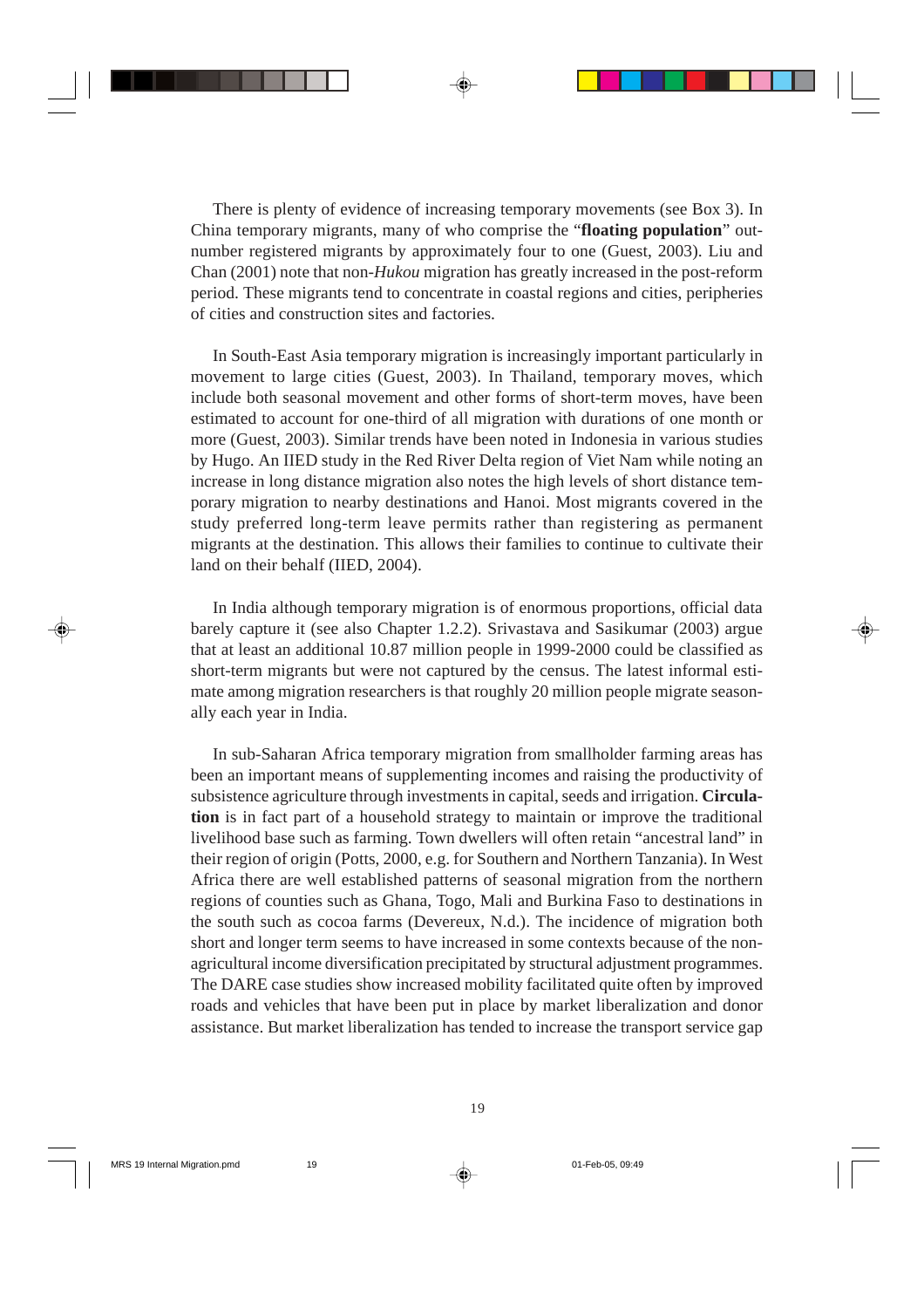between on-road and off-road villages as the private traders and transporters that replaced parastatal operations restrict their services to the bigger settlements on the road which have bigger markets and lower wear-and-tear costs for their vehicles.

#### BOX 3

#### INCREASING TEMPORARY MOVEMENTS

China – Temporary migrants, many of who comprise the "floating population", outnumber registered migrants by approximately four to one.

South-East Asia – Temporary migration is increasingly important particularly in movement to large cities; in Thailand, temporary moves account for one-third of all migration. Similar trends have been noted in Indonesia and Viet Nam.

India – A growing number of village studies show that temporary migration is of enormous proportions and increasing.

Africa – Temporary migration from smallholder farming areas is an important means of supplementing incomes and raising the productivity of subsistence agriculture. Short-term migration has also increased because of the need to diversify income sources after structural adjustment programmes.

## **1.5 Commuting**

Commuting has become a feature in many peri-urban areas and villages near cities and metropolises and the phenomenon is growing. For example, in a study on migration and mobility in India, Dyson and Visaria (2004) state that there has been a marked increase in commuting but they provide no numbers. Train commuter figures are available for Mumbai but even these are somewhat out of date. Data collected by the two main railways plying to the city show that nearly 5 million people travel in and out of the city every day.<sup>5</sup> Mumbai is a special case because of its small and geographically limited area combined with numerous work opportunities which has led to large-scale long distance commuting. But there is a **serious shortage of data on commuting***.* A good proxy indicator for commuting is urbanization and the emergence of large cities where commuting seems to be the greatest. In Asia, between 1972 and 1992, the number of cities with more than 5 million inhabitants grew from three to 14, in Latin America from one to five, while in Africa from none to two. Asia currently has 11 of the 19 **mega cities** in the world. Much of the added, predominantly poor, population in these cities have settled in the outskirts of cities (UNEP, Nd.). Reducing travel time has become a real challenge for transport planners of rapidly growing mega cities such as Mexico, where, according to the UN-Habitat commuters spend 83 minutes on average to reach their workplace. Travel times in Asia-Pacific appear to be longer than in other regions.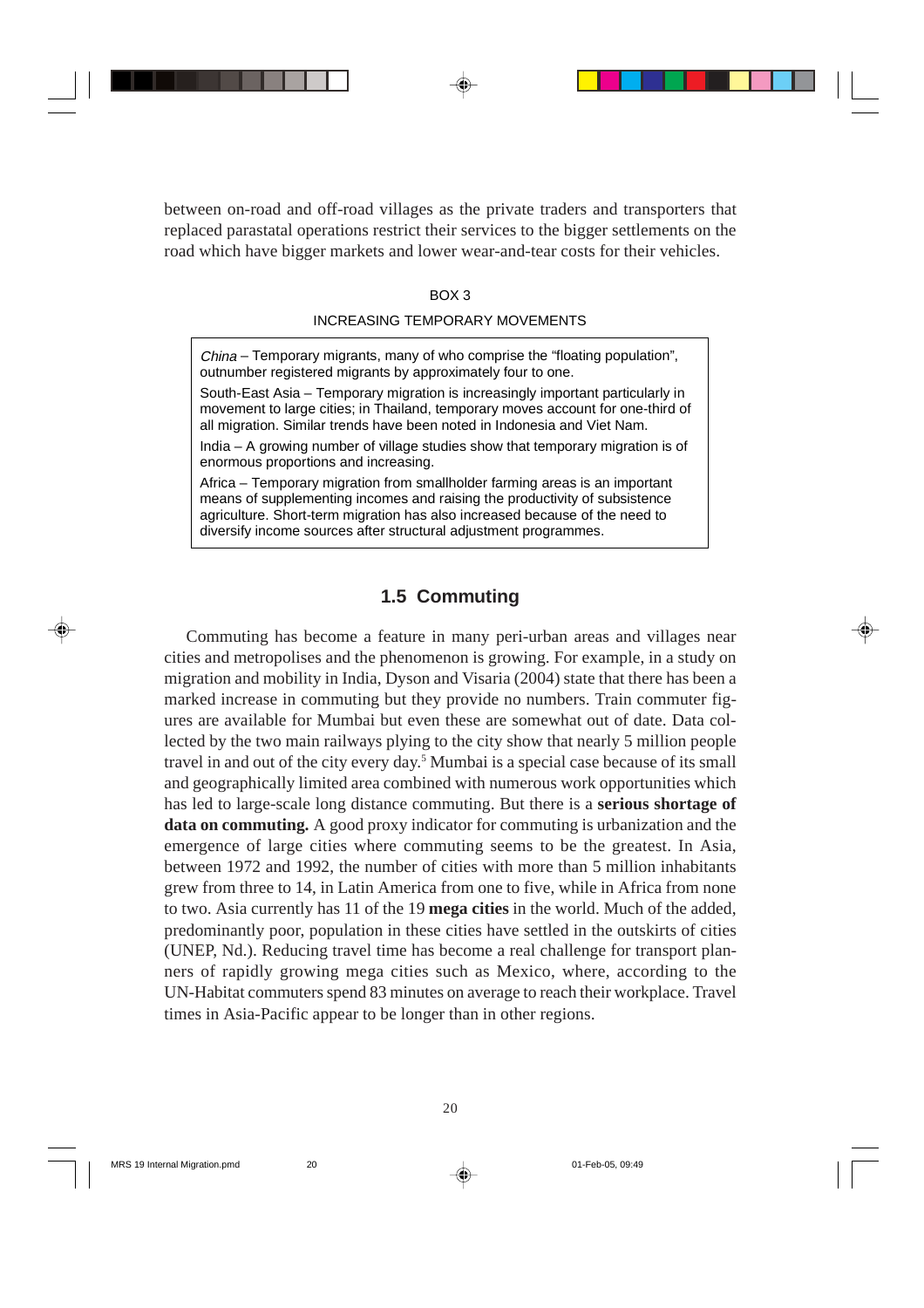In many parts of SSA, mobility continues to be severely constrained because it is arduous and/or expensive. The SLAM study noted that such constraints gave periurban areas in Uganda a distinct advantage because shorter work/home distances tended to be minimized. Several rural areas in South Africa are served by daily minibus connections to the nearest town, such that it is possible to become a **suburban commuter** working in a nearby urban area and residing in the village. The mobility of South African rural dwellers has been dramatically enhanced by the expansion of privately owned, fiercely competitive minibus services during the 1980s (Bank, 1990 in Bryceson et al., 2003).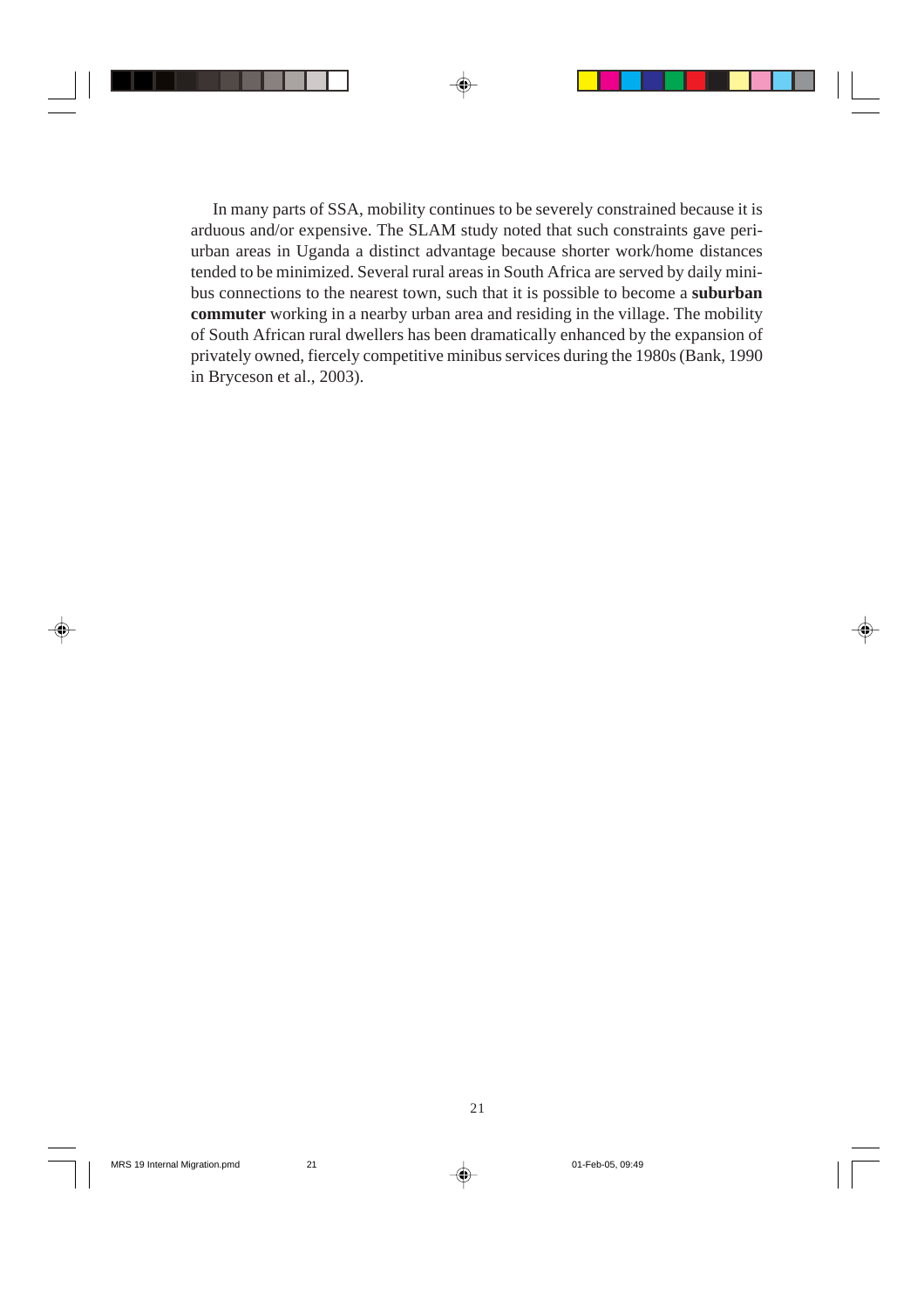## **2. WHO MIGRATES?**

## **2.1 Female migration**

Several studies indicate that until recently, migration was dominated by single men (de Haan, 2000). But more and more women are migrating for work now and not just as accompanying spouses. This so-called "autonomous female migration" has increased because of a greater demand for female labour in certain services and industries and also because of growing social acceptance of women's economic independence and mobility. In fact the **feminization of migration** is one of the principal recent changes of population movement. The reasons for women's migration are complex and may include both economic and non-economic factors. Migration can be an option to escape social control or gender discrimination (Posel, 2003) as well as prejudice in their home community if they pursue socially stigmatized work (ranging from certain manual wage labour to sexual services; cf. Tacoli, 2001).

Regional comparisons show that women's migration is very high in **South America** and **South-East Asia** (Guest, 2003). For example a study of the cities of Ha Noi and Ho Chi Minh estimates that 40-45 per cent of migrants are female (Grace, 2002). There is micro-evidence from several countries in South-East Asia that the level of female migration has increased over recent decades. Using a mix of key informant interviews, statistics and other qualitative methods Clausen (2002) produces compelling evidence of the feminization of migration in Thailand. The employment of women is greatest in the five major export-oriented, labour-intensive industries, which are: electrical machinery, electronics and computer parts; textiles and ready-made garments; chilled, frozen and canned food; precious stones and jewellery; and footwear. The majority of female rural-urban migrants in East and South-East Asia are young and unmarried and the concentration of this group in urban areas is particularly pronounced in the "mega cities" (Guest, 2003).

There are indications of this in **Africa**, too: in South Africa, female migration has accounted for most of the increase in migratory movements and the figures for female migration have risen from 30 per cent to 34 per cent through the 1990s (Posel, 2003). A study of Addis Ababa's migrant population in the year 2000 cited in Devereux et al. found that women migrants to Addis Ababa outnumber males; women migrants are, on average, younger than their male counterparts, and an unusually high proportion of these women migrants are divorced or unmarried. However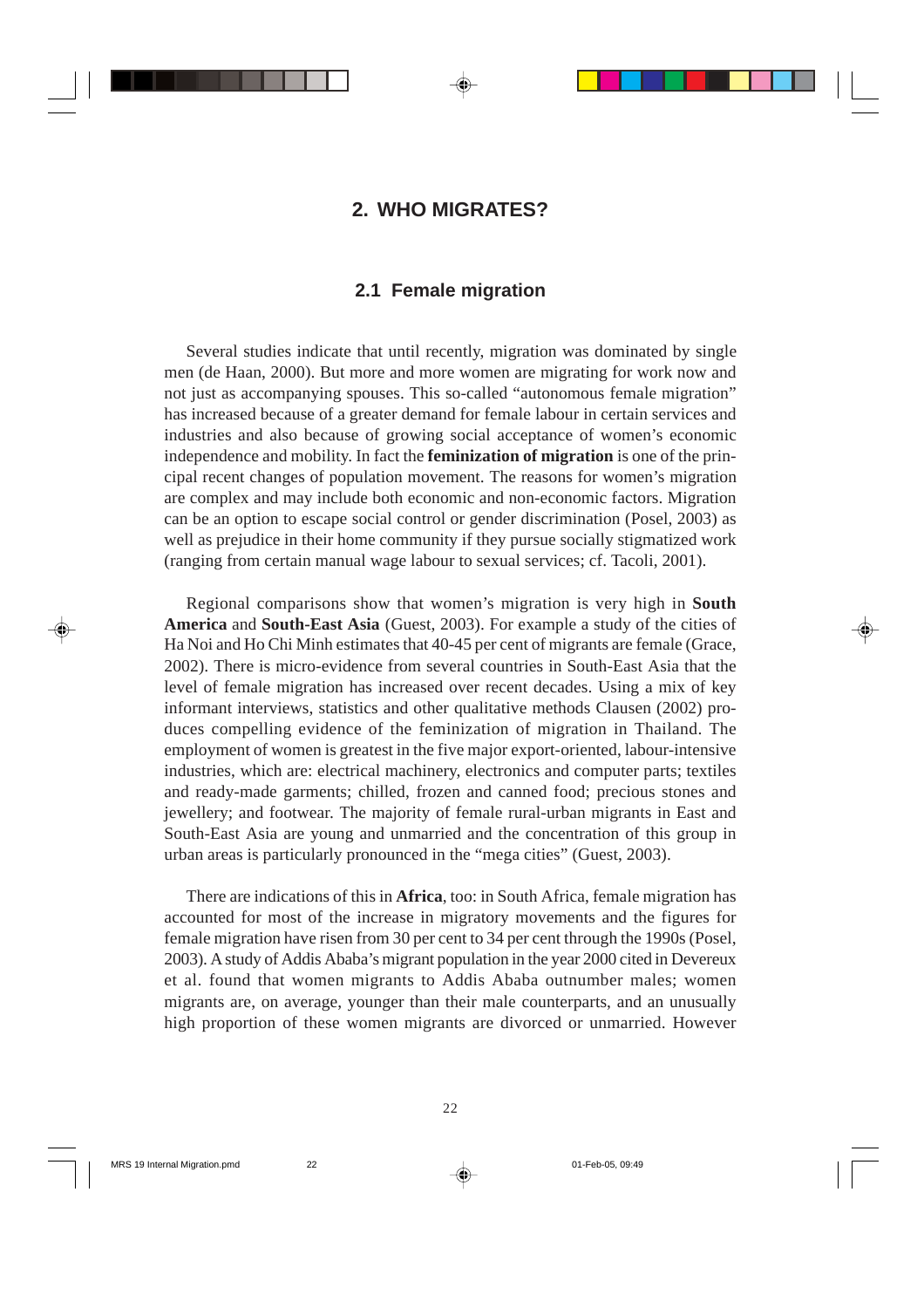#### $ROX 4$

#### THE FEMINIZATION OF MIGRATION

Women's migration is greatest in South-East Asia and South America.

The majority of female migrants in East and South-East Asia are young and unmarried and the concentration of this group is greatest in the mega cities.

Female migration is increasing elsewhere: In South Africa increases in female migration accounted for most of the increase in migratory movements; In the Ethiopian capital, women migrants have long outnumbered men. They are younger and tend to be unmarried or divorced.

Socio-religious seclusion and other cultural restriction on women's mobility continue to constrain mobility but are gradually breaking down as the gains from migration become evident.

Societal norms and gender stereotyping may exclude women from higher return work.

migration in Ethiopia has been female dominated for a while (Potts, personal communication).

The pattern in **China** is still largely male dominated as a number of studies have established (Zhao, 2001, 2003) both due to cultural reasons restricting female mobility and the nature of the demand for manual workers in urban areas. But more women are migrating to labour intensive industries in areas such as Guangdong. Internal migration in Mongolia is also mainly by men (by Tsogtsaikhan, 2003).

Although the migration of women has increased rapidly in South Asia, it is still not on the scale of South America and South-East Asia. Here **cultural factors** may be responsible; the Bangladesh PPA shows how the practice of *plurdab* (socioreligious seclusion of women) reduces women's freedom of movement. However, women's migration to the urban garment manufacturing industry is huge. In India, regional differences in women's mobility have been noted by Singh (1984 cited in de Haan, 2000) where migration among women in South India is higher than their northern sisters who live in a cultural milieu that is similar to West Asian and North African Arab countries. Women in a PPA in Kajima, Ethiopia said that because their physical mobility is more limited than that of men, they are more dependent on agriculture for their livelihoods and hence are more insecure. Societal norms and gender-based stereotypes may also exclude women from higher return work and result in lower payment of women for the same work. Breman (1996) observed that migrant women in Gujarat, India, carrying out equivalent tasks to migrant men earned **lower wages**.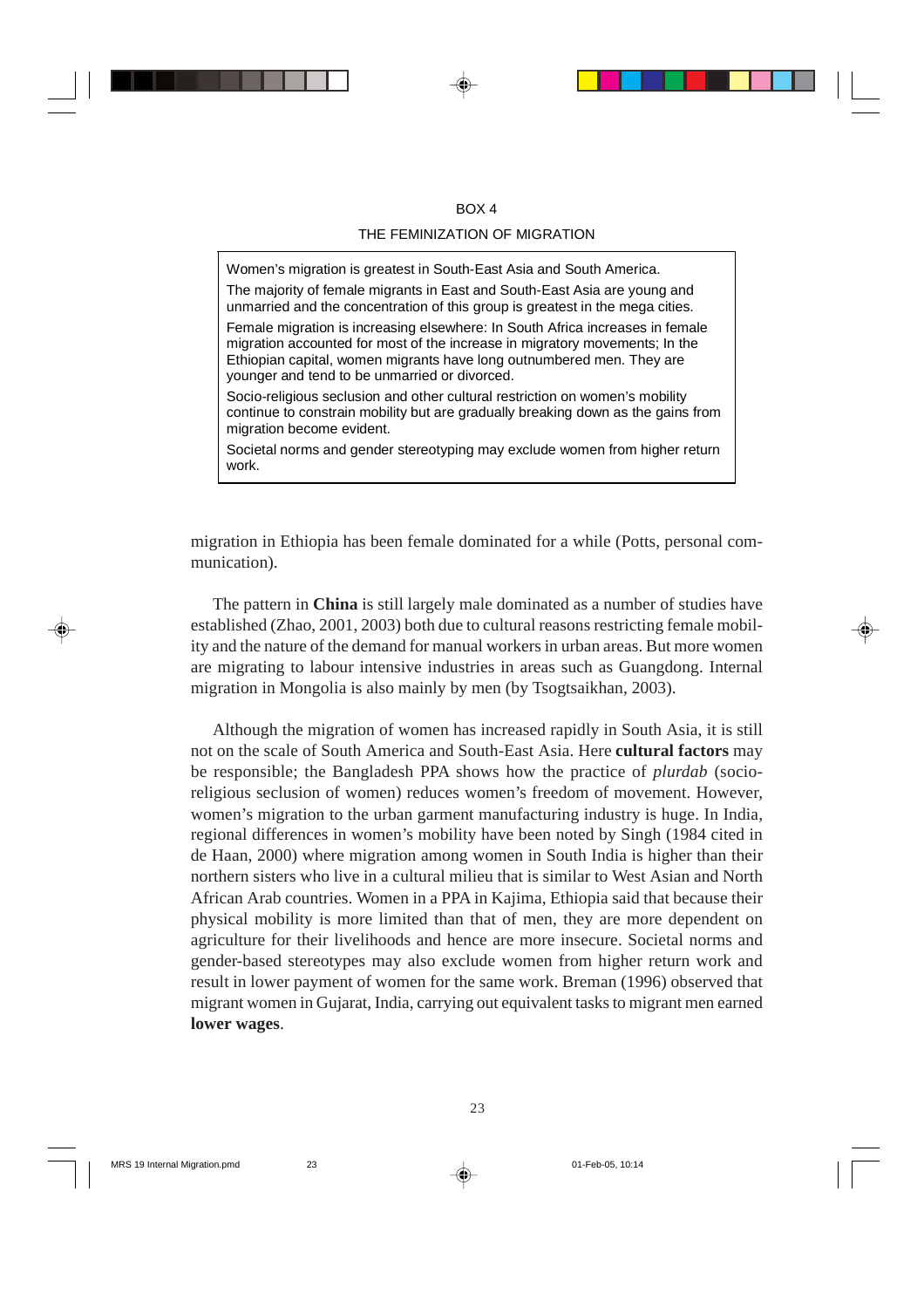In some areas **cultural barriers are breaking down** because of the huge opportunities offered by migratory work. The PPA conducted in Mali showed that although men continued to view women's migration (to rice fields and towns for working as maids) negatively, it had grown (Mali, 1993). The PPA conducted by ADB in Cambodia (2001) notes that young girls and women were migrating to urban areas to work in garment factories, as domestic helpers, beer girls and sex workers even though their culture discourages them from moving out of the village. Migration thus offers many prospects for helping women to exit from poverty but given the greater vulnerability of women and children, they will need support of a different kind.

## **2.2 Segmentation of migrant labour markets**

That migrant labour markets are strongly segmented along ethnic and gender lines emerges clearly from PPAs and other holistic assessments of poverty and diversification. For migrating women in Africa working as domestic maids seems to be a widely available option. There are many examples: in Senegal young women and girls particularly from the *Sereer* community migrate into cities, as farm labour needs decline, in search of (low-paid) work as maids or laundresses (41% of all domestics are under age 18) (Senegal PPA, 1995). Working as domestic maids is also common in Niger (PPA, 1996) and Pakistan (PPA, 1993). A study of Ethiopia by Devereux et al. also found that many women from Wollo work as domestic maids. In Mali's urban centres, demand for women workers has grown **in the service secto***r*, for example to work as **waitresses** in bars and restaurants. These jobs are attractive to women as their access to land is traditionally restricted and they are expected to work as unpaid labour on family land. Migration has become a socially acceptable way for unmarried women to support the family. The movement of women in Northern Tanzania is directed towards the coastal areas where the tourism industry has

| Domestic work                                                        | (common throughout Africa, South Asia)                                                           |
|----------------------------------------------------------------------|--------------------------------------------------------------------------------------------------|
| Agricultural labour                                                  | (e.g. India)                                                                                     |
| Construction labour                                                  | (e.g. India)                                                                                     |
| Sex work                                                             | (evidence from Armenia, Macedonia,<br>Georgia, Ethiopia, Senegal, Uganda,<br>Thailand, Cambodia) |
| Work in labour-intensive<br>manufacturing<br>Work in agro-processing | (China, Bangladesh, Cambodia)<br>(e.g. prawn processing in India)                                |
|                                                                      |                                                                                                  |

#### JOBS COMMONLY UNDERTAKEN BY FEMALE MIGRANT WORKERS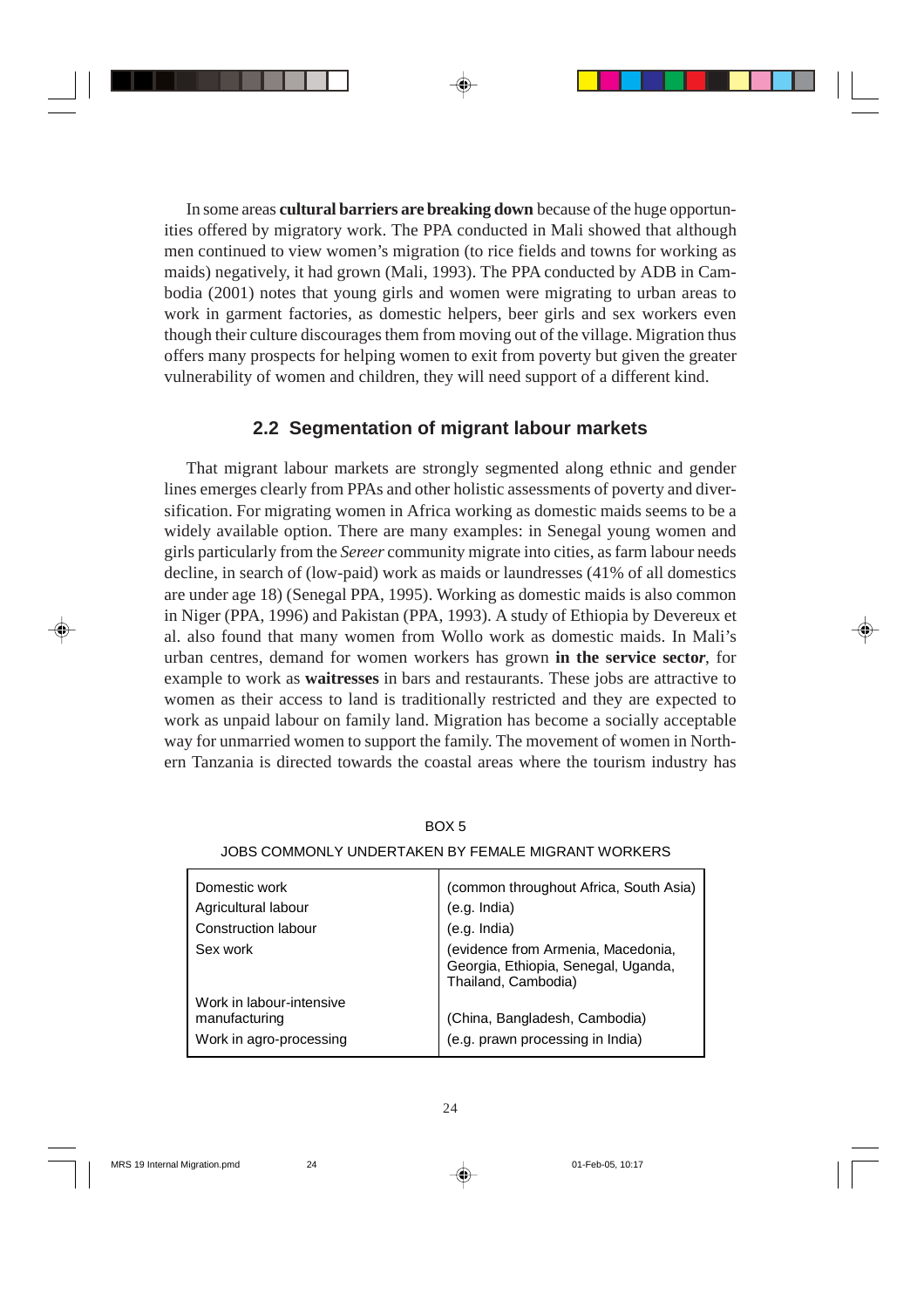developed and this involves more long-distance and long-term female migration (Tacoli, 2002).

Many of the PPAs (Armenia conducted in 1995; Macedonia, 1998; Georgia, 1997) note that increased worker mobility is often related to **sex work**. In fact migration allows such socially stigmatized work to be undertaken at a safe distance. The Uganda PPA (Government of Uganda, 2000) noted for instance that men from Kalangala, Kapchorwa, Kisoro, Kabarole and Bushenyi migrate in search of casual labour; whereas women migrated in search of work in bars and in the sex industry. Another example is of the *Teklehaimanot* in Ethiopia. Women participants in a PPA mentioned the increase in prostitution since 1993 among women previously employed as maids, driven by the arrival of more female migrants from rural areas (Ethiopia, 1998).

## **2.3 Segmentation by ethnic group**

Segmentation along ethnic lines has also been noted by many authors. This is mainly to do with **traditional skills** and **social networks**: if one person from a certain caste/tribe/region establishes good connections and finds work in an area then his/her relations and friends soon follow.<sup>6</sup> The study of Ethiopia (Devereux et al., Nd.) notes that the *Amhara* were the largest single ethnic group among recent migrants to Addis followed by the *Gurage* and the *Oromo*. Gazdar (2003) notes that in Sindh, Pakistan, a large proportion of the arid-area migrants are people from socially marginalized non-Muslim groups such as the *Bheels* and the *Kohlis*. Similar observations have been made by other authors (e.g. Skeldon, 2003) where there is a strong association between caste, tribe etc. and the kind of work found in the migratory labour market. Segmentation along ethnic lines can also determine the direction of movement – for example in Fiji rural-urban migration is the most significant type of migration for Fijians, compared with urban-urban migration for Indo-Fijians (Chandra, 2002). A greater understanding of segmentation in migrant labour markets is essential for the development of support systems that can reach different groups of people with different needs.

## **2.4 Age profile of migrants**

Internal migration is an activity undertaken primarily by young adults all over the world. For example Hare (1999) finds that the age groups of 16-25 and 26-35 are most likely to migrate in China. A study in Ethiopia also found that migrants are mostly male under the age of 30 (RESAL, 1999). Recent country studies for Pakistan (Gazdar, 2003) and Viet Nam (Anh et al., 2003) all note a similar pattern. In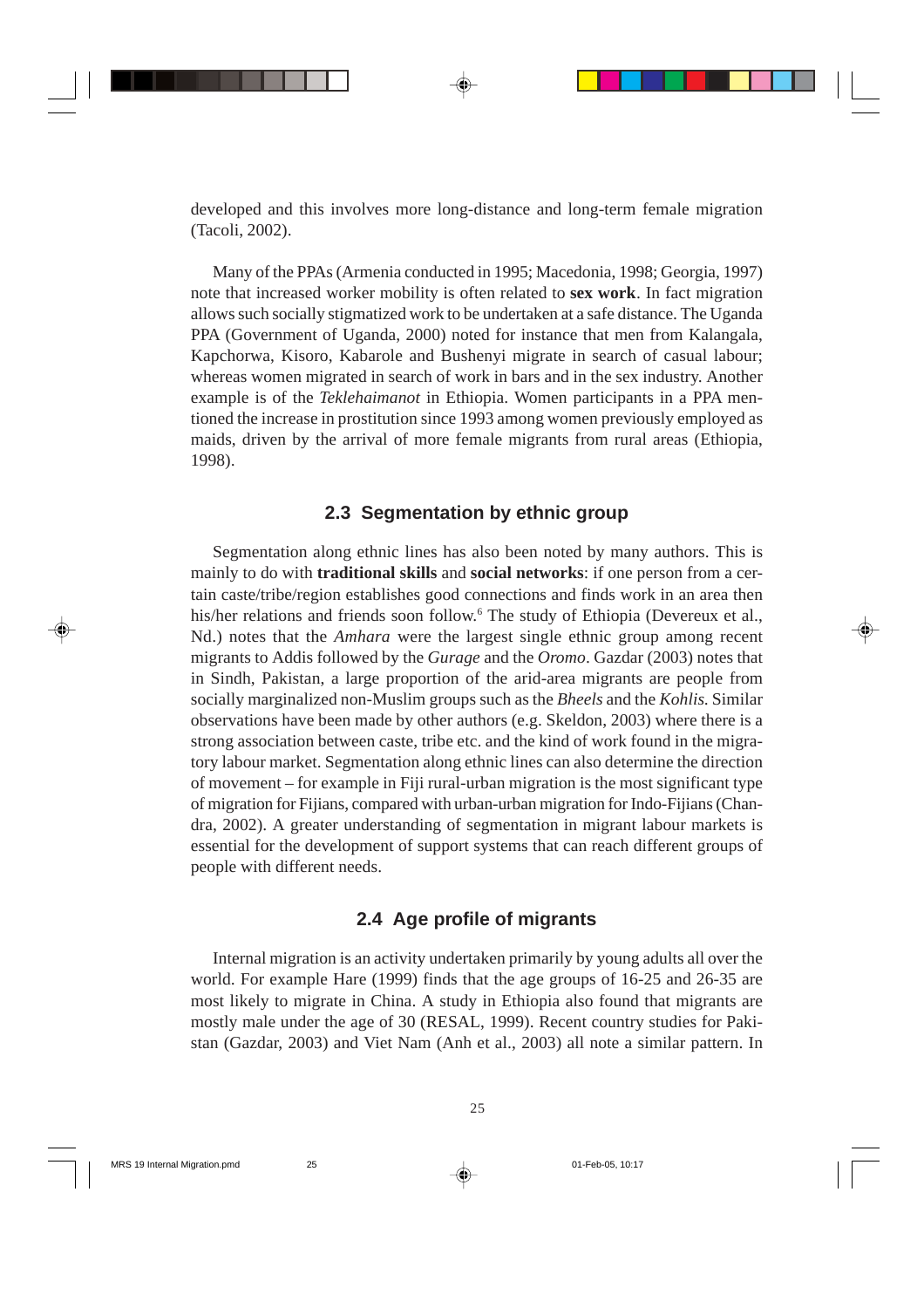Africa also, labour migration, particularly over greater distances tends to be dominated by young men (de Haan, 2000).

Leaving one's group of origin at a certain moment in the personal life-cycle might also be seen as a "**rite of passage**" by certain ethnic groups. Young people who do not migrate at a certain time in their life can be exposed to ridicule by their community (Tacoli, 2001). What is perhaps under-recognized in the literature based on hard statistics is the incidence of child migration (see Box 6).

#### BOX 6

#### MIGRATING CHILDREN

These PPAs powerfully demonstrate that working children are not unique to any society or culture: A common strategy for poor families is to take children out of school during periods of economic hardship and send them to work in neighbouring villages or towns as servants and apprentices. Child labour and child migration are widespread in South Asia: the Indian state of Andhra Pradesh has the highest number of child labourers in the country, many of whom work in seed cotton fields and travel there from long distances. Child migration is also widespread in Karnataka where young teenagers (usually boys) travel to work in restaurants in Bangalore and Mumbai. Child migration was mentioned in the Bangladesh PPA (Narayan et al., 2002) especially to Dhaka. A striking feature of the country's workforce is that it includes 6.3 million children under the age of 14. Unmarried girls are employed as domestic servants throughout South Asia.

Similar patterns are noted in Africa. For example in Ghana children work in the informal sector in Kumasi and Accra, particularly in lorry parks. Not only is child migration an economic necessity, it is increasingly being viewed as a positive option by parents for their children's future. The DARE project shows how, in the space of a decade, Tanzanian parents' attitudes towards the migration of their children has switched from taunting their offspring for craving city life to goading them to seek their fortune there. Twenty-three per cent of households had male children who had migrated out, and 17 per cent had female children who migrated.

## **2.5 Do the poorest migrate?**

The literature on migration suggests that poorer villages (usually unirrigated and/ or remote) tend to be the "sending" areas and urbanized locations or richer villages (irrigated and/or well connected) tend to be the "receiving" areas (Dev and Evenson, 2003; Kundu, 2003). However, the 1970s Indian Village Studies project of the Institute of Development Studies (Connel et al., 1977; Lipton, 1980) found that **unequal, and not the poorest, villages** had the highest rates of out-migration. On the other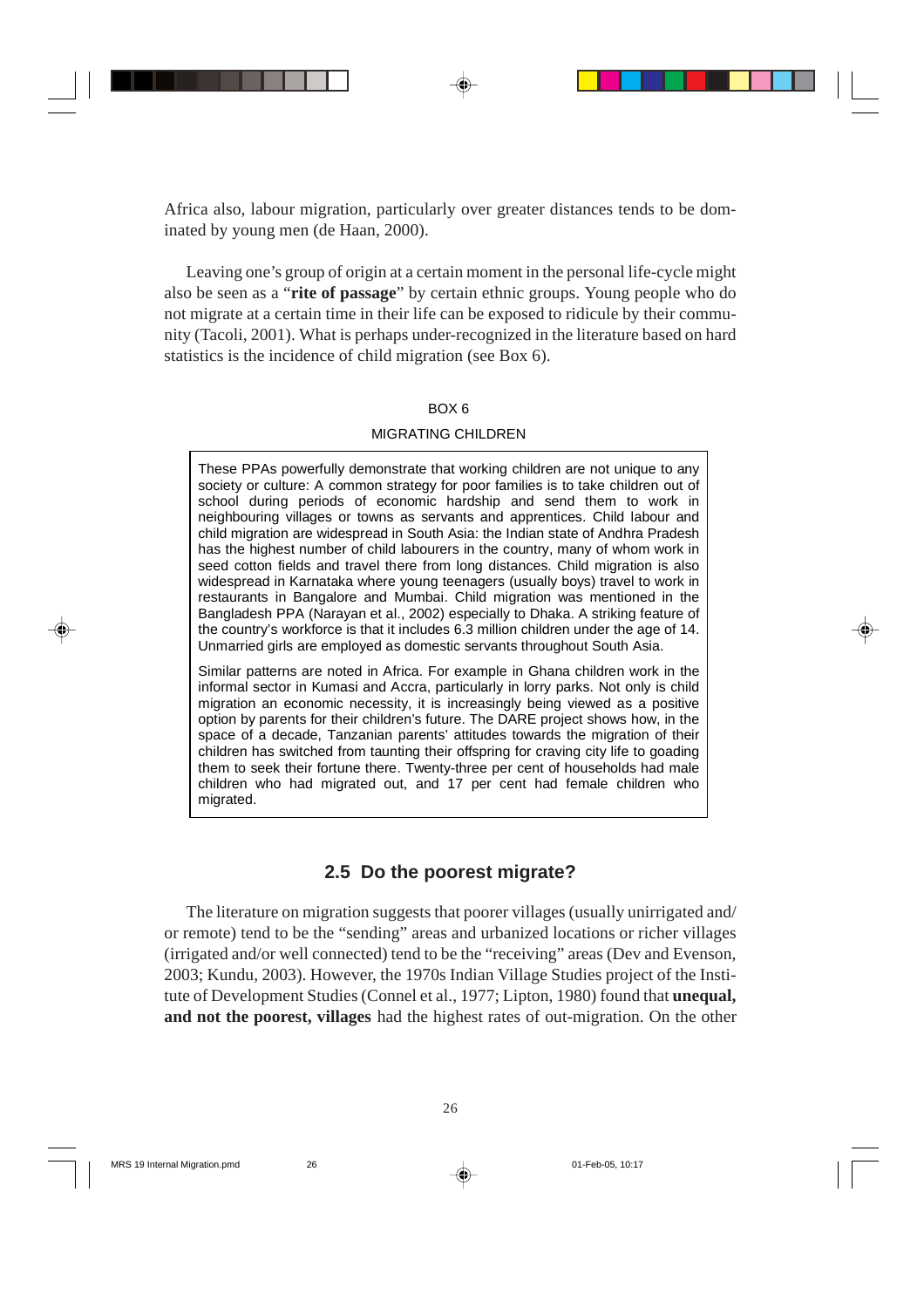hand, Yao's (2001) study of the relationship between land and migration in China suggests that egalitarian land distribution promotes labour migration,

Overall, the evidence to date suggests that those with limited **access to land** and other *assets* are more likely to migrate. For example Zhao Zhu (2002) find land size has significant negative effect on migration in China. Each additional *mu* (a measure unit in China) of land reduces the probability of migration by 4.4 per cent if the decision model is individual-based and by 2.8 per cent if the decision model is household-based (Zhao, 1999b). The poorest usually cannot migrate because they do not have enough **labour**<sup>7</sup> or the resources required for start-up investments on tools and other assets, transport, food and shelter. The move often involves bribes that have to be paid.

#### BOX 7

### THE ROLE OF LABOUR CONTRACTORS

Poorer people with surplus labour in the household but few other assets often migrate through labour contractors and intermediaries. Labour contractors provide labourers with cash advances which are used to purchase the essentials for migration. For example, in drought-prone areas of north-western Andhra Pradesh, potential migrants are given a substantial cash advance (roughly Rs 5,000 or US\$ 110) by contractors or employers, six months before the migration season begins, to buy bulls or repair their bullock carts. These are needed for the sugar-cane cutting work that migrants undertake in the irrigated areas of the state. The advance is cut from their wages and is usually paid off in a month. Labour contractors provide other kinds of assistance to migrants and their families and in the absence of other more organized and accessible forms of personal insurance and credit have become a major support system in South and South-East Asia. But as a number of researchers have shown, contractors can also be very exploitative (Olsen and Ramanamurthy, 2000) and migrant workers need access to a fairer system of migrant support.

## **2.6 Do educated people migrate more?**

Early studies of migration found that relatively better educated males aged between 15-30 years with relatively more contacts or capital required for the initial transport and establishment costs had the highest propensity to migrate. Several studies from India show that migration is high among the most and least educated with a tendency for the illiterate to engage in seasonal migration and the better educated to travel for regular white collar jobs or business enterprise. In China, earlier studies found that migrants had a higher level of education (de Haan, 2000) but new evidence suggests that the best educated are avoiding migrating if they can (GHK/IIED, 2004).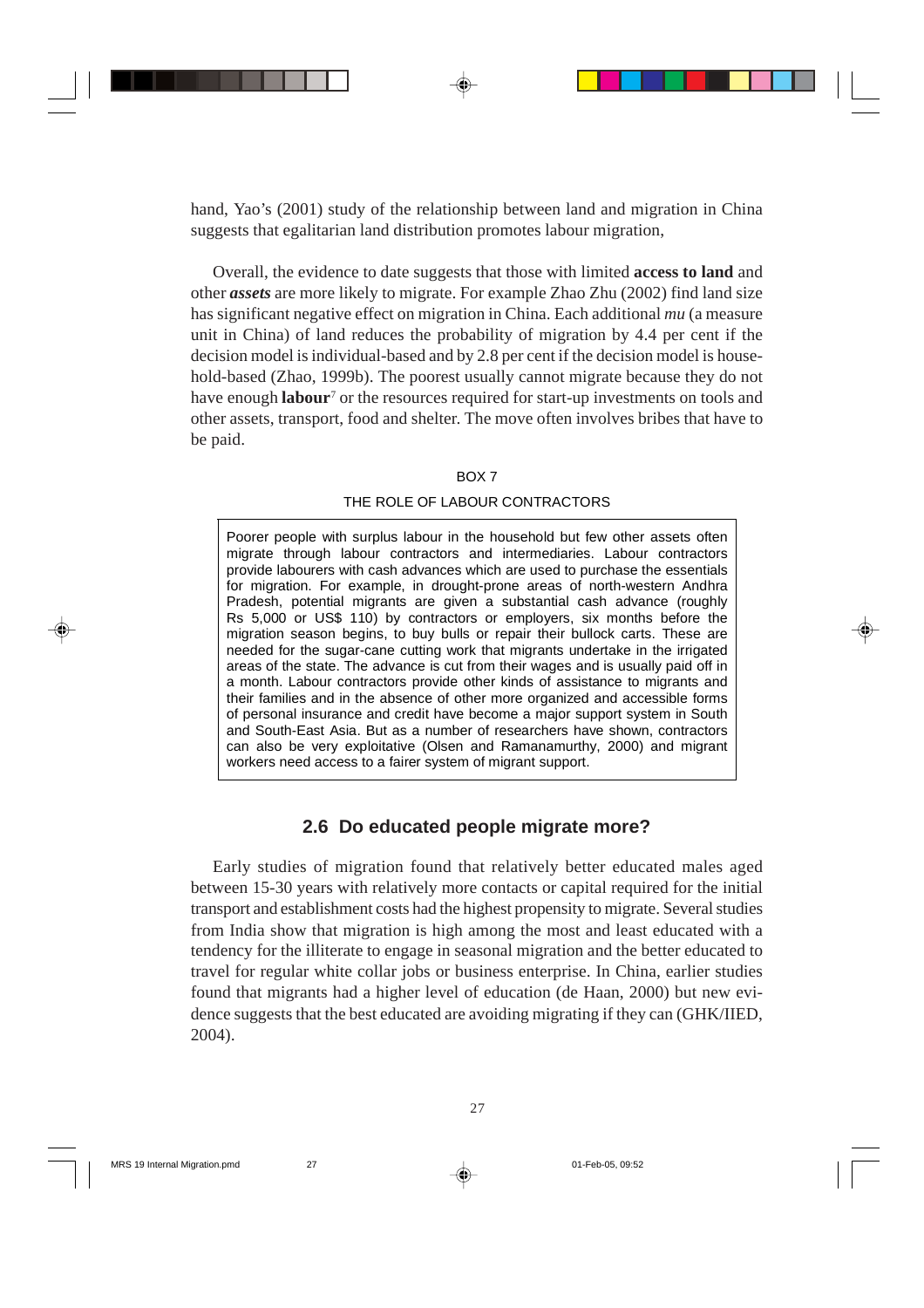The demographic characteristics of temporary migrants may be different from longer-term migrants. Asian country studies reviewed by Guest (2003) indicate that compared to permanent migrants, temporary migrants are more likely to be older, male, have lower levels of education, married (but who leave their families behind in the area of origin), living in poor conditions and remitting more of their income.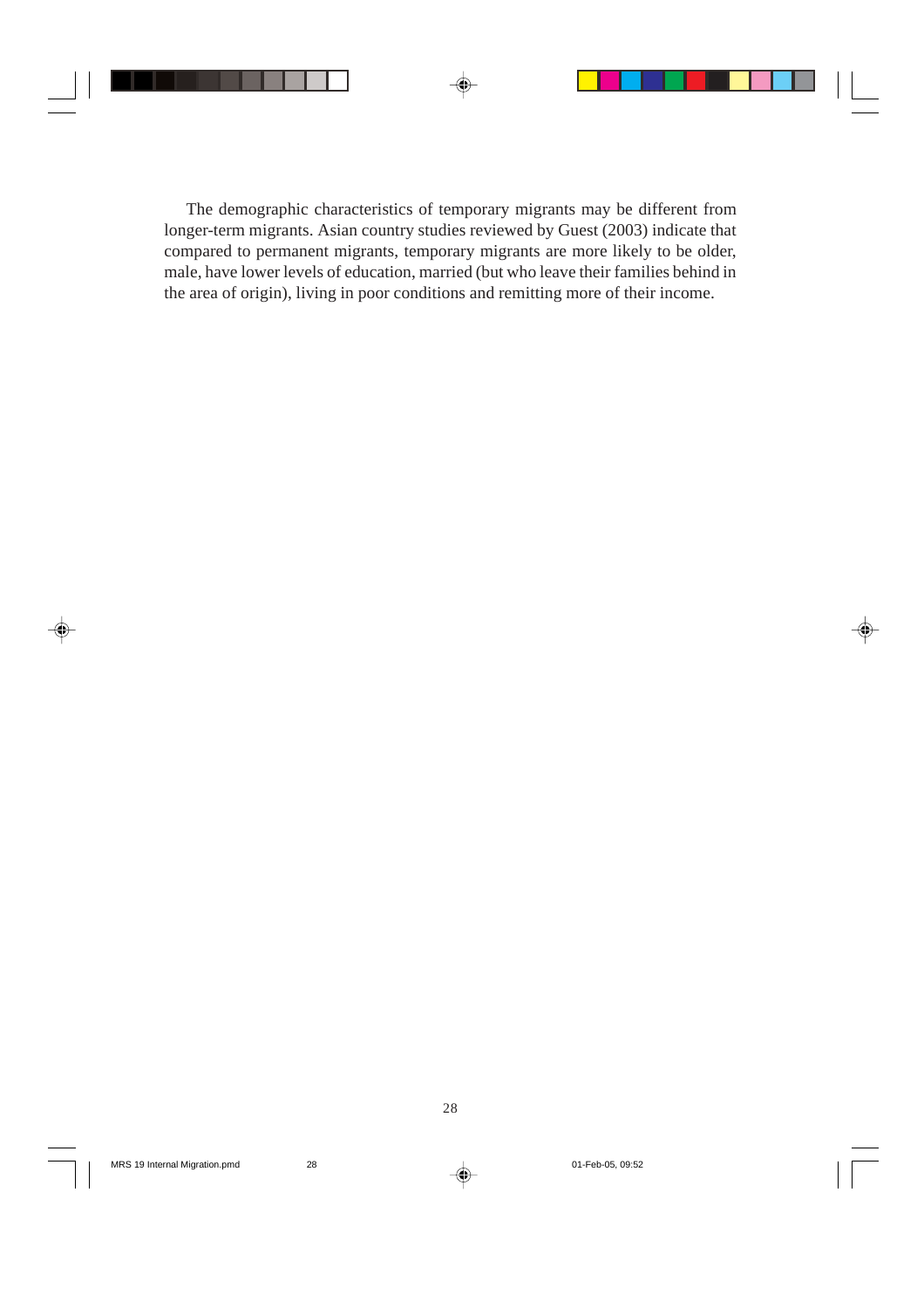## **3. THE INADEQUACY OF QUANTITATIVE SURVEYS**

Data on migration are notoriously inadequate. Several problems plague censuses and other national surveys including: the inability to capture seasonal and part-time occupations; covering only registered migrants and, not being able to capture ruralrural moves.

## **3.1 Inability to capture part-time occupations and unregistered migrants**

The Chinese data typify the first two problems. Official data do not cover the huge number of unrecorded "floating" migrants who are often involved in short-term work. Estimates vary between 50 million to 120 million showing how inaccurate the assessments are (Ping, 2003). Liu and Chan (2001) further note that the six major data sets on national migration<sup>8</sup> are not comparable because they use different categories of reasons for migration. There are several differences between the *hukou* statistics (only covers *Hukou* or *de jure* migration) and the census surveys (covers *de facto* migration) which hinder comparisons.

Similarly, official data in Egypt show a decrease in rural-urban migration between the mid-1980s and the mid-1990s and an increase in urban-rural migration. But Zohry (2002) questions these data on the basis of his knowledge of longdistance rural-urban migration to Cairo from Upper Egypt where many workers are not **officially registered** as migrants and **hide their origins** as they are still *de jure* residents of rural areas.

In Pakistan too rural-urban migration and urbanization remain underemphasized because of definitions of "urban" and "rural" and also the way that surveys collect information (Gazdar, 2003). The Population Census is the main source of data and this can only capture permanent relocations. Other datasets such as the Labour Force Survey and the Integrated Household Surveys provide more detailed information on place of origin (rural or urban) but they also use the census to define their sampling frames.

Hugo (2003) notes that the examination of rural-urban migration in Indonesia is made difficult by the fact that national census migration data do not differentiate between urban and rural origins of migrants; census data do not detect migration within provinces and a great deal of rural to urban migration occurs within provinces. Some indication of the importance of intra-provincial rural-urban migration is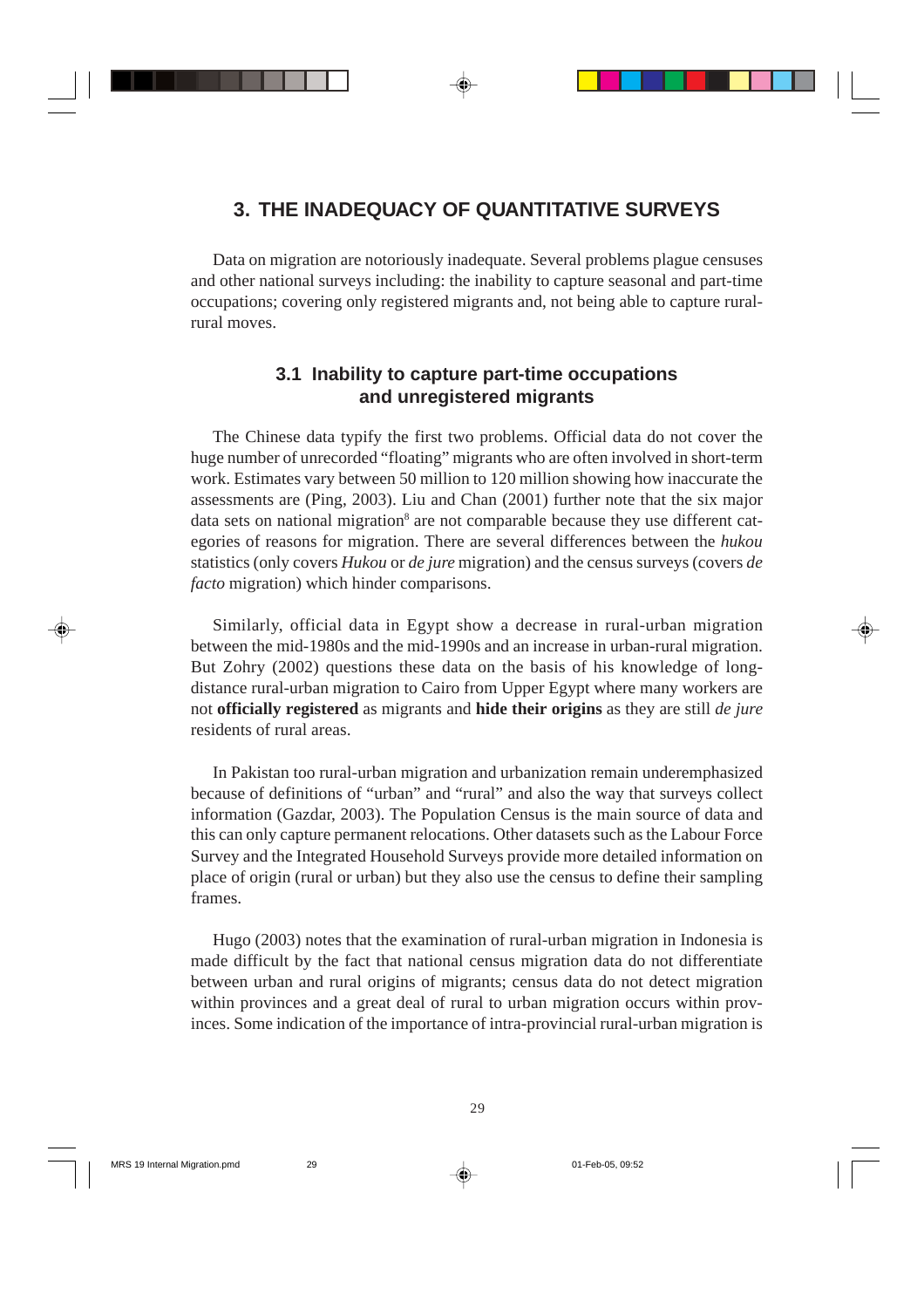evident in the results of the 1995 intercensal survey. Although this survey suffers from the problems associated with small clustered samples for identifying migration patterns (Hugo, 1982), it gives some interesting insights into migration within provinces. However, the survey does not detect inter-provincial movement since it only counts movement within *kabupaten* boundaries.

#### BOX 8

#### AFRICA – INCOMPLETE AND POOR QUALITY DATA SETS

Data on migration in Africa appear to be especially problematic: data for many regions, particularly for Eastern Africa, are very patchy and the quality varies among countries and regions. Due to its population size, Nigeria is important but has one of the most limited databases. Household surveys are available for a number of countries, but these (a) provide a partial view on the situation and are prone to misrepresentations and incomplete data (Van Dijk et al., 2001) and (b) touch on migration only on the margins. In the case of South Africa, for instance, the databases with regard to migration has deteriorated; its household surveys increasingly do not capture internal migratory movements (Posel, 2003). Researchers have found several limitations in the data for South Africa derived from the 1993 Project for Statistics on Living Standards and Development (PSLSD) and the 1995, 1997 and 1999 October Household surveys (Posel and Casale, 1993). Not surprisingly, data are particularly scarce in countries caught in or emerging from civil war.

## **3.2 Serious underestimation of mobility**

Even where data are better as in India, the inability to capture part-time occupations and unregistered migrants can lead to completely flawed conclusions. The major sources of migration data in India namely the National Sample Survey and Census show that overall migration has actually decreased recently (Kundu, 2003) because they do not cover temporary migration sufficiently. But as mentioned previously micro studies show very high levels of migration. Similarly in Viet Nam, official data suggested that there was very little movement to the cities in the mid-1990s. Between 1996 and 2001, the number of recorded rural migrants in Ha Noi was 56,344 and 500,000 for Ho Chi Minh City, however it is widely acknowledged that the real figures are much higher. Ho Chi Minh City experiences a massive seasonal influx of people to its outskirts when the Mekong River floods. Regional cities such as Da Nang, Ba Rai-Vung Tau and Can Tho are also destinations for rural migrants (Grace, 2002).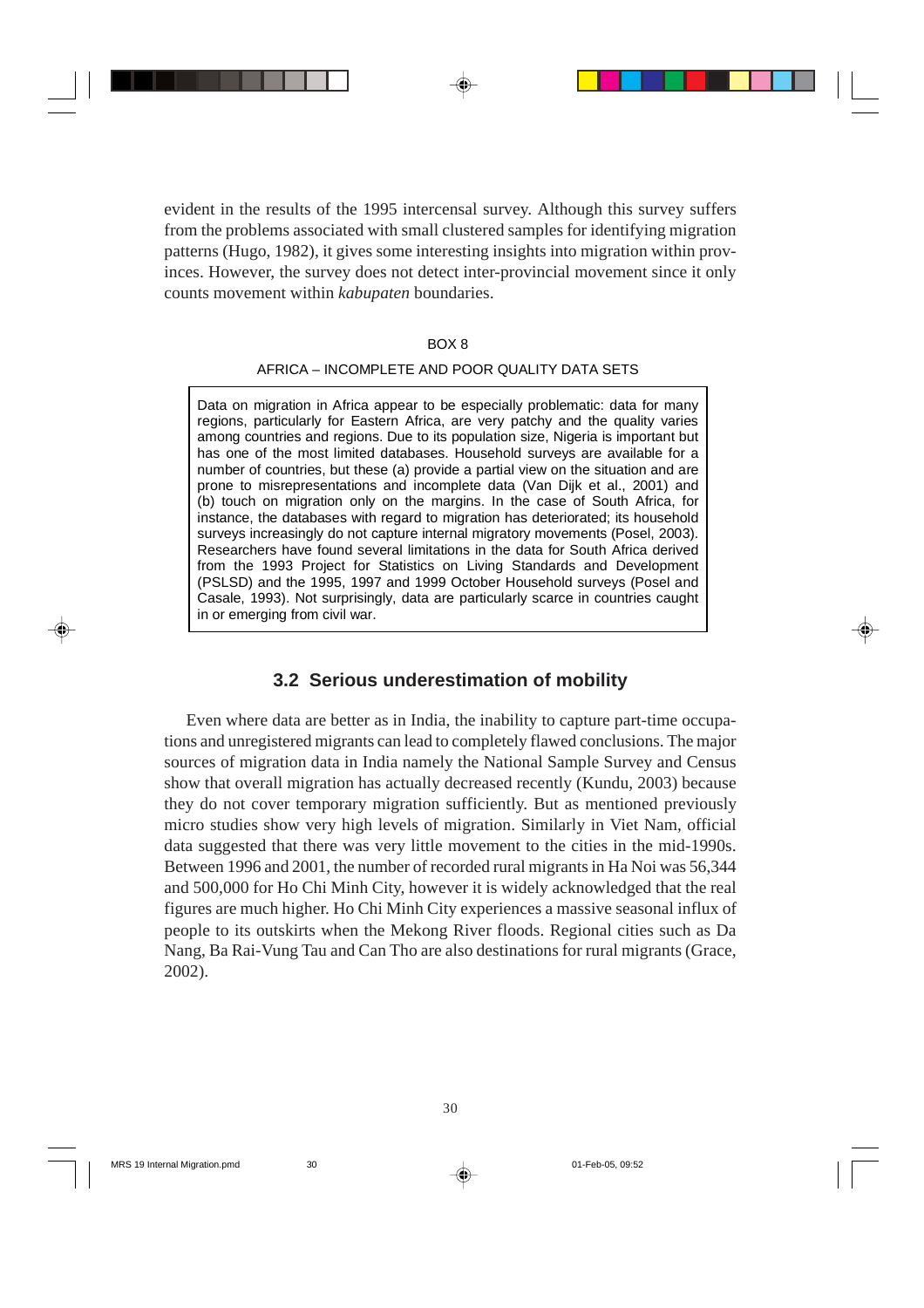## **3.3 Missing rural-rural migration**

Probably the most serious problem from the poverty viewpoint is that official statistics on rural-rural migration are very scarce and inaccurate owing to **scattered locations** of sending and receiving areas and the difficulty in enumerating all the streams. In general, the finer details of mobility are best captured through multidisciplinary methods. For example Deshingkar and Start (2003) note six different migration streams for the state of Andhra Pradesh and nine for Madhya Pradesh, all distinct from each other in a variety of ways as the table in the Appendix shows.

Inadequate data sets not only underestimate and underplay the importance of migration; they also lead to **erroneous conclusions** about people's livelihood strategies and their scope for poverty reduction. In the Maldives, for instance, seasonal migration may be the primary source of income for many families left behind, explaining the discrepancy between the incidence of poverty and of malnutrition (Jerve, 2001). Despite the huge amounts of research on migration better estimates are required especially in understanding shorter distance and short duration migratory moves including commuting.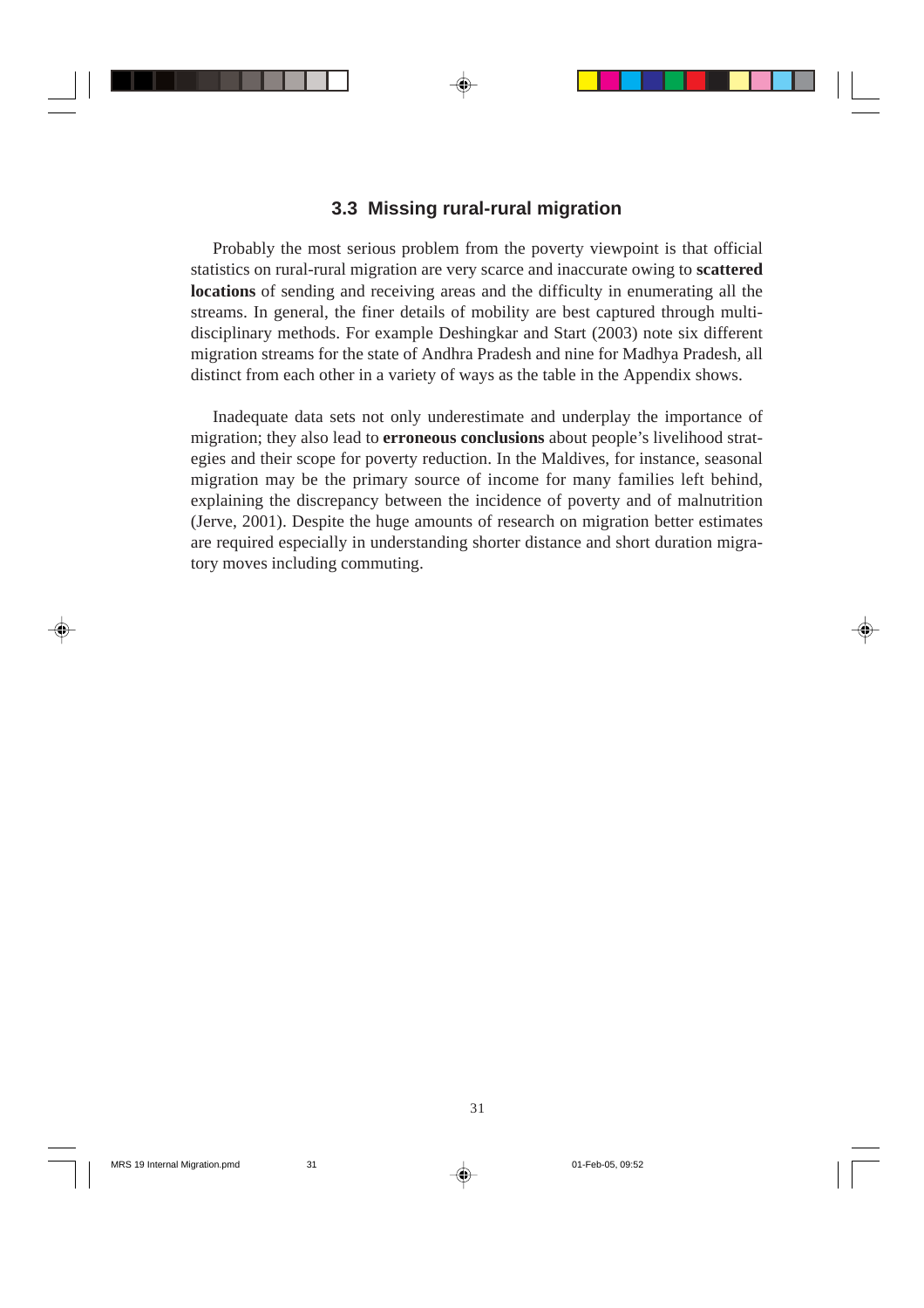## **4. THE CAUSES OF MIGRATION**

## **4.1 The "push": mostly declining opportunities in agriculture**

Situations of surplus labour arising from scarcity of cultivated land, inequitable land distribution, low agricultural productivity, high population density and the concentration of the rural economy almost exclusively on agriculture frequently lead to an increase in outmigration. This combination of factors creates a "push" that is encountered more often in fragile environments, examples of which are cited below.

## **4.1.1 Drought**

Drought is the classic "push" affecting millions of people especially in sub-Saharan Africa and South Asia. In Africa the movement of people in a fragile and challenging environment can be seen as one of the main characteristics and drivers of history (Iliffe, 1995). Drought-prone Sahelian and Sudanese rural economies have strong traditions of trade and labour migration (Bryceson, 1999). It is estimated that the population of Nouakchott in Mauritania rose forty-fold between 1965 and the end of the 1980s because of prolonged drought and loss of livelihoods (Hardoy and Satterthwaite, 1989 in Potts, 1995). It is likely that migration will become even more important: a European Food Security Network study of employment and labour mobility in Ethiopia (RESAL, 1999) notes that migratory labour is likely to play an increasingly important role as a coping mechanism for food-insecure rural households.

#### BOX 9

#### DROUGHT-INDUCED MIGRATION IN INDIA

Every summer India's newspapers carry stories from all over the country of the growing tide of people who have been driven out of their homes by drought. Bolangir is a striking example. This is a very poor and drought-prone district in Orissa, where approximately 60,000 people migrated out during the 2001 drought (Wandshcneider and Mishra, 2003). Nearly all the villages in the dry areas stretching across eastern Maharashtra, eastern Karnatka and western Andhra Pradesh have very high rates of migration. Mahbubnagar district in Andhra Pradesh is known for the legendary Palamur labourers who work in construction all over India.

The situation in most of the backward and dry areas of India (nearly two-thirds of the country) is increasingly resembling this because of the low levels of diversification and deteriorating access to common property resources. Seasonal migration is often linked to debt cycles and the need of money for repaying debts, covering deficits created by losses in agriculture, or meeting expenditures of large magnitude on account of marriages, festivals, ceremonies etc.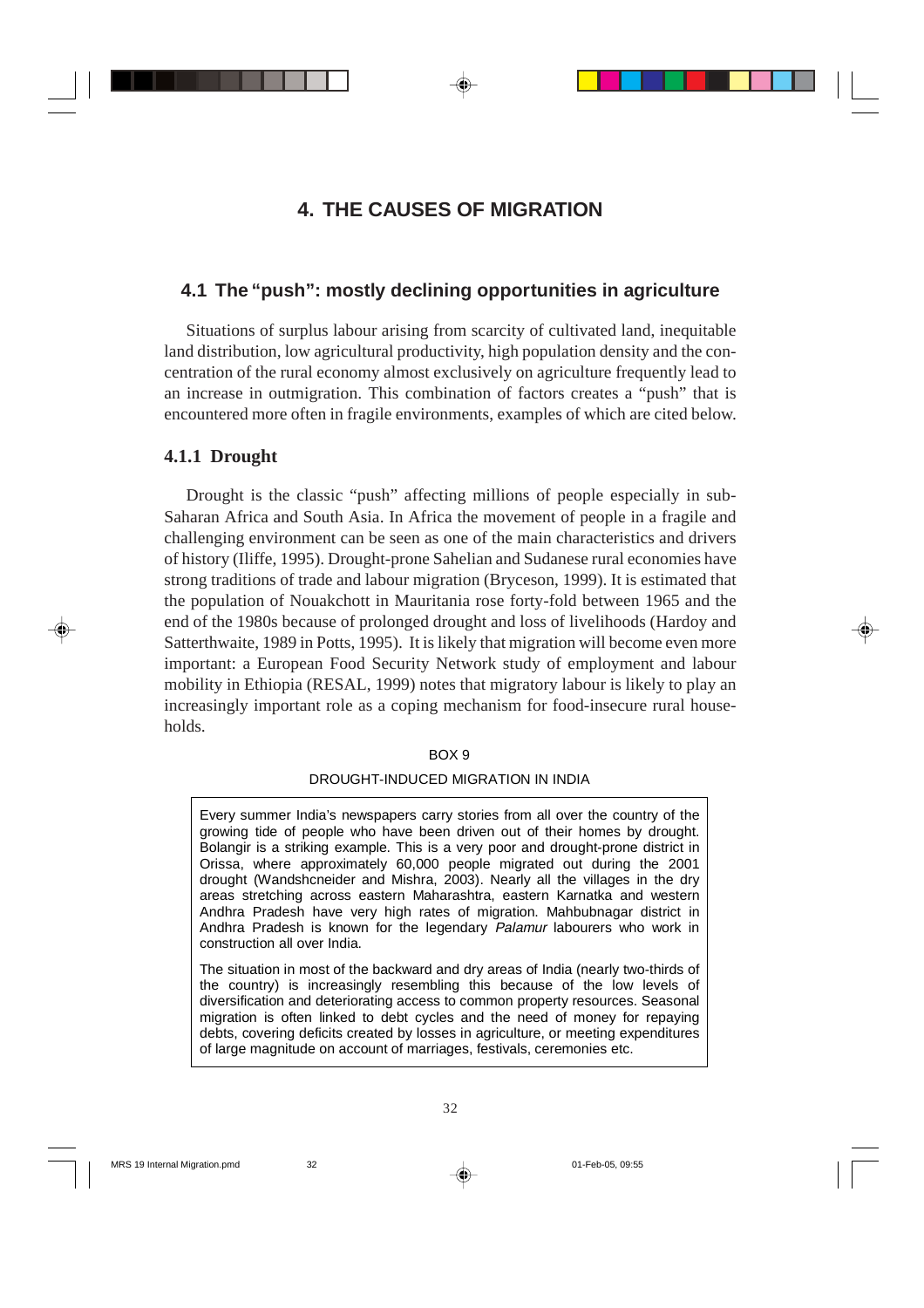## **4.1.2 Water-logging**

Water-logging can also be a trigger for migration. In parts of Pakistan (PPA, 1995), the uncontrolled use of irrigation water has resulted in the waterlogging and salination of lands. This has led to falling crop yields, which in turn has led to migration by poor families.

## **4.1.3 Population pressure and land fragmentation**

Having little access to land in a predominantly agrarian society leaves the landless with few alternatives to migration. In some Latin American countries access to land is so limited that nearly all poor young people view migration as their main and perhaps only livelihood option. The PPA in Ecuador tellingly states "The voices of poor people in Ecuador are voices of people on the move, travelling to new places in hope of improving their circumstances". Many young people in the study sites of Asociacion 10 de Agosto, Voluntad de Dios, La Calera, and Tumbatu and Tablas possessed no land at all and a majority migrated temporarily or permanently to work in factories, farms, as domestics, or selling handicrafts. The situation in parts of Cambodia is the same where there are reports of "a new and growing breed of landless workers which has led to increased migration from rural areas to cities and other countries" (Acharya, 2003).

## **4.1.4 River-bank erosion**

In Bangladesh several districts are affected by river bank erosion which has been an important driver of migration. According to a study conducted in the late 1980s the number of people affected annually by river bank erosion in the delta areas was 1 million (Rahman, 1991). The study found that roughly 11 per cent of the squatters in Dhaka came from Barisal district and a further 31 per cent from Faridpur (both districts are very prone to river bank erosion). A further 19 per cent of the rickshaw pullers were from Barisal and 32 per cent from Faridpur. Recent studies also show that such areas have high outmigration rates (PPA in Ulipur, reported in Narayan et al., 2002).

## **4.1.5 Poor mountain and forest economies**

In the poor mountainous areas of South Asia low agricultural productivity, poor access to credit or other pre-requisites for diversification and high population densities create the conditions for outmigration. A recent increase in migration has been reported from Uttaranchal by Mamgain (2003) as the fragile mountain ecosystem cannot support increasing populations. The poor mountainous districts of Nepal also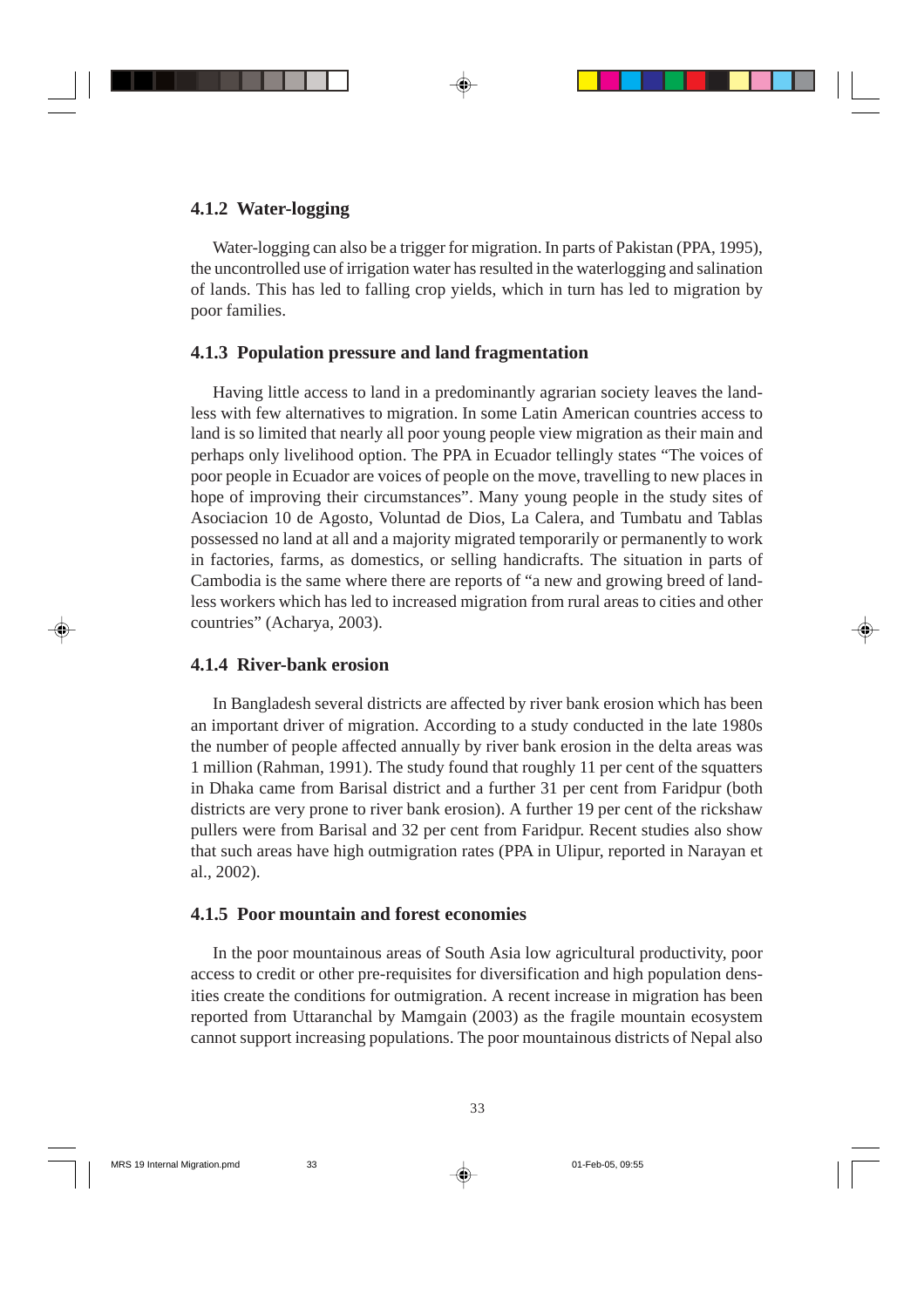have high rates of outmigration (Bal Kumar, 2003). More or less the same factors create a push from many forested areas where population pressure has increased and CPR based livelihoods have become unsustainable. The very high rates seen from forested tribal areas of Madhya Pradesh in India are an example of this.

## **4.1.6 Other push factors**

Apart from environmental push factors is the downsizing of public sector jobs and overall stagnation in formal sector job creation. In MENA countries migration has been triggered by a rapid growth of their labour forces, high rates of unemployment, and a heavy reliance on the public sector for job creation<sup>9</sup> (which is now being downsized under structural adjustment). Roughly 70 per cent of the poor in the MENA region live in rural areas. Since the 1970s, the share of employment in agriculture has declined rapidly but manufacturing and other industries have not increased proportionally creating a stream of rural-urban migration in all MENA countries, leading to rapid urbanization and, in turn, to the transformation of urban spaces into clusters of unemployed people.10

#### BOX 10

## RECENT PUSHES CREATED BY GLOBALIZATION

The most recent push factor appears to be a fall in agricultural commodity prices brought about by macroeconomic reforms linked with liberalization and globalization policies. New evidence is emerging from India of falling agricultural commodity prices due to macroeconomic reforms, creating a strong push from the countryside. Recent research by Ghosh and Harriss-White (2002) in Birbhum and Bardhaman districts of West Bengal suggests that paddy producers are facing heavy losses as prices fell sharply by over 50 per cent since 1999. This situation was created by the reduction of subsidies as well as the de-restriction of inter-state transport which has allowed cheaper paddy to come in from Bihar, as well as from Jharkhand and Orissa where distress sales were occurring. But there are few other academic studies in this area because it has emerged very recently. Press coverage however, has been extensive.<sup>11</sup> More research is urgently needed in this area.

## **4.2 The "pull": often new opportunities in urban-based industry and services**

In the 1950s, development economists viewed the demand for labour created by "growing modern industrial complexes" and the gap in rural and urban wages as the main "pull" factor. There have since been many models and debates on what motiv-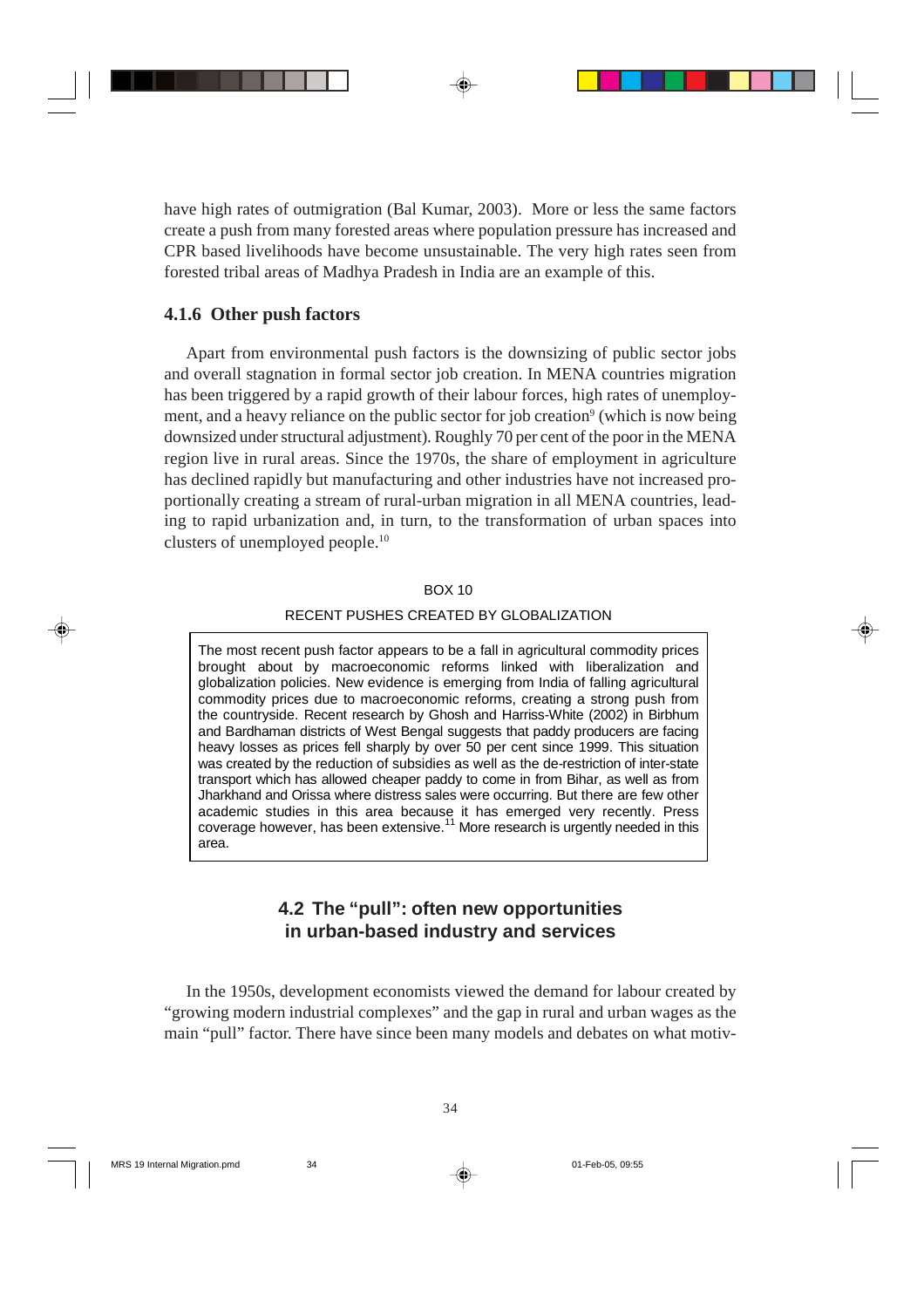ates people to migrate including theories of "expected" as opposed to actual wage differentials. Other pull factors include the desire to acquire skills or gain new experiences. In the case of voluntary migration of the poor for economic reasons, the wage gap is probably the most important pull and the most important recent determinants of this appear to be urbanization and the spread of manufacturing.

# **4.2.1 Urbanization**

Urbanization has been a major driver of internal migration in many countries and has overtaken other factors in many Asian locations (see for example Gazdar, 2003 on Pakistan; Afsar, 2003 on Bangladesh). Rates of urbanization influence ruralurban wage differences: an increase in the demand for labour in urban areas can push up urban wages and increase migration. Rural-urban differences in average incomes increased in many South and East Asian countries during the 1990s, especially in China and fell in most African countries (IFAD, 2001; Eastwood and Lipton, 2000). Current ESCAP projections are that urbanization rates in South and South-West Asia will soon exceed other regions in Asia (Guest, 2003). Urbanization is progressing throughout Africa albeit more slowly: in 1960, 18 per cent of the population lived in urban centres (i.e. in settlements with more than 2,000 people). In 1990, the figure had increased to 34 per cent for Africa as a whole.<sup>12</sup>

## BOX 11

## URBAN AND PERI-URBAN ECONOMIES IN SOUTH-EAST NIGERIA

Densely populated south-east Nigeria provides a good illustration of both positive and negative effects of urban growth, and the links with push and pull migratory movements. Commuting into urban centres (such as Aba and Port Hartcourt) is made possible for many by a well-functioning and relatively cheap (subsidized) transport system. This has led to considerable occupational diversification. Women work as housemaids or gardeners; men have work opportunities in construction and in the oil industry. Peri-urban settlements have become centres for small and medium-sized industries such as paper mills, creating additional labour possibilities. Out-migrants are investing in building homes for retirement, adding to employment in the construction sector. This development, however, also brings negative effects such as increased water pollution by industrial activities (particularly by the paper mills), and a reduction in arable land. Some traditional non-farm activities have suffered from the social and economic change, e.g. women's cloth-weaving which has faced increasing competition from imported goods (Tacoli, 2002).

Contrary to conventional wisdom on urbanization and migration, high rates of migration (permanent and temporary) into urbanized areas have continued despite rising levels of (formal) unemployment and persistent urban poverty. The explan-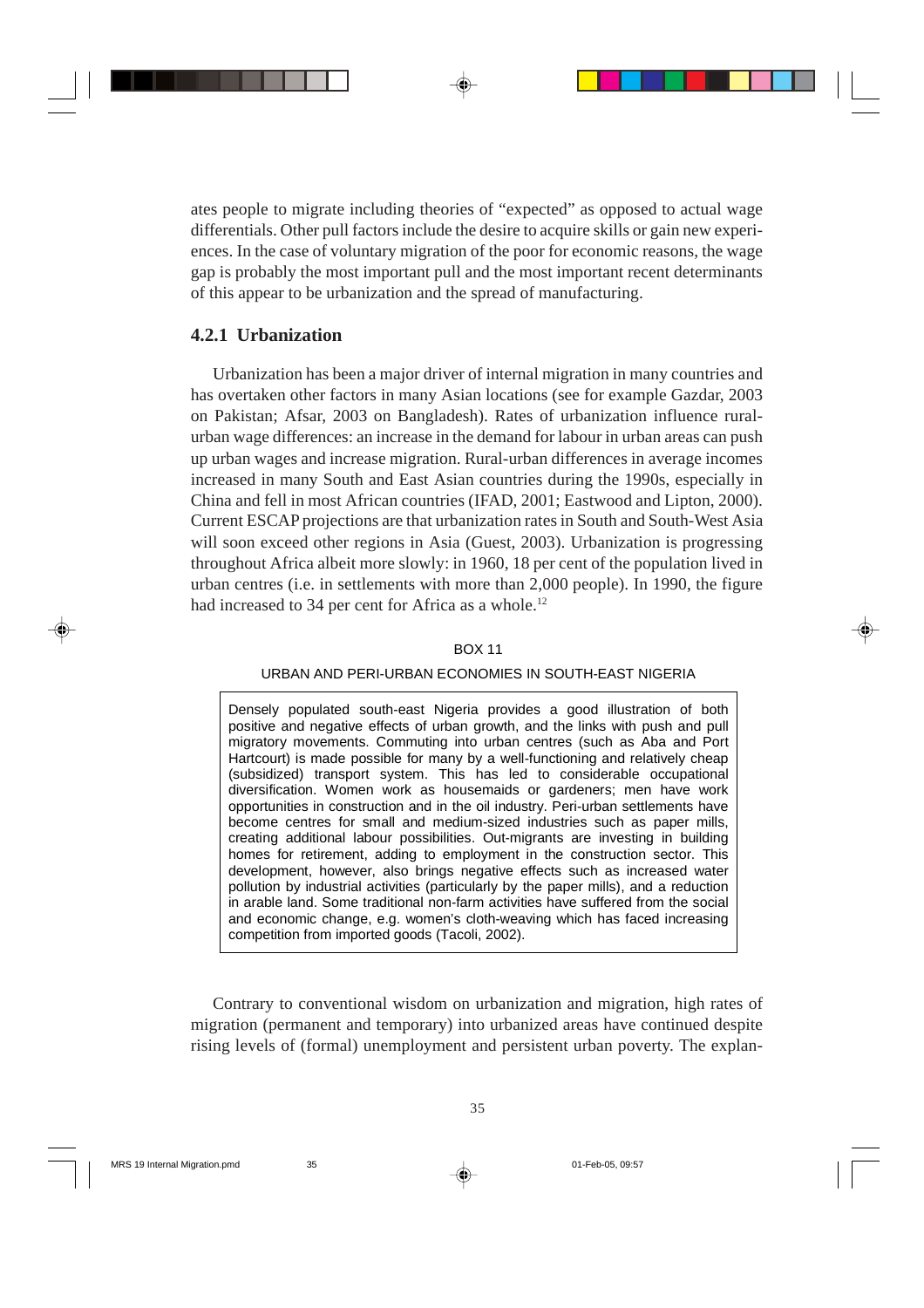ation lies in the expanding urban informal sector which represents a significant pull. In addition, urban areas offer many economic opportunities to rural people for changing jobs rapidly and becoming upwardly mobile with a very low asset-base and skills. Even if urban wages are not higher, work is available more *regularly* than in subsistence agriculture. As Devereux et al. note in their study of the Amhara region in Ethiopia "younger men (many of them unmarried and either landless or unable to farm through lack of other resources) were attracted by the more open-ended experience of urban migration, with its greater risks but greater and more varied opportunities." Although urban migration required more capital and contacts a general advantage is that work can be found all year round, independent of the season. Informal economy opportunities may be particularly beneficial to historically disadvantaged groups such as tribals, lower castes (in South Asia) and women.

## BOX 12

# THE URBAN INFORMAL SECTOR

A majority of migrant workers find work in the informal sector. This is what the "over-urbanization" theory of Hoselitz (1957) predicts: migrants supply far more labour than the formal sector can absorb and labour is absorbed into the informal sector which then leads to low productivity and limited prospects for exiting poverty.

However, it has been observed in a number of different contexts that most migrants never "graduate" to the formal sector, by contrast with the widely cited Harris and Todaro model (1970). There is also compelling evidence that migrants can escape poverty even when they have remained in the informal sector. Deshingkar and Start (2003) document accumulative migration streams in both informal farm and non-farm work which have allowed numerous poor people in Andhra Pradesh to improve their standard of living. Papola (1981) noted in the case of Ahmedabad city in India that although a majority of the migrants were in informal sector employment, their urban earnings after migration were double their rural earnings.

The informal economy is **growing** in most developing countries, even in rural areas (Becker, 2004). (See below for the share of informal workers in different sectors by continent.)

| Informal workforce as share of | Africa | Latin America<br>and Caribbean | Asia   |
|--------------------------------|--------|--------------------------------|--------|
| Non-agricultural employment    | 78%    | 57%                            | 45-85% |
| Urban employment               | 61%    | 40%                            | 40-60% |
| New jobs                       | 93%    | 83%                            | ΝA     |

## SHARE OF INFORMAL WORKERS IN VARIOUS SECTORS BY CONTINENT

Source: Charmes, 1998, updated 2000 in Becker, 2004.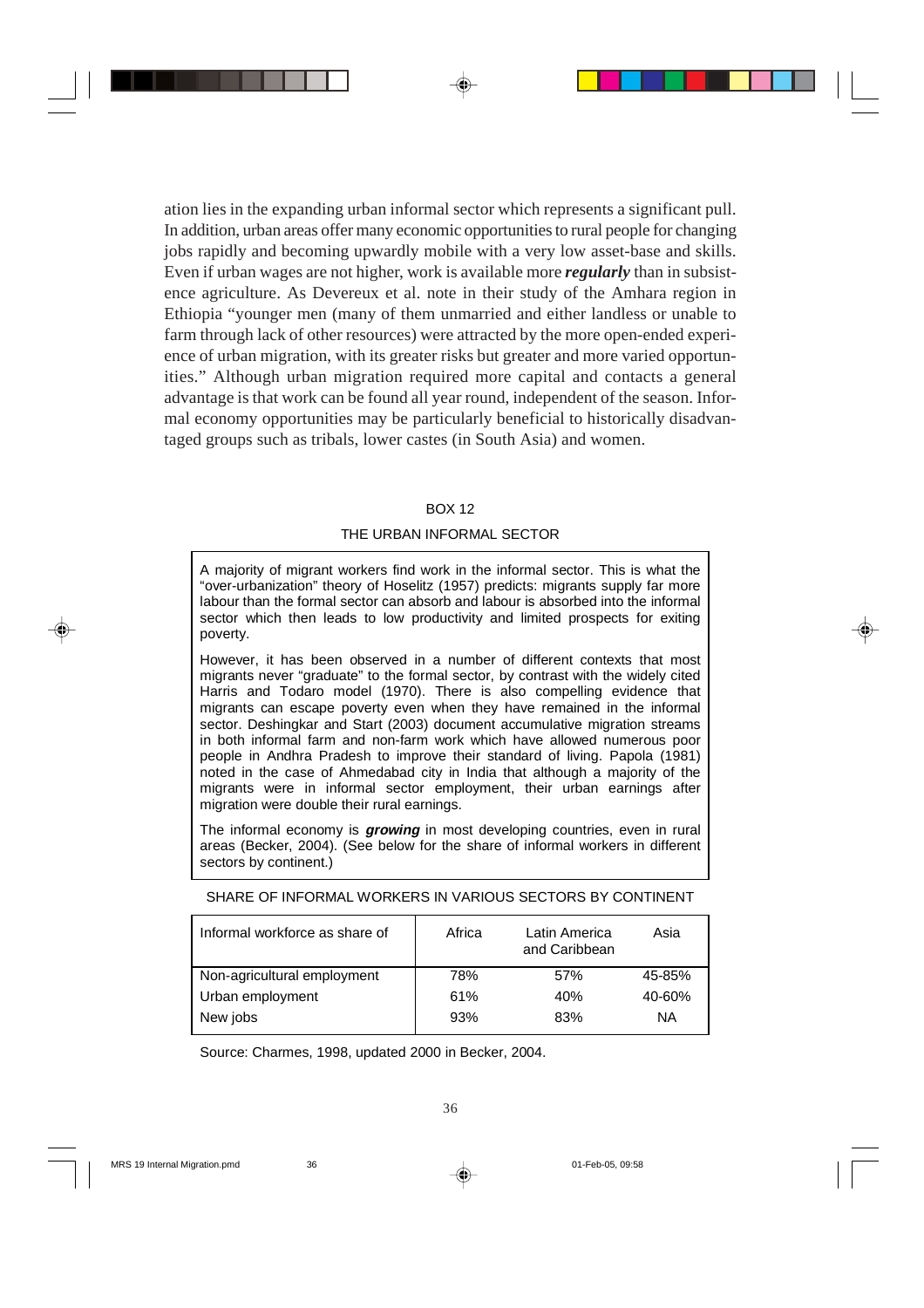### BOX 12 (cont.)

### THE URBAN INFORMAL SECTOR

The growth or decline of the informal economy is linked to the growth or decrease of the formal economy especially in Asia where the growth of one has led to a reduction in the other. In countries where incomes and assets are not equitably distributed it tends to be more fixed: if economic growth is not accompanied by improvements in employment levels and income distribution, the informal economy does not shrink.

**Self**-**employment** comprises a greater share of informal employment than wage employment and represents 70 per cent of informal employment in sub-Saharan Africa (if South Africa is excluded, the share is 81%), 62 per cent in North Africa, 60 per cent in Latin America and 59 per cent in Asia. The two largest subgroups are home-based workers and **street vendors** who taken together represent 10-25 per cent of the total workforce in developing countries. Within these two groups, women in the developing world constitute 30-90 per cent of all street vendors, 35-80 per cent of all home-based workers and over 80 per cent of home-workers (industrial outworkers who work at home) (ILO, 2002).

Many governments remain unaware of the huge economic contributions of the informal economy and its potential for poverty reduction. In fact most activities in the informal sector continue to be illegal. But because both demand for, and supply of these services are so overwhelming, they continue and support rentseeking among petty officials and policemen that is of gargantuan proportions. There is a need to review government and donor policies to ensure that they are not hostile to the livelihood strategies pursued by a majority of the urban poor in the informal sector.

# **4.2.2 New opportunities in agriculture**

Since the time that high yielding varieties, assured irrigation and agro-chemicals were introduced across the developing world in the 1960s high productivity agricultural pockets have become a magnet for poor migrant workers from poor areas. This continues to be an important pull due to the marked wage differences in many countries even today: for instance there is much rural to rural migration between lowland and upland Viet Nam (Winkels, 2004). Workers go from the densely populated Red River Delta in the North, to the Central Highland frontier which had until very recently a growing export oriented agro-economy primarily in coffee. Similarly rural-rural migration in Ethiopia has increased since 1991 where young men from heavily populated areas go to irrigated farms for three to five months (RESAL, 1999).

# **4.2.3 The relaxing of restrictions on population movements**

The relaxing of restrictions on population movements has been an important reason for the increase in mobility in some countries. The best known example of this is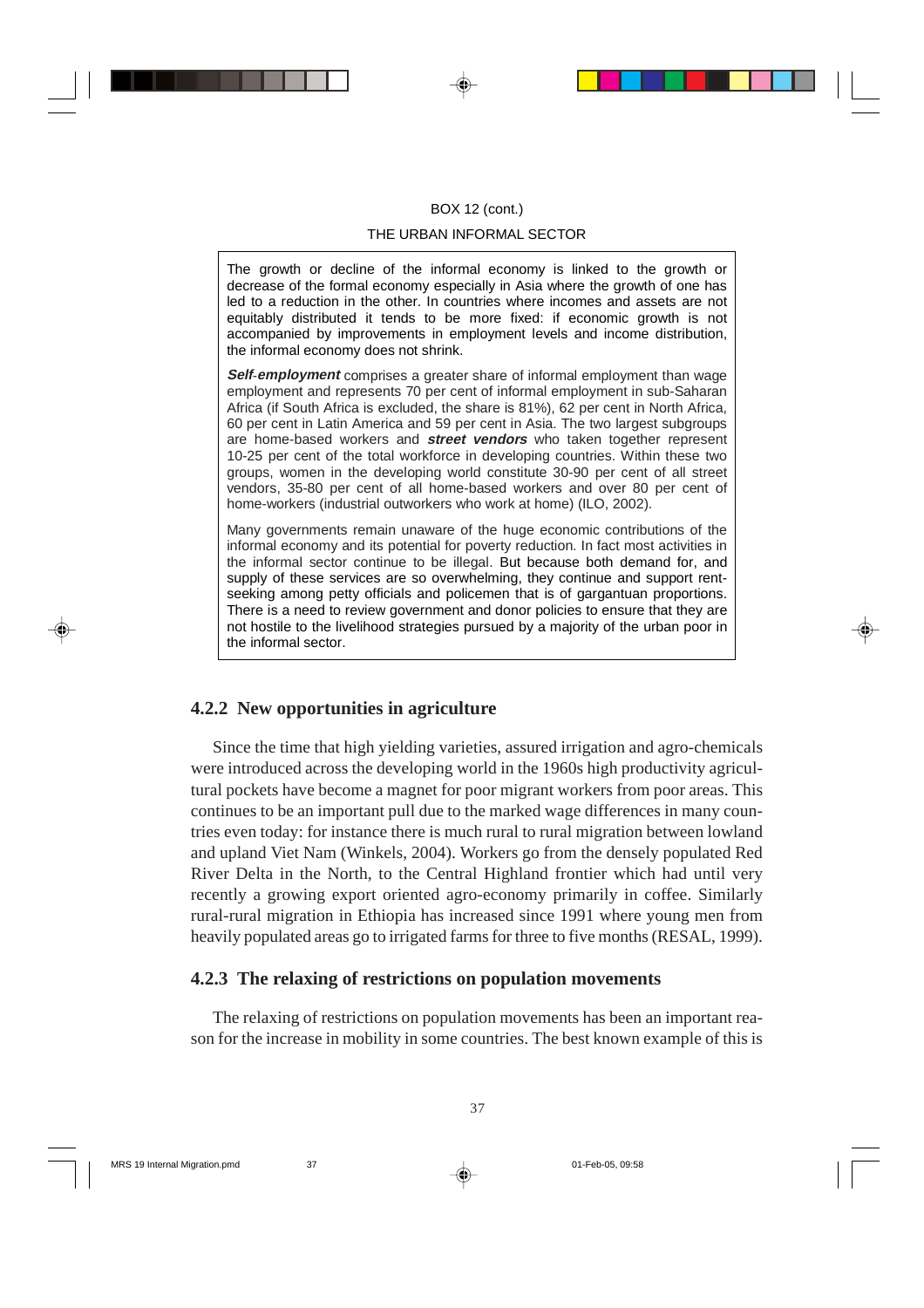China. In pre-reform China migration was controlled by the state through a complex network of employment and residential controls, chief among which was the *Hukou* system. This has been progressively dismantled since the late 1970s and has, together with other factors mentioned previously, resulted in increased rural-urban migration. Similar increases in movements have been noted in South Africa following the lifting of restrictive legislation ("pass-laws") at the end of Apartheid. The other well-documented example is Ethiopia where labour movement which had virtually come to a standstill under the Derg regime have resumed since 1991.

It is also worth mentioning here that internal migration may also be driven by **international migration** and vice versa. For example diaspora communities can have a marked impact on internal mobility and poverty reduction. But these relationships are very poorly understood and need to be explored further (Skeldon, 2003b).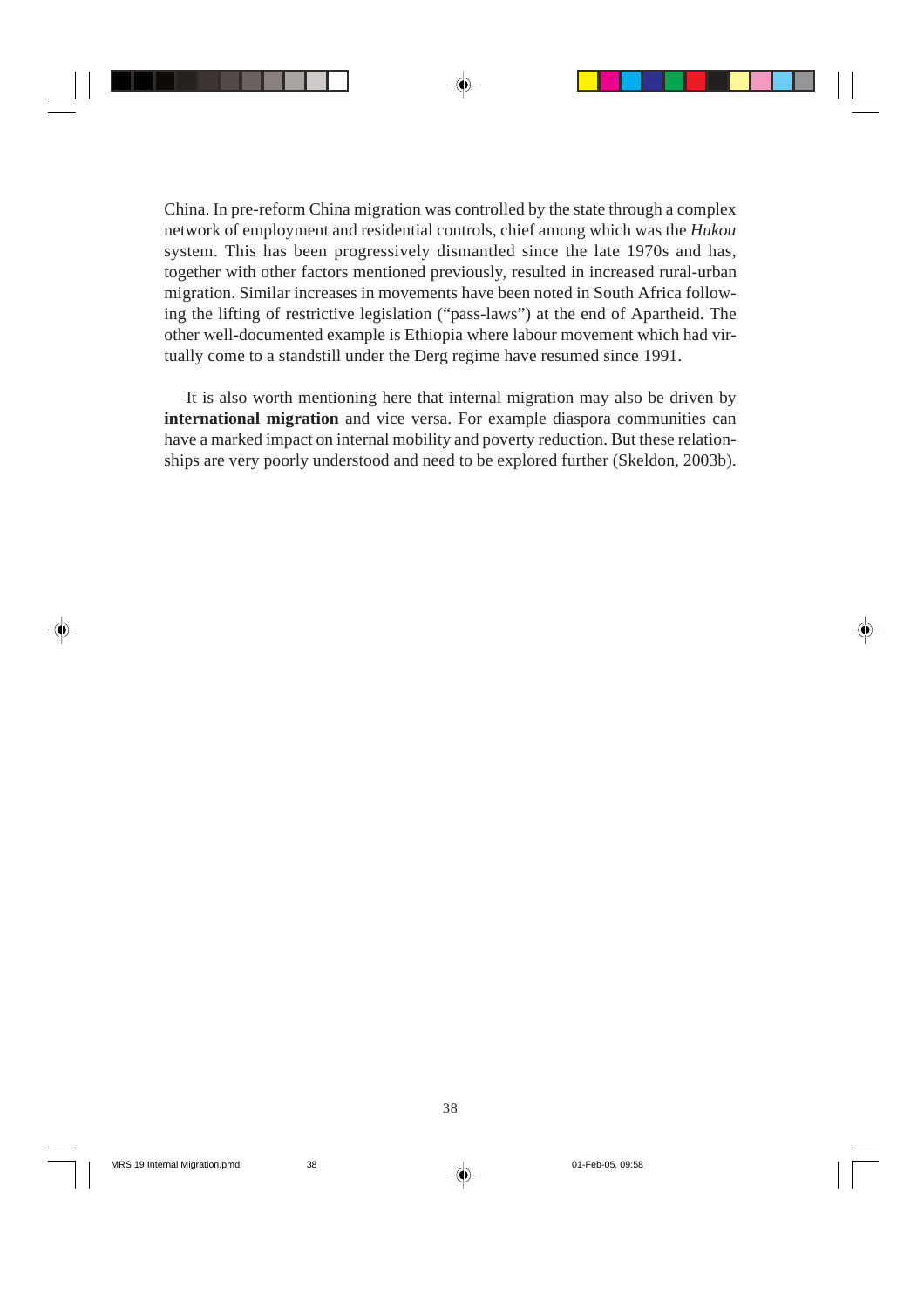# **5. THE IMPACTS OF MIGRATION**

# **5.1 Effects of outmigration on local labour availability**

Several earlier studies hypothesized that male-outmigration would deplete **household labour** and this in turn would cause a worsening of poverty. There has been some evidence of this from poor parts of Asia and Africa. For example the prolonged absence of men was found to deplete labour in Bangladeshi villages and reduce agricultural productivity (Irfan, 1986). Recent research from Nepal (Bal Kumar, 2003) and Uttaranchal (Bora, 2000) shows worsening poverty in poor hilly areas as a result of the outmigration of young males. This has occurred mainly where outmigration is male dominated and also where remittances have been so low that the household has not been able to hire in labour or invest in other income generating assets. In situations where **remittances** are more substantial and **compensate for labour depletion**, the effects of male outmigration do not appear to have a lasting negative impact on the economy of the sending area. For example Yang's research in areas of high outmigration in China shows that total grain output in several locations declined by less than 2 per cent while household disposable income increased by 16 per cent as a result of migration.

# **5.2 The impacts on family structure**

While women participants voiced worries about the effect of migration on their families and social structure during many PPAs (Moldova, 1997; Ghana, 1995; Ecuador, 1996; India, 1998; Madagascar, 1996) it was also noted that the prolonged absence of male decision makers can result in a change in the social order with women becoming more vocal in village **decision-making** and participating more often and openly. For example a PPA conducted in Indonesia shows that women have gained more **power in the domestic sphere** because they earn more cash income and manage landed assets more often now than they did ten years ago. Similarly in Ecuador (PPA) women are participating in greater numbers in community development activities because of the high outmigration of males. In the Senegal River Valley also women have adapted to long absences of their emigrated husbands by becoming more active in farming. While migrant work has stressed household relations, many women may also benefit from related **independent incomes** (Moldova, 1997; Georgia, 1997). It was also pointed out in the synthesis report of the PPAs (*Voices of the Poor*) that family dissolution is not necessarily a disempowering experience for women, and it is certainly empowering for some women.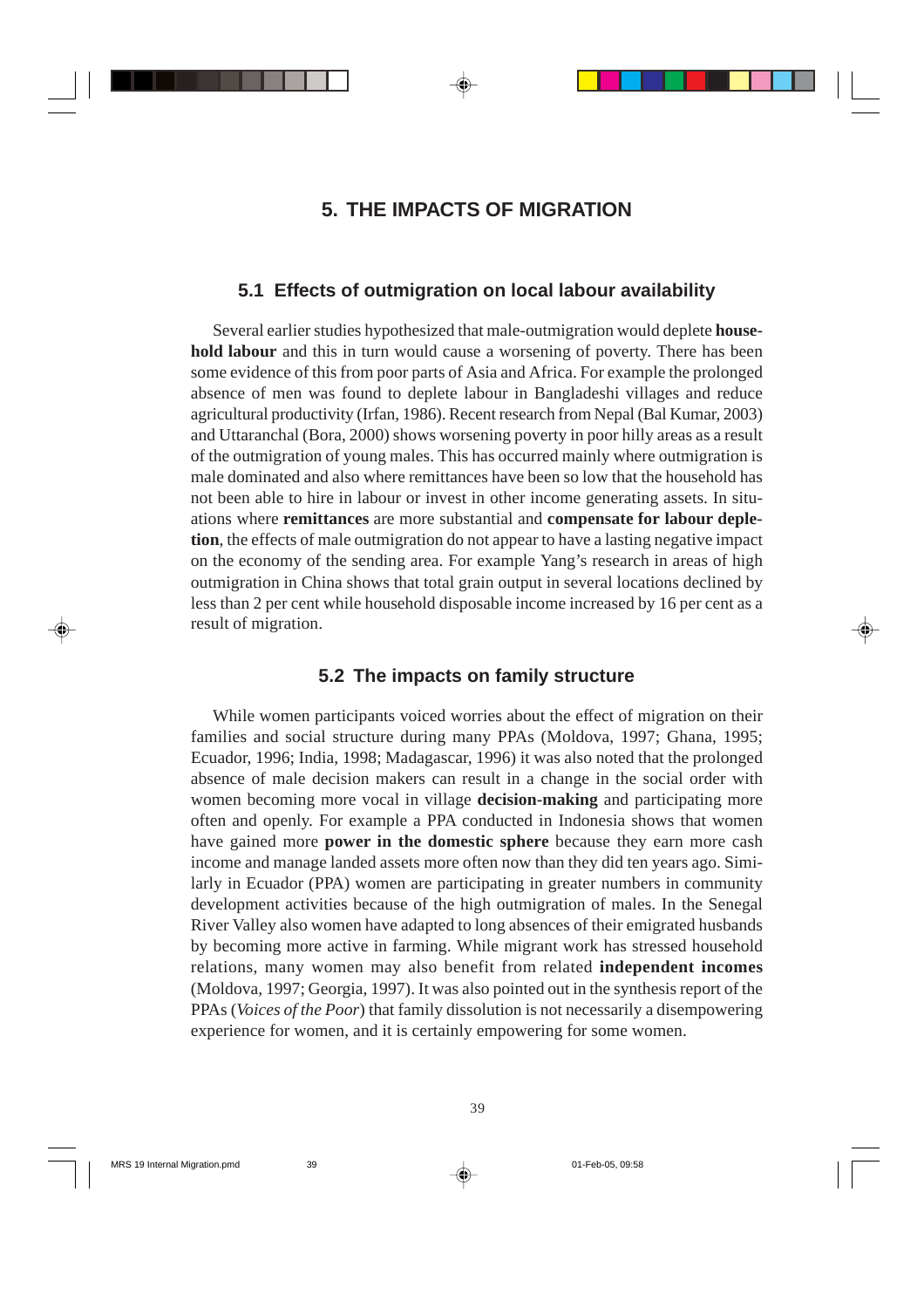### BOX 13

### MIGRATION AND STDs

Migration has been linked to STDs in many countries. For example villagers in Thailand PPA 1998; Uganda PPA; Niger and Ghana mentioned that migrants often return with HIV/AIDS. The rapid spread of AIDS, particularly in urban areas, has led to one group of women in Igosi village, Tanzania, taking a stand and refusing to allow husbands to migrate for fear of contracting AIDS (Mung'ong'o, 1998; Bryceson, 1999). Establishing a causal link between STDs and migration, however, is generally problematic. Migratory movements as such cannot be blamed for the spread of STD; the root cause is unsafe sex practice. Certain migratory movements may increase STD infection rates, as can be argued in the case of the male-only migration in the South African mining industry and its social consequences (e.g. drawing on unprotected sex services, the creation of second families). HIV/AIDS infection rates apparently also increased quicker along lorry overland routes throughout Africa. In the case of India, Varma (2003) argues that relationship between AIDS and migration is still hypothetical and not substantiated through research.

# **5.3 Migration as a livelihood strategy**

Migration is a **routine** livelihood strategy of poor households which helps to smooth seasonal income fluctuations and earn extra cash to meet contingencies or increase disposable income. It is one of many activities in the **diversification portfolio** of households and is undertaken if and when there is surplus labour in the household and when it can be combined successfully with other activities either in parallel or in sequence. Migration can be either a component of individuals' diversification strategies or household diversification strategies. In the case of seasonal work at the destination, migration is undertaken at certain times of the year for a certain duration as in the case of tourism sector services in Jamaica; street vending, construction, and work in the oil industry in Nigeria (Naryan et al., 2002) and informal work in Bulgarian towns (Narayan et al., 2002). The PPAs in the Russian Federation show how many men in Belasovka spend their summers building *dachas* (country cottages) for city people, and sometimes go to Moscow to work one-month shifts in construction.

### BOX 14

# MIGRATION AS A SURVIVAL OR ACCUMULATION STRATEGY

While many studies on migration have tended to emphasize the impoverishing effects of migration they have rarely posed the question of what these households and individuals would have done in the absence of the opportunity to migrate. In Indian writings, the term **distress** migration and migration for survival have often been used; explaining migration by the poor as a response to natural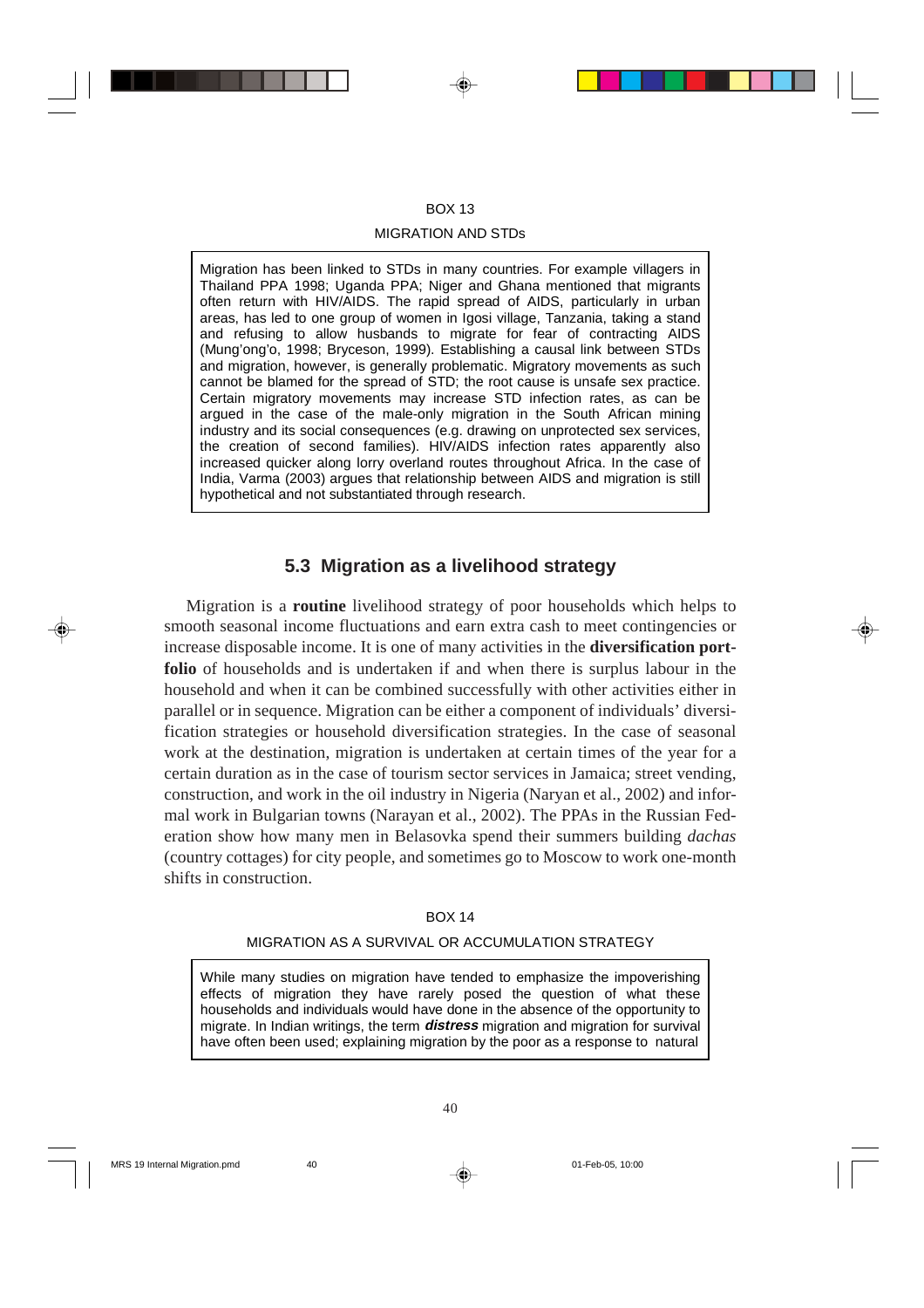### BOX 14 (cont.)

### MIGRATION AS A SURVIVAL OR ACCUMULATION STRATEGY

calamities and other shocks (Murthy, 1991; Reddy 1990; Rao, 1994; Mukherjee 2001 who calls it "distressed" migration). Distress migration has also been noted in a variety of African contexts by the PPAs though not necessarily using the same terminology.

But there is compelling evidence showing that the returns from migration can improve over time as migrants acquire more knowledge, confidence and skills; when they can cut out exploitative middlemen and contractors. The concept of **accumulative** migration (Deshingkar and Start, 2003) has been gaining acceptance. Rao's (2001) study of Andhra Pradesh distinguishes between migration for survival and migration for additional income. He observes people from Rayadurga district were migrating for survival in the 1970s but changed to migration for additional income in the 1990s. In Viet Nam the IIED study in the Red River Delta reported that overall, migration is widely perceived in the villages as an opportunity rather than a constraint. Another example is Bihar where earlier studies described distress migration and more recent ones such as the one by Karan (2003) describe migration in much more positive terms. In the PPAs synthesized in "Crying out for Change" migration was identified by both men and women as an important factor leading to upward mobility: the importance of migration was greatest in Asia, followed by Latin America and the Caribbean and less so in Africa. For example in the Nigeria PPA a group of women in Ikot Idem, located in the palm oil belt of south-eastern Nigeria identified migration to urban centres among the main ways of improving their lives because of more employment opportunities, more factories, and more access to credit.

# **5.4 Remittance flows**

The analysis of remittance flows has tended to focus on flows between rich and poor countries and internal remittances have not received much attention. Although the individual quantities are smaller, the total volume of internal remittances is likely to be enormous because of the numbers of people involved especially in China, South-East Asia and South Asia. In Cambodia for instance roughly 3 per cent of the labour force is employed in garment manufacturing units. Most garment workers are migrants and they remit earnings home (Sok et al., 2001). Remittances can account for a **substantial proportion of household incomes** especially for the poor: in Morocco remittances from urban to rural areas are estimated to account for as much as 30 per cent of the income of poor people (Al-Ali, 2004). In the poor State of Bihar remittances constituted one-third of the average annual income of households studied by Karan (2003) with the proportion being much higher among the **landless**.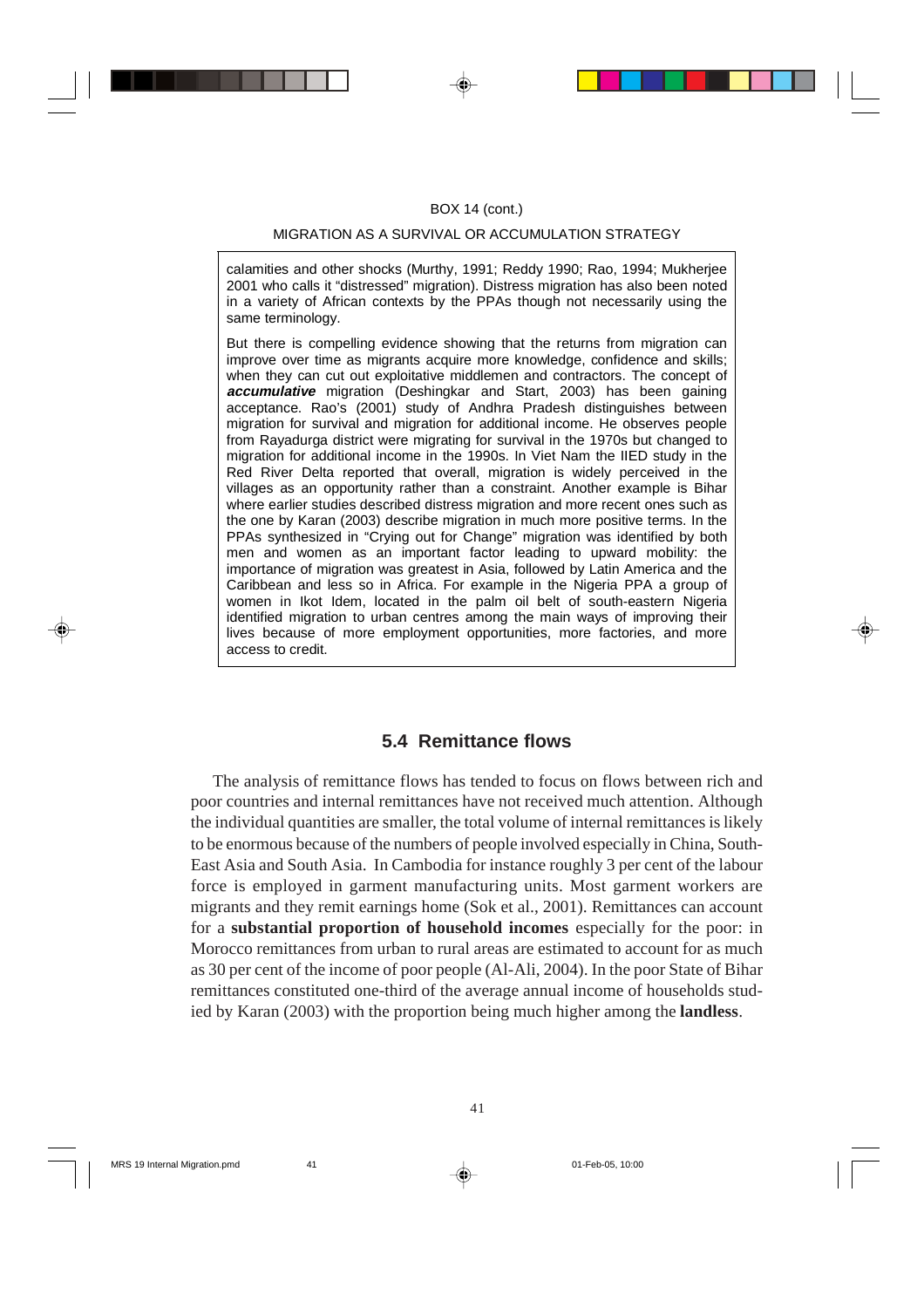In situations where urban wages are high and employment is regular (even if informal) remittances can be significant. In China a recent Ministry of Agriculture sample survey of 20,089 rural households estimated that in 2004, the remittance contribution by migrant workers to rural household incomes was about to **overtake earnings from agriculture** (quoted in Harris, 2004). These projections were made on the basis of the previous year's figures where the 98 million or so rural outmigrants remitted roughly US\$ 45 billion (Rmb 370 billion). This was 8.8 per cent up from the previous year.

### BOX 15

### REMITTANCES IN AFRICA – SMALL BUT IMPORTANT

In Africa, remittances from urban to rural areas in general seem to have declined due to increasing economic uncertainties in towns (Tacoli, 2001). The structural adjustment processes in the 1980s had a negative impact on urban incomes. The irregularity and small amounts of remittances are also noted in the PPA in South Africa and also the DARE study in Tanzania. However even if remittances are small and infrequent, they may be important for **food security** and reducing poverty and vulnerability in general (David et al., 1998). The Uganda PPA shows for example that a common means for survival for the elderly, disabled and female-headed households is the receipt of cash remittances from children employed in the city. Temporary migration is part of the overall survival strategy of a household faced with declining real incomes in both rural and urban areas (Weeks, 1995).

# **5.5 Migration as a driver of economic growth and poverty reduction**

There seems to be little doubt that migration can reduce poverty and stimulate economic growth. While the evidence is most clear in situations where economies are growing rapidly as in Asia, other contexts present a more mixed picture with both push and pull factors operating, creating less accumulative types of migration as seen in African countries with stagnant economies. For example Afsar (2003) argues that migration has reduced poverty directly and indirectly in Bangladesh as remittances have expanded the **area under cultivation and rural labour markets** by making land available for tenancy. Similarly two studies in Thailand by Guest (1998) show that remittances are an important supplement to household income and have a **multiplier effect** on the economy with many major items of expenditure such as construction materials and labour being obtained locally. A PPA conducted in the Mekong delta area also illustrates the positive multiplier effects of migration and the important role that it has played in the development of the entire Mekong Delta region (ADB, 2003). There the development of infrastructure raised the productivity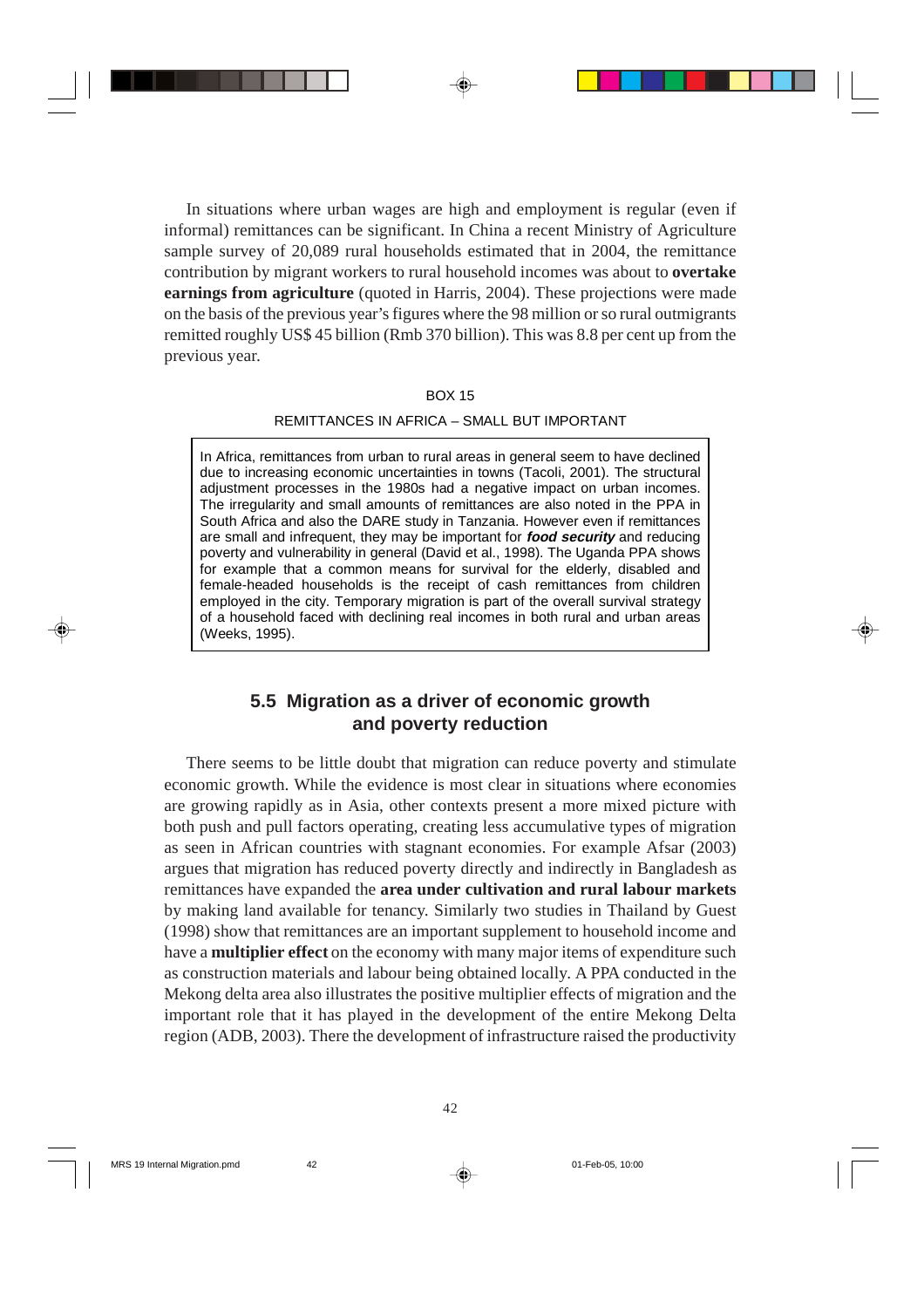of agriculture which created a demand for migrant labour and the remittances sent by them helped the people who stayed behind. Anh (2003) draws similar conclusions based on data from Bangladesh, China, Viet Nam and the Philippines. Anh identifies migration as a driver of growth and an important route out of poverty with significant positive impacts on people's livelihoods and well-being and concludes that attempts to control mobility will be counterproductive.

Although there are no formal data on the **economic contribution** of migrant labour, guesstimates by contractors, employers and policy makers are very high. According to one unnamed source nearly 90 per cent of all construction work in India is carried out with migrant labour. Without migrant labour, **timely transplanting and harvesting** would not be possible in many parts of South Asia, especially where land parcels are too small to mechanize. Many industries geared towards export use migrant labour: prawn processing and garment manufacturing are but two. Ping (2003) draws attention to the huge contribution of migrant labour to overall development and says "without migrants there would be no Beijing, Shanghai, Guangzhou or Shenzhen".

It has been widely observed that the investment of remittances into productive uses is limited and consumption spending is greater. But this is not necessarily a problem as consumption can include a variety of uses which may have a positive impact on well-being and multiplier effects in the economy. There are many uses of remittances (see Box 16):13

## BOX 16

## HOW REMITTANCES ARE INVESTED

| Daily needs and expenses including food which improves food security and<br>nutritional status.                                                                                                                                               |
|-----------------------------------------------------------------------------------------------------------------------------------------------------------------------------------------------------------------------------------------------|
| Medical/health care expenses or education which can improve the livelihood<br>prospects of future generations.                                                                                                                                |
| Consumer durables (stereos, bicycles, motorbikes, milling machines, kiosks<br>televisions) some of which can help in income generation.                                                                                                       |
| Improving or building housing.                                                                                                                                                                                                                |
| Buying or leasing land or livestock.                                                                                                                                                                                                          |
| Investment in socio-cultural life (birth, wedding, death).                                                                                                                                                                                    |
| Loan repayments (often loans to pay for cost of migration).                                                                                                                                                                                   |
| Savings.                                                                                                                                                                                                                                      |
| Income or employment generating activities.                                                                                                                                                                                                   |
| Purchase of cash inputs to agriculture (hired labour, disease control etc.)<br>resulting in better cultivation practices and higher yields (Carter, 1997);<br>investment in agricultural implements or machinery (water pumps, ploughs etc.). |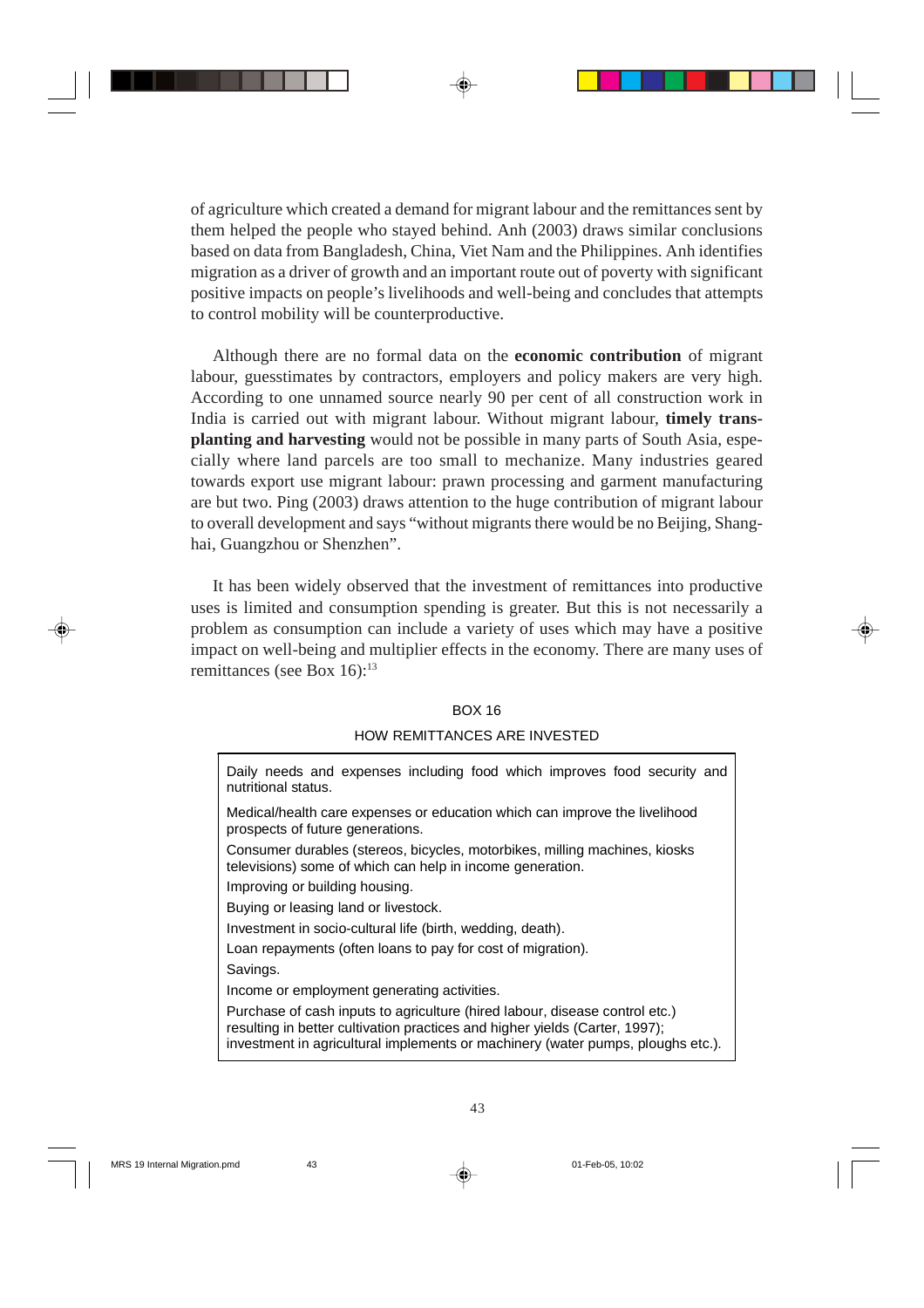# **5.6 Investment by migrants and returnees in sending areas**

Returning migrants can bring skills, funds, information about markets and new technologies and different values back to their native village. This can lead to farreaching changes. For instance a PPA in Thailand conducted in the community of Baan Chai Pru showed that **community organization** had increased as a consequence of the economic crisis and the presence of returned migrants who were using "their knowledge and experiences" to help villagers come together to solve local problems. The Malawi PPA (from many lands) showed that men who had returned from South Africa helped their women to fight the 1987 mealy bug attack on cassava, the staple food. Zhao's (2001) study of Chinese migrants indicates that return migrants are more likely to invest in **farm machinery** especially for harvesting, ploughing and threshing. Supporting return migrants in their endeavours should certainly become a policy objective. There have been some efforts in this direction although not always successful (see Box 17).

# **5.7 Migration and inequality**

There has been much discussion on whether migration increases or decreases inequality. A commonly held view was that migration increases inequality. Lipton's (1982) widely quoted work asserted that rural-urban migration does not tend to equalize incomes, between or within regions for the following reasons:14

- 1. The selective nature of migration, providing higher returns to the better-off and better-educated, prevents equalization within areas of origin.
- 2. There are costs and barriers associated with migration, including access to information about opportunities, which tends to steer the gains of migration to the rich.
- 3. The absence of the most productive household members leads to a lowering of labour-intensity, which according to Lipton is "socially maladaptive, especially in the medium run, while the rural work force is growing much faster than other, scarcer factors of production".
- 4. The volume of net remittances is usually low, and
- 5. Return migrants are likely to be the old, sick, and unsuccessful, and skills brought back are unlikely to be of much help.

The negative effects that he lists have been documented but as we discussed previously there is also plenty of new evidence especially from Asia showing that remittances can be substantial and can offset the negative impacts of labour depletion; return migrants can bring back useful skills and so on. In addition as Oberai and Singh (1983) reason, inequality may be reduced if the very poor migrate, as the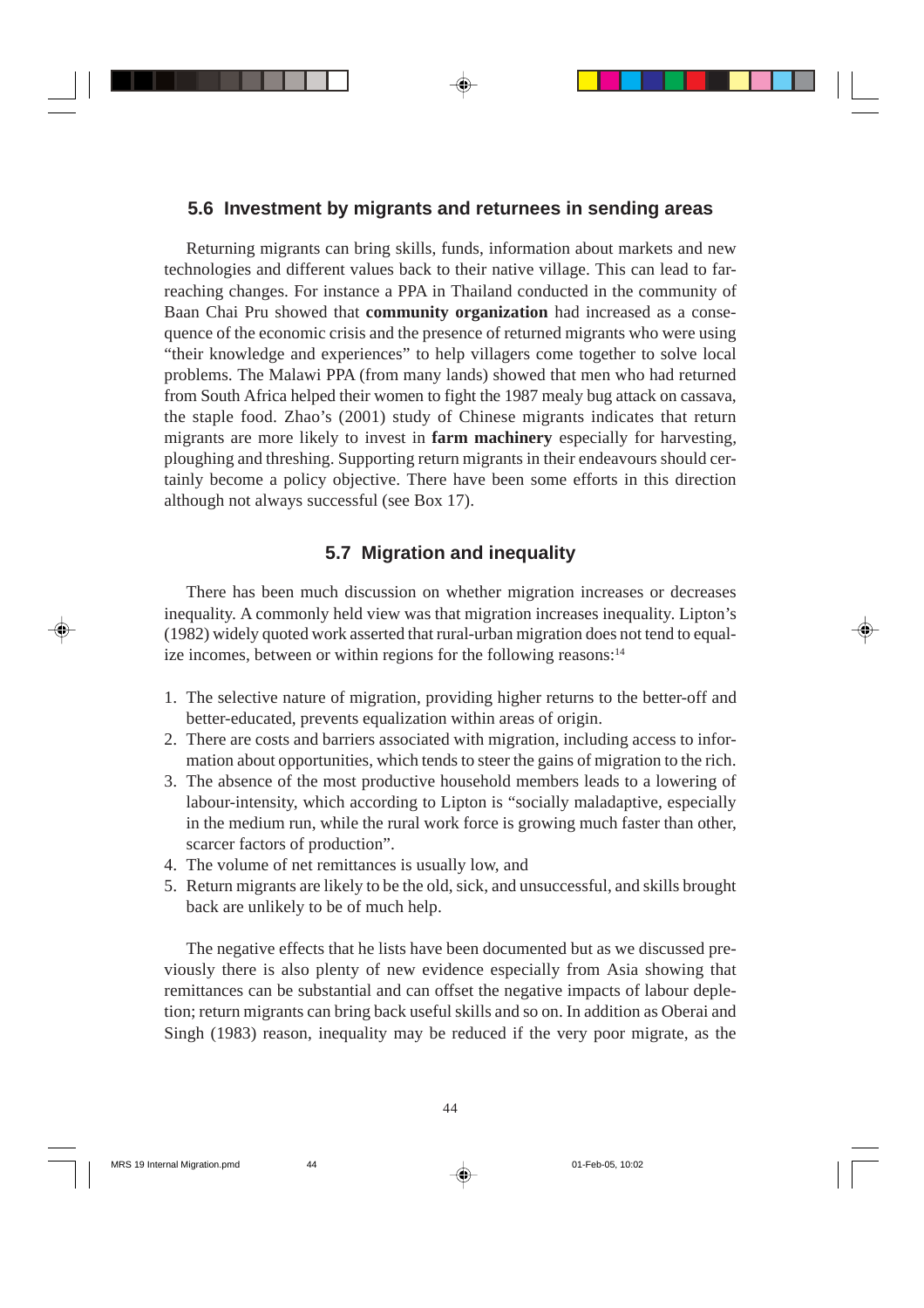resulting increase in wages will bring up the wages of those who were at the bottom of the scale. The studies by Guest (1998) in Thailand referred to previously have shown that remittances help to reduce intra-rural household income inequality. Migration may also reduce inter-regional inequality. New research in Thailand has shown that remittances help redistribute income toward poor provinces, resulting in a lower level of cross-province inequality in household incomes (Yang, 2004). Migration may provide an escape from social hierarchies and in that way increase equality at least in the destination areas where **discrimination** based on ethnicity can be lower than traditional villages. For example Breman observed that migrants broke away from caste-prescribed behavioural norms of subservience at the destination. The India PPAs (1997, 1998) also reported that migration had led to an erosion of the hold of the upper castes on lower castes as they were no longer dependent on degraded land and local labouring for survival.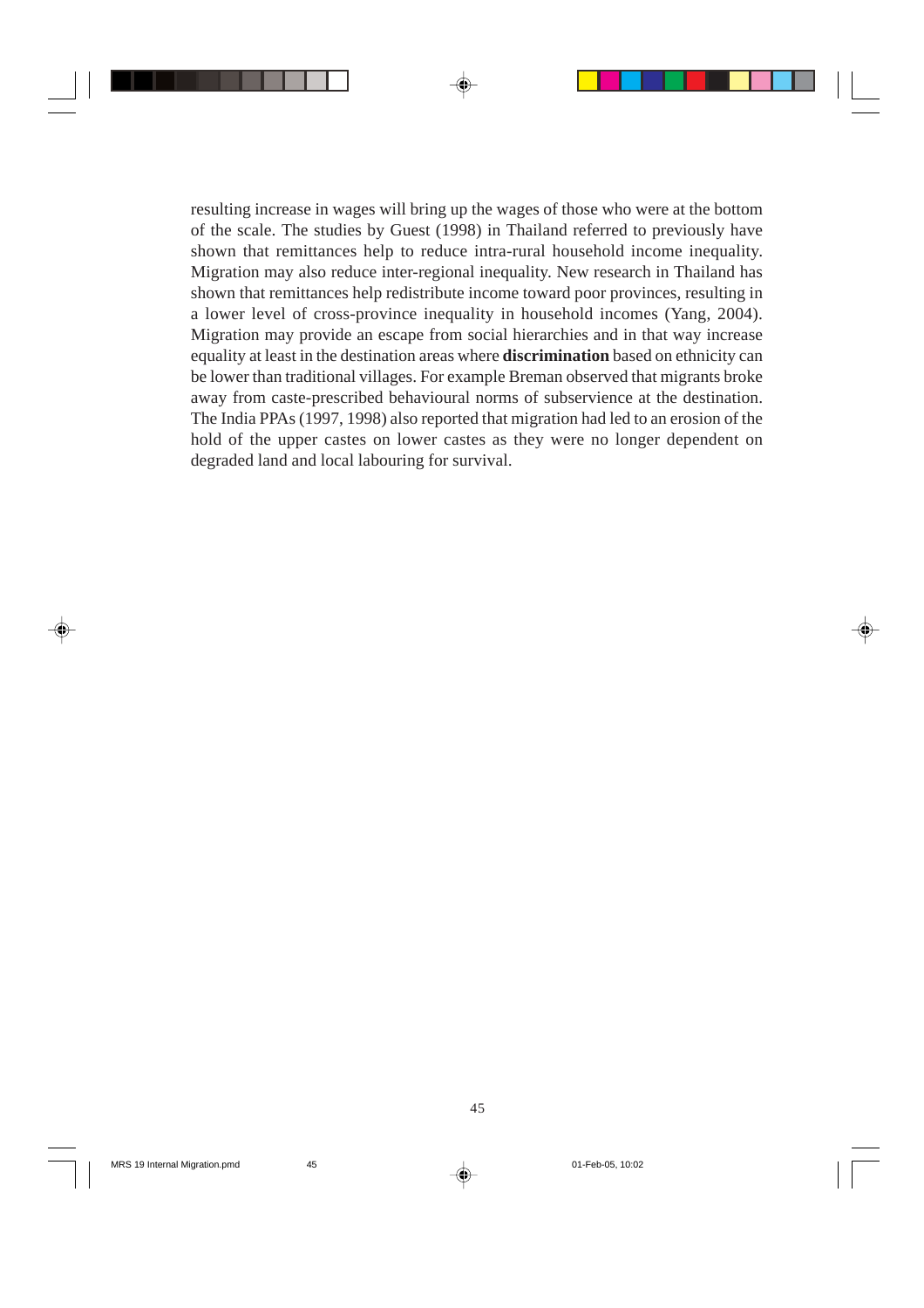# **6. THE GOVERNMENT AND ELITE VIEW OF MIGRATION**

Policymakers have tended to perceive migration largely as a problem, posing a threat to social and economic stability and have therefore tried to control it, rather than viewing it as an important livelihood option for the poor (see for example Deshingkar (2004a) for a review of policy perspectives in Asia and Ellis (2003) on Africa). A study by the Sussex Centre for Migration Research (Black et al., 2003) examined 48 Poverty Reduction Strategy Papers (PRSPs), of which only 27 made reference to migration at all, mostly "in negative or pejorative terms" (with the notable exceptions of Cape Verde, Mali, and Niger); 17 of the examined PRSPs posed internal migration as a problem for development; eight PRSPs expressed the need to control and contain migration from rural to urban areas. Several countries have followed policies of restricting population movements and these have taken various forms.

# 6.1 South Africa and Ethiopia

Implicit in many agricultural or rural development policies in Africa is the aim of controlling population movements. Governments, national and provincial, are concerned "about issues relating to changing demographics and the implications of internal migration for service provision" (personal communication from S. Peberdy of SAMP, 8 July 2004). The West African *gestion de terroir* is explicit in the conceptualization of the space of livelihoods, as being limited to a particular area. Blockages to migration exist throughout Africa in the form of discouraging "permits, fees, fines, roadblocks, harassment (Ellis and Harris, 2004). The most outright policy to prohibit durable internal migration was pursued by Apartheid South Africa (with its notorious "pass laws"). This policy was ended in the late 1980s. Internal migration – by both sexes – has increased since. Although Ethiopia has dismantled extreme controls on population mobility the government is still trying to limit urbanization and settle its nomadic population. Integrated rural development has tended to do the same. Other well known examples are China, Viet Nam and Russia.

# 6.2 China

Population movement in pre-reform China was controlled by the state through employment and residential controls, chief among which was the *Hukou* system. This originated in 1951 but was intensified in the 1960s, following the collapse of the Great Leap Forward and the devastating famine which resulted in 30 million deaths. The *Hukou* system severely hindered rural-urban movements and the urban-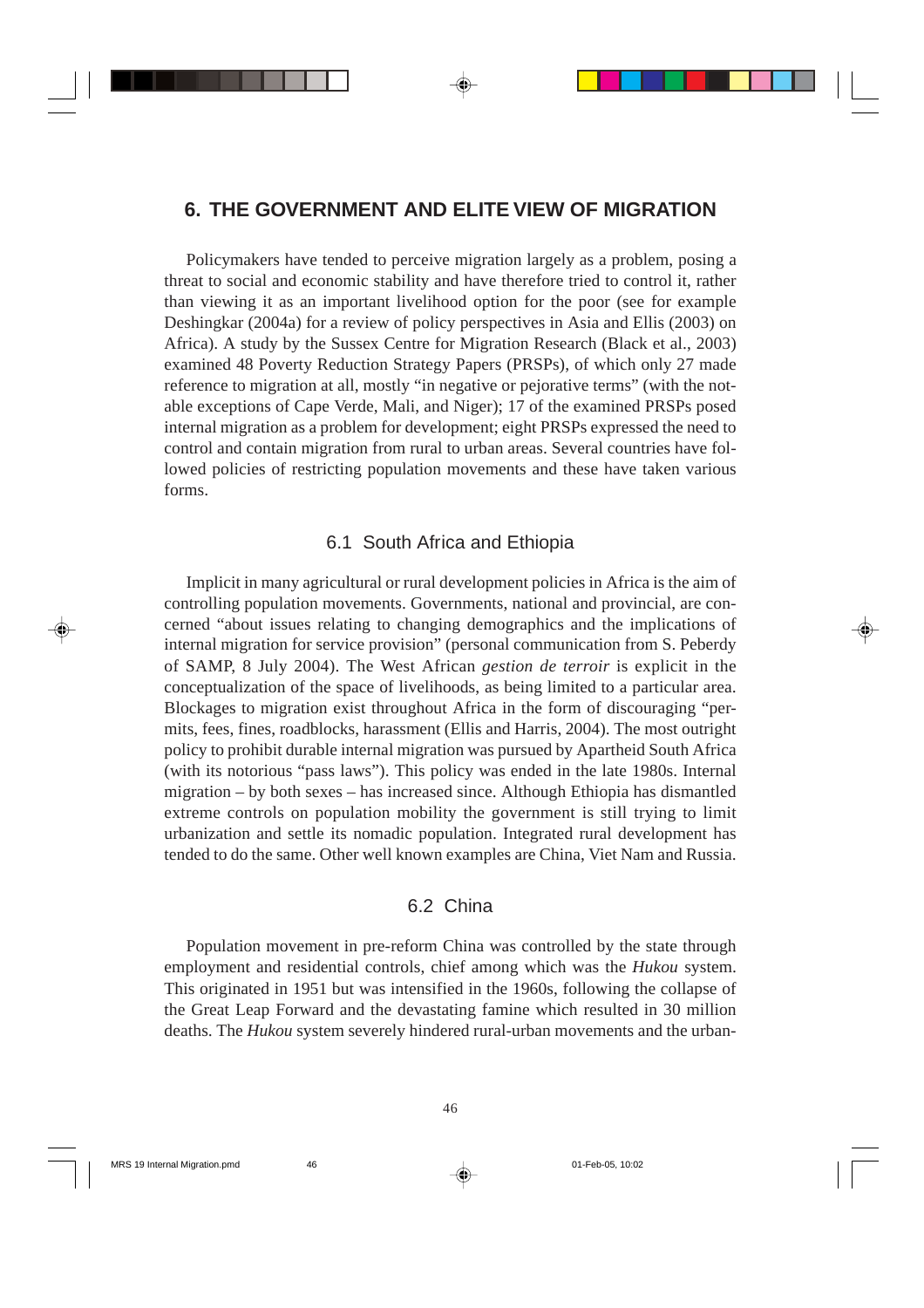ization process in China. After 1978 a Household Responsibility System (HRS) was introduced and this allowed some freedom of movement. Despite all these changes, the basics of the *Hukou* system remained intact until recently. Some provinces and cities are starting to reform the *Hukou* system, though official restrictions on migration still exist. Viet Nam also relaxed controls after adopting Open Door policies.

# 6.3 India

Attitudes to migration in India are very negative. Although not stated explicitly, many rural and urban development programmes aim to control migration: for example the Delhi Master Plan aims to keep rural-urban migrants out (Kundu, 2003). Likewise rural development programmes on common property resource management, watershed management and agricultural development aim to reduce migration flows through employment creation and resource regeneration (see for instance IFPRI evaluation of the National Watershed Development Programme for Rural Areas and, studies of CPR rejuvenation in Rajasthan cited in Chopra (2000) and more recent evaluations of watershed programmes under the Department of Rural Development). Not only that; a large number of academics and NGOs with leftist leanings view migration mainly as an exploitative process and are very reluctant to acknowledge its more positive aspects.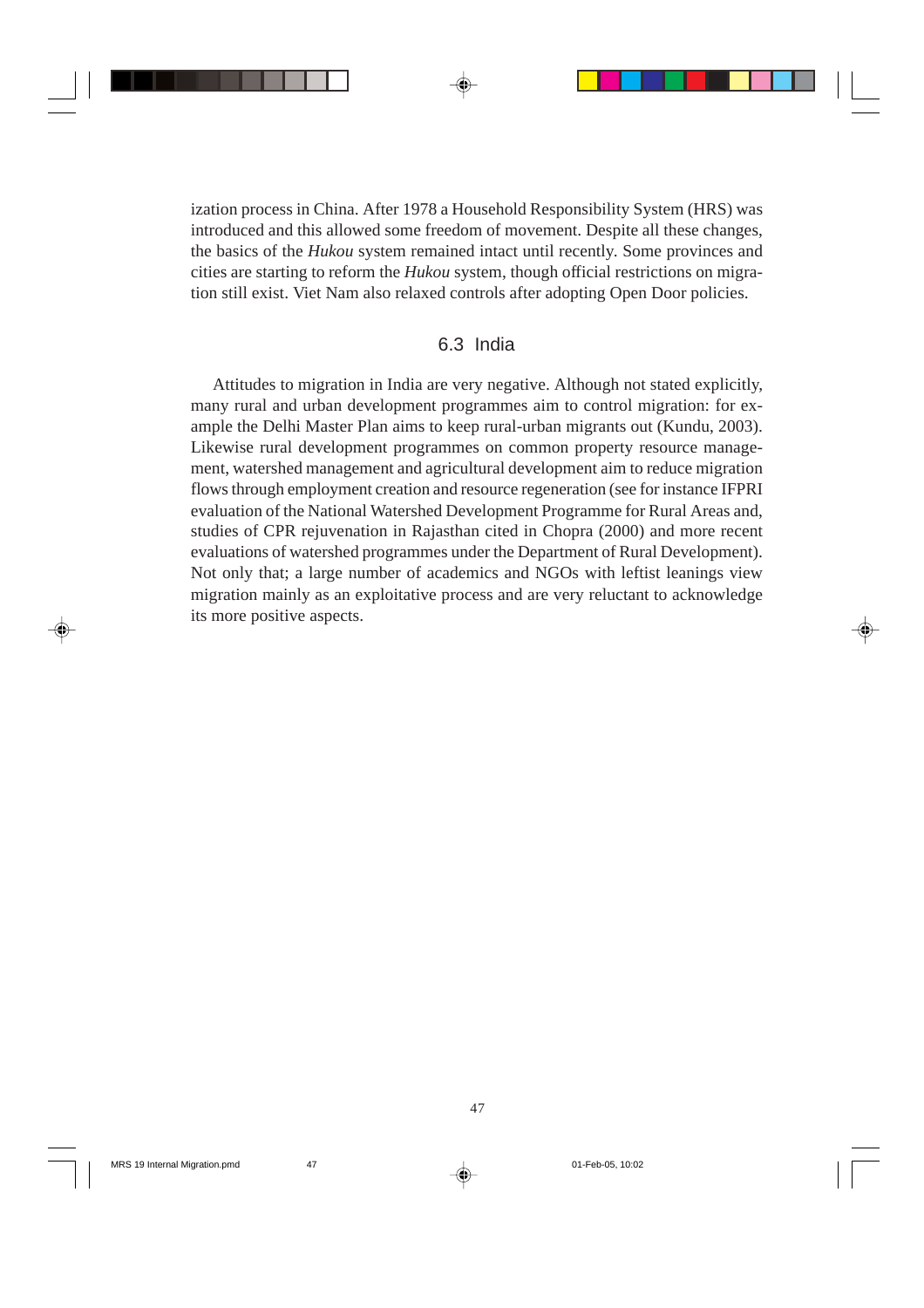# **7. THE VULNERABILITY OF MIGRANTS**

Whether or not migration is poverty reducing, it is a tough undertaking. Migrants travel and live in very difficult conditions. Mosse et al. (2002) for instance note in their study of Madhya Pradesh, India, that migrants work long hours in harsh conditions; injuries are common and there is inadequate medical assistance or compensation. **Water, fuel, sanitation and security** are major problems. They quote a study by DISHA, an NGO in Gujarat which found that over half the migrants slept in the open and the rest had very perfunctory accommodation. They face harassment, abuse, theft, forcible eviction or the demolition of their dwellings by urban authorities or police. The sexual exploitation of women by masons, contractors, the police and others is routine but unreported by women for fear of the consequences (loss of employment, violence). Children are even more vulnerable to such abuse.

Similarly the PPA in Russia highlighted the vulnerability of migrants without permits who are almost always **harassed by the police** and other authorities. Even those who have permits can have them confiscated or destroyed. New arrivals in the city who live in culvert cylinders and garbage areas stay in hiding often because the police have confiscated their registration papers.

Poor people in Battala and Bastuhara Bangladesh (Narayan and Petsch, 2002) spoke about the high levels of insecurity faced by migrants. Rickshaw pullers lose their rickshaws if they are late with rental payments, factory workers may be fired immediately if they miss a day of work, as others can replace them immediately. Workers are also at great risk if they attempt to organize. The owner of one garment factory in Battala cut employee wages to compensate for his losses during a strike.

There are many more examples: Vietnamese migrants are described as "living in unstable conditions; they have not benefited from any special social policies; no labour union, no medical insurance, no social insurance" (Grace, 2002); the Ecuador PPA notes "many of the urban squatters, migrant labourers, rainforest colonists, and highland farmers feel deeply insecure and believe that they are forced to eke out a living in dangerous places because they are exploited, mistreated, and forgotten."

# **7.1 Higher costs in the destination**

Several studies show that migrants face higher costs of living at the destination. A study conducted in Baroda city in Gujarat (quoted in Mosse et al., 2002) estimated that 56 per cent of migrants interviewed spent more than 75 per cent of their income on food; and another 74 per cent spend 40 per cent of their income on other expenses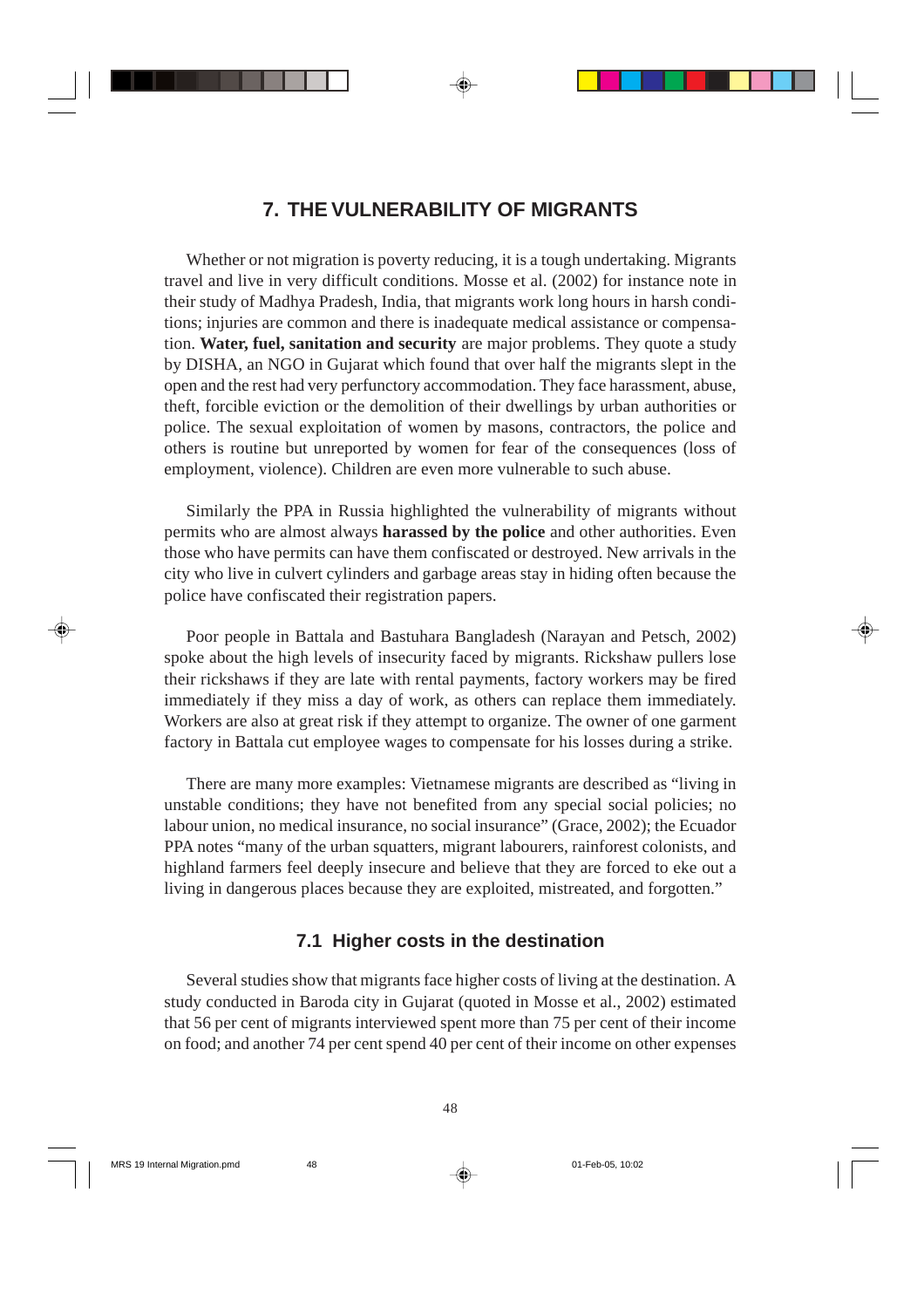including fuel, soap, tea, medicines. The Uganda PPA discusses the problem of impoverishment due to **double taxation***.* For example, migrants in Kabarole from other districts are taxed both in their home district as well as the district in which they work. The PPA also mentions how men migrants to Kampala often have a very frugal existence: They live in sub-standard accommodation and eat modestly in order to save money for supporting their family in rural areas.

# **7.2 The need for migrant support programmes**

These diverse cases point to the urgent need for migrant support programmes. Mosse and others (Rogaly et al., 2001) have proposed a **rights-based approach** to providing migrant labourers with just wages, working conditions and freedom from personal danger and risk. The need for a means of redress and for the capacity to act in defence of basic rights is crucial. While a number of laws exist to protect the rights of migrant workers, especially in India15 these are widely disregarded by employers and intermediaries because of a lack of political will to implement them and ignorance among illiterate migrants of their rights as workers.

Particularly needed is better **infrastructure** for migrants, e.g. better transport for movement to and from urban centres and service provisions, such as access to health services. Some authors point out the need for mobile health care, child care for female workers, temporary settlements, and problems of security in these settlements (Ellis and Harris, 2004).

The transaction costs involved in sending remittances are a particular concern for migrants. Rarely do official channels (private or public) exist in the region of origin; money is usually carried back by migrants themselves or sent through trusted friends and relatives (Ellis, 2003). Improved channels for internal **remittances**, e.g. via post offices, could ideally reduce the cost, delays, and risks of sending money within a country.

# **7.3 A few success stories of migrant support**

There are very few examples of successful migrant support programmes. A now well-known example is the one initiated by the Grameen Vikas Trust in Madhya Pradesh under the DFID-funded Western India Rainfed Farming Project. GVT has worked closely with the **local government** of source villages and has developed an informal system of **identity cards** for migrants. With these cards, migrants have some protection against official harassment. GVT has liaised with NGOs in the neighbouring state of Rajasthan to set up migrant resource centres that provide them with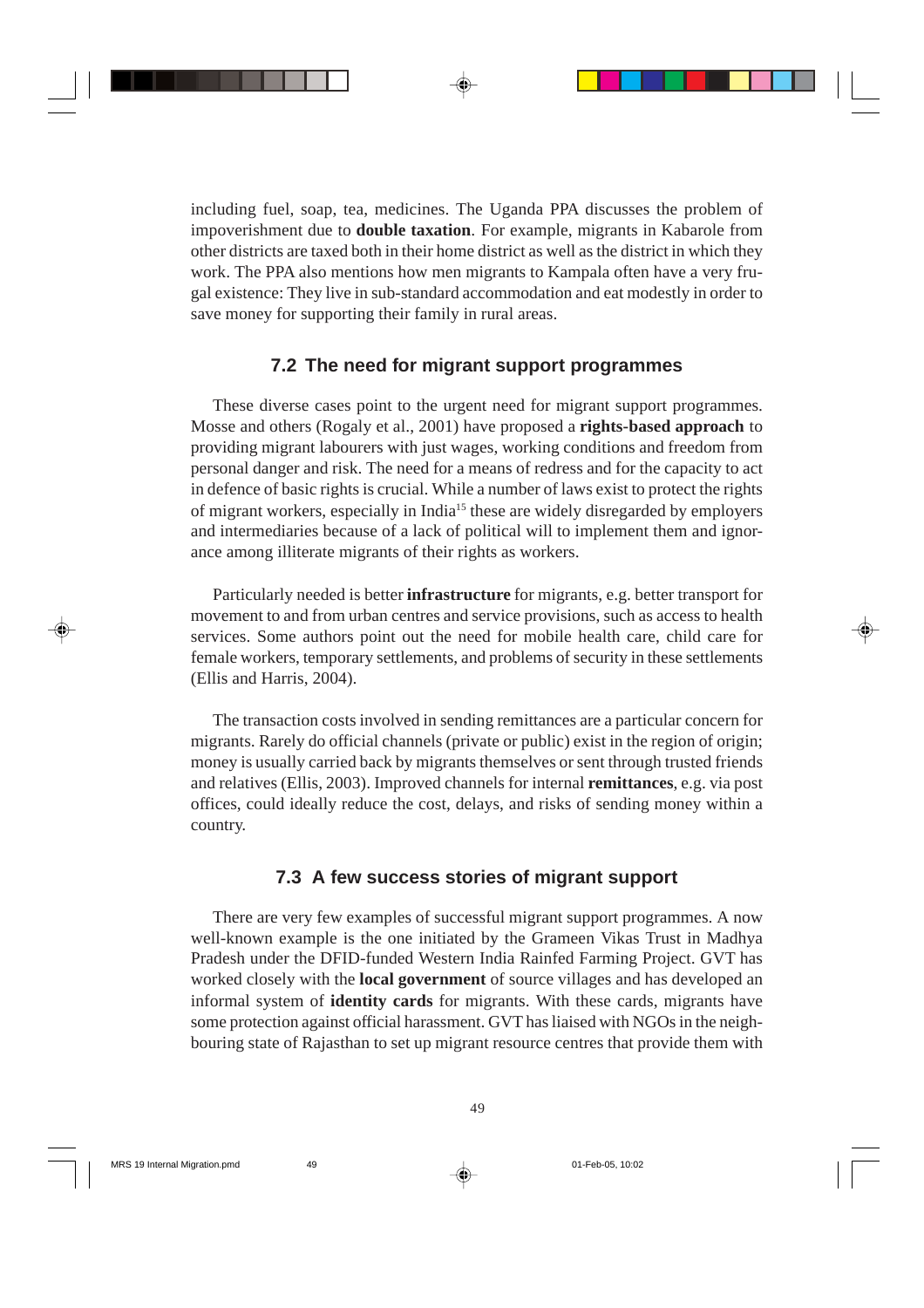information on job availability, wage rates and rights. Other NGOs such as Sudrak in South Rajasthan are now thinking along similar lines and have formulated a proposal with the involvement of the UNDP. Another very successful initiative is the one by Sadhana, an NGO in Andhra Pradesh. Sadhana has started a residential **school** for the children of migrants in the high migration area of Narayankhed with support from UNICEF and the district administration. Now the children of migrants can stay behind and continue with their studies. Such migrant support programmes appear to have achieved more success than official programmes in ensuring fair pay and better working conditions. Continued support from NGOs and donors is important.

Other examples of policies that have helped migrants include the government health **insurance** programmes in the Mekong. These have been effective and helpful for poor migrant sex workers but the issuance of cards is on different criteria in different areas and these need to be looked into. Another example is the **land resettlement** programme in Zimbabwe which has helped return migrants in making real welfare and income gains (Potts and Mutambirwa, 1997). Strong support for the programme was expressed by a large sample of rural-urban migrants in Harare in 1994.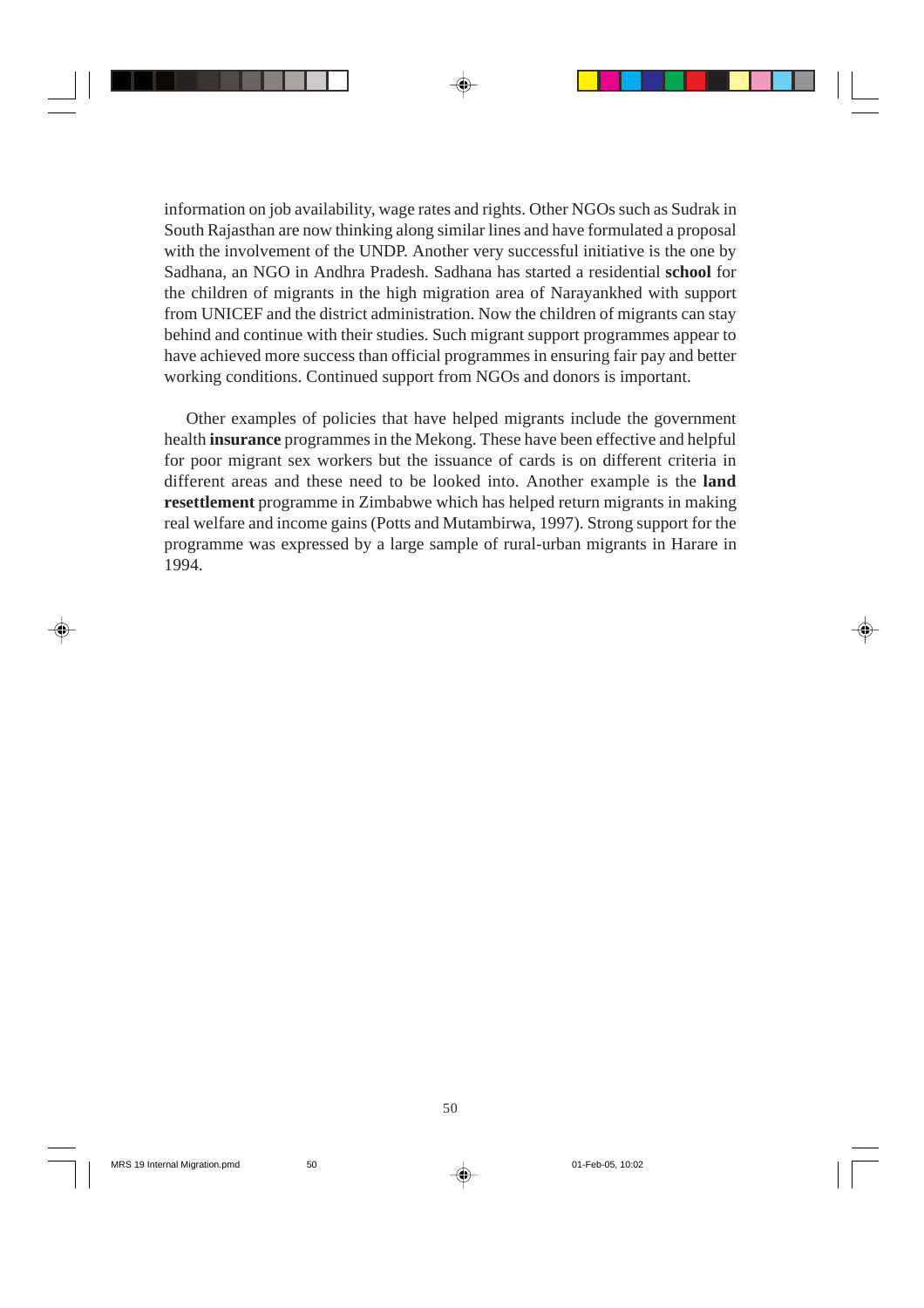# **8. CONCLUSIONS AND IMPLICATIONS FOR POLICY**

A failure to fully understand mobility and migration results in an insufficient understanding of what the poor do to make a living and how policy can help them to maximize the benefits of **multi-locational livelihood strategies**. Since many internal migrants in Africa and Asia are poor and come from drought prone areas, the policy implications of internal migration are at the heart of poverty reduction. This review has shown that there are marked differences in the pattern of internal migration by region: in East and South-East Asia, migration is driven by economic booms; in India new "pushes" created by population pressure, commodity price crashes and drought have emerged at the same time as new "pulls" created by urbanization and manufacturing; in the more stagnant economies of sub-Saharan Africa mobility has increased but with mixed poverty-reducing impacts and in the already highly urbanized countries of Latin America inter-urban movements are increasing. While the evidence on the positive impacts of internal migration in terms of poverty reduction is more clear in South-East and East Asia, there is also evidence that mobility is critical to livelihoods in Africa. It is also evident that migration can have multiplier effects on the entire sending area through stimulating land and labour markets, increased agricultural production and improved nutrition, health and education. Controls on population movement are likely to hamper economic growth and poverty reduction. While some important policy such as the Club du Sahel (2000) and the European Food Security network (see RESAL, 1999) have recognized this, there is still a policy gap in many donor organizations, government and decision-making circles. Urgent policy attention is needed in three areas.

# **8.1 Improve data on internal migration**

Levels and patterns of migration need to be reassessed as the understanding is seriously distorted by the way data collection exercises are structured. With their emphasis on quantitative data they tend to miss the finer details of mobility patterns. While it is probably unrealistic to expect large-scale surveys to engage everywhere with highly in-depth and time consuming analysis, it should certainly be possible to include some case studies using multidisciplinary approaches and a mix of quantitative and qualitative methods. For example the Indian national censuses in the 1960s and 1970s used to supplement quantitative data with a number of high quality multidisciplinary village studies that provided important insights into rural life and how it has evolved across different contexts. The extent to which such studies can be undertaken for throwing more light on migration processes will depend on financial, human and institutional resource availability and there is a case for providing donor assistance for building capacity in these areas. Better information on migration and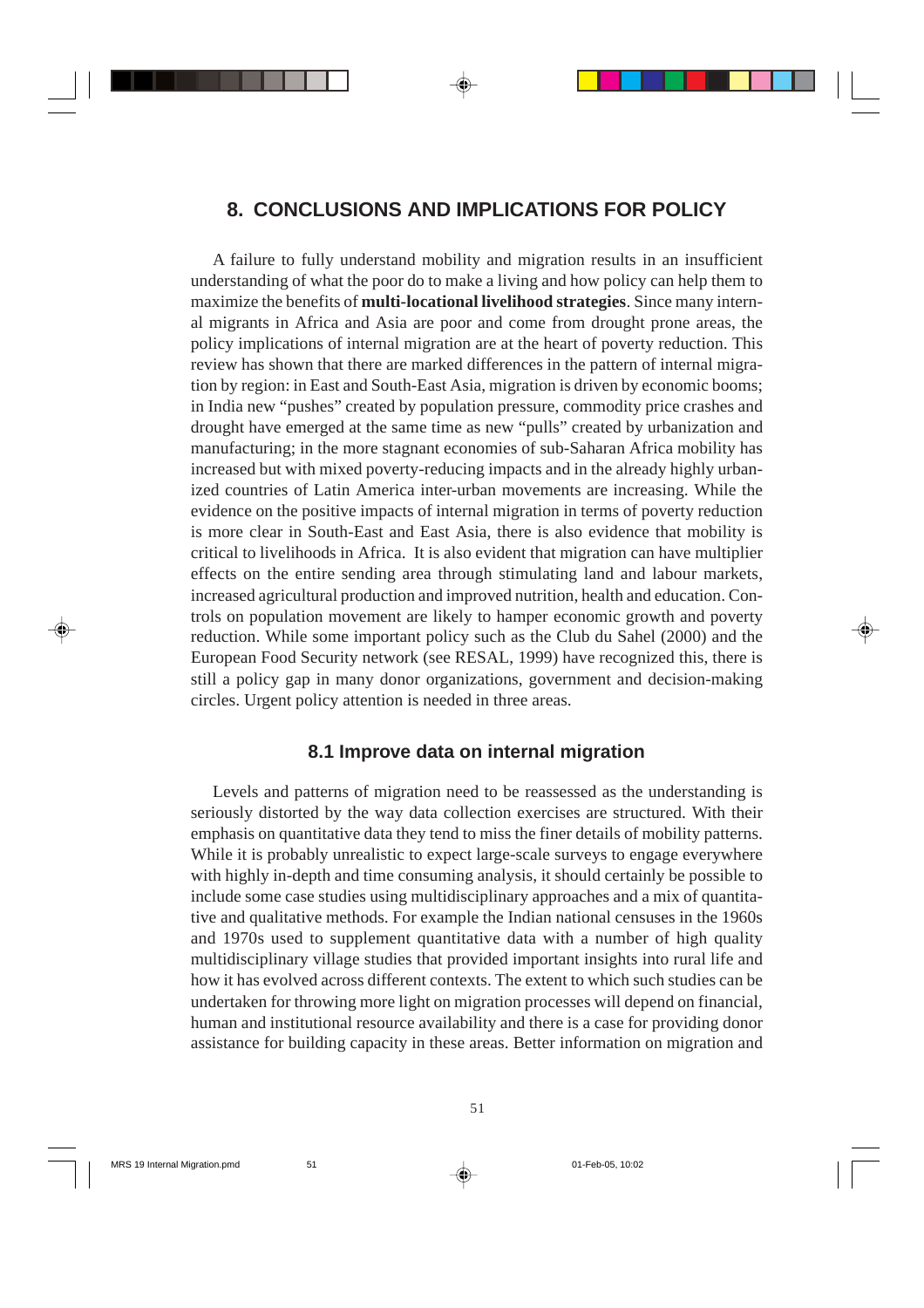the role that it can play in poverty reduction is also likely to lead to a change in official attitudes. It will also help in developing an understanding of how policy can support migration and respond to its effects.

# **8.2 Migrant support**

While there is a clear case for supporting migration, exactly how this should be achieved will depend on governments identifying migration hot-spots and working out whether it is appropriate to increase agricultural productivity, create non-farm opportunities at home or help people to move out to higher productivity areas. A mix of the three may be required.

Some lessons could be drawn from the recent experience of China where there are proposals to facilitate migration. For example, experts at the Chinese Academy of Social Sciences recommended massive migration projects to move people out of the deforested upper Yangtze River.16 Similarly the county government in Yongjing has decided that it will be more cost effective to move populations from inaccessible locations rather than struggle to provide them with the services that they lack (IDS, 2003). There are powerful arguments against enforced relocation and resettlement but serious consideration should be given to facilitating the existing movements of people. In any case governments and donors should query whether greater investments in low-potential areas are appropriate, given the growing mobility of people.

To make migration a less arduous process migrant support requires some combination of:

- Better access to information on the job market;
- Mechanisms that allow access to services, food etc. and to reduce potential harassment;
- Personal insurance:
- Improved education facilities for the children of migrant families, and
- More accessible transport systems.

The provision of basic services would require better coordination among departments located in different sectors and different areas. In countries such as India where there are marked regional differences in language and state government regulations, such coordination will pose a great challenge. It is very likely that the richer states will resist the responsibility of providing assistance to poor migrants because of the costs. This is an area for central government to ponder over while making resource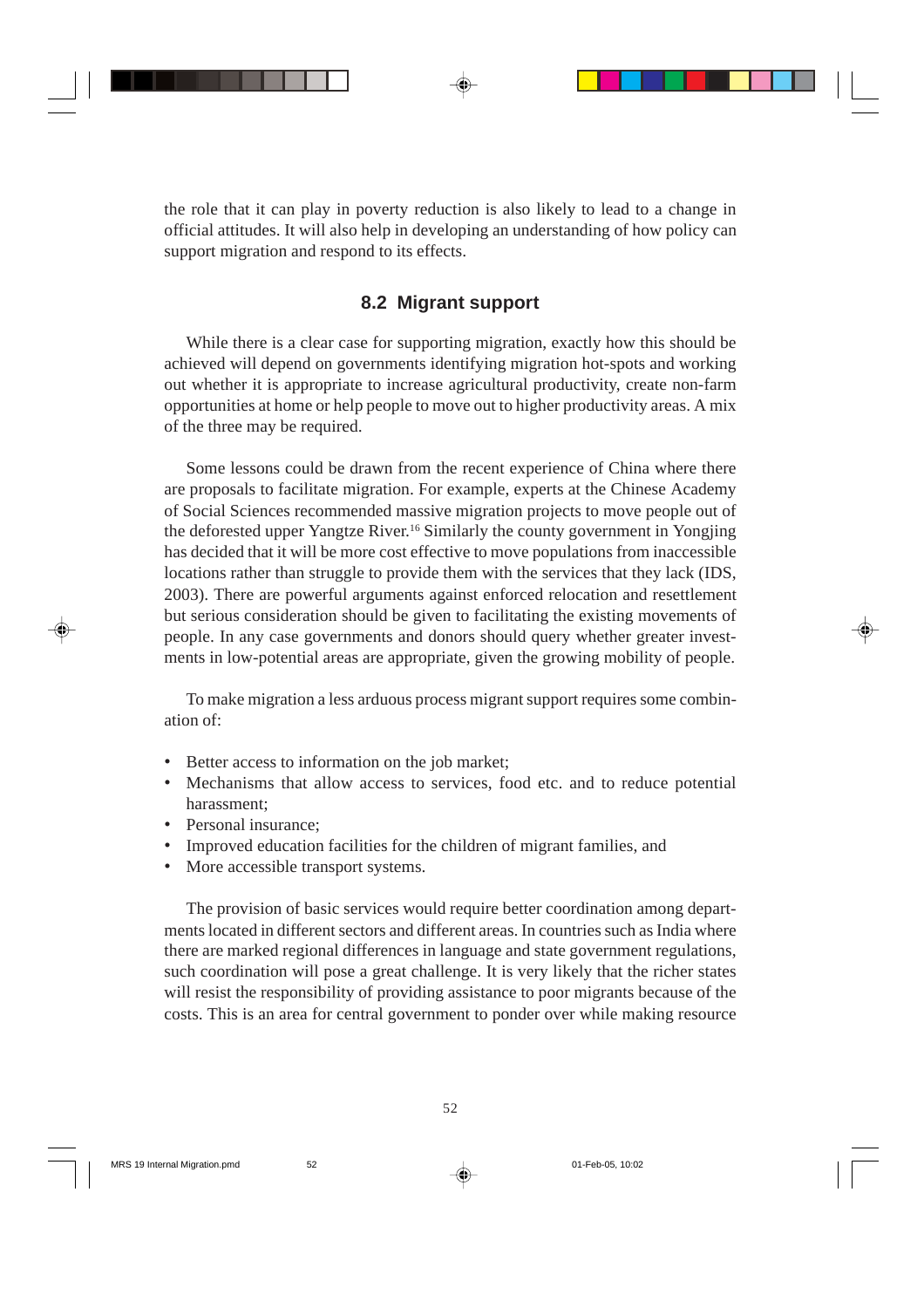allocations. Donors can help by raising the profile of migration through discussion and highlighting the need to develop joint policies. The private sector can play a role by providing personal insurance to migrant workers. But they do not represent a commercially attractive proposition for most companies; an element of subsidy may therefore be essential and ways would need to be devised to ensure that the system can operate without becoming corrupt and inaccessible to poor and often illiterate labourers.

Rural-rural migrants are in the greatest need of support because they are often poorer, invisible to the official regulatory system and much more vulnerable to abuse and hazardous living conditions. NGOs and other civil society organizations that have better links with poor rural communities need to work closely with local governments to develop location-specific strategies. Where NGO presence is thin, there may be a case for setting up support cells that could be established by government with donor support. These cells could provide migrants access to information on job availability, skills enhancement possibilities and perhaps identity cards to minimize harassment by the police etc. when they are travelling. A clear focus on women and children in support programmes is important given their especially vulnerable position.

Return migrants embody a valuable resource for sending areas because they often bring back skills, funds and different values which could help in say, improving agricultural practices. But there are not many examples of successful policies in supporting return migrants (see Box 17). Further study is needed in understanding the constraints and opportunities faced by return migrants and what policy can do to help.

### BOX 17

## POLICIES FOR RETURN MIGRANTS

During the 1980s the Federal Government of Nigeria pursued a policy of return migration and provided new states and local governments with start-up grants which were meant to attract private investments. Improvements were achieved in physical infrastructure and 200 new branches of commercial banks opened in rural settings. The actual achievement of this policy – aimed at reversing the trend of rural-urban migration – cannot be measured as there are no reliable (census) data for this period. Tacoli (2001), however, suggests that the policy did not prove successful, partly because of "hidden impact of structural adjustment on agriculture", partly because of inadequate funding and corruption, and partly because of delays in payments to redundant and retired workers, who would have needed the money to setup their small-scale enterprises.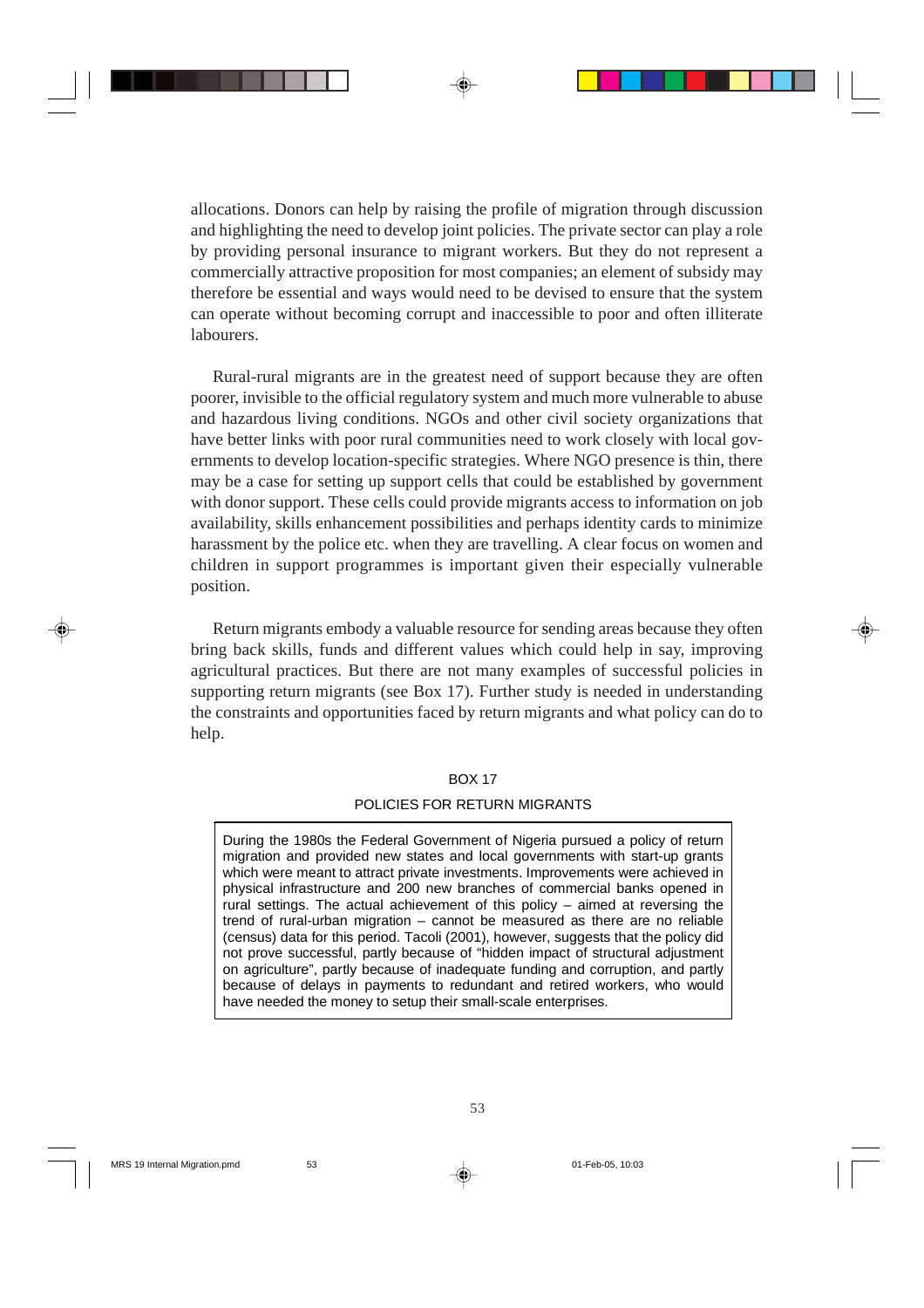# **8.3 Developing ways of maintaining social and financial links with sending areas**

A major hindrance in gaining more fully from the many different possibilities for livelihood enhancement through migration is the difficulty in maintaining social and financial links. Better infrastructure, transport services and communication networks can help to keep social links alive. These may be especially important for the elderly and women in situations where they cannot take on the tasks that were performed by outmigrating males. Regular and substantial remittances can offset some of these difficulties by say, allowing the hiring-in of labour or servants. Therefore a linked requirement is to facilitate the sending of remittances which is highly problematic nearly everywhere. Post offices could offer a delivery system that is relatively efficient and free from corruption in many countries.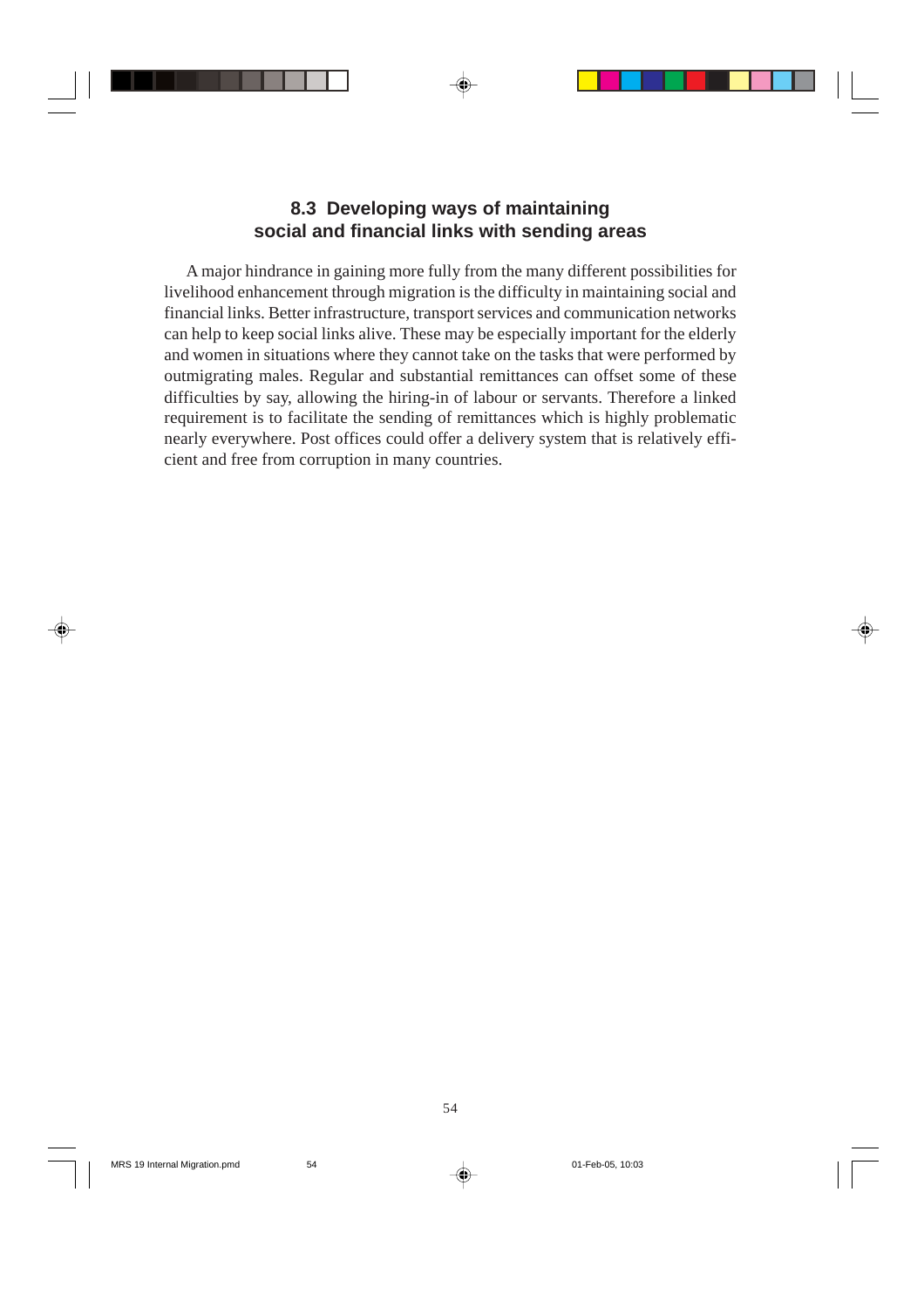# **ENDNOTES**

- 1. It needs to be borne in mind that many of the garment manufacturing jobs may be lost to competition from other countries (e.g. China) when the favourable conditions created by the Multifibre Arrangement come to an end in the near future. Governments need to think of alternative routes to diversification for such workers.
- 2. See for instance the work by Singh and Karan, 2001; Karan, 2003 on Bihar; and Dayal and Karan, 2003 on Jharkhand; Mamgain on Uttaranchal, 2003, Rao 2001 in Ananthapur; APRLP 2003 in Mahbubnagar; Khandelwal and Katiyar, 2003 in South Rajasthan, and GVT (personal communication Meera Shahi) in Madhya Pradesh, Rogaly et al., 2001 and Rafique and Rogaly, 2003 in West Bengal. See also Ghosh and Sharma, 1995.
- 3. Unless otherwise indicated all the PPAs referred to are contained in the World Bank series entitled *Voices of the Poor*.
- 4. But also that net migration to towns has often fallen because of increased return migration flows (Potts, 1995). The growing incidence of return migration has been noted in many recent writings and we cover this phenomenon in some detail in Chapter 1.3.3.
- 5. Of the total of 2,212 million passengers that travelled on the Indian Railway network's 60,000 km, 35 per cent travelled on the two main suburban lines to Greater Bombay. In 1994-95 the number of daily suburban commuters in Mumbai totalled 2.45 million on the Central railway which runs 95 trains in the morning and 88 trains in the evening peak hours and 2.49 million on the Western Railway which runs 98 and 102 trains respectively (Kosambi, 2000).
- 6. This is also known as chain migration.
- 7. The availability of labour within the household is a strong determinant of the likelihood to migrate. Having one extra member in the household increases the relative likelihood of that household migrating by 17 per cent in AP and 19 per cent in MP. And an increase in the ratio of working to non-working members in the household also increases the relative likelihood of migration by nearly 75 per cent in AP and 221 per cent in MP. Focus group discussions and participatory wealth ranking of migrating households corroborate these findings: labour-scarce households do not migrate (Deshingkar and Start, 2003).
- 8. The 1986 Urban Migration Survey, the 1987 One Percent National Population Survey, the 1988 Two Per Thousand Fertility Survey, the 1990 Census, the 1995 One Percent National Population Survey and the household (*hukou*) registration migration statistics.
- 9. Until recently, the proportion of public sector jobs was 60 per cent in Algeria and 30 per cent in Egypt and Tunisia (Al-Ali, 2004).
- 10. Unemployment rates in MENA countries which average at 20 per cent range from 10 per cent in Egypt to 50 per cent in Iraq. In a number of other countries in the region, such as Iran, Algeria, Libya, and Yemen, as much as a third of the potential workforce is unemployed. Unemployment is higher in the cities, among the educated youth, particularly women.
- 11. Several articles have been published in *The Hindu* a respected English newspaper in India, particularly by P. Sainath, an internationally recognized journalist writing on drought, poverty and migration who is known for his book *Everybody Loves a Good Drought*. Examples of commodities whose prices have crashed recently resulting in large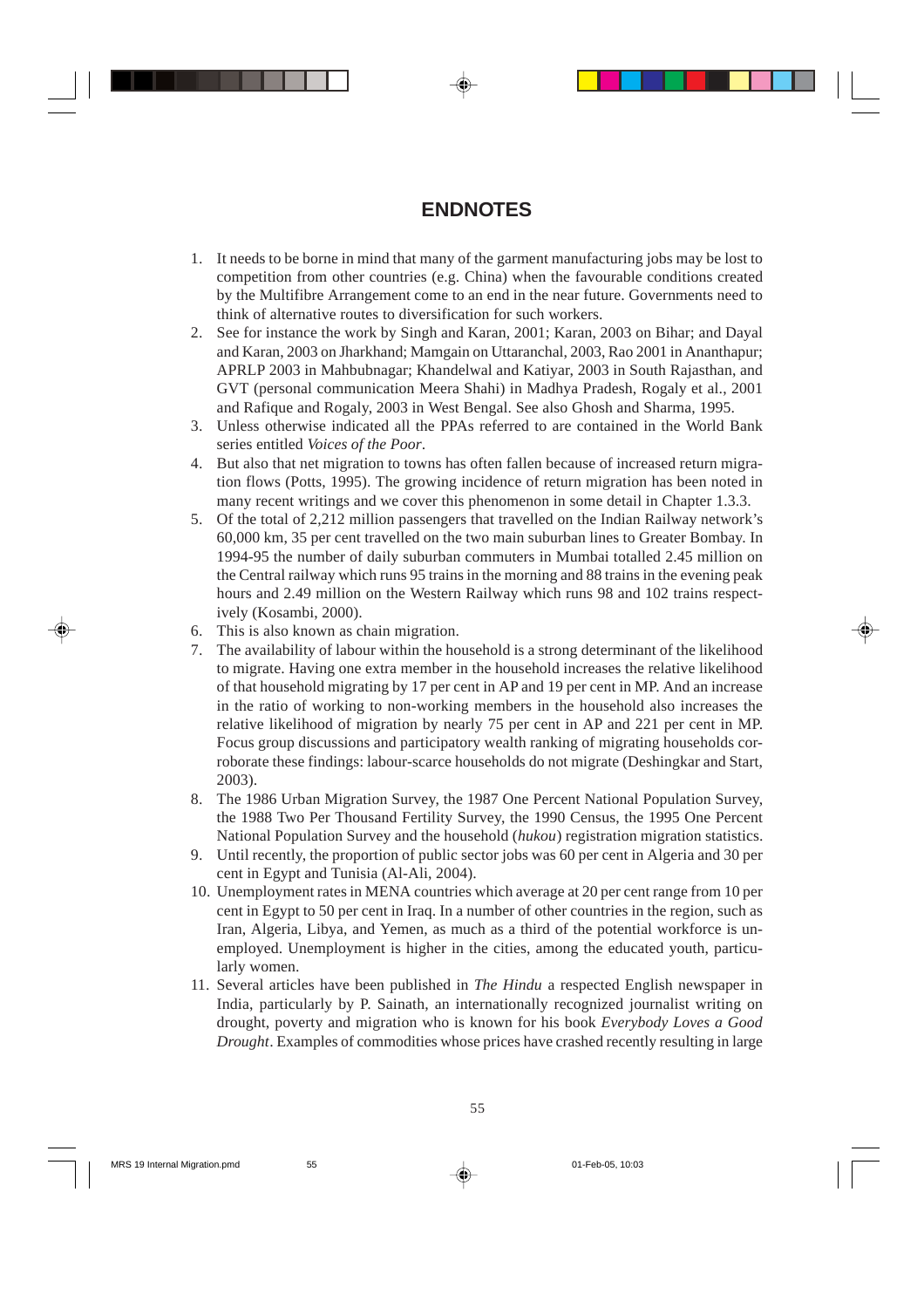scale loss of livelihood include rubber in Kerala, sericulture in Andhra Pradesh and Tamil Nadu and Darjeeling Tea in West Bengal.

- 12. The available evidence suggests (Stevens et al., 2004) that all countries are converging towards a situation in which the majority of their populations are based in urban areas. In Asia the proportion of the population living in urban areas has doubled in the last 50 years from 17.1 per cent of the total population in 1950 to 34.9 per cent in 2000 (United Nations, 2001). Projections estimate that more than half the African population (54%) will live in cities by 2015 (Tacoli, 2001) At present levels of urbanization are greatest in the DRC South Africa, Mauritania, Gabon, Zambia, Liberia, Mauritius, Ivory Coast, Cameroon and Senegal and North Africa (Egypt, Morocco, Algeria) but slow in Rwanda, Burundi, Uganda, Ethiopia, Malawi, Niger, Eritrea, Burkina Faso and Lesotho (UN, 1995). In general the higher the level of urbanization, the lower the rate of urban growth. Smaller urban centres in Africa are growing at a faster rate than the metropolitan areas. Zambia is actually de-urbanizing and has been for 20 odd years (Potts, personal communication).
- 12. Adapted from Sander's (2003) study on international remittances, mentions the following uses, many of which also apply to internal remittances; also from Ellis (2003), IIED (2004), and Deshingkar (2004a).
- 13. Taken from de Haan, 1999.
- 14. Existing central and state legislation in India includes: the Minimum Wages Act (1948); the Inter-State Migrant Workmen (sic) Act (1979); the Contract Labour System (Regulation and Abolition Act) (1970); the Bonded Labour System (Abolition) Act (1975); for women under the Equal Remuneration Act (1976); the Construction Workers Act (1996); or the Factories Act (which e.g. sets a handling limit for women of 20kg).
- 15. People's Republic of China Migration in 1998, http://www.scalabrini.asn.au/atlas/ amatlas.htm.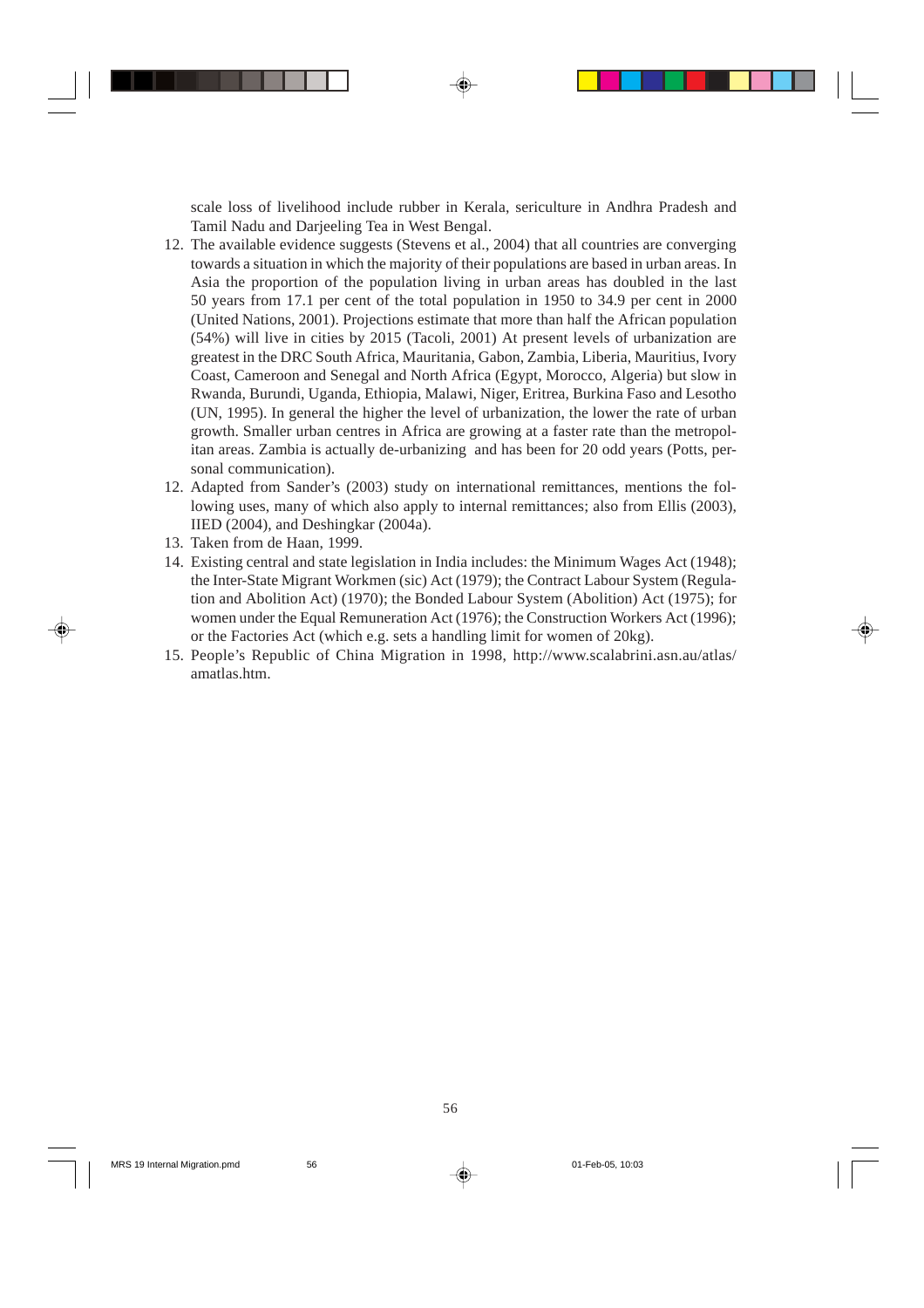APPENDIX APPENDIX

MIGRATION STREAMS IN SOME VILLAGES OF MADHYA PRADESH AND ANDHRA PRADESH MIGRATION STREAMS IN SOME VILLAGES OF MADHYA PRADESH AND ANDHRA PRADESH

| household and<br>source location<br>Impact on<br>migrant | their children in<br>nore land from<br>illage, buying<br>are educating<br>villages. They<br>good schools.<br>paighbouring<br>wealth, much<br>construction<br>ubewells in<br>Increase in<br>drilling of<br>work and                     |
|----------------------------------------------------------|----------------------------------------------------------------------------------------------------------------------------------------------------------------------------------------------------------------------------------------|
| and wage rate<br>accumulative<br>Coping or               | Accumulative<br>Rs 110/day.<br>and always<br>Averages:<br>has been.                                                                                                                                                                    |
| credit/advance<br>amount and<br>purpose of<br>Source,    | for the work at<br>the end of the<br>ransport and<br>pays for food,<br>they get paid<br>shelter until<br>Contractor<br>contract.                                                                                                       |
| Who migrates                                             | livestock, farm<br>couples take<br>turns so that<br>and children.<br>Able-bodied<br>New/young<br>older/larger<br>sometimes<br>their wives.<br>families: all<br>nigrate. In<br>others can<br>members<br>men and<br>care for<br>families |
| Type of work<br>and when                                 | Migrate during<br>trenches for<br>Non-farm:<br>networks.<br>non-rainy<br>digging<br>season.<br>cable                                                                                                                                   |
| Caste, skill and<br>asset base of<br>migrants            | farmers, good<br>earthworkers,<br>contacts with<br>officials who<br>government<br>Vaddi (BC)<br>small and<br>marginal<br>contracts.<br>skilled<br>award                                                                                |
| characteristics<br>AP village<br>name and                | sericulture was<br>good transport<br>important until<br>VP: Narsapur<br>hamlet. Far<br>centres but<br>agriculture,<br>from urban<br>unirrigated<br>recently.<br>links,                                                                 |

# **APPENDIX**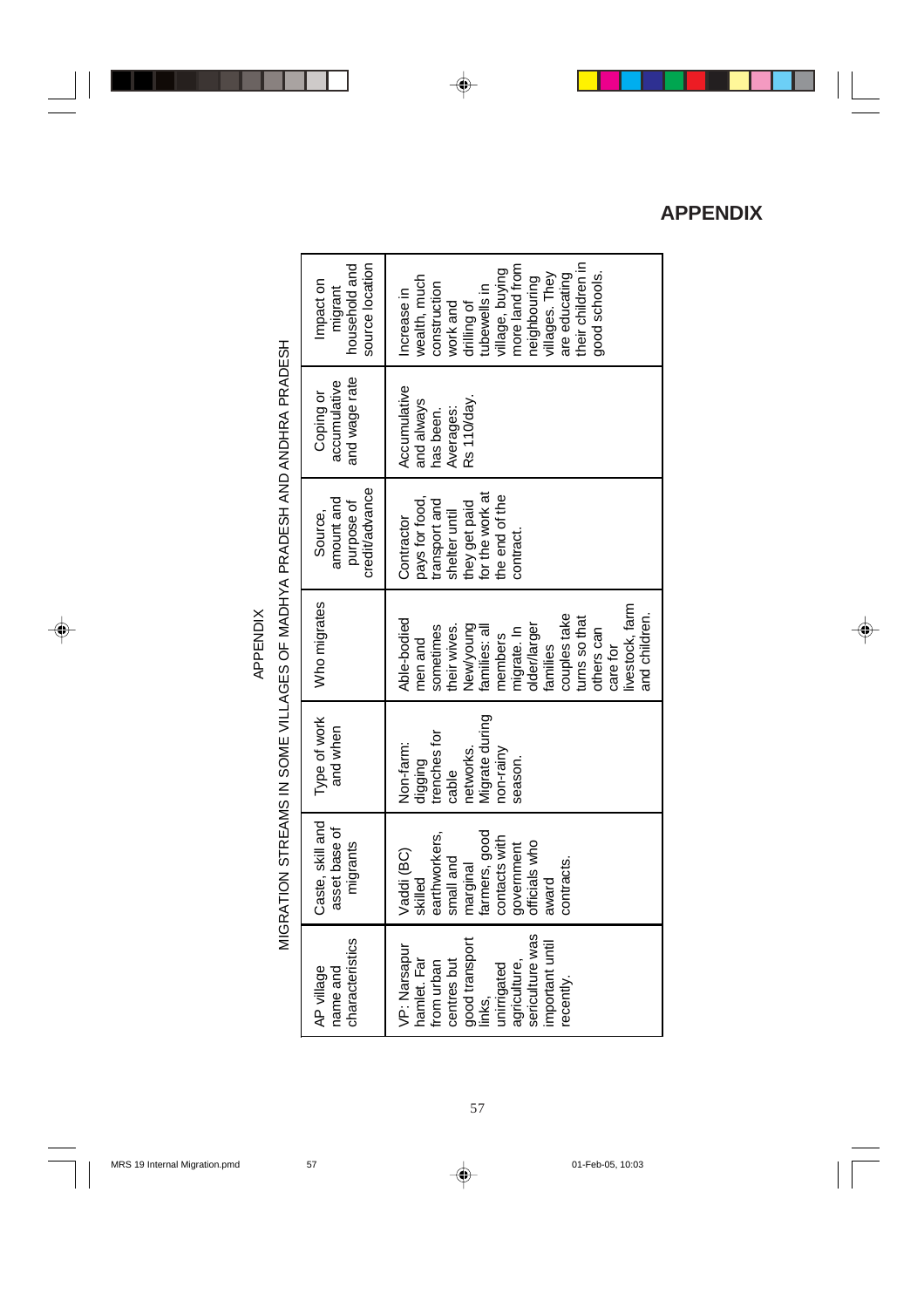| MIGRATION STREAMS IN SOME VILLAGES OF MADHYA PRADESH AND ANDHRA PRADESH | source location<br>household and<br>Impact on<br>migrant | survive during<br>season and<br>Manage to<br>the lean<br>drought.                                                                                                                                      | Better paid<br>labouring.<br>than local<br>casual                                                                                                         |
|-------------------------------------------------------------------------|----------------------------------------------------------|--------------------------------------------------------------------------------------------------------------------------------------------------------------------------------------------------------|-----------------------------------------------------------------------------------------------------------------------------------------------------------|
|                                                                         | and wage rate<br>accumulative<br>Coping or               | availability low.<br>Coping when<br>Rs 65/day.<br>no work at<br>home.<br><b>Work</b>                                                                                                                   | earning is<br>Rs 50/day and<br>this kind of<br>Accumulative<br>available all<br>year round.<br>average<br>work is                                         |
|                                                                         | credit/advance<br>amount and<br>purpose of<br>Source,    | pays for food<br>until they get<br>paid for the<br>work at the<br>Contractor<br>end of the<br>contract.                                                                                                | None                                                                                                                                                      |
|                                                                         | Who migrates                                             | migrate only if<br>men. Women<br>Able-bodied<br>situation is<br>household<br>economic<br>very bad.                                                                                                     | Single person<br>household<br>from                                                                                                                        |
|                                                                         | Type of work<br>and when                                 | plantations and<br>teams of Vaddi<br>during drought<br>migrants but<br>on the "lighter"<br>for the Forest<br>Department.<br>Migrate only<br>alongside<br>and lean<br>iobs in<br>months.<br><b>Work</b> | Migrate for 15 -<br>nearby villages<br>farm labouring<br>Non-farm and<br>urban and 12<br>with irrigated<br>30 days at a<br>in nearby<br>farming.<br>time. |
|                                                                         | Caste, skill and<br>asset base of<br>migrants            | Mala (SC)<br>marginal<br>farmers                                                                                                                                                                       | Mixed                                                                                                                                                     |
|                                                                         | characteristics<br>AP village<br>name and                | VP: SC hamlet                                                                                                                                                                                          | OP: dry, partly<br>tank-irrigated.<br>Near district<br>capital                                                                                            |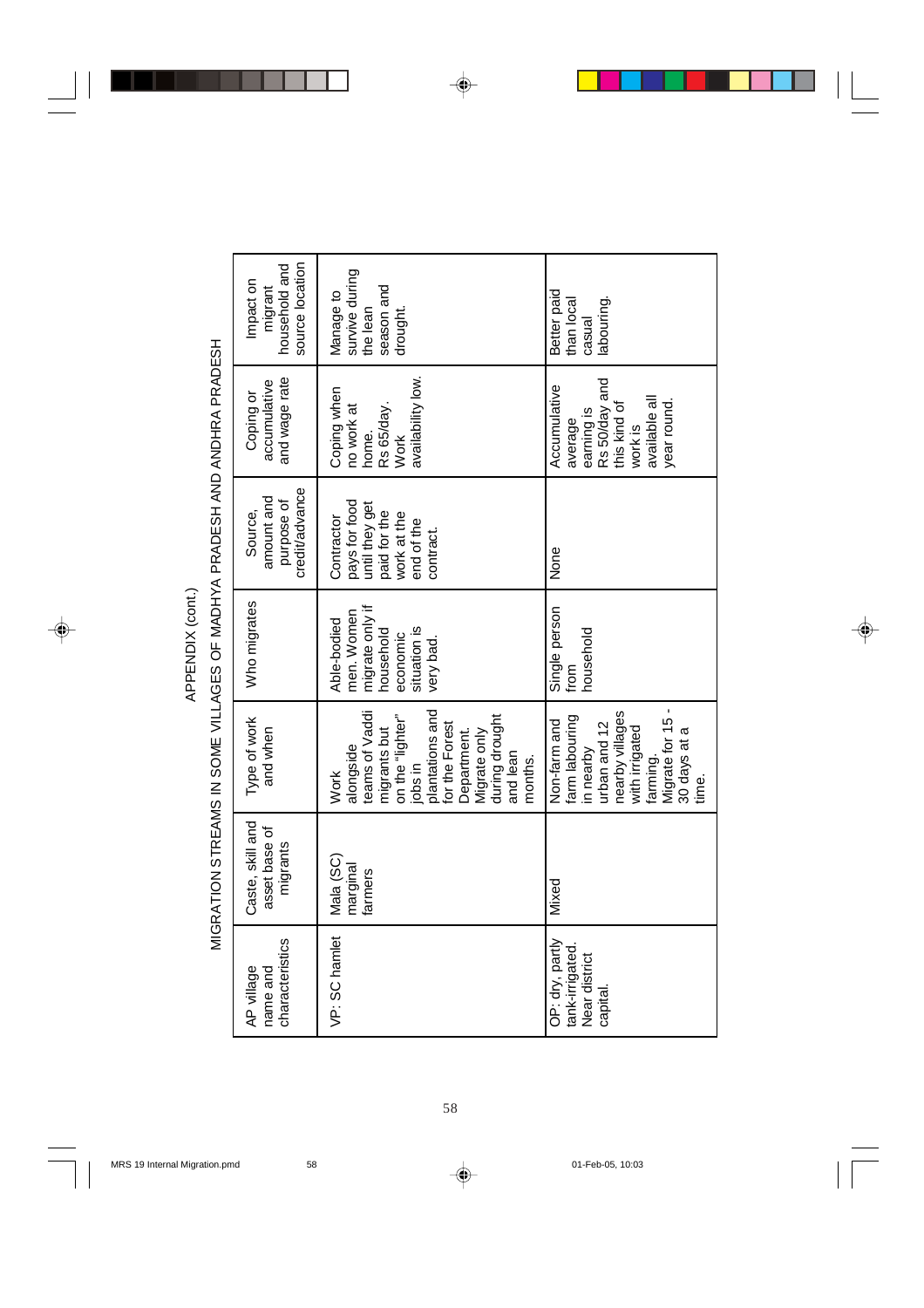| MIGRATION STREAMS IN SOME VILLAGES OF MADHYA PRADESH AND ANDHRA PRADESH | source location<br>household and<br>Impact on<br>migrant | but children's<br>More wealth<br>education<br>suffers.                                                                                                                                                                                                                  |
|-------------------------------------------------------------------------|----------------------------------------------------------|-------------------------------------------------------------------------------------------------------------------------------------------------------------------------------------------------------------------------------------------------------------------------|
|                                                                         | and wage rate<br>accumulative<br>Coping or               | now, started as<br>Rs 10,000 in a<br>expenses and<br>families retum<br>Accumulative<br>with a saving<br>Migrants can<br>migration in<br>the 1970s.<br>month after<br>debt. Most<br>save up to<br>paying off<br>of at least<br>Rs 3,000/<br>meeting<br>season.<br>coping |
|                                                                         | credit/advance<br>amount and<br>purpose of<br>Source,    | destination (he<br>comes or they<br>go in advance<br>middleman or<br>season). No<br>Employer in<br>contractor.<br>migration<br>of the                                                                                                                                   |
|                                                                         | Who migrates                                             | males and one<br>adults from a<br>together with<br>Two to three<br>ow <sub>1</sub> Allensn)<br>household<br>female),<br>children.<br>migrate                                                                                                                            |
|                                                                         | Type of work<br>and when                                 | sugarcane for<br>(Nizambad, a<br>neighbouring<br>district), work<br>usually from<br>October to<br>the sugar<br>factory in<br><b>Bodhan</b><br>Harvest<br>Vlarch.                                                                                                        |
|                                                                         | Caste, skill and<br>asset base of<br>migrants            | and Lambada<br>cart essential<br>farmers. Pair<br>and marginal<br>Mudiraj (BC)<br>of bulls and<br>(ST). Small                                                                                                                                                           |
|                                                                         | characteristics<br>AP village<br>name and                | holdings. Much<br>unproductive.<br>marginal and<br>sub-marginal<br>of the land is<br>MD: remote,<br>unirrigated.<br>Very large<br>number of                                                                                                                             |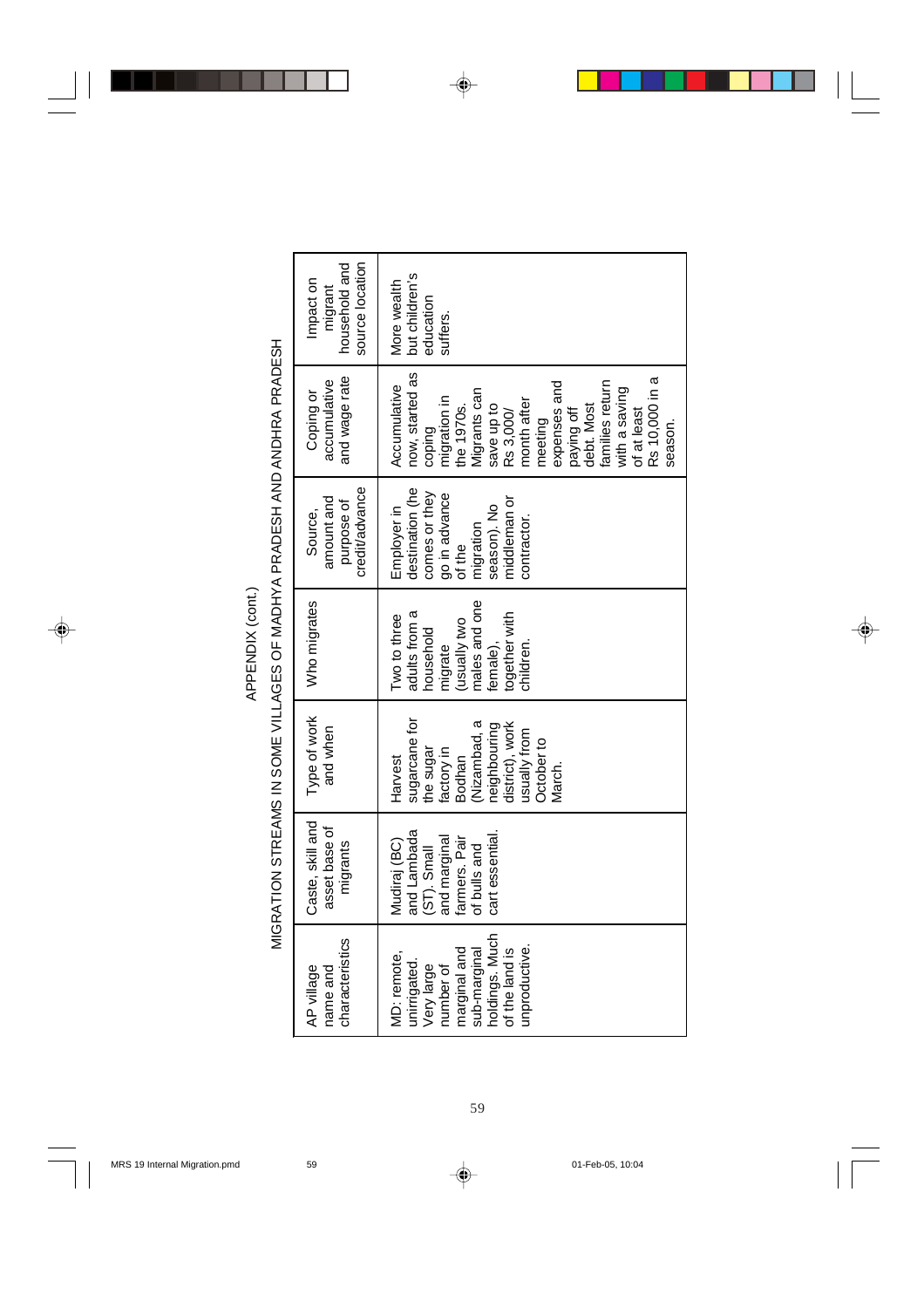MIGRATION STREAMS IN SOME VILLAGES OF MADHYA PRADESH AND ANDHRA PRADESH MIGRATION STREAMS IN SOME VILLAGES OF MADHYA PRADESH AND ANDHRA PRADESH

| source location<br>household and<br>Impact on<br>migrant | off-season. But<br>the longer term<br>Survival in the<br>investment in<br>education for<br>can result in<br>savings and<br>children's<br>nigrants.                                                                                                                                                                   |
|----------------------------------------------------------|----------------------------------------------------------------------------------------------------------------------------------------------------------------------------------------------------------------------------------------------------------------------------------------------------------------------|
| and wage rate<br>accumulative<br>Coping or               | high. For those<br>families that<br>work but this is<br>skills/contacts,<br>have acquired<br>when they get<br>not every day.<br>Expenses in<br>accumulative.<br>the work may<br>decades and<br>doing this for<br>the city are<br>regular and<br>have been<br>Rs 70/day<br>therefore<br>be more<br>Coping.<br>several |
| credit/advance<br>amount and<br>purpose of<br>Source,    | moneylender<br>Local                                                                                                                                                                                                                                                                                                 |
| Who migrates                                             | breastfeeding<br>Young men,<br>women and<br>children                                                                                                                                                                                                                                                                 |
| Type of work<br>and when                                 | meet expenses<br>to sell utensils,<br>and may have<br>at destination.<br>etc. to pay for<br>opportunistic<br>work is more<br>Construction<br>with no work<br>and risky so<br>his kind of<br>may be left<br>Hyderabad.<br>home or to<br>ticket back<br>labour in                                                      |
| Caste, skill and<br>asset base of<br>migrants            | Mala (SC),<br>poor, Mudiraj<br>(BC) marginal<br>sumure                                                                                                                                                                                                                                                               |
| characteristics<br>AP village<br>name and                | holdings. Much<br>unproductive.<br>marginal and<br>sub-marginal<br>of the land is<br>MD: remote,<br>unirrigated.<br>Very large<br>number of                                                                                                                                                                          |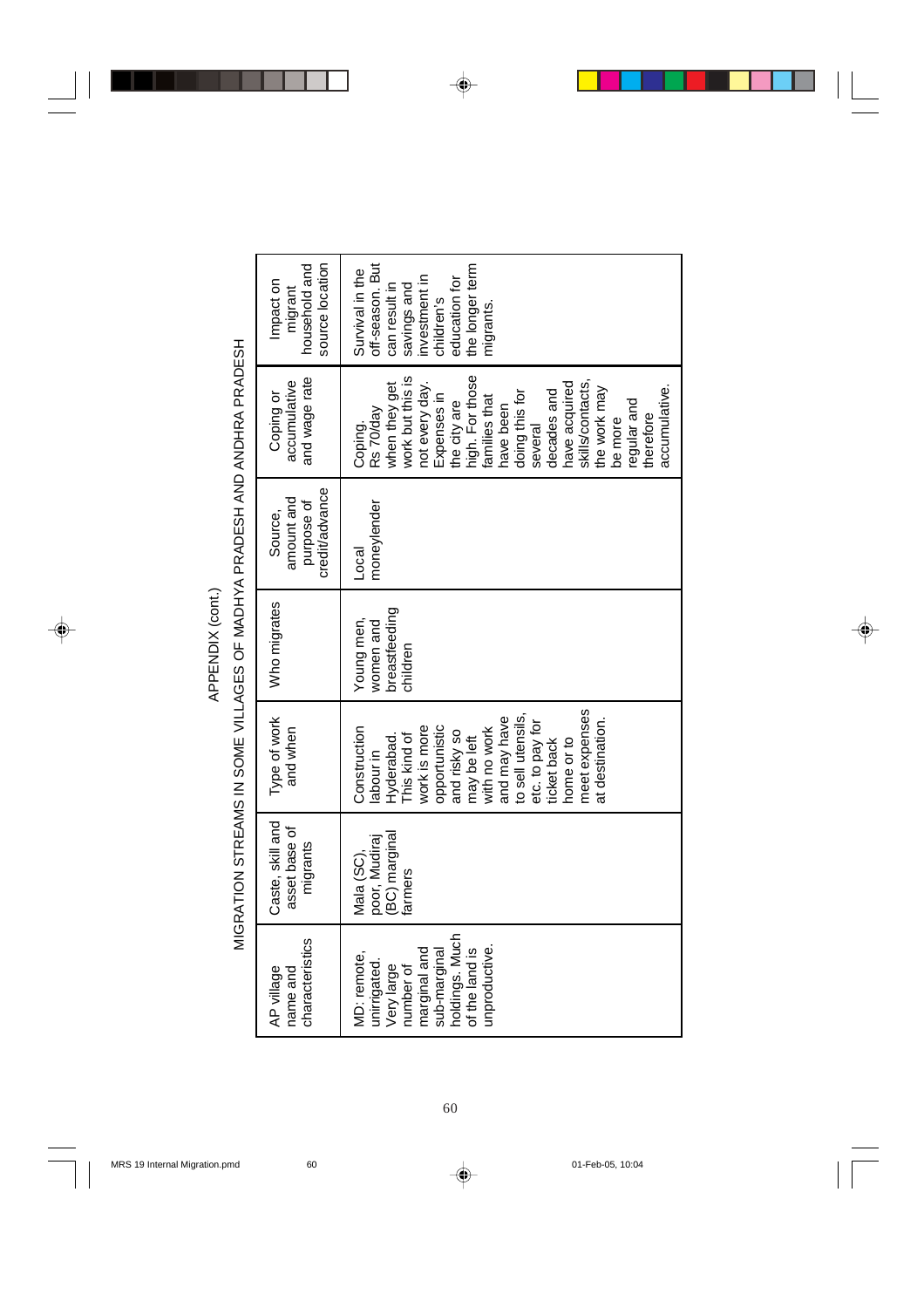| source location<br>household and<br>Impact on<br>migrant | borrow money.<br>would have to<br>Without this<br>work they                                                                                                                                                                                                                                       |
|----------------------------------------------------------|---------------------------------------------------------------------------------------------------------------------------------------------------------------------------------------------------------------------------------------------------------------------------------------------------|
| and wage rate<br>accumulative<br>Coping or               | Rs 50/day and<br>0.5 kg of rice.<br>Coping.                                                                                                                                                                                                                                                       |
| credit/advance<br>amount and<br>purpose of<br>Source,    | None                                                                                                                                                                                                                                                                                              |
| Who migrates                                             | Able-bodied<br>women, no<br>men and<br>children                                                                                                                                                                                                                                                   |
| Type of work<br>and when                                 | abour in other<br>for 15 days to<br>districts. Only<br>neighbouring<br>neighbouring<br>a month in a<br>seasons are<br>work locally,<br>district. The<br>Agricultural<br>available in<br>agricultural<br>year when<br>here is no<br>different in<br>but it is<br>coastal<br>slightly<br>districts. |
| Caste, skill and<br>asset base of<br>migrants            | may be tenant<br>Some of them<br>Gowda (BC).<br>Mala (SC),<br>farmers.                                                                                                                                                                                                                            |
| characteristics<br>AP village<br>name and                | prosperous. In<br>KO, very large<br>KO, KA: canal<br>small holdings<br>KA has more<br>proportion of<br>households;<br>productive.<br>but land is<br>irrigated,<br>landless<br>highly                                                                                                              |

MIGRATION STREAMS IN SOME VILLAGES OF MADHYA PRADESH AND ANDHRA PRADESH MIGRATION STREAMS IN SOME VILLAGES OF MADHYA PRADESH AND ANDHRA PRADESH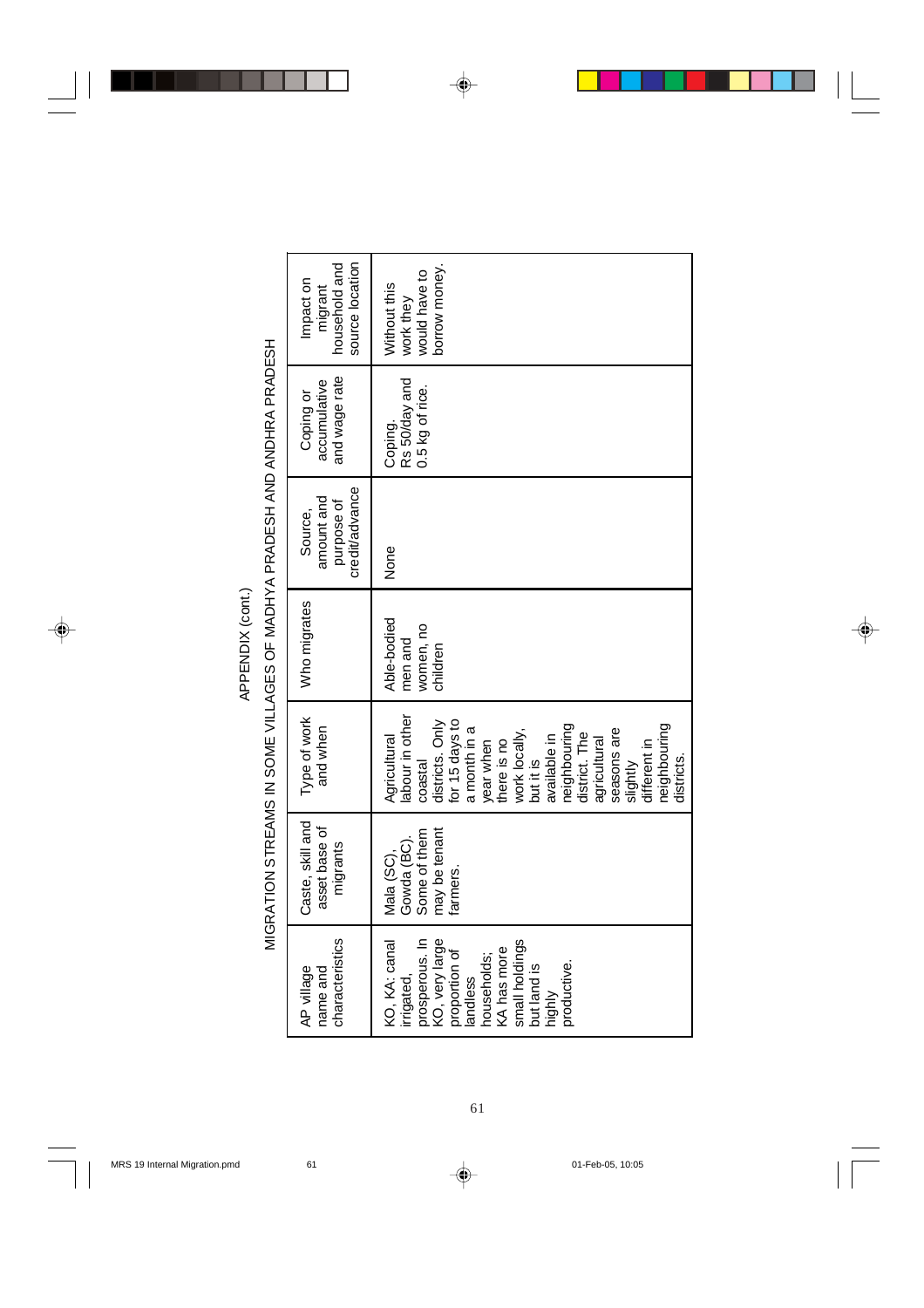| source location<br>household and<br>Impact on<br>migrant<br>accumulative and<br>Coping or<br>wage rate | Vlarch anyway.<br>schools shut in<br>get two weeks'<br>work, they can<br>has impact on<br>though some<br>family. If they<br>save up to<br>Rs 1,000.<br>Secures year<br>Families can<br>children, so<br>round food<br>Rs 50/day/<br>save up to<br>schooling,<br>security.<br>lnvolves<br>Rs30/day/person.<br>grain are approx.<br>for 30 years and<br>have been plied<br>more. Wages in<br>returns can be<br>higher if whole<br>Contract work<br>Accumulative<br>These routes<br>compared to<br>amily works<br>other works.<br>means that<br>equivalent<br>together. |
|--------------------------------------------------------------------------------------------------------|---------------------------------------------------------------------------------------------------------------------------------------------------------------------------------------------------------------------------------------------------------------------------------------------------------------------------------------------------------------------------------------------------------------------------------------------------------------------------------------------------------------------------------------------------------------------|
| credit/advance<br>amount and<br>purpose of<br>Source,                                                  | pays food and<br>sometimes<br>Contractor<br>ransport.                                                                                                                                                                                                                                                                                                                                                                                                                                                                                                               |
| Who migrates                                                                                           | andlords with<br>elated single<br>(mestri), and<br>have a long-<br>women may<br>elationship.<br>Sometimes<br>whom they<br>groups via<br>contractor<br>migrate in<br>groups of<br>often to<br>Families<br>migrate.<br>term                                                                                                                                                                                                                                                                                                                                           |
| Type of work<br>and when                                                                               | Jabalpur along<br>harvesting in<br>April, although<br>migration is in<br>March, though<br>able to secure<br>and some are<br>Havelli region<br>other regions<br>in November<br>harvesting in<br>harvesting in<br>this overlaps<br>plains. Main<br>some go for<br>with Mahua<br>Namada<br>west of<br>Wheat<br>paddy<br>pulse                                                                                                                                                                                                                                          |
| Caste, skill and<br>asset base of<br>migrants                                                          | (ST) Baiga and<br>most advanced<br>agriculturalists,<br>paddy. Baigas<br>have the worst<br>migrate, about<br>50 per cent of<br>particularly in<br>SC) Pankas.<br>Pankas are<br>Majority of<br>emerging<br>Ghonds<br>rrigated<br>newly<br>and.<br>T                                                                                                                                                                                                                                                                                                                  |
| characteristics<br>AP village<br>name and                                                              | to Jabalpur city<br>relatively close<br>and associated<br>road, restricted<br>15km off main<br>transport. But<br>Havelli areas.<br>development<br>PT: hilly with<br>access and<br>productivity<br>agricultural<br>limited<br>high                                                                                                                                                                                                                                                                                                                                   |

MIGRATION STREAMS IN SOME VILLAGES OF MADHYA PRADESH AND ANDHRA PRADESH MIGRATION STREAMS IN SOME VILLAGES OF MADHYA PRADESH AND ANDHRA PRADESH APPENDIX (cont.) APPENDIX (cont.)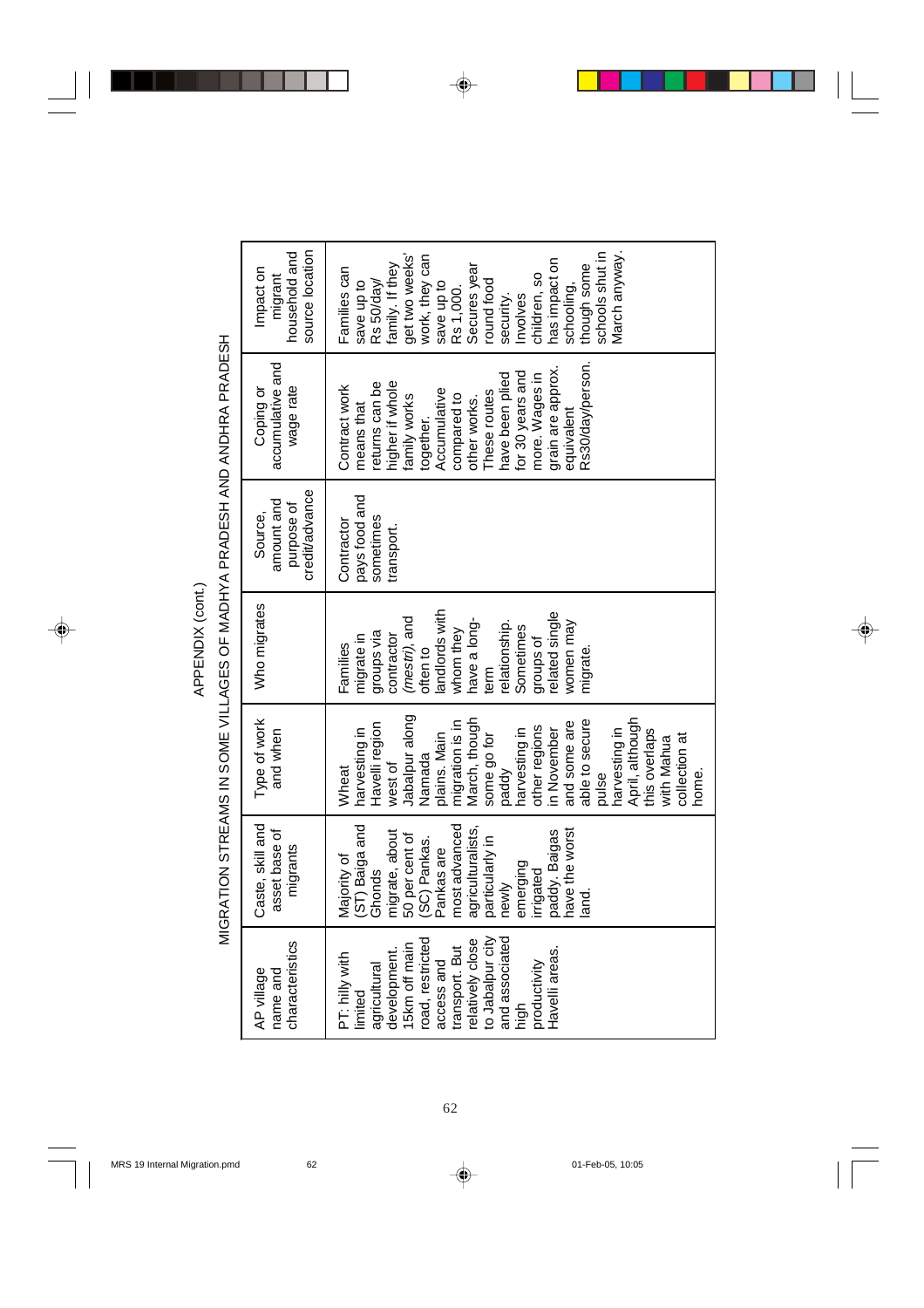| ٦<br>L |  |
|--------|--|

MIGRATION STREAMS IN SOME VILLAGES OF MADHYA PRADESH AND ANDHRA PRADESH MIGRATION STREAMS IN SOME VILLAGES OF MADHYA PRADESH AND ANDHRA PRADESH

| household and<br>source location<br>Impact on<br>migrant | for single men,<br>impact on the<br>opportunities<br>As these are<br>household is<br>accumulated<br>remittances<br>are sent or<br>positive, if<br>for return.<br>the main<br>savings<br>nome<br>often                                                                                                             |
|----------------------------------------------------------|-------------------------------------------------------------------------------------------------------------------------------------------------------------------------------------------------------------------------------------------------------------------------------------------------------------------|
| accumulative and<br>Coping or<br>wage rate               | skills and returns<br>High savings are<br>of being cheated<br>work search and<br>developed good<br>return transport)<br>of unsuccessful<br>there is the risk<br>urban work are<br>from masonry.<br>Rs20/day plus<br>Rs40 - 60/day<br>but costs are<br>Returns from<br>high (at least<br>possible but<br>Some have |
| credit/advance<br>amount and<br>purpose of<br>Source,    | None                                                                                                                                                                                                                                                                                                              |
| Who migrates                                             | males, looking<br>experience of<br>Mainly young<br>for good pay<br>city life.<br>and                                                                                                                                                                                                                              |
| Type of work<br>and when                                 | urban centres<br>month trips to<br><b>Bhopal</b> and<br>One to two<br>such as<br>Nagpur.                                                                                                                                                                                                                          |
| Caste, skill and<br>asset base of<br>migrants            | poor cultivating<br>such as Lodhis<br>including non-<br>households<br>All castes,<br>(OBC)                                                                                                                                                                                                                        |
| characteristics<br>AP village<br>name and                | Commutable to<br>agriculture, but<br>Mandla district<br>polarized land<br>GG: irrigated<br>holdings.<br>town.                                                                                                                                                                                                     |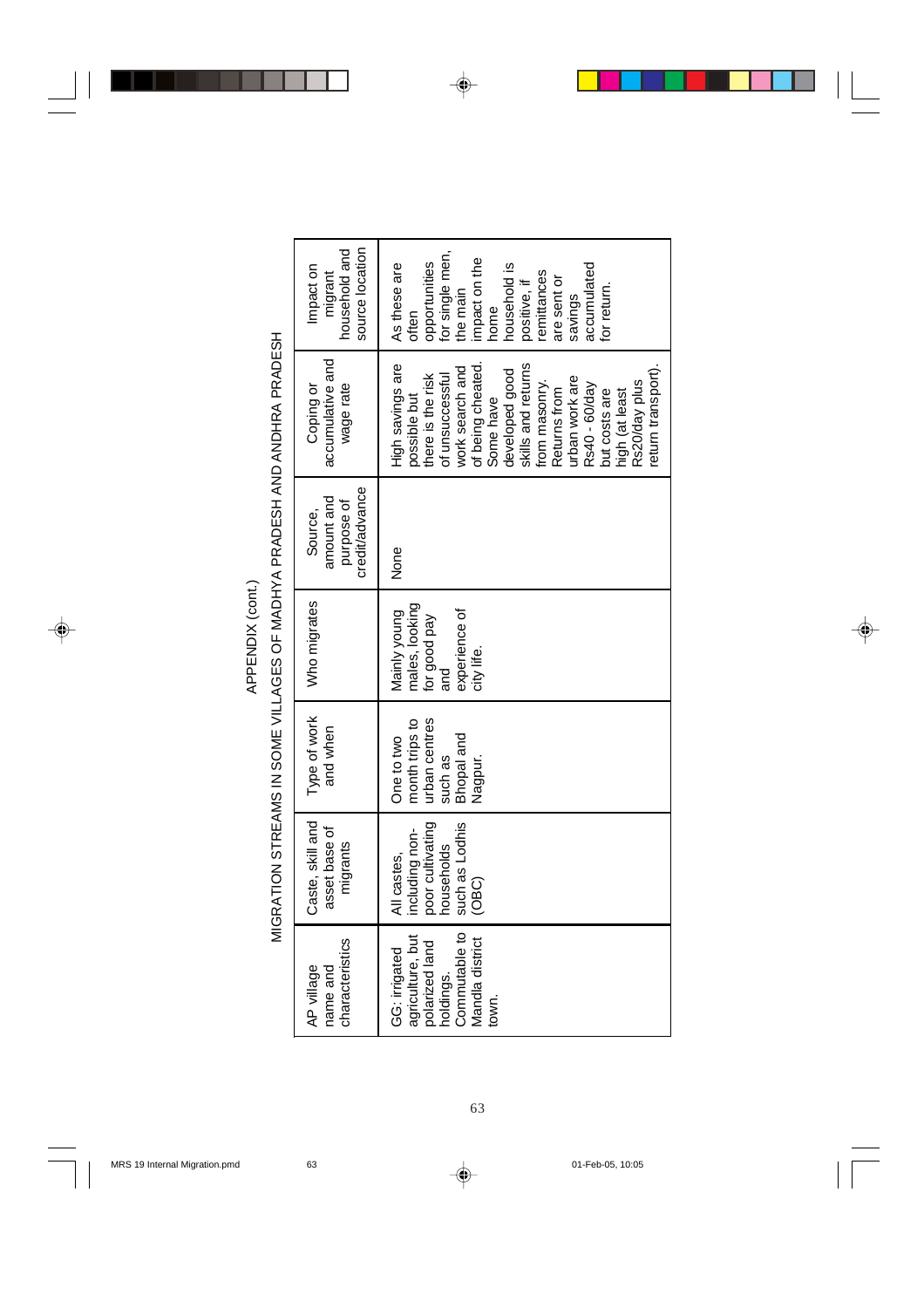source location surplus income household and household and source location surplus income face high risks, ace high risks, landlords, and by travelling in andlords, and of prillevent yc egular Kharif relations they regular Kharif though these are mitigated elations they Impact on though these are mitigated income from income from Nomen can Women can established migrant agricultural by the<br>established Generates Generates agricultural above the above the in-village nave with have with over and over and labour. groups. accumulative and Rs30/day/person. accumulative and Rs30/day/person. secure and fairly Wages, in grain, Wages, in grain, secure and fairly Wages, in grain, Wages, in grain, Ag. migration is None | Ag. migration is predictable and predictable and These links are These links are higher if whole higher if whole eturns can be returns can be Contract work Coping or wage rate wage rate Contract work accumulative. Accumulative Accumulative accumulative. equivalent to equivalent to equivalent to equivalent to amily works family works compared to compared to other works. other works. established. established. means that are approx. are approx. means that are approx. are approx. often well-Rs30/day/ often wellherefore ogether. therefore person. credit/advance pays food, and credit/advance pays food, and amount and amount and purpose of purpose of Source, Who migrates Source, sometimes sometimes Contractor **Contractor** transport. ransport. None women are the some marginal Who migrates Whole families women are the Whole families may remain to work. Often in workers. Most some marginal may remain to vork. Often in vorkers. Most connected by amilies have connected by families have and so men land so men manage this manage this for contract for contract agricultural agricultural friendship. riendship. Groups of migrant groups, kin or main land. nearby Bhamni Banji for paddy wheat/mustard nearby Bhamni Banji for paddy Type of work wheat/mustard Type of work are short: one Bhind district. are short: one to two weeks. Bhind district. to two weeks. and when narvesting in harvesting in Paddy<br>harvesting in harvesting in narvesting in harvesting in district. Trips district. Trips and when 23 weeks to 23 weeks to November. November. Gwalior Some Caste, skill and migrate, mostly Caste, skill and castes such as migrate, mostly castes such as asset base of (OBC) Dhimar asset base of Mainly poorer village of<br>(OBC) Dhimar Mainly poorer landholdings. marginal<br>landholdings. Single caste Single caste migrants fishermen. Two-thirds Two-thirds fishermen. those with Pradhans those with Pradhans (SC). Commutable to agriculture, but holdings.<br>Commutable to characteristics Mandla district agriculture, but Mandla district Close to small characteristics polarized land lake irrigation. polarized land MB: land very lake irrigation. Close to small GG: irrigated GG: irrigated MB: land very Close to bus route, but far poor despite Close to bus poor despite route, but far block town. block town, from major from major AP village AP village name and name and town. town.

# MIGRATION STREAMS IN SOME VILLAGES OF MADHYA PRADESH AND ANDHRA PRADESH MGRATION STREAMS IN SOME VILLAGES OF MADHYA PRADESH AND ANDHRA PRADESH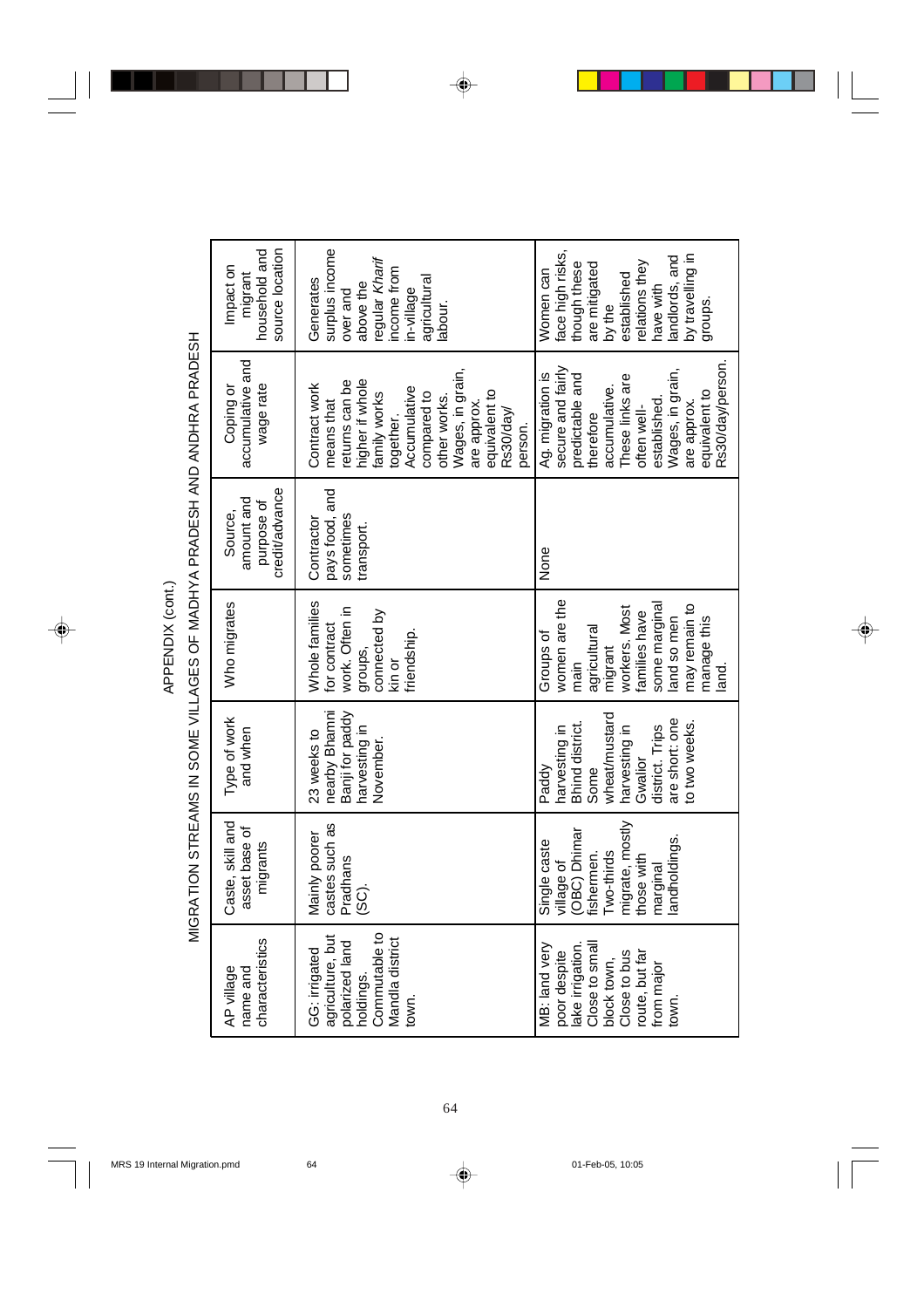MIGRATION STREAMS IN SOME VILLAGES OF MADHYA PRADESH AND ANDHRA PRADESH MIGRATION STREAMS IN SOME VILLAGES OF MADHYA PRADESH AND ANDHRA PRADESH

| source location<br>household and<br>Impact on<br>migrant | older members<br>their parents or<br>end up helping<br>formal facilities<br>migrate, health<br>playing by the<br>the education<br>of children.<br>There are no<br>household. If<br>disruptive for<br>and children<br>Migration by<br>children can<br>suffer and if<br>remittances<br>migration is<br>young men<br>Urban out-<br>can suffer.<br>members<br>roadside.<br>migrate,<br>into the<br>female<br>brings                                          |
|----------------------------------------------------------|----------------------------------------------------------------------------------------------------------------------------------------------------------------------------------------------------------------------------------------------------------------------------------------------------------------------------------------------------------------------------------------------------------------------------------------------------------|
| accumulative and<br>wage rate<br>Coping or               | returns compared<br>contractor comes<br>an opportunity. It<br>eturn transport).<br>work but is more<br>have established<br>best off. Returns<br>from urban work<br>are Rs40-60/day<br>risky. This could<br>secure links are<br>or friends tell of<br>off. Those who<br>Rs20/day plus<br>when it comes<br>accumulative,<br>to agricultural<br>Work is more<br>opportunistic,<br>but costs are<br>high (at least<br>e.g. when a<br>has higher<br>be called |
| credit/advance<br>amount and<br>purpose of<br>Source,    | None                                                                                                                                                                                                                                                                                                                                                                                                                                                     |
| Who migrates                                             | older men and<br>may migrate if<br>times are bad.<br>Mainly young<br>even women<br>men, though                                                                                                                                                                                                                                                                                                                                                           |
| Type of work<br>and when                                 | Tikamgargh,<br>Jhansi and<br>Non-farm,<br>Gwalior,<br>vork in<br>Delhi.                                                                                                                                                                                                                                                                                                                                                                                  |
| Caste, skill and<br>asset base of<br>migrants            | OBC) Dhimar<br>Single caste<br>ishermen<br>village of                                                                                                                                                                                                                                                                                                                                                                                                    |
| characteristics<br>AP village<br>name and                | Close to small<br>lake irrigation.<br>MB: land very<br>Close to bus<br>poor despite<br>route, but far<br>block town.<br>from major<br>town                                                                                                                                                                                                                                                                                                               |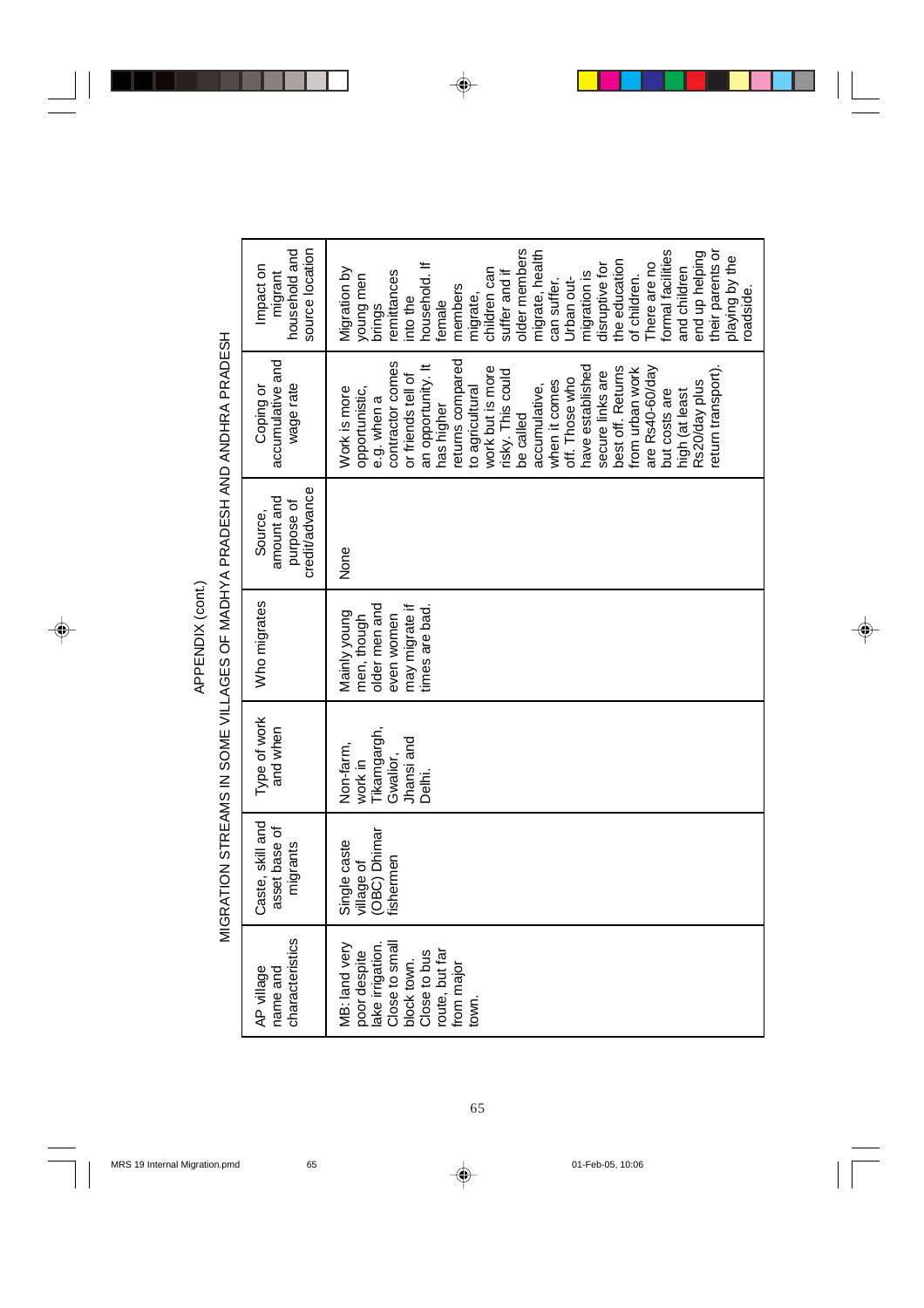| source location<br>household and<br>Impact on<br>migrant | Migration has<br>investment in<br>lead to<br>land.                                                                                                                                                                                       | which have left<br>unable to work.<br>Many workers<br>compensation<br>have suffered<br>disabled and<br>permanently<br>s received.<br>Little or no<br>accidents,<br>them |
|----------------------------------------------------------|------------------------------------------------------------------------------------------------------------------------------------------------------------------------------------------------------------------------------------------|-------------------------------------------------------------------------------------------------------------------------------------------------------------------------|
| accumulative and<br>wage rate<br>Coping or               | niche market has<br>part of a strategy<br>sometimes more<br>if business good<br>been located. At<br>However, now it<br>east Rs 60/day,<br>is accumulative<br>Previously out-<br>migration was<br>as expanding<br>to cope with<br>shocks. | Therefore coping<br>Work is sporadic<br>work-search is<br>not successful<br>and often the<br>Wage rate is<br>Rs60/day.                                                  |
| credit/advance<br>amount and<br>purpose of<br>Source,    | None                                                                                                                                                                                                                                     | None                                                                                                                                                                    |
| Who migrates                                             | own land some<br>remain. Young<br>though if they<br>grandparents.<br>children may<br>Whole Sahu<br>remain with<br>members<br>migrate,<br>families                                                                                        | family remain<br>Usually men<br>only, while<br>at home.                                                                                                                 |
| Type of work<br>and when                                 | tourist season.<br>Maharashtra<br>Migrate en<br>during the<br>masse to                                                                                                                                                                   | work in nearby<br>Casual non-<br>farm wage<br>locations.<br>urban                                                                                                       |
| Caste, skill and<br>asset base of<br>migrants            | cream making<br>skilled artisan<br>turned to ice-<br>(OBC) have<br>Sahu caste<br>The semi-<br>pressing.<br>from oil                                                                                                                      | The landless<br>Ahirwar (SC)                                                                                                                                            |
| characteristics<br>AP village<br>name and                | SM: good land,<br>commutable to<br>landlessness.<br>district town.<br>but much<br>Daily                                                                                                                                                  | SM: good land,<br>commutable to<br>landlessness.<br>district town<br>but much<br>Daily                                                                                  |

MIGRATION STREAMS IN SOME VILLAGES OF MADHYA PRADESH AND ANDHRA PRADESH MIGRATION STREAMS IN SOME VILLAGES OF MADHYA PRADESH AND ANDHRA PRADESH APPENDIX (cont.) APPENDIX (cont.)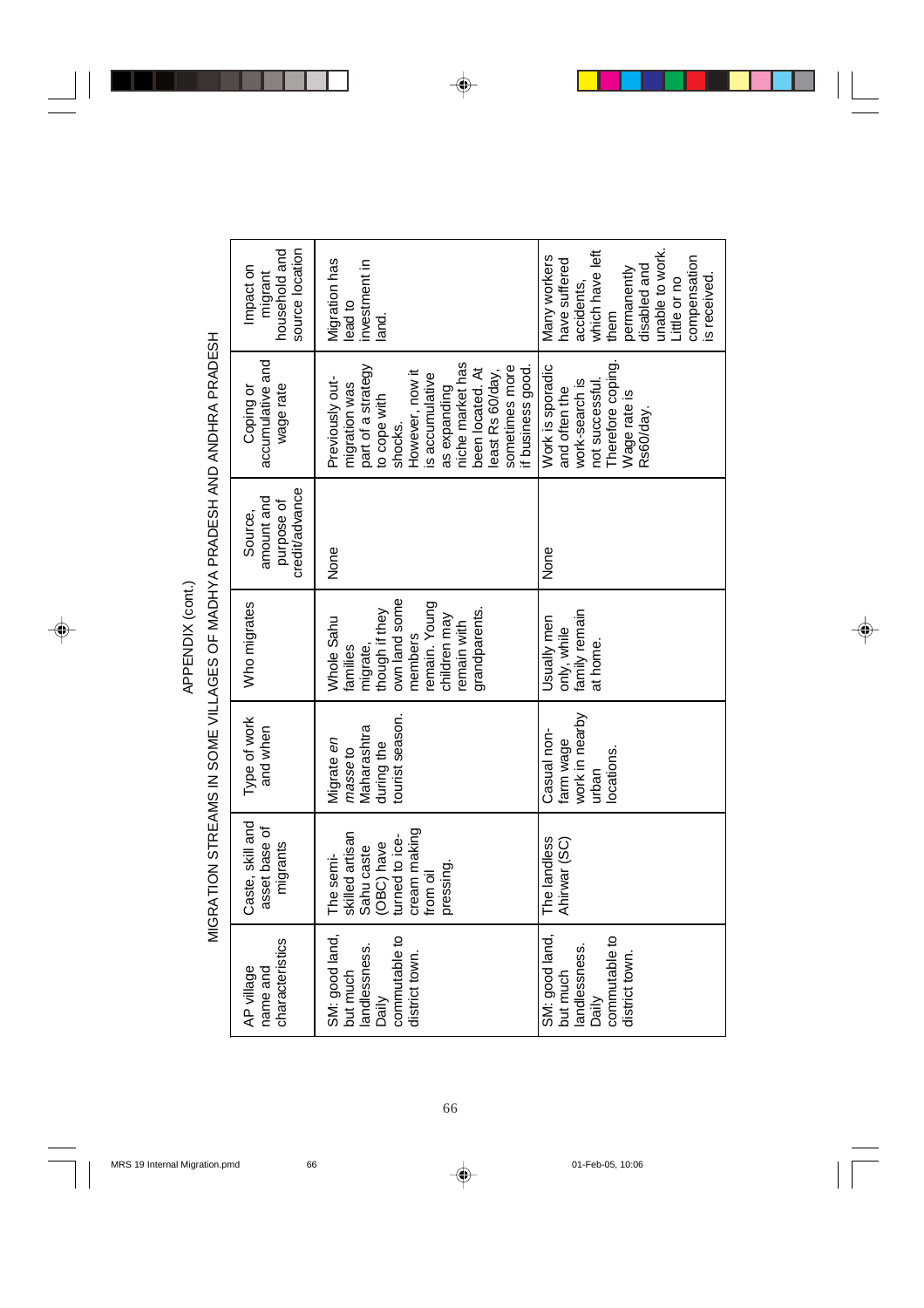| Ξ |  |
|---|--|

MIGRATION STREAMS IN SOME VILLAGES OF MADHYA PRADESH AND ANDHRA PRADESH MIGRATION STREAMS IN SOME VILLAGES OF MADHYA PRADESH AND ANDHRA PRADESH

| household and<br>source location<br>Impact on<br>migrant | during drought,<br>position where<br>exploitation or<br>the education<br>migrants in a<br>Disruptive to<br>hey may be<br>noodsl wo <sub>-</sub><br>particularly<br>of children.<br>bargaining<br>demand,<br>cheating.<br>pen to<br>daces<br>veak |
|----------------------------------------------------------|--------------------------------------------------------------------------------------------------------------------------------------------------------------------------------------------------------------------------------------------------|
| accumulative and<br>Coping or<br>wage rate               | amily contributes<br>good, particularly<br>availability is not<br>person, though<br>because work<br>This is coping<br>more if whole<br>droughts.<br>Rs 30/day/<br>nigration<br>following<br>abour                                                |
| credit/advance<br>amount and<br>purpose of<br>Source,    | None                                                                                                                                                                                                                                             |
| Who migrates                                             | Whole family<br>they have no<br>keep them in<br>migrates as<br>ivestock to<br>the village.<br>land or                                                                                                                                            |
| Type of work<br>and when                                 | agricultural<br>wage work.<br>villages for<br>To local                                                                                                                                                                                           |
| Caste, skill and<br>asset base of<br>migrants            | agriculture due<br>Thakurs (70%)<br>migrants. The<br>anded (OBC)<br>marginal and<br>landholdings,<br>ormer have<br>drought and<br>problematic<br>cultivating<br><b>Fraditional</b><br>are main<br>to divided<br>rrigation.<br>lack of            |
| characteristics<br>AP village<br>name and                | city. Traditional<br>block town and<br>far from Ujjain<br>Close to small<br>LJ: good land<br>bus route but<br>irrigation are<br>Surrounding<br>villages with<br>prosperous.<br>Rajasthan.<br>links into<br>irrigation.<br>but no<br>more         |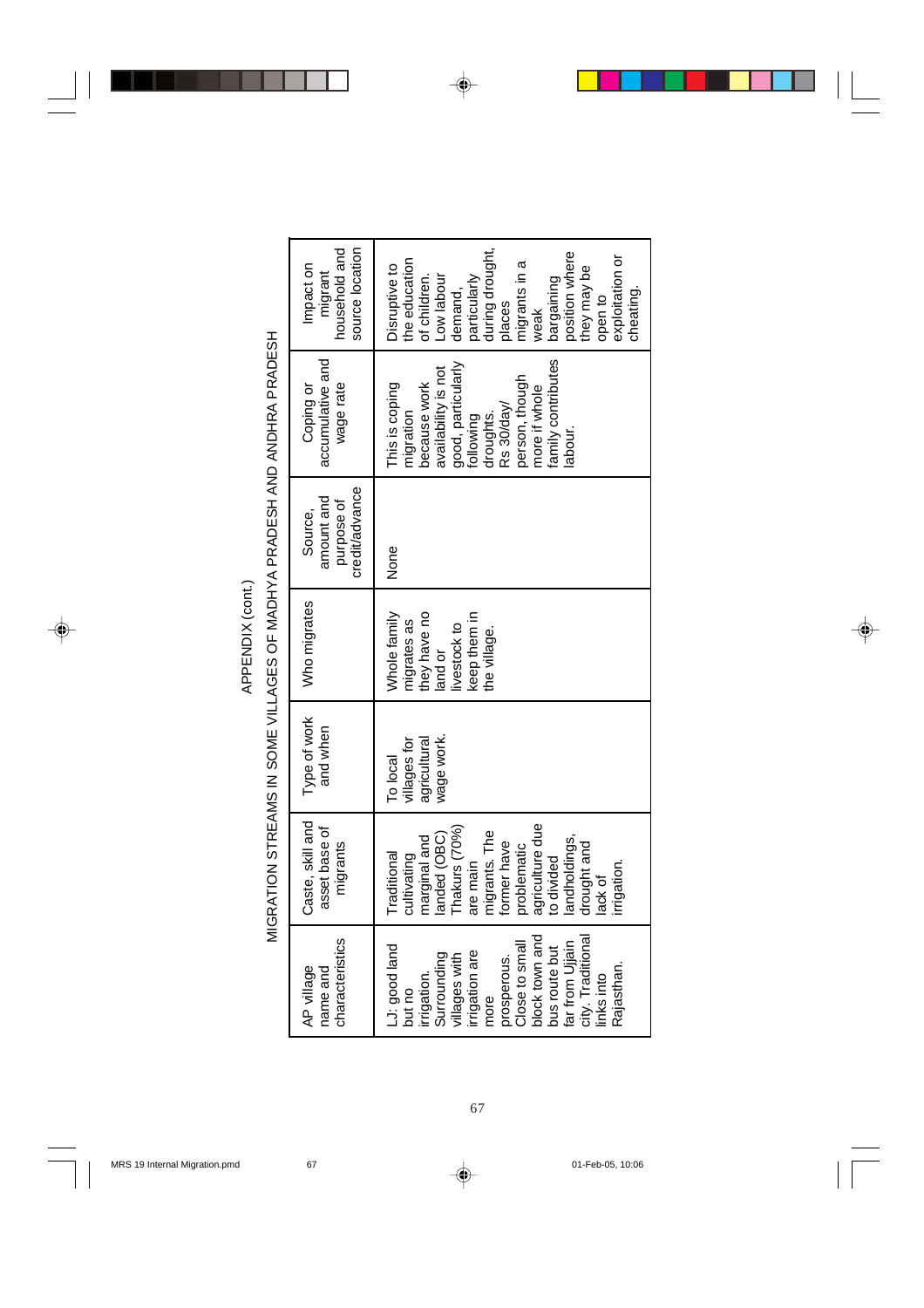| ï |  |
|---|--|

MIGRATION STREAMS IN SOME VILLAGES OF MADHYA PRADESH AND ANDHRA PRADESH MIGRATION STREAMS IN SOME VILLAGES OF MADHYA PRADESH AND ANDHRA PRADESH

| source location<br>household and<br>mpact on<br>migrant | though work is<br><b>Nhere</b> strong<br>elations are<br>facilities are<br>built up with<br>easonable<br>sometimes<br>dangerous.<br>employer,<br>domestic<br>provided,<br>hard and |
|---------------------------------------------------------|------------------------------------------------------------------------------------------------------------------------------------------------------------------------------------|
| accumulative and<br>Coping or<br>wage rate              | Depends on the<br>contract. Rs 40<br>or construction<br>rick kiln work.<br>but Rs 60 for<br>nature of                                                                              |
| credit/advance<br>amount and<br>purpose of<br>Source,   | new, terms are<br>offered. Where<br>often at coping<br>elations have<br>advances and<br>been built up,<br>rates may be<br>Where good<br>workers are<br>preferential<br>levels.     |
| Who migrates                                            | Men and whole<br>available in the<br>source village.<br>depending on<br>childcare<br>families,<br>facilities                                                                       |
| Type of work<br>and when                                | Chamars work<br>construction in<br>to two months.<br>Jijain for one<br>in brick kilns<br>and in                                                                                    |
| Caste, skill and<br>asset base of<br>migrants           | andless (SC)<br>Balai and<br>Chamars<br>Mainly<br>(90%)                                                                                                                            |
| characteristics<br>AP village<br>name and               | commutable to<br>agriculture but<br>PR: very high<br>landlessness.<br>holdings and<br>productivity<br>Jijain city.<br>polarized<br>highly<br>much<br>Daily                         |

Source: Deshingkar and Start (2003). Source: Deshingkar and Start (2003).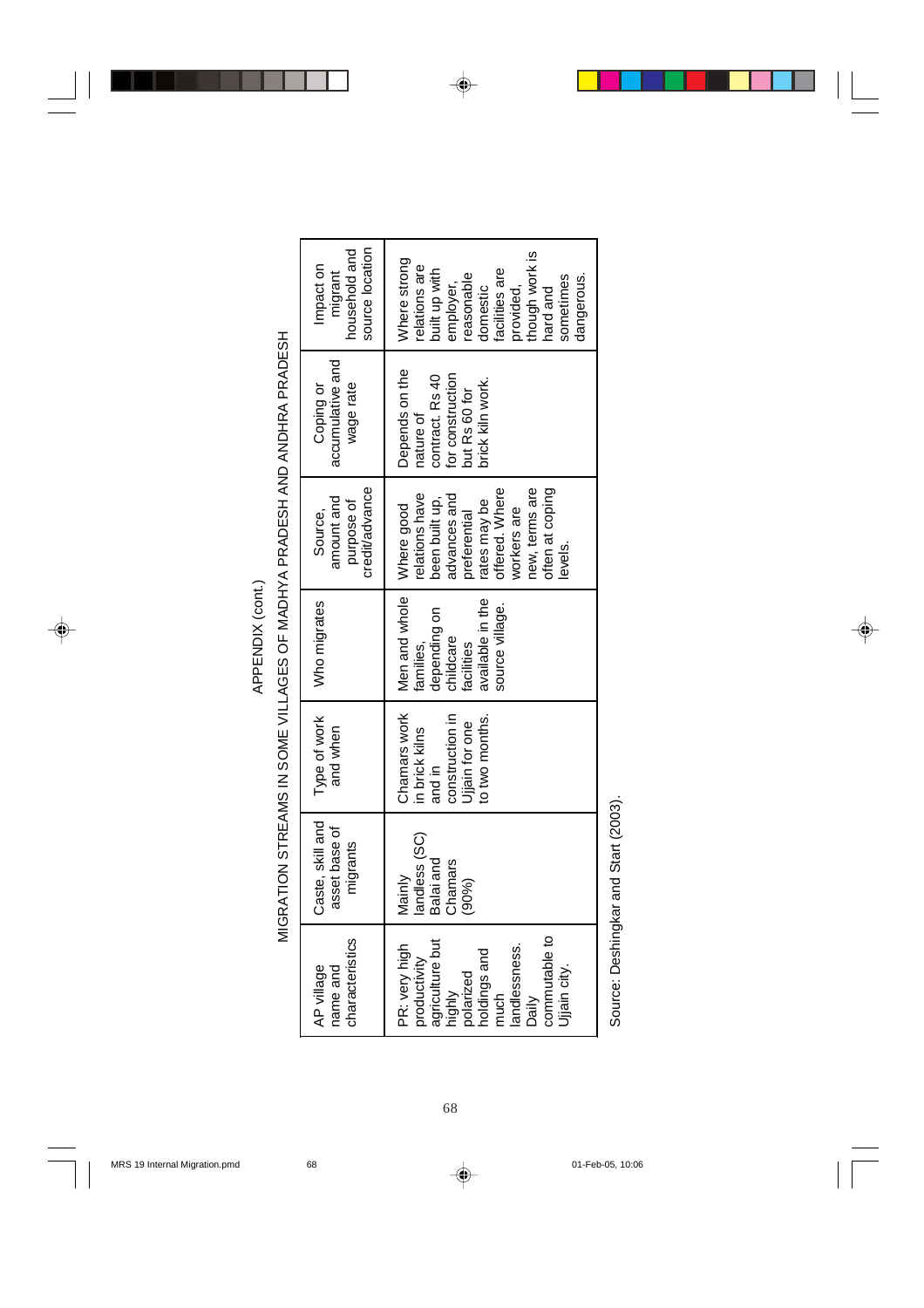# **REFERENCES**

### Abril, E.R., and B. Rogaly

2001 *Migration and Social Relations: An Annotated Bibliography on Temporary Migration for Rural Manual Work*, IIAS/IISG CLARA Working Paper, No. 16, Amsterdam.

Adams, R.H.

1996 "Remittances, inequality and asset accumulation: the case of rural Pakistan" in D. O'Connor.

ADB

- 2003 "Mekong Delta participatory poverty assessment", Asian Development Bank, Manila.
- 2001 "Participatory poverty assessment in Cambodia", Asian Development Bank, Manila.

Afsar, R.

2003 "Dynamics of poverty, development and population mobility: the Bangladesh case", Ad Hoc Expert Group Meeting on Migration and Development, organized by the Economic and Social Commission for Asia and the Pacific, Bangkok, 27-29 August.

Al-Ali, N.

2004 "The relationship between migration within and from the Middle East and North-Africa and pro-poor policies", Report by the Institute of Arab and Islamic Studies, University of Exeter for DFID (obtained from the author).

Andersson, L.

2002 "Rural-urban linkages in Bolivia: advantages and disadvantages", Instituto de Investigaciones Socio-Económicas, Universidad Catolica Boliviana.

Anh, D.N.

- 2003 "Migration and poverty in Asia: with reference to Bangladesh, China, the Philippines and Viet Nam", Ad Hoc Expert Group Meeting on Migration and Development, organized by the Economic and Social Commission for Asia and the Pacific, Bangkok, 27-29 August.
- Anh, D., C. Tacoli, and H.X. Thanh
	- 2003 "Migration in Viet Nam: a review of information on current trends and patterns, and their policy implications", paper presented at the Regional Conference on Migration, Development and Pro-Poor Policy Choices in Asia, organized by Bangladesh Refugee and Migratory Movements Research Unit, Bangladesh/ DFID, UK, Dhaka, 22-24 June.
- APRLP
	- 2003 "Role of migration in people's lives: a qualitative study of four villages in Mahaboobnagar and Anantapur districts", Andhra Pradesh Rural Livelihoods Project, Government of Andhra Pradesh.
- Bal Kumar, K.C.
	- 2003 "Migration, poverty and development in Nepal ad hoc expert group meeting on migration and development", Ad Hoc Expert Group Meeting on Migration and Development, organized by the Economic and Social Commission for Asia and the Pacific, Bangkok, 27-29 August.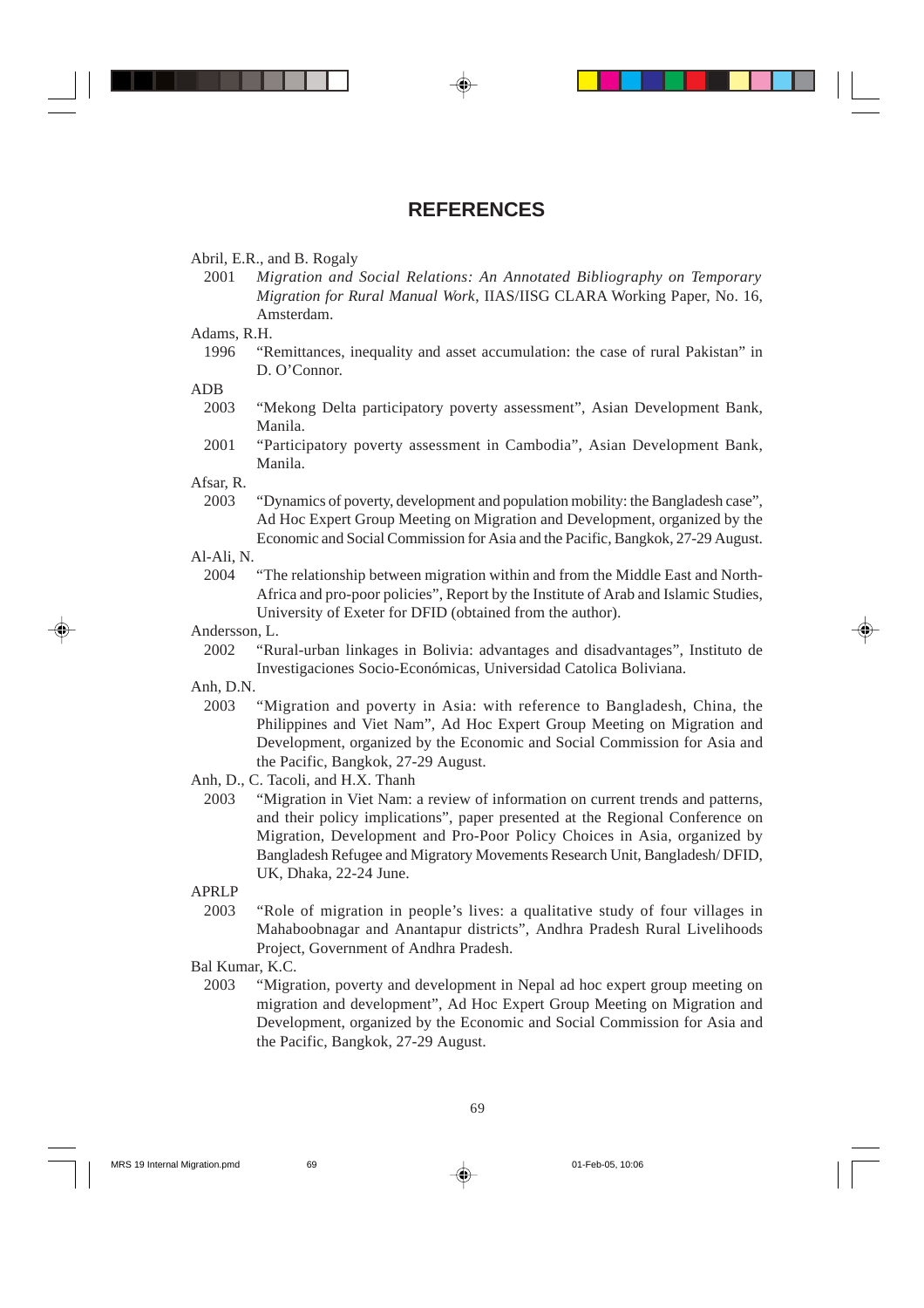Becker, K.F.

2004 "Fact finding study: the informal economy", Swedish International Development Agency (Sida).

Bigsten, A., and S. Kayizzi-Mugerwa

- 1992 "Adaptation and distress in the urban economy: a study of Kampala households", *World Development,* 20(10): 1423-41.
- Black, R., R. Sabtes-Wheeler, R. Skeldon, C. Waddington, and A. Winters

"Mapping study of migration issues", Sussex Centre for Migration Research. Breman, J.

- 1996 *Footloose Labour: Working in the Indian Informal Economy*, Cambridge University Press, Cambridge.
- Bryceson, D.F.<br> $1999$  Sub-
	- 1999 *Sub-Saharan Africa Betwixt and Between: Rural Livelihood Practices and Policies*, ASC Working Paper 43/1999, De-Agrarianisation and Rural Employment Network, Afrika-Studiecentrum, University of Leiden.

Bryceson, D.F., and T. Mbara

- 2003 "Petrol pumps and economic slumps: rural-urban linkages in Zimbabwe's globalisation process", *Tijdschrift voor Economische en Sociale Geografie,* 94(3): 335-349.
- Bryceson, D., D. Maunder, T.C. Mbara, R. Kibombo, A.S.C. Davis, and J. Howe
- 2003 "Sustainable livelihoods, mobility and access needs", TRL Report 544, Transport Research Laboratory Limited.

Carter, M.R.

1997 "Environment, technology, and the social articulation of risk in West African agriculture", *Economic Development and Cultural Change*, 45(3): 557–591.

Cerrutti, M., and R. Bertoncello

2003 "Urbanization and internal migration patterns in Latin America", paper prepared for Conference on African Migration in Comparative Perspective, Johannesburg, South Africa, 4-7 June.

## Chandra, D.

2002 "Socio-demographic and economic characteristics of migrant heads of households and the consequences of their migration in Fiji, 1992-93", *Asia-Pacific Population Journal*, 17(1): 55-78.

### Charmes, J.

2002 Cited at Women in Informal Employment: Globalizing and Organizing (WIEGO), Second Annual Meeting, Cambridge, Massachusetts, 22-24 May 2002.

### Chopra, K.

2000 *Environmental Issues in South Asia: Theory, Policy and Institutions for Governance*, IEG Working Paper, July 2000, Institute of Economic Growth, Delhi, 110007, India.

### Clawen, A.

2002 "Female labour migration to Bangkok: transforming rural-urban interactions and social networks through globalization", *Asia-Pacific Population Journal*, 17(3): 53-78.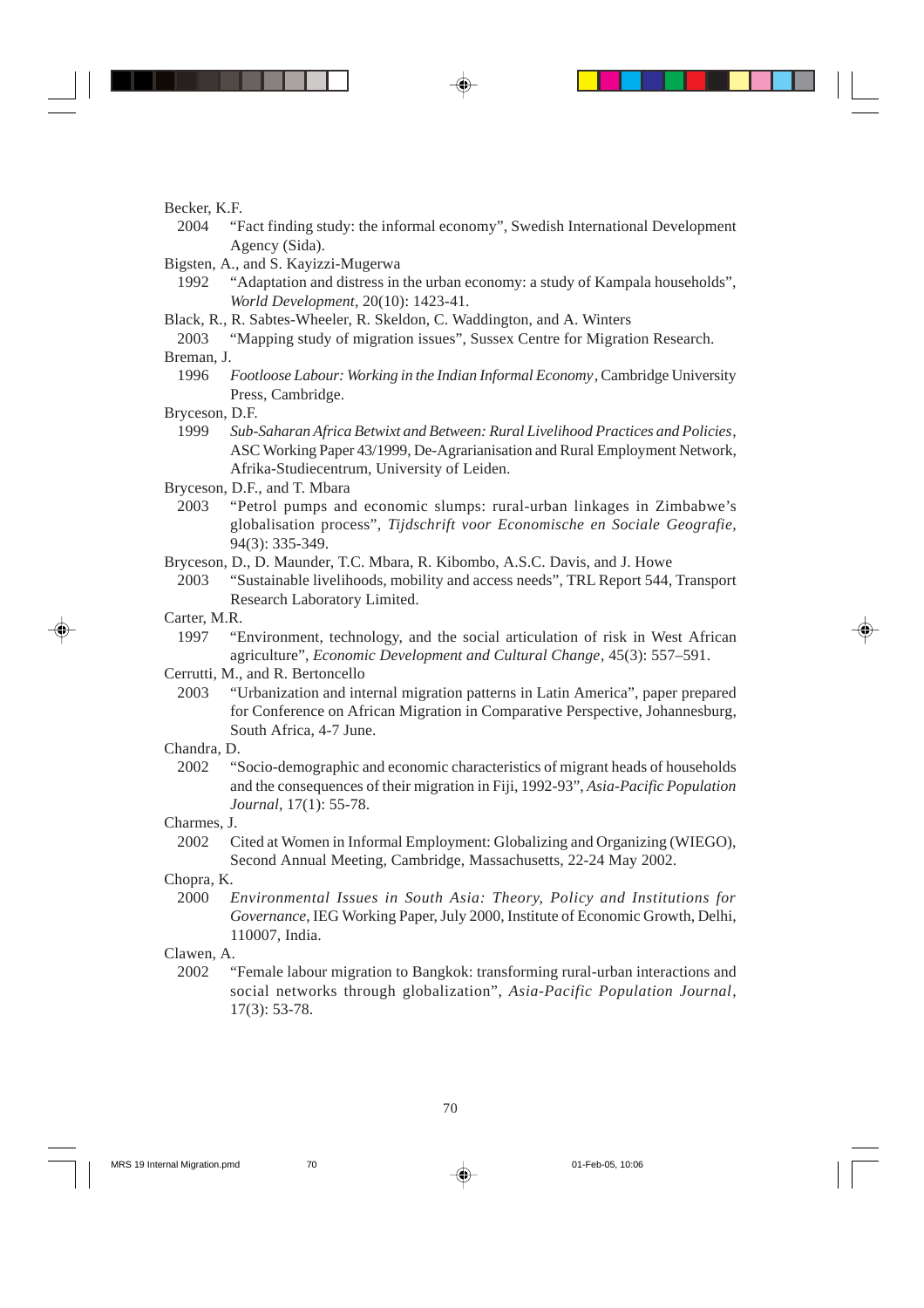Club du Sahel

- 2000 "Urbanization, rural-urban linkages and policy implications for rural and agricultural development: case study from West Africa".
- Collier, W.L., K. Santoso, K. Soentoro, and R. Wibowo
	- 1993 "New approach to rural development in Java: twenty-five years of village studies in Java", BPS, Jakarta.
- Connell, J., B. Dasgupta, R. Laishley, and M. Lipton
- 1976 *Migration from Rural Areas: The Evidence from Village Studies*, Oxford University Press, Delhi.

Cross, C.

2001 "Why does South Africa need a spatial policy? Population migration, infrastructure and development" in L. Bank and D.F. Bryceson, "Livelihood, linkages and policy paradoxes", Special Issue of the *Journal of Contemporary African Studies,* 19(1): 111-28.

David, R., et al.

- 1995 *Changing Places: Women, Resource Management and Migration in the Sahel*, SOS Sahel, London.
- Dayal H., and A.K. Karan
	- 2003 "Labour migration from Jharkhand Institute", for *Human Development*, New Delhi.
- Deaton, A., and J. Dreze
	- 2002 *Poverty and Inequality in India: A Re-examination*, Centre for Development Economics, Working Paper No. 107, Delhi School of Economics, New Delhi.
- De Haan, A.
	- 2000 *Migrants, Livelihoods, and Rights: The Relevance of Migration in Development Policies*, Social Development Working Paper No. 4, Department for International Development, London.

"Livelihoods and poverty: the role of migration – a critical review of migration literature", *Journal of Development Studies*, 36(2).

- Deshingkar, P.
	- 2004a "Understanding the implications of migration for pro-poor agricultural growth", paper prepared for the DAC POVNET Agriculture Task Group Meeting, Helsinki, 17-18 June.
	- 2004b "Rural-urban links in India: new policy challenges for increasingly mobile populations", paper presented at World Bank Rural Week Session on Rural-Urban Change "Ditching the dichotomy: planning and development based on understanding continuous rural and urban space", 2 March.

Deshingkar, P., and D. Start

2003 *Seasonal Migration For Livelihoods, Coping, Accumulation And Exclusion*, Working Paper No. 220, Overseas Development Institute, London.

Dev S.M., and R.E. Evenson

2003 "Rural development in India: agriculture, non-farm and migration", Mimeo.

- Devereux, S., K. Sharp, and Y. Amare
	- Nd. *Destitution in Ethiopia's Northeastern Highlands (Amhara Region)*, Chapter 9, "Rural-urban linkages and small town growth", http://www.ids.ac.uk/ids/pvty/ pvdest.html#Sum.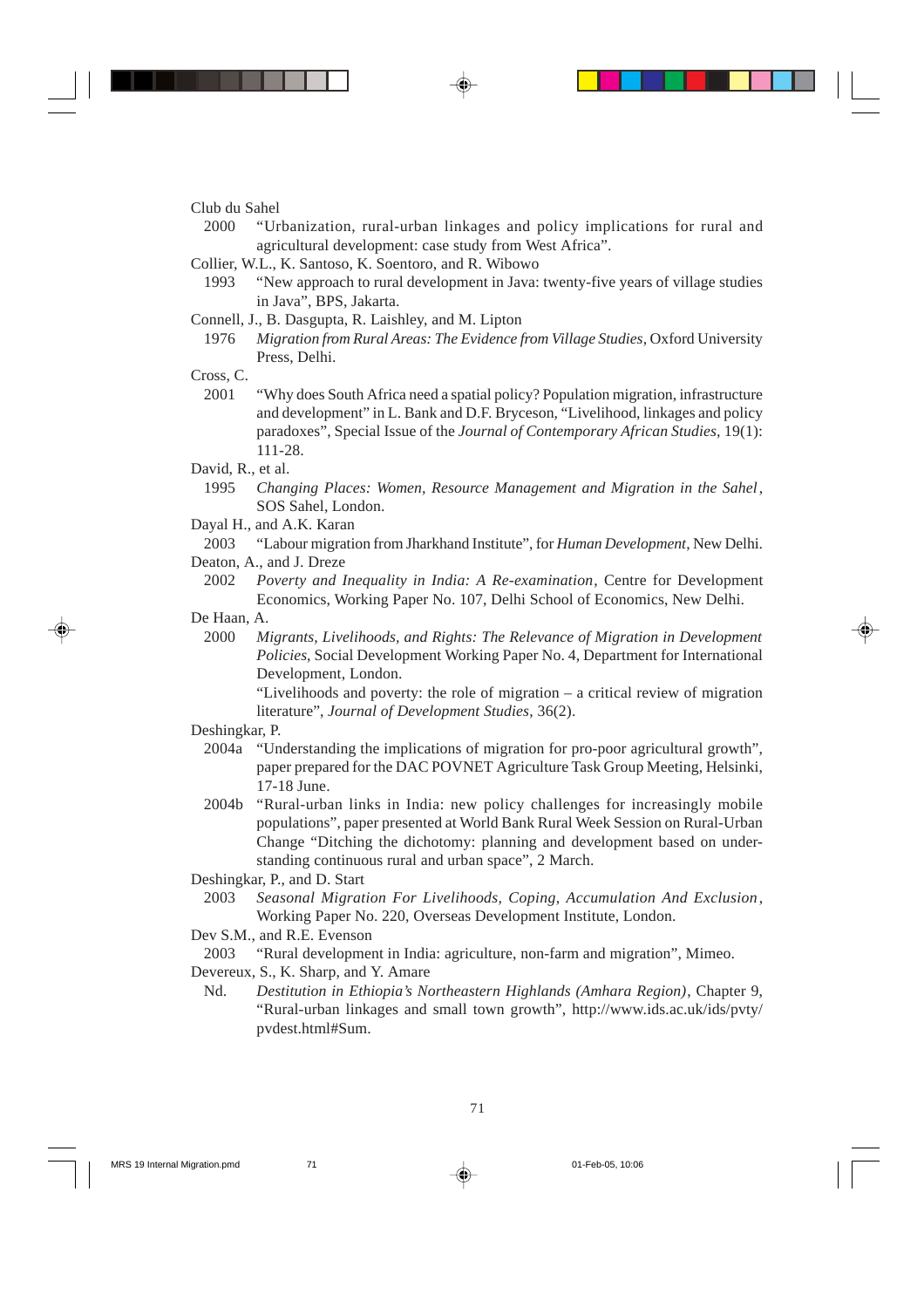DFID

2004 "Migration and pro-poor policy in sub-Saharan Africa", policy briefing prepared by the Sussex Development Research Centre on Migration, July.

D'Onofrio, L. (Ed.)

2001 "Migration, return and development in West Africa", report of a workshop at the Sussex Centre for Migration Research, University of Sussex, Brighton, 25 May.

DRC

On Migration Globalisation and Poverty at the University of Sussex, Theme1, sub-Theme 3, Project 3c: Autonomous and other Child Migration in South India.

Dyson, T., and P. Visaria<br>2004 **"Migration and** 

"Migration and urbanization: retrospect and prospect" in T. Dyson, R. Cassen, and L. Visaria, *Twenty-first Century India: Population, Economy, Human Development and the Environment,* Oxford University Press, Oxford.

Eastwood, R., and M. Lipton

2000 *Rural-Urban Dimensions of Inequality Change*, Working Paper 200, World Institute for Development Economics Research, Helsinki.

Ellis, F., and N. Harris

2004 "New thinking about urban and rural development", keynote paper for DFID Sustainable Development Retreat (obtained from the author).

# ESCAP

2003 "Report of the Ad Hoc Expert Group Meeting on Migration and Development", organized by the Economic and Social Commission for Asia and the Pacific, 27-29 August.

Garrett J., and S. Chowdhury

2004 *Urban-Rural Links and Transformation in Bangladesh: A Review of the Issues*, IFPRI.

Gazdar, H.

2003 "A review of migration issues in Pakistan", paper presented at the Regional Conference on Migration, Development and Pro-Poor Policy Choices in Asia, organized by the Bangladesh Refugee and Migratory Movements Research Unit, Bangladesh/DFID UK, Dhaka, 22-24 June.

## GHK/IIED

2004 "China urban poverty study", final report prepared for DFID by GHK International consulting services/International Institute for Environment and Development, London.

Ghosh, P.K., and B. Harriss-White

2002 "A crisis in the rice economy", *Frontline*, 19(19), 14-27 September.

- Ghosh, P.P., and A.N. Sharma
	- 1995 "Seasonal migration of rural labour in Bihar", *Labour and Development*, 1(1), July-December.

GLSS (Ghana Living Standards Survey)

2000 "Report of the fourth round (GLSS 4)", Ghana Statistical Service, October.

Government of Uganda

2000 "Uganda participatory poverty assessment report", Ministry of Finance, Planning and Economic Development, Government of Uganda, Kampala.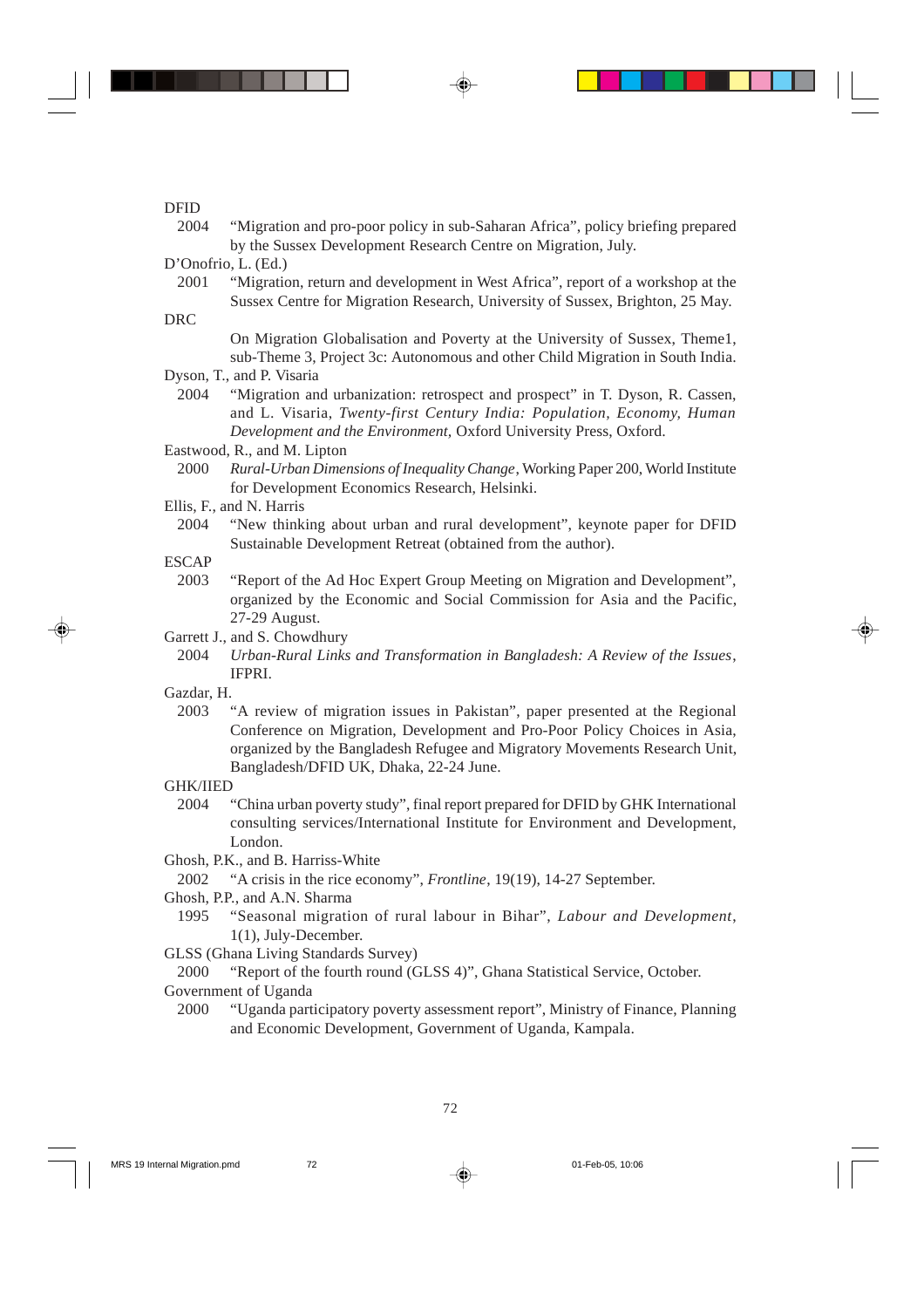Government of Viet Nam

2003 "Ha Giang Participatory Poverty Assessment Overview", Hanoi, August.

Grace, J.

2002 Book review of Ha Thi Phuong Tien and Ha Quang Ngoc (2001) *Female Labour Migration: Rural-Urban*, Women's Publishing House, Hanoi, in *Intersections,* Issue 8, October, http://wwwsshe.murdoch.edu.au/intersections/issue8/grace\_ review2. html.

Guest, P.

- 2003 "Bridging the gap: internal migration in Asia", Population Council Thailand, paper prepared for Conference on African Migration in Comparative Perspective, Johannesburg, South Africa, 4-7 June.
- 1998 "Assessing the consequences of internal migration: methodological issues and a case study on Thailand based on longitudinal survey data" in R. Bilsborrow (Ed.), *Migration, Urbanization and Development: New Directions and Issues*, UNFPA, New York, pp. 275-318.

Gupta, I., and A. Mitra

- 2002 "Rural migrants and labour segmentation, micro level evidence from Delhi slums", *Economic and Political Weekly*, 12 January, pp. 163-68.
- Hardoy, J., and D. Satterthwaite
	- 1989 *Squatter Citizen: Life in the Urban Third World*, Earthscan, London.

Hare, D.

1999 " 'Push' versus 'Pull' factors in migration outflows and returns: determinants of migration status and spell duration among China's rural population", *Journal of Development Studies*, 35(3): 45-72.

### Harris, N.

2004 "The impact of the reform of international trade on urban and rural change", draft, Development Planning Unit, University College London, April.

Harris, J., and M.P. Todaro

1970 "Migration, unemployment and development: a two sector analysis", *American Economic Review*, 60: 126-42.

## Hoselitz, B.

1957 "Urbanisation and economic growth in Asia", *Economic Development and Cultural Change*, 6(1).

Hugo, G.

- 2003 "Urbanisation in Asia: an overview", paper prepared for Conference on African Migration in Comparative Perspective, Johannesburg, South Africa.
- 1982 "Sources of internal migration data in Indonesia: their potential and limitations", *Majalah Demografi Indonesia* (*Indonesian Journal of Demography*), 17, 9, 23-52.
- 1978 *Population Mobility in West Java*, Yogyakarta, Gadjah Mada University Press.
- 1975 "Population mobility in West Java, Indonesia", unpublished PhD Thesis, Department of Demography, Australian National University, Canberra.

IDS

2003 "Energy, poverty, and gender: a review of the evidence and case studies in rural China", Institute of Development Studies, University of Sussex.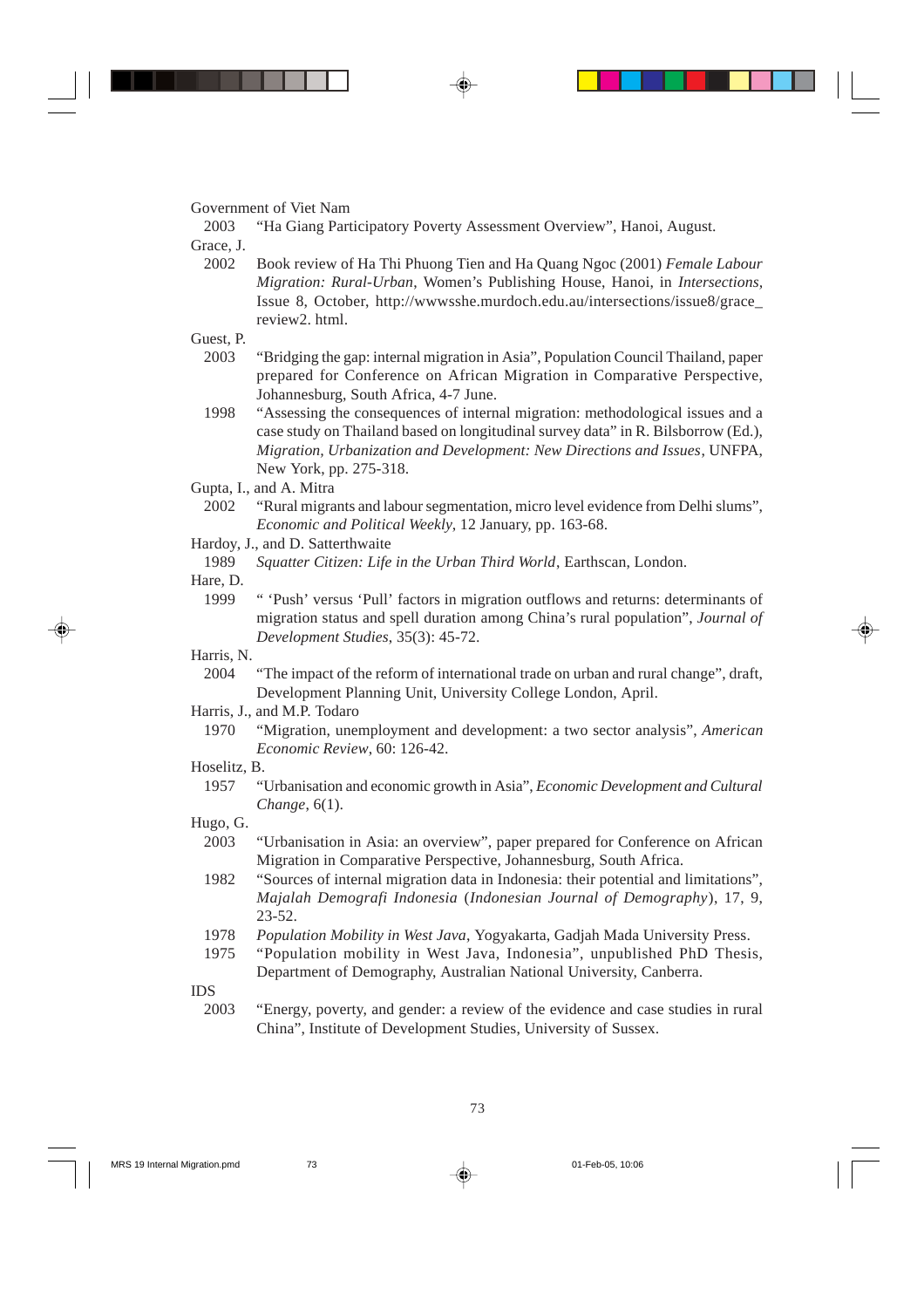IFAD (International Fund for Agricultural Development)

2001 *Rural Poverty Report 2001: The Challenge of Ending Rural Poverty*, Oxford University Press, Oxford.

#### IIED

2004 *Stay on the Farm, Weave in the Village, Leave the Home: Livelihood Diversification and Rural-Urban Linkages in Viet Nam's Red River Delta and their Policy Implications*, Briefing Paper 9, Rural-Urban Interactions and Livelihood Strategies, International Institute for Environment and Development, London.

# Iliffe, J.

Africans: The History of a Continent, Cambridge University Press, Cambridge. ILO

2002 "Women and men in the informal economy: a statistical picture", ILO, Geneva. Jerve, A.M.

2001 *Rural-Urban Linkages and Poverty Analysis in Choices for the Poor*, UNDP, New York.

# Karan, A.

2003 "Changing patterns of migration from rural Bihar" in G. Iyer (Ed.), *Migrant Labour and Human Rights in India*, Kanishka Publishers, New Delhi, pp. 102-139.

### Kerala Calling

- 2003 "NRKs cement the economy", August online issue.
- Kerr, J., G. Pangare, and V. Lokur Pangare

"Watershed development projects in India: an evaluation", Research Report 127, International Food Policy Research Institute, Washington, D.C.

#### Khandelwal, R., and S. Katiyar

2003 "Aajeevika bureau, an initiative to upgrade labour and migration opportunities for the rural poor in south Rajasthan Sudrak", 283 Fatehpura, Udaipur Rajasthan.

### Khwaja, M.

2002 "Internal migration in Syria: findings from a national survey", Fafo-report 375, Fafo Institute for Applied International Studies, Oslo, Norway.

#### Kosambi, M.

2000 "Urbanisation, migration and commuter flows in India with a focus on Maharashtra State", in Kundu, 2000.

#### Kuhn, R.

2003 "Identities in motion: social exchange networks and rural-urban migration in Bangladesh", *Contributions to Indian Sociology*, 37(1,2): 311-38.

#### Kundu, A.

2003 "Urbanisation and urban governance: search for a perspective beyond neoliberalism", *EPW* XXXVIII(29): 3079-87, 19 July .

### Lipton, M.

1980 "Migration from rural areas of poor countries: the impact on rural productivity and income distribution", *World Development*, 8: 227.

### Liu, T., and K.W. Chan

2001 "National statistics on internal migration in China: comparability problems", *China Information*, XV(2): 75–113.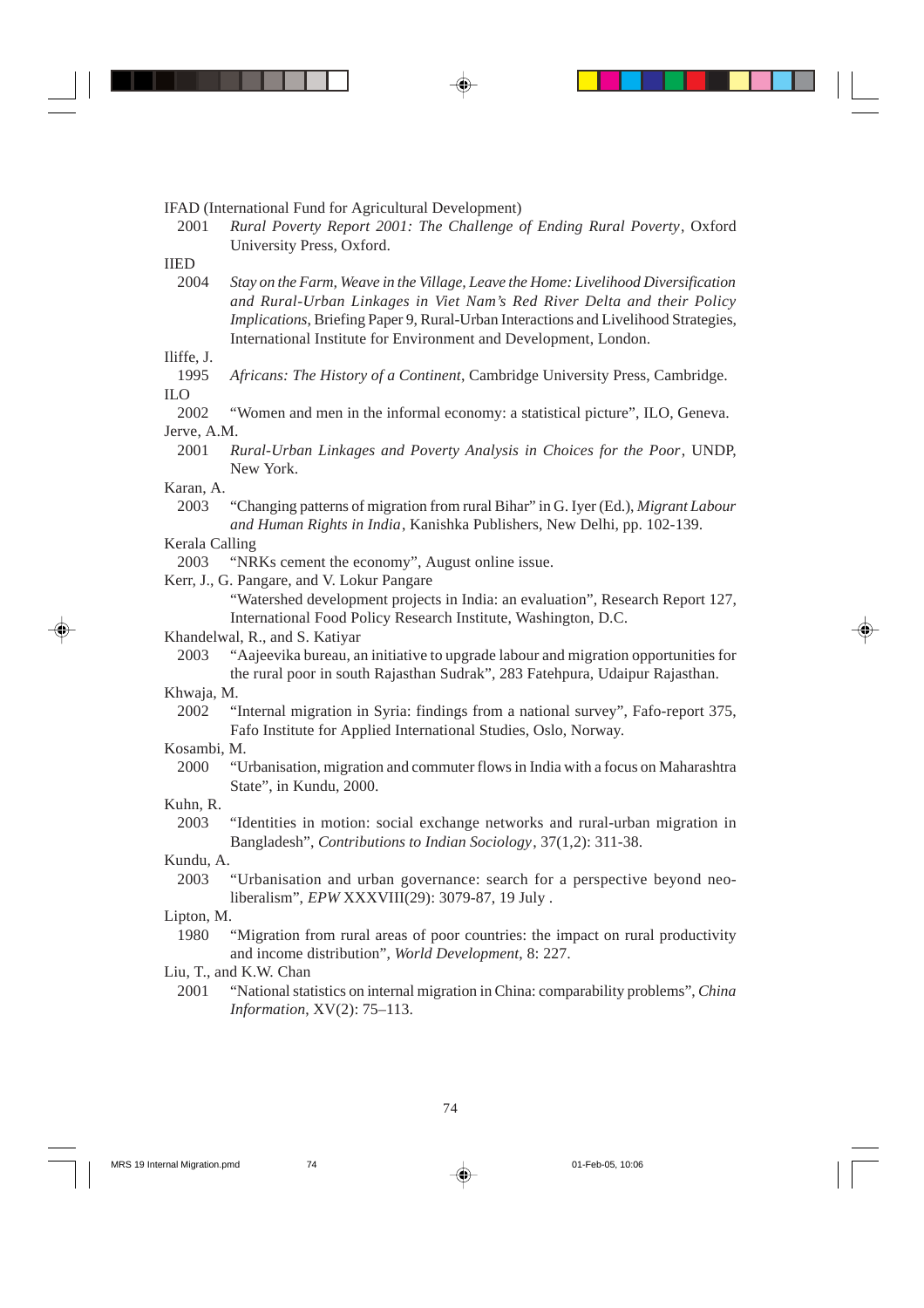#### Mamgain, R.P.

- 2003 "Out-migration among rural households in Uttaranchal: magnitude and characteristics", *Labour and Development* (special issue on Migration), 9(2): 259- 287, December.
- Mbonile, M.
	- 1995 "Structural adjustment and rural development in Tanzania: the case of Makete district" in D. Simon, W. van Spengen, C. Dixon, and A. Narman (Eds), *Structurally Adjusted Africa: Poverty, Debt and Basic Needs,* Pluto, pp. 136-58.

Mohapatra, P.

- 2003 "A short note on a long view on labour mobility in India," *Labour and Development* (special issue on Migration), 9(2): 21-30, December.
- Mosse, D., S. Gupta, M. Mehta, V. Shah, J. Rees, and the KRIBP Project Team
	- 2002 "Brokered livelihoods: debt, labour migration and development in tribal western India", *Journal of Development Studies*, 38(5): 59-87, June.

#### Mukherii, S.

- 2001 "Low quality migration in India: the phenomena of distressed migration and acute urban decay", paper presented at the twenty-fourth Iussp Conference, Salvador, Brazil, August.
- Murthy, Ramana R.V.
	- 1991 "Seasonal labour migration in semi-arid areas: a case study of Palamuru labour", M.Phil, Dissertation, Department of Economics, University of Hyderabad, Hyderabad.
- Narayan D., and P. Petesch (Eds)
	- 2002 *Voices of the Poor: From Many Lands*, Oxford/Washington D.C.: Oxford University Press/World Bank.
- Narayan D., R. Chambers, M.K. Shah, and P. Petesch
	- 2000 *Voices of the Poor: Crying Out for Change*, Oxford University Press/World Bank, Oxford/Washington DC.
- Narayan, D., R. Patel, K. Schafft, A. Rademacher, and S. Koch-Schulte
- 1999 *Voices of the Poor, Volume I, 'Can Anyone Hear Us?' Voices From 47 Countries*, Poverty Group, PREM World Bank.
- NCRL
	- 1991 "Report of the study group on migrant labour", Vol. II, Part II, National Commission on Rural Labour, Ministry of Labour, Government of India, New Delhi.
- Oberai, A., and H.K. Manmohan Singh
	- 1983 *Causes and Consequences of Internal Migration*, Oxford University Press, Delhi.
	- 1980 "Migration, remittances and rural development: findings of a case study in the Indian Punjab", *International Labour Review*, 119(2): 229-41.
- Olsen, W., and R.V. Ramanamurthy
	- 2000 "Contract labour and bondage in Andhra Pradesh (India)", *Journal of Social and Political Thought*, 1(2), June, http://www.yorku.ca/jspot.

# Papola, T.S.

1981 *Urban Informal Sector in Developing Economy*, Vikas, New Delhi.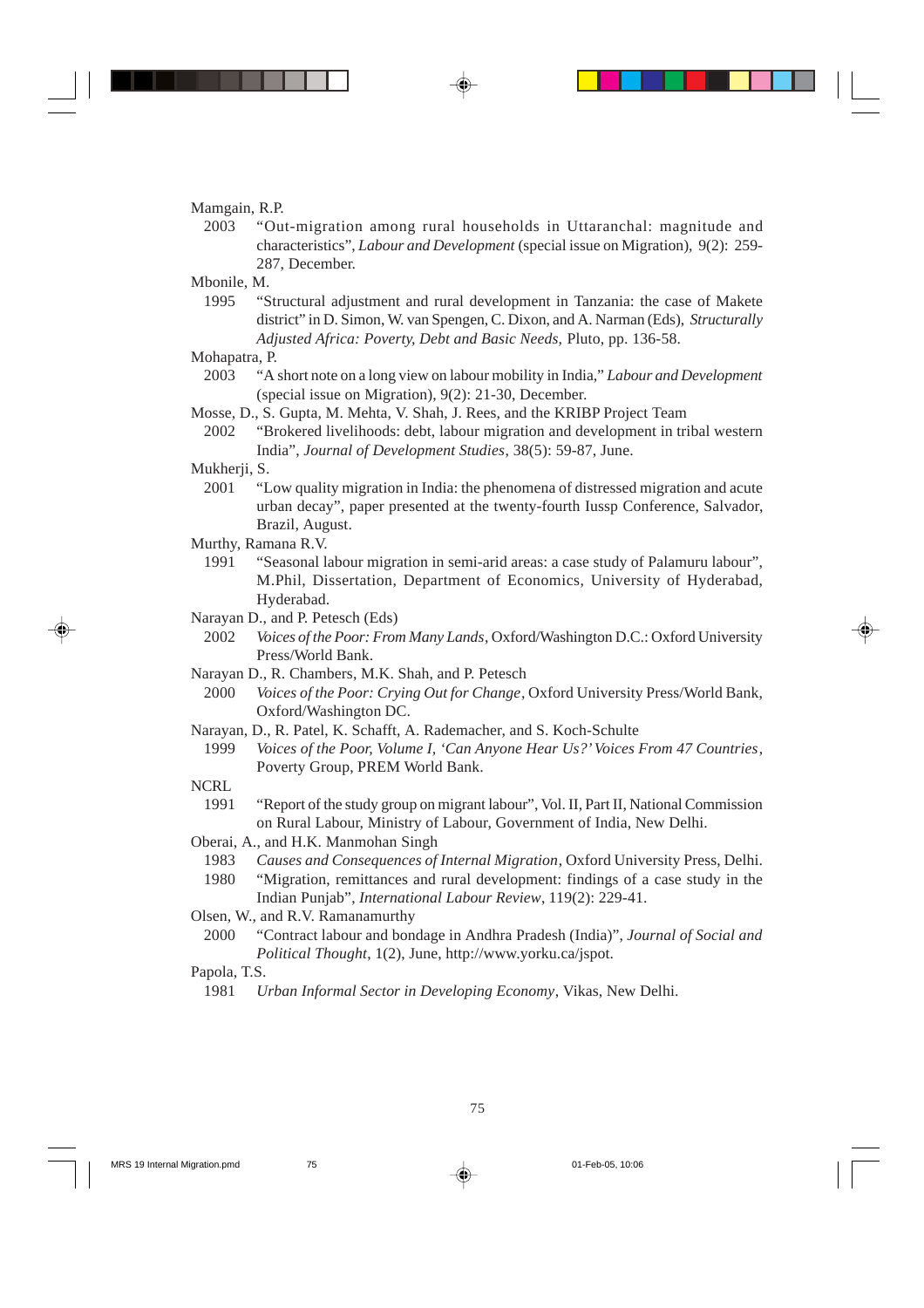### Phillipson, R.

2004 "Rural-urban change and the role of regional policy lessons from European experience", report to the Department for International Development's Urban and Rural Change Team, February.

# Ping, H.

2003 "China migration country study", paper presented at the Regional Conference on Migration, Development and Pro-Poor Policy Choices in Asia organized by the Bangladesh Refugee and Migratory Movements Research Unit, Bangladesh/DFID UK, Dhaka, 22-24 June.

Pon, D., and S. Acharya

2001 "Earnings of vulnerable workers: reflections on poverty in Phnom Penh", *Cambodia Development Review*, 5(4).

### Posel, D.

2003 "Have migration patterns in post-apartheid South Africa changed?", paper prepared for Conference on African Migration in Comparative Perspective, Johannesburg, 4-7 June (obtained from the author).

Posel, D., and D. Casale

- 2002 "What has been happening to internal labour migration in South Africa 1993- 1999?", paper presented at DPRU, conference on Labour Markets and poverty in South Africa, University of Natal, Durban.
- Potts, D.
	- 2004 "Urbanization and urban livelihood in the context of globalisation" in D. Potts and T. Bowyer-Bower (Eds), *Eastern and Southern Africa: Development Challenges in a Volatile Region*, Harlow, Pearson, pp. 328-368.
	- 2000 "Worker-peasants and farmer-housewives in Africa: the debate about 'committed' farmers, access to land and agricultural production" in *Journal of Southern African Studies* (special issues on African Environments), 26, 4 (2000): 807-832.
	- 1995 "Shall we go home? Increasing urban poverty in African cities and migration processes", *Geographical Journal*, 161(3): 245-64.

## Potts D., and C. Mutambirwa

1997 "The government must not dictate: rural-urban migrants perceptions of Zimbabwe's land resettlement programme", *Review of African Political Economy,* 24(74): 549- 566.

Rafique, A., and B. Rogaly

2003 "Internal seasonal migration, livelihoods and vulnerability in India: a case study", paper presented at Regional Conference on Migration Development and Pro-poor Policy Choices, organized by the Refugee and Migratory Movements Research Unit, Dhaka, 22-24 June.

## Rahman, A.

1991 "Migration and food security, a case study of Bangladesh", in *Migration and Food Security*, Mimeo, Institute of Development Studies.

# Rao, G.B.

2001 *Household Coping/Survival Strategies in Drought-prone Regions: A Case Study of Anantapur District*, Andhra Pradesh, India SPWD-Hyderabad Centre.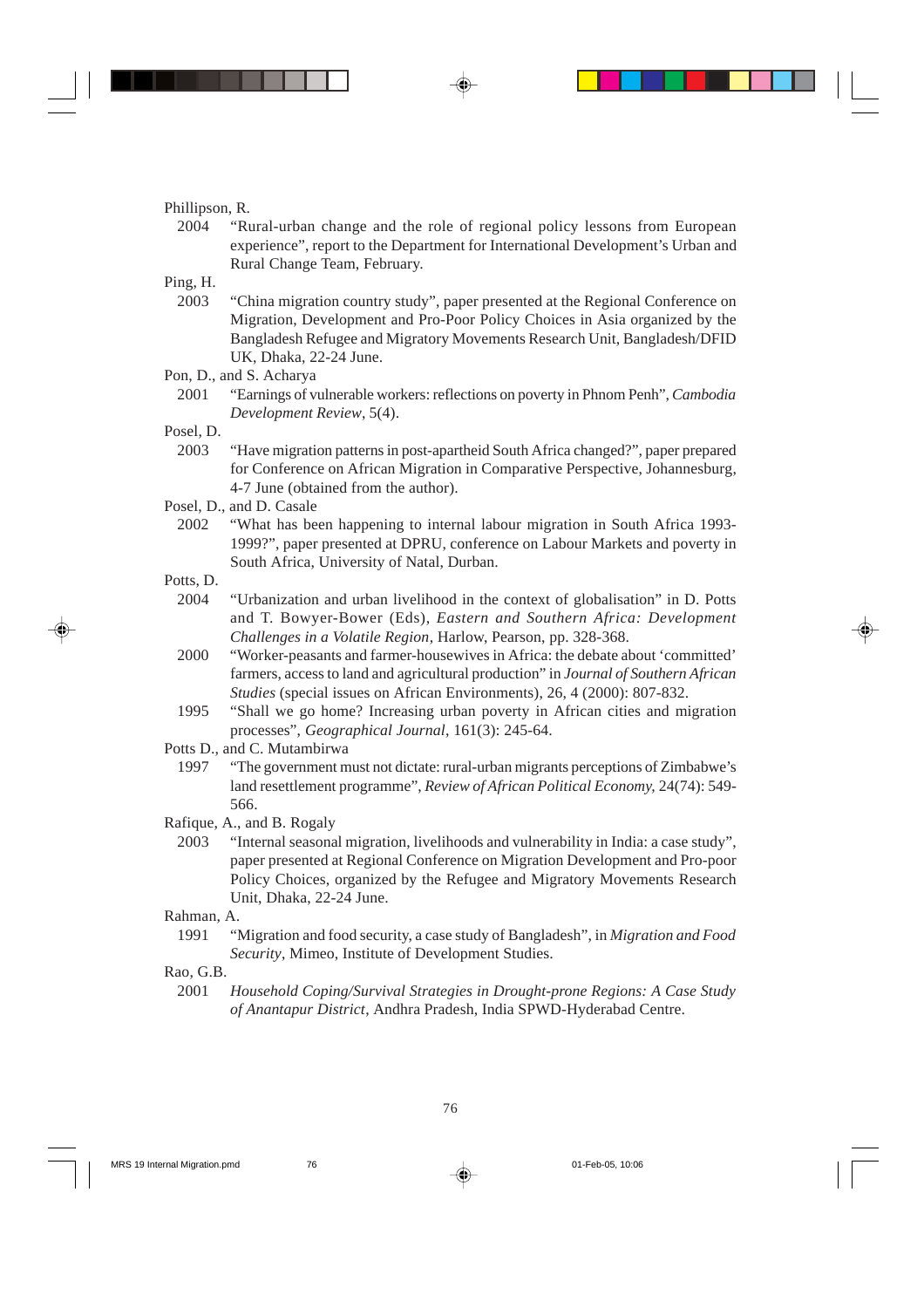Rao, U.

1994 *Palamoor Labour: A Study of Migrant Labour in Mahabubnagar District*, Hyderabad, C.D. Deshmukh Impact Centre, Council for Social Development.

Reddy, D.N.<br> $1990$  "F

1990 "Rural migrant labour in Andhra Pradesh", report submitted to the National Commission on Rural Labour, Government of India.

RESAL<br>1999

- "Employment and labour mobility in Ethiopia", Réseau Européen de Sécurité Alimentaire: Rural Development and Food Security Division of the European Commission, October.
- Rogaly, B., D. Coppard, A. Rafique, K. Rana, A. Sengupta, and J. Biswas
	- 2002 "Seasonal migration and welfare/illfare in Eastern India, a social analysis", *Journal of Development Studies*, Special issue on Labour Mobility and Rural Society, 38(5): 89-114.
- Rogaly, B., J. Biswas, D. Coppard, A. Rafique, K. Rana, and A. Sengupta
- 2001 "Seasonal migration, social change and migrants' rights: lessons from West Bengal", *Economic and Political Weekly,* pp. 4547-59, 8 December.
- SAMP Southern African Migration Project
	- 2004 "Migration into Gauteng Province: a report for the office of the Primer Gauteng Province", SAMP together with Development Policy Research Unit of the University of Cape Town, obtained from the author.
- Sander, C.
	- 2003 "Migrant remittances to developing countries. A scoping study: overview and introduction to issues for pro-poor financial services", prepared for the UK Department of International Development (DFID), Bannock Consulting.

Sarthi, A.

2003 "Migration patterns in Cambodia – causes and consequences", Ad Hoc Expert Group Meeting on Migration and Development, organized by the Economic And Social Commission for Asia and the Pacific, Bangkok, 27-29 August.

Sheng, Y.K.

1986 "Urbanization and internal migration", Poverty and Development Division, ESCAP. Skeldon, R.

- 2003a "Migration and migration policy in Asia: a synthesis of selected cases", Migration, Development and Pro-poor Policy Choices in Asia, Regional Conference, Refugee and Migratory Movements Research Unit/DFID, Dhaka, Bangladesh, July.
- 2003b "Interlinkages between internal and international migration and development in the Asian region", Ad Hoc Expert Group Meeting on Migration and Development, organized by the Economic And Social Commission for Asia and the Pacific, Bangkok, 27-29 August.

Sok, H., H. Chea, and B. Sik

- 2001 *Annual Economic Review*, Development Resource Institute, Phnom Penh, Cambodia.
- Srivastava, R., and S. Bhattacharyya
	- 2003 "Globalisation, reforms and internal labour mobility: analysis of recent Indian trends", *Labour and Development* (special issue on Migration), 9(2): 31-55, December.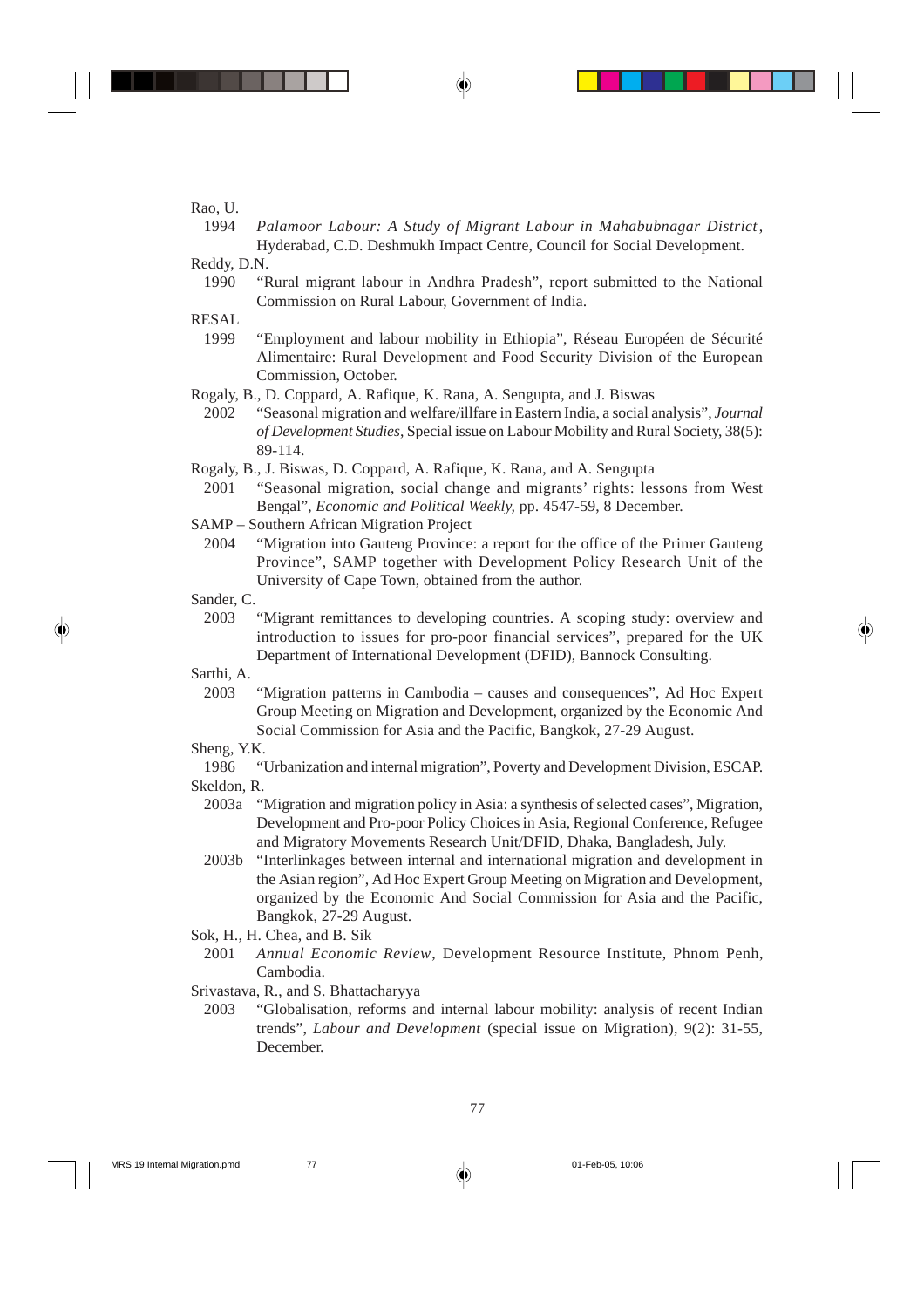Srivastava, R., and S.K. Sasikumar

- 2003 "An overview of migration in India, its impacts and key issues", Migration, Development and Pro-poor Policy Choices in Asia, Regional Conference, Refugee and Migratory Movements Research Unit/DFID, Dhaka, Bangladesh, July.
- Stevens, C., E. Anderson, and J. Kennan
	- 2004 "The impact of the reform of international trade on urban and rural change", report to Rural-Urban Change Policy Division, DFID, London.

# Tacoli, C.

- 2002 *Changing Rural-Urban Interactions in sub-Saharan Africa and their Impact on Livelihoods: A Summary*, Working Paper Series on Rural-Urban Interactions and Livelihood Strategies, WP 7.
- 2001 "Urbanisation and migration in sub-Saharan Africa: changing patterns and trends", in Mirjam de Bruijn, Rijk van Dijk, and Dick Foeken: Mobile Africa (2001) *Changing Patterns of Movement in Africa and Beyond*, Brill, Leiden.

Tacoli, C., and D. Satterthwaite

2002 "The urban part of rural development: the role of small and intermediate urban centres in their regional and local economies, including rural development and poverty reduction", International Institute for Environment and Development.

Tsogtsaikhan, B.

2003 "Migration, urbanization and development in Mongolia", Ad Hoc Expert Group Meeting on Migration and Development, organized by the Economic And Social Commission for Asia and the Pacific, Bangkok, 27-29 August.

UNEP

Nd. "Matching transport and environment agenda" in M.J. Figueroa, O.R. Davidson, and G.A. Mackenzie, *Developing Countries*, UNEP Collaborating Centre on Energy and Environment isø National Laboratory Denmark, http://www.worldenergy.org/ wec-geis/publications/default/tech\_papers/ 17th\_congress/4\_2\_30.asp#Heading2.

UN (United Nations)

2001 *World Urbanization Prospects: The 1999 Revision*, Department of Economic and Social Affairs, Population Division, United Nations, New York.

#### UN-Habitat

- Nd. "Urban transport and shelter", http://www.unchs.org/istanbul+5/42.pdf.
- Van Dijk, H., D. Foeken, and K. van Til
	- 2001 "Population mobility in Africa: an overview" in M. de Bruijn, R. van Dijk and D. Foeken (2001), *Mobile Africa – Changing Patterns of Movement in Africa and Beyond*, Brill, Leiden.

#### Varma, U.K.

- 2003 "Labour mobility and health insecurity: conceptualising the emerging concerns with reference to HIV/AIDS", *Labour and Development* (special issue on Migration), 9(2): 108-17, December.
- Wandschneider, T., and P. Mishra
	- 2003 "The role of small rural towns in Bolangir District, India: a village-level perspective", NRI Report No. 2750, DFID-World Bank Collaborative Research Project on the Rural Non-Farm Economy and Livelihood Enhancement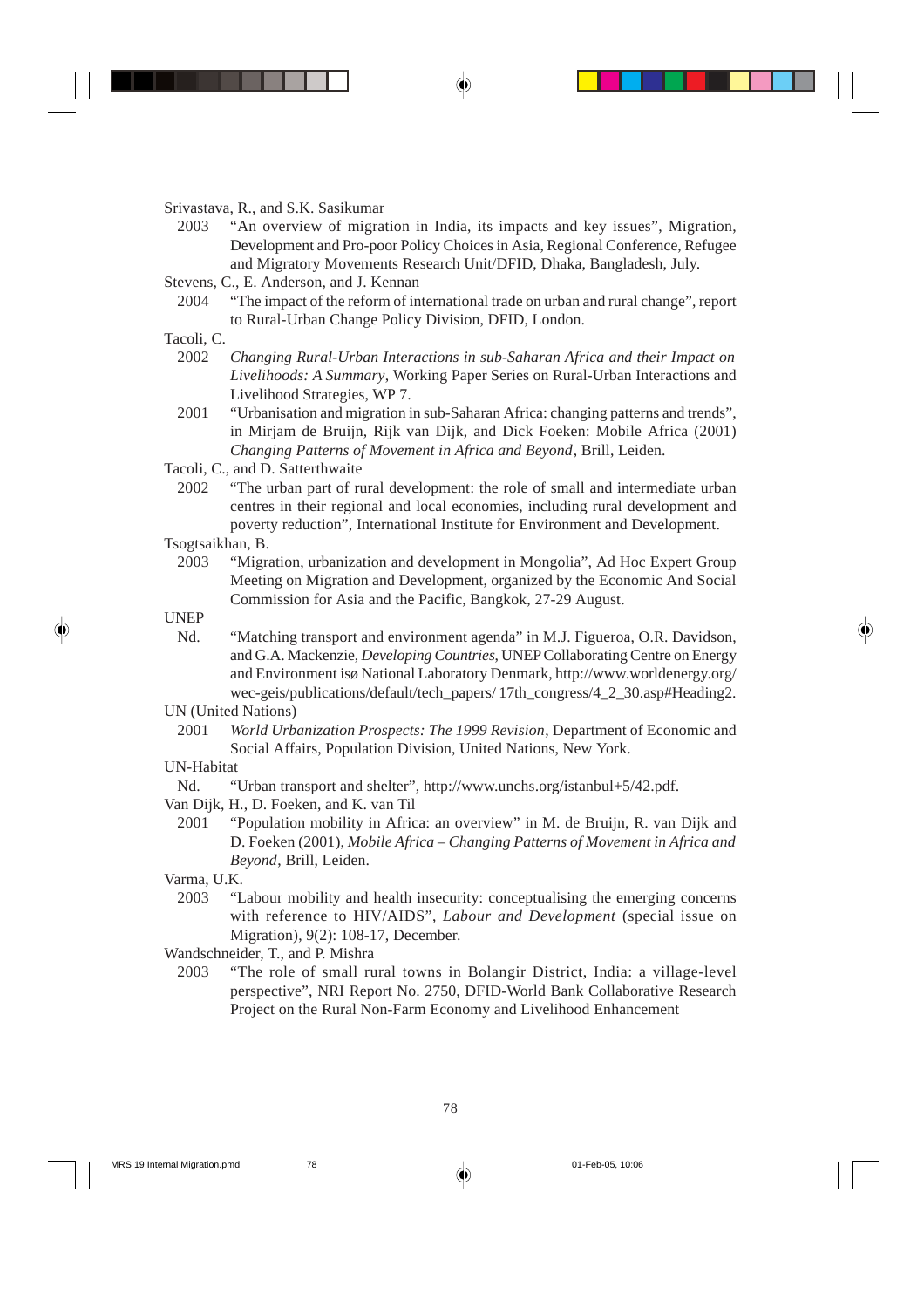Wang Wenfei, W.

Nd. "Urban-rural return labor migration in China: a case study of Sichuan and Anhui provinces", Department of Geography, UCLA.

#### Weeks, J.

1995 "Adjustment, rural labour and inequality: Sierra Leone" in V. Jamal (Ed.), *Structural Adjustment and Rural Labour Markets in Africa*, St. Martins Press, London.

# Wilson, K.<br>1999

1999 "Patterns of accumulation and struggles of rural labour: some aspects of agrarian change in rural Bihar", *The Journal of Peasant Studies*, 26(2,3).

## Winkels, A.

2004 "Migratory livelihoods in Viet Nam: vulnerability and the role of migrant networks", unpublished PhD on Migratory Livelihoods in Viet Nam, School of Environmental Sciences of the University of East Anglia.

# Yang, L.

- 2004 "Rural labor migration in China and its impacts on rural households" in *Essays on the Determinants and Consequences of Internal Migration*, unpublished PhD thesis, Department of Economics, University of Chicago.
- 2004 "Unequal provinces but equal families? An analysis of inequality and migration in Thailand", in "Essays on the Determinants and Consequences of Internal Migration", unpublished PhD thesis, Department of Economics, University of Chicago.

#### Yao, Y.

2001b *Egalitarian Land Distribution and Labor Migration in Rural China*, working paper E2001007, China Center for Economic Research, Peking University.

Zhao, Y.

- 2001 *Causes and Consequences of Return Migration: Recent Evidence from China*, working paper no. E2001010, China Center for Economic Research, Beijing University.
- Zhao Z.
	- 2003 "Rural-urban migration in China What do we know and what do we need to know?", China Center for Economic Research, Peking University.
- Zohry, A.G.
	- 2002 "Rural-to-urban labor migration: a study of upper Egyptian laborers in Cairo", unpublished DPhil. Thesis, Centre for the Comparative Study of Culture, Development and the Environment (CDE), University of Sussex at Brighton, http:/ /www.zohry.com/thesis/chapter3.pdf.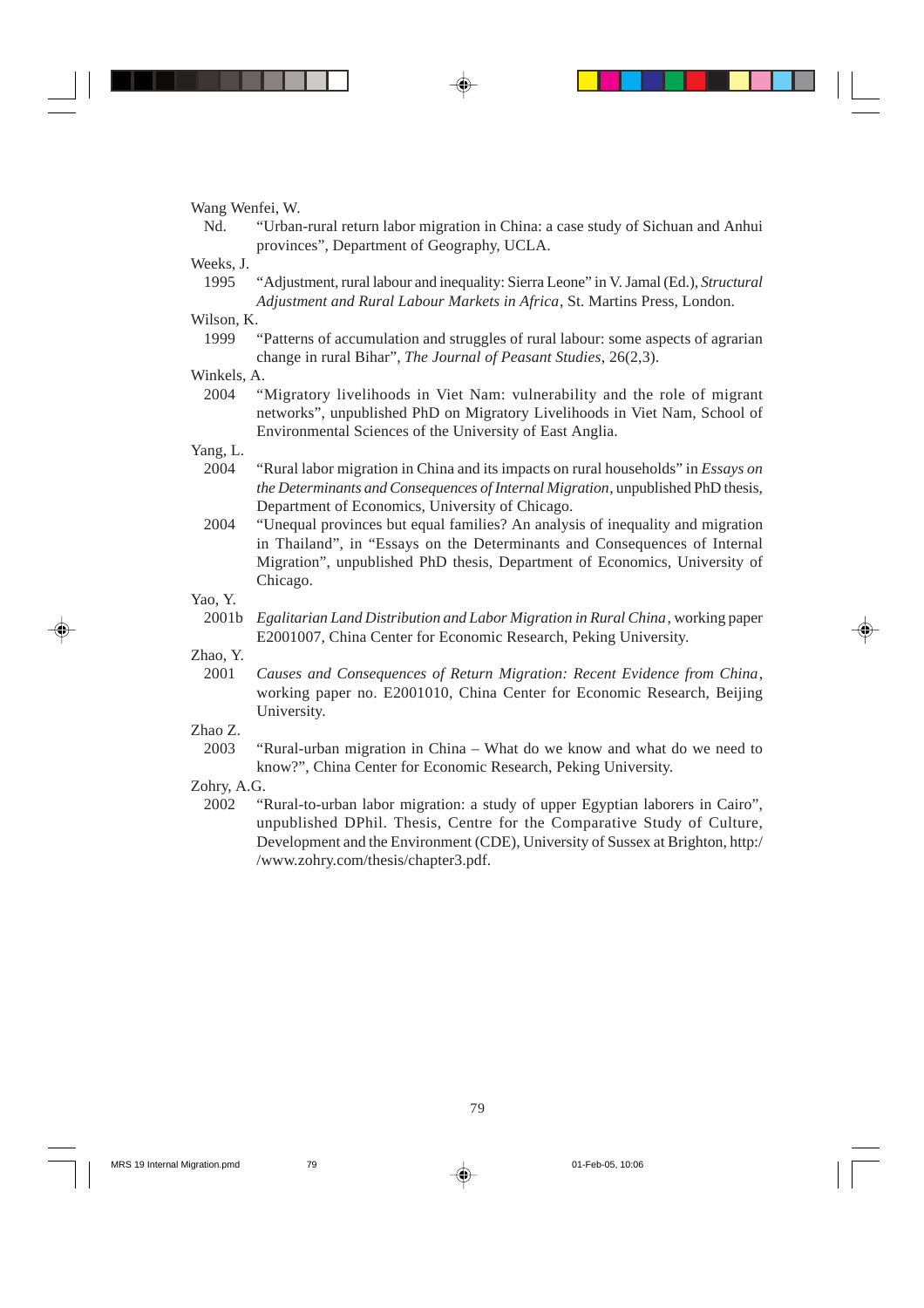# **IOM MIGRATION RESEARCH SERIES**

- 1. *Myths and Realities of Chinese Irregular Migration* Ronald Skeldon, December 2000
- 2. *Combating Trafficking in South-East Asia: A Review of Policy and Programme Responses* Annuska Derks, December 2000
- 3. *The Role of Regional Consultative Processes in Managing International Migration* Amanda Klekowski von Koppenfels, May 2001
- 4. T*he Return and Reintegration of Rejected Asylum Seekers and Irregular Migrants: An Analysis of Government Assisted Return Programmes in Selected European Countries* Khalid Koser, May 2001
- 5. *Harnessing the Potential of Migration and Return to Promote Development* Savina Ammassari and Richard Black, August 2001
- 6. *Recent Trends in Chinese Migration to Europe: Fujianese Migration in Perspective* Frank N. Pieke, March 2002
- 7. *Trafficking for Sexual Exploitation: The Case of the Russian Federation* Donna M. Hughes, June 2002
- 8. *The Migration-Development Nexus: Evidence and Policy Options* Ninna Nyberg-Sorensen, Nicholas Van Hear and Poul Engberg-Pedersen, July 2002
- 9. *A Review of Data on Trafficking in the Republic of Korea* June J.H. Lee, August 2002
- 10. *Moroccan Migration Dynamics: Prospects for the Future* Rob van der Erf and Liesbeth Heering, August 2002
- 11. *Journeys of Jeopardy: A Review of Research on Trafficking in Women and Children in Europe* Elizabeth Kelly, November 2002
- 12. *Irregular Migration in Turkey* Ahmet Içduygu, February 2003
- 13. *Bordering on Control: Combating Irregular Migration in North America and Europe* Philip Martin, April 2003
- 14. *Migration and Development: A Perspective from Asia* Graeme Hugo, November 2003
- 15. *Is Trafficking in Human Beings Demand Driven? A Multi-Country Pilot Study* Bridget Anderson and Julia O'Connell Davidson, December 2003
- 16. *Migration from Latin America to Europe: Trends and Policy Challenges* Adela Pellegrino, May 2004
- 17. *Diasporas and their Contribution to Development: A Survey of Zimbabwean Nationals Living in the UK and South Africa* Alice Bloch, January 2005
- 18. *Dynamics of Remittance Utilization in Bangladesh* Tom de Bruyn and Umbareen Kuddus, January 2005
- 19. *Internal Migration and Development: A Global Perspective* Priya Deshingkar and Sven Grimm, February 2005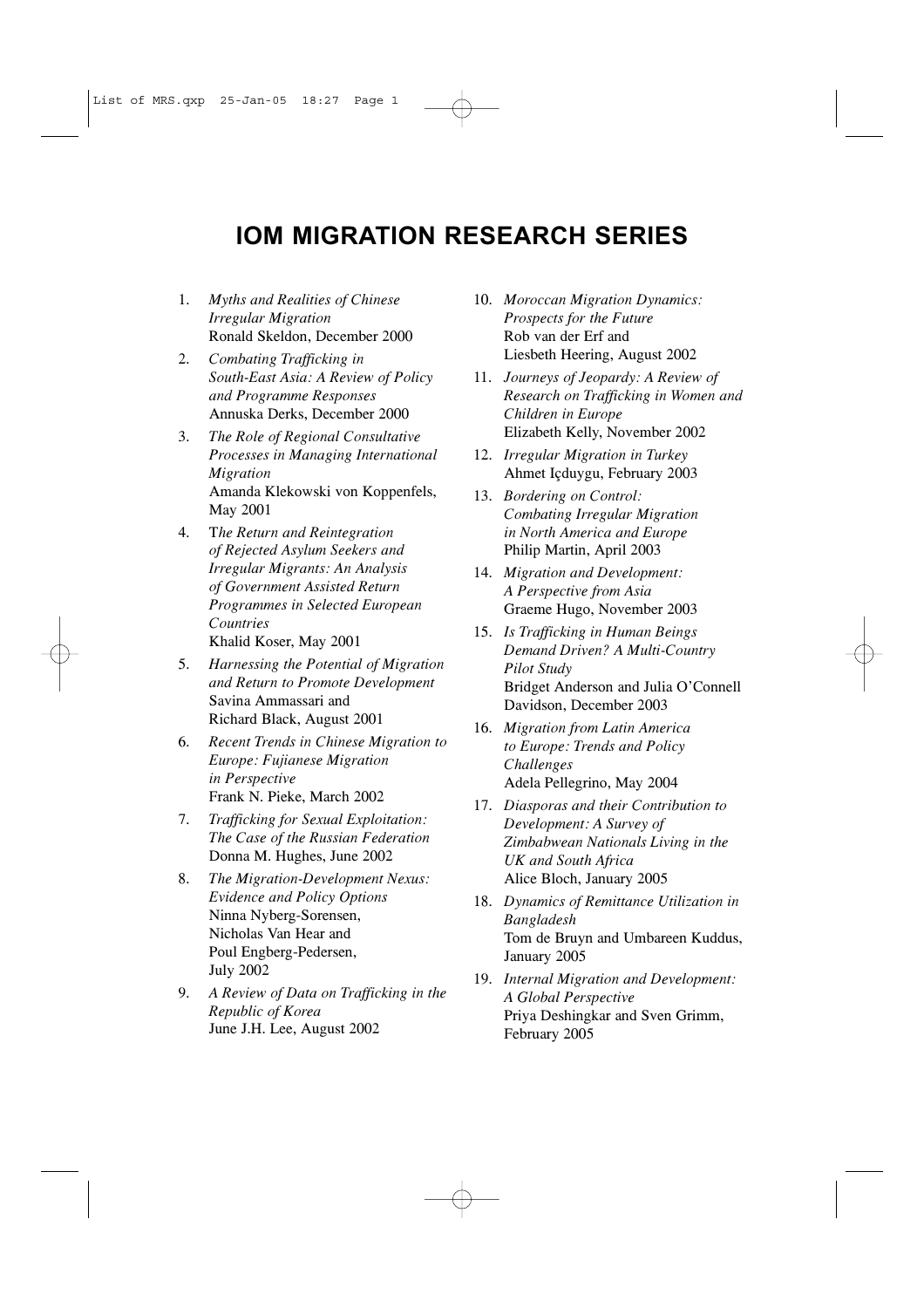# **IOM Migration Research Series (MRS)**

Editor: Frank Laczko Research and Publications Division International Organization for Migration 17 route des Morillons C.P. 71 CH-1211 Geneva 19 **Switzerland** Tel: +41.22.717 91 11 E-mail: publications@iom.int